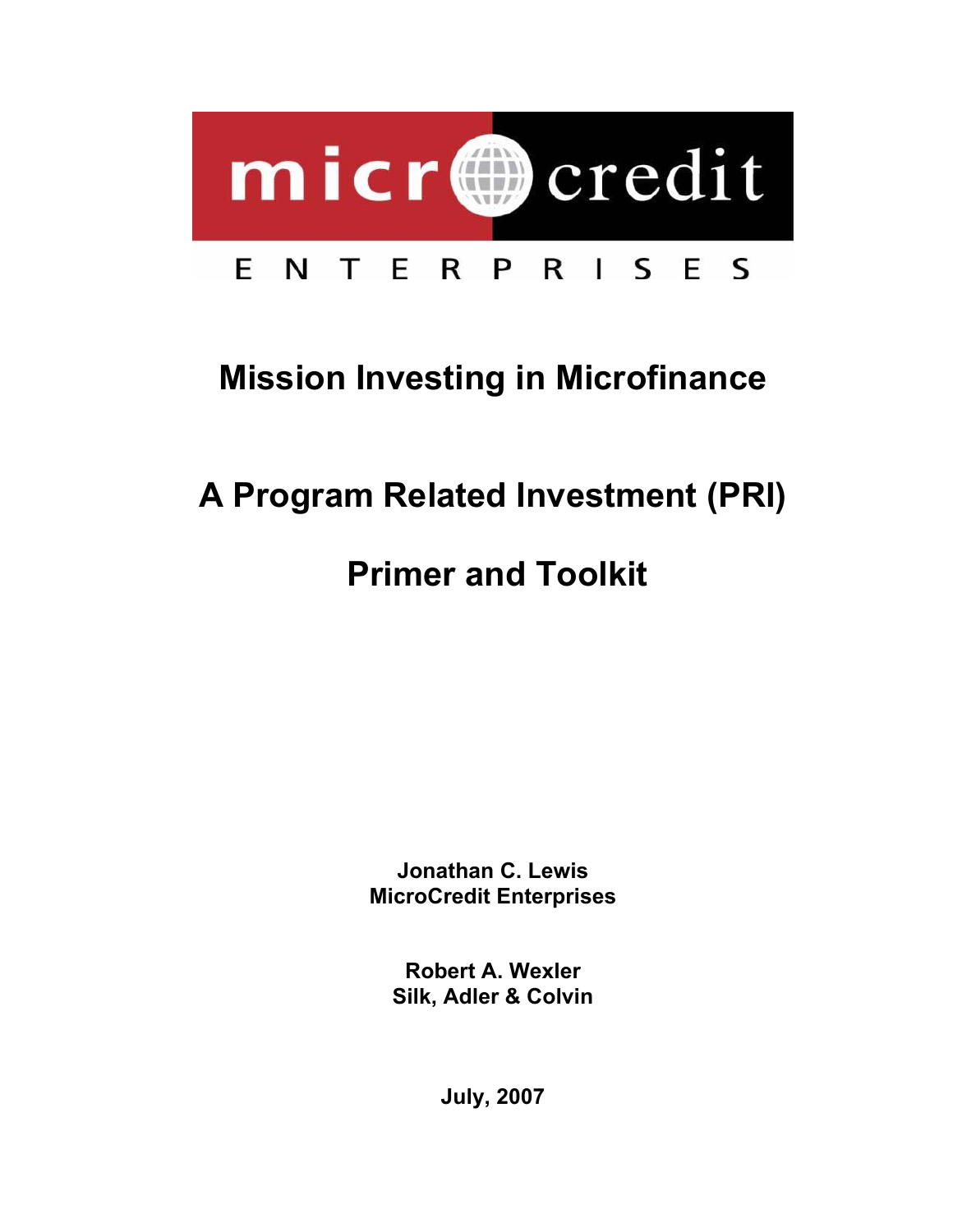# **Acknowledgements**

MicroCredit Enterprises and the authors gratefully and appreciatively acknowledge the financial support of the Peter C. Cornell Trust, the Oswald Family Foundation, Eric McCallum, Greg Nelson, Robin Smith and anonymous donors without whom this PRI Primer and Toolkit would not have been possible.

The authors wish to thank the following members of the Editorial Advisory Committee for their review and contributions to this PRI Primer and Toolkit.

#### **Shari Berenbach**

Executive Director Calvert Social Investment Foundation Bethesda, MD

# **Gary M. Ford**

**Principal** Groom Law Group, Chartered Washington, DC

#### **Thomas Layton**

President Wallace Alexander Gerbode **Foundation** San Francisco, CA

**Greg Nelson**  Financial Advisor Oswald Family Foundation Minnetonka, Minnesota

# **Sara Olsen**  Founding Partner SVT Group San Francisco, California

### **Clemens Pietzner**

President Triskeles Foundation Glenmoore, PA

The authors invite your comments:

# **Jonathan C. Lewis**

Chief Executive Officer MicroCredit Enterprises 621 Georgetown Place Davis, CA 95616 Phone: 530-758-8600 Email: JLewis@MCEnterprises.org

#### **Robert A. Wexler**

**Attorney** Silk, Adler & Colvin 235 Montgomery Street, Suite 1220 San Francisco, CA 94104 Phone: 415-421-7555 Email: wexler@silklaw.com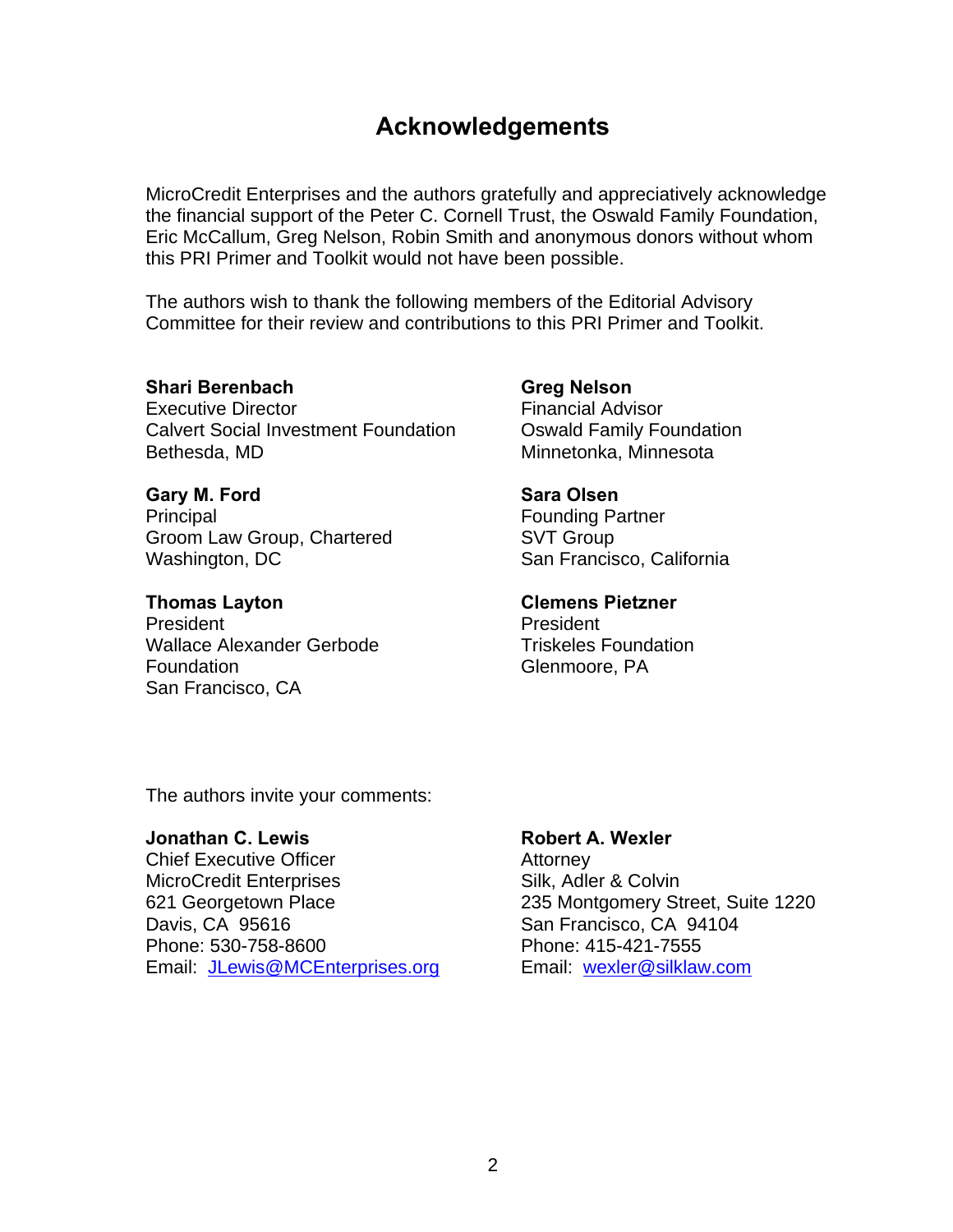# **Table of Contents**

- **I. Acknowledgements**
- **II. Table of Contents**

# **III. Executive Summary**

# **IV. Understanding Program Related Investments in Microfinance**

- Topography of Microfinance (Chapter 1)
- Principal Forms of Microfinance PRIs (Chapter 2)
- Issues and Trends for International PRI Makers (Chapter 3)
- Legal Explanation of Program Related Investments with Frequently Asked Questions\* (Chapter 4)

# **V. Evaluating a Microfinance PRI**

- Assessing the Social Mission (Chapter 5)
- Conducting Financial Due Diligence (Chapter 6)
- Gauging the Administrative Workload (Chapter 7)

# **VI. Understanding and Implementing a Microfinance PRI Loan Option**

- PRI Loan Overview with Frequently Asked Questions\* (Chapter 8)
- Model Legal Documents Required for a Loan PRI<sup>\*\*</sup> (Chapter 9)

# **VII. Understanding and Implementing a Microfinance PRI Guarantee Option**

- PRI Guarantor Overview with Frequently Asked Questions\* (Chap. 10)
- Model Legal Documents Required for a Guarantor PRI<sup>\*\*</sup> (Chapter 11)

\*prepared by Silk, Adler & Colvin \*\*developed by legal counsel for MicroCredit Enterprises

# **Reference Documents about MicroCredit Enterprises**

Numerous source documents about MicroCredit Enterprises are referenced throughout this Toolkit. To avoid unnecessary paper consumption and to provide the most current information, these documents are available at the MicroCredit Enterprises web site (www.MCEnterprises.org) under Resource Documents which can be found on the left side of every webpage.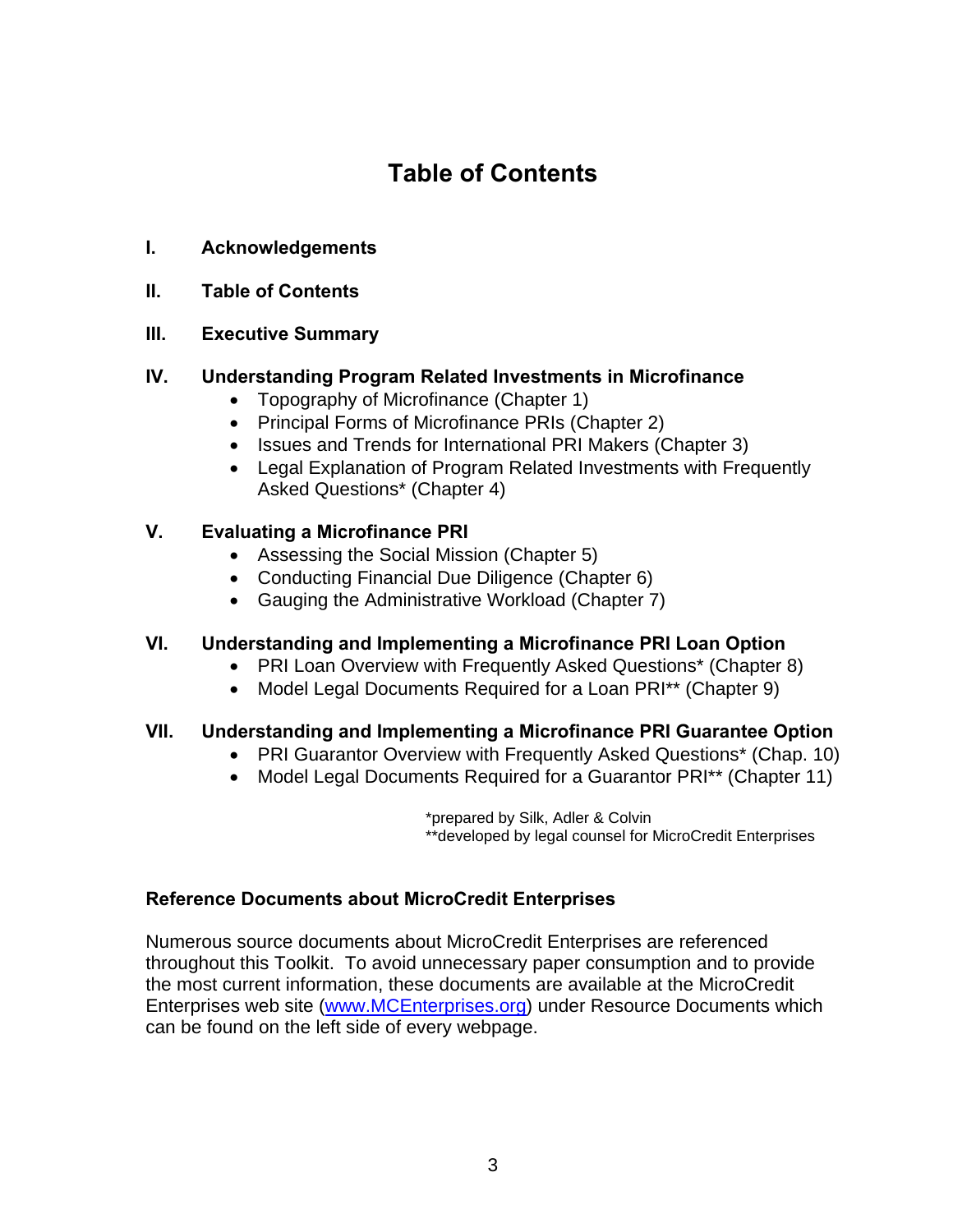

# **Executive Summary**

# **Investing in Microfinance**

For the private foundation (inclusive of family or company-affiliated foundations) that supports poverty alleviation initiatives, this Primer and Toolkit discusses the basic policy, financial and legal issues concerning mission or program related investing in microfinance. Included are model legal documents that a foundation may use to implement its decision.

A program related investment (PRI) is predicated on a foundation accepting some investment risk to advance its charitable mission. The authors hope this Toolkit and Primer will be useful for foundations interested in microfinance PRIs generally and PRIs offered by MicroCredit Enterprises specifically.

This Toolkit describes two PRI investment opportunities offered by MicroCredit Enterprises. Both options are straightforward, permitted under federal law, easy to implement and simple to administer.

MicroCredit Enterprises is a California nonprofit corporation that is a tax-exempt public charity under Sections  $501(c)(3)$  and  $509(a)(1)$  of the Internal Revenue Code. MicroCredit Enterprises is a private sector innovation which leverages private capital to provide small business loans to poor entrepreneurs in developing countries. The special focus is sustainable economic development for families living in extreme poverty (\$1.00 per day or less).

As an open source, highly-collaborative business model, MicroCredit Enterprises is managed by committed, pro bono senior business executives. MicroCredit Enterprises itself operates with a small budget and on a very thin margin (about 3% of overseas MFI loan portfolio).

In the spirit of partnership, MicroCredit Enterprises offers this Primer and Toolkit into the public domain for informational purposes. No copyright claim to this booklet or its contents is made, provided acknowledgement is given to MicroCredit Enterprises and/or the authors and provided that this material is not reproduced for sale.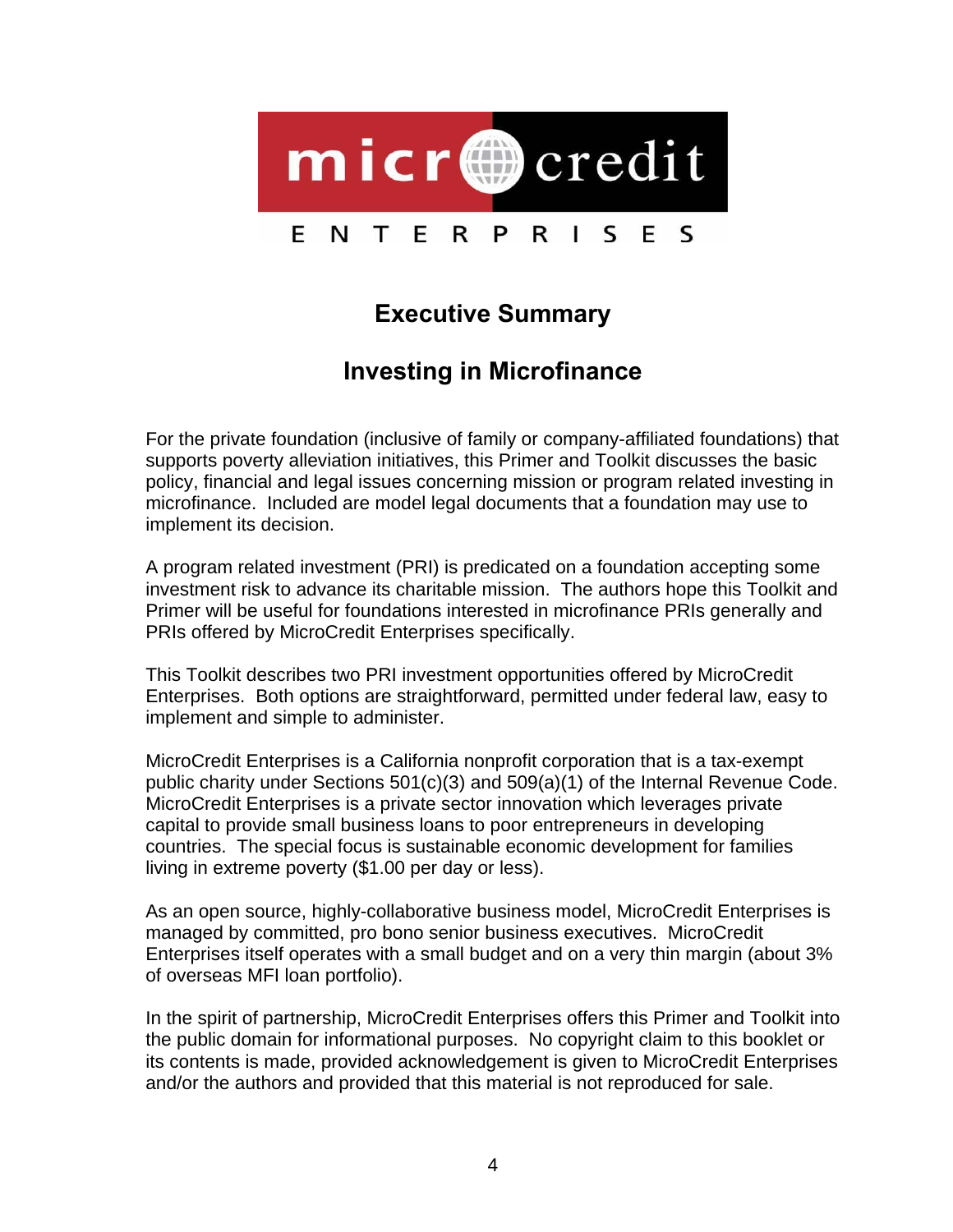While the materials in this Toolkit are applicable to foundation PRIs in general, the materials will focus specifically on two PRIs offered by MicroCredit Enterprises:

# **PRI Option One – Interest-Bearing, Secured Loan**

A foundation can provide an interest-bearing *secured* revolving line of credit. Each \$1.2 million loan (the minimum required) supports up to 12,000 microcredit business loans which are, in turn, administered by established microfinance organizations in developing countries. MicroCredit Enterprises secures the line of credit with full recourse guarantees (10:6 collateral-to-loan coverage) provided by high net worth individuals and institutions (including other foundations). MicroCredit Enterprises seeks the most affordable loan terms commensurate with a foundation's risk profile since ultimately MicroCredit Enterprises' cost of borrowing is borne by poor women entrepreneurs in the developing world. A loan PRI option contributes towards a foundation's pay-out requirements at the time the loan is made, as explained in more detail in this Toolkit.

# **PRI Option Two – Guarantor**

A foundation can guarantee loans to MicroCredit Enterprises. Each \$1 million guarantee (the minimum required) supports up to 5,000 microcredit business loans. The foundation maintains complete control of its assets, thus receiving all investment returns from its portfolio, but does not realize a return on the guarantee risk. In the event of an overseas financial loss, each Guarantor bears the loss on an equitable, pro rata basis with all other guarantors. A Guarantor PRI option contributes towards a foundation's pay-out requirements if the guarantee is called upon, as explained in more detail in this Toolkit.

Four foundations have made PRI investments to MicroCredit Enterprises. The MSST Foundation has made a PRI loan. The Oswald Family Foundation, Swift Foundation and Three Guineas Fund are Guarantors.

These two PRI options and a brief summary of the microfinance field are described in more detail in this Toolkit.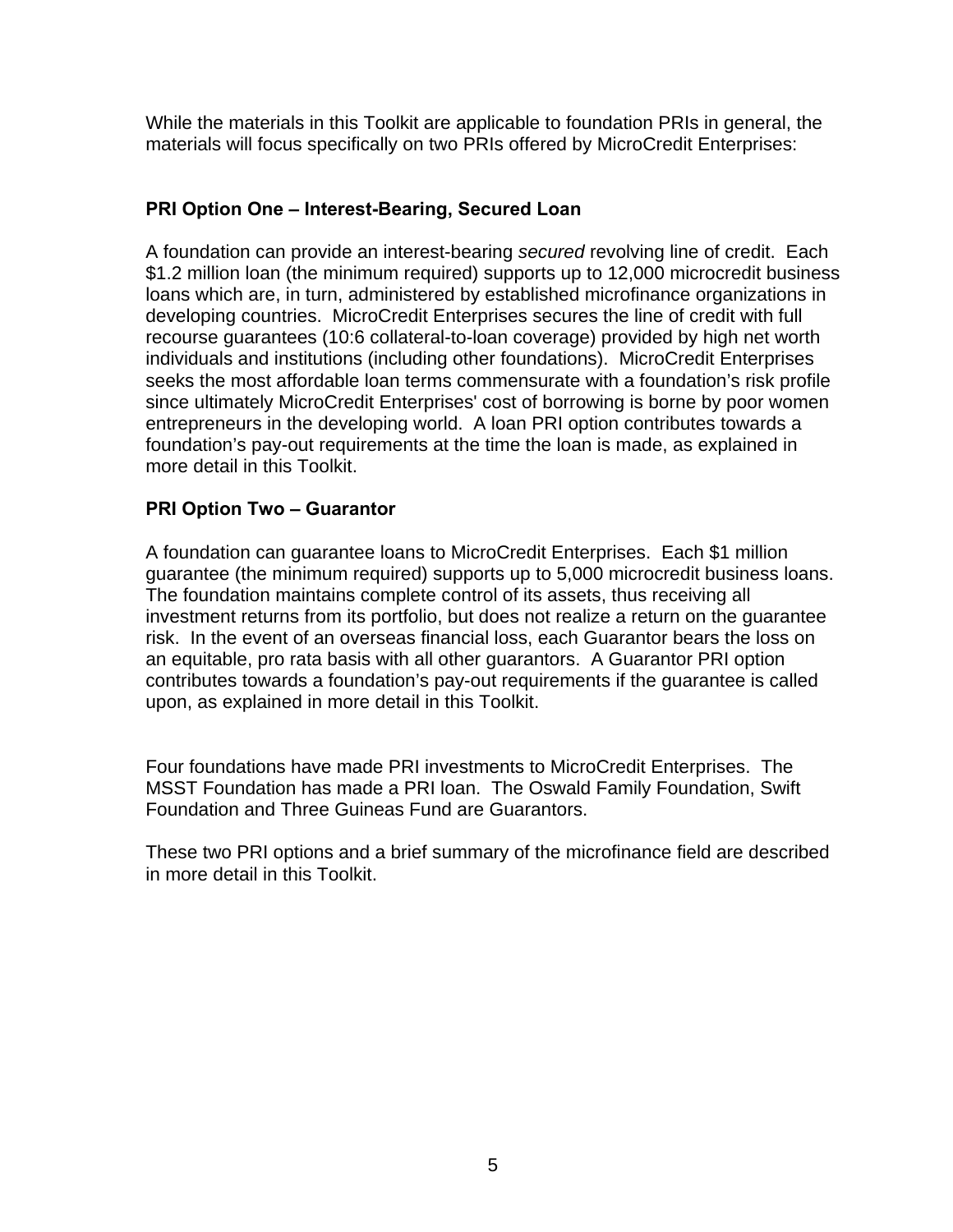

# **Chapter 1**

# **Topography of Microfinance**

A foundation interested in supporting microfinance poverty alleviation programs should understand the fundamental characteristics of three key microfinance organizational structures: (a) a microfinance institution, (b) a microfinance network, (c) a microfinance intermediary, vehicle or fund.

**Microfinance Institution.** A microfinance institution (MFI) is similar to a neighborhood bank located in a developing country. It has the same challenges and capital needs confronting any expanding venture, but with the added responsibility of serving economically-marginalized populations. Many MFIs are creditworthy and operationally self-sufficient with proven records of success.

An estimated 3,000 to 5,000 MFIs exist worldwide of which about 300 to 400 are creditworthy, that is, financially mature enough to borrow and repay loans. If a foundation makes a PRI directly to an overseas MFI, foundation staff must be equipped to conduct both financial and social mission due diligence, monitor the PRI, accept the foreign investment risk, engage in "expenditure responsibility" and consider the legal viability of investment documents in other countries.

**Microfinance Network.** A microfinance network generally describes a non-profit technical assistance provider that offers training, capacity building and consulting to MFIs. Microfinance networks are typically supported with foundation, donor and government funds. These organizations are vital, but usually do not directly provide investment capital to MFIs and are not, as a rule, PRI opportunities for foundations. Some microfinance networks do operate a microfinance intermediary or fund (see next section) as a subsidiary or "sister organization."

**Microfinance Intermediary, Vehicle or Fund.** A microfinance intermediary generally refers to a for-profit or non-profit organization accepting investments and, in turn, providing loans and/or equity financing to MFIs in the developing world. It can be administratively easier for a foundation to invest in a U.S.-based intermediary, especially if it is a tax-exempt public charity, since the foundation's due diligence responsibilities are undertaken in large part by the intermediary.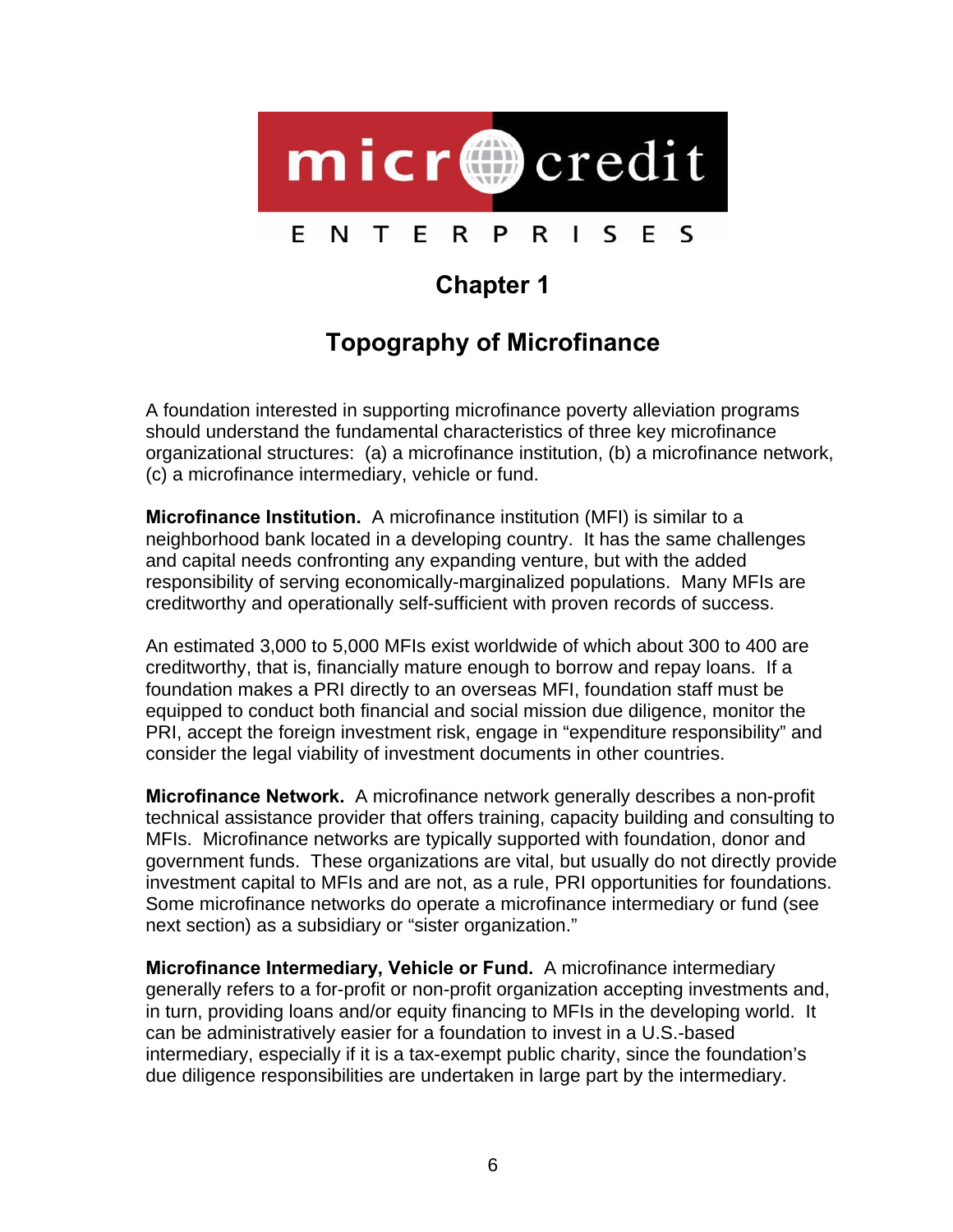Further, the microfinance intermediary selects and administers a diversified MFI loan portfolio, saving the foundation the responsibility and expense of doing so.

As this toolkit goes to print, 74 microfinance intermediaries or funds exist. The Mix (http://www.mixmarket.org/) is a global information exchange with the most comprehensive listing of microfinance intermediaries. A PRI-making foundation is advised to investigate two sets of criteria: the financial health of the intermediary and its social mission focus. Both factors are discussed in more detail in this Toolkit.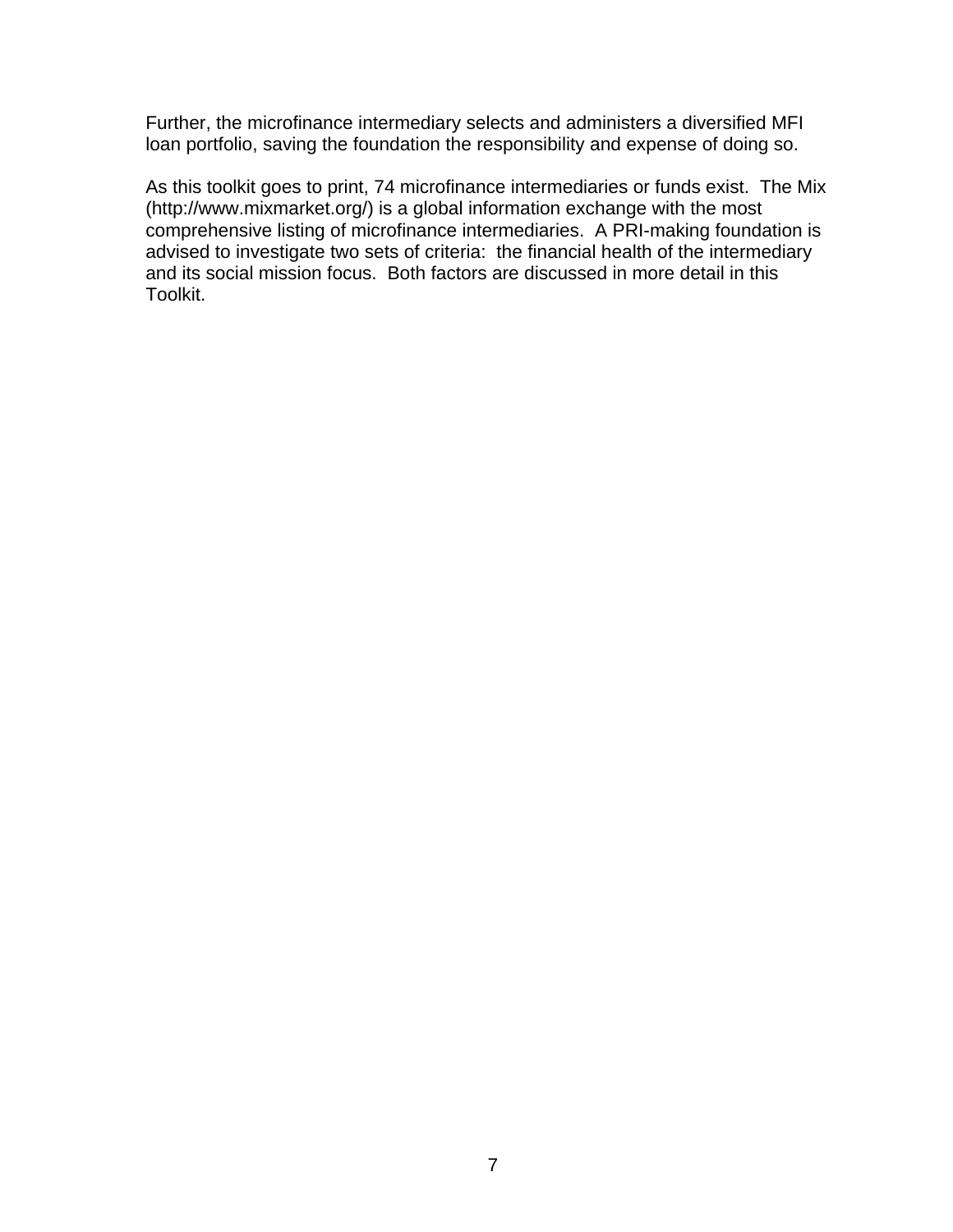

# **Chapter 2**

# **Principal Forms of PRI Microfinance Investments**

Typically the major PRI options or opportunities in microfinance are secured or unsecured debt investments, loan guarantee commitments and equity investments.

**Secured or Unsecured Debt Investment**. A foundation loan to a microfinance intermediary is used to fund smaller loans<sup>1</sup> to a diversified, global portfolio of microfinance institutions (both non-profit and for-profit).

"The most common form of PRI is the loan…..Loan terms may vary widely, and in many cases, a flexible loan structure is the key to success. A loan can be secured or unsecured. It can require repayments periodically or in a lump sum on maturity and can carry a long- or short-term loan, according to the circumstances surrounding the project and the degree of risk the foundation is willing to take.

A loan is said to be "secured" if there is a specific asset to which the lender has claim if the borrower fails to make payment on the loan when due….A loan is said to be "unsecured" if there is no particular asset to which the lender has claim."<sup>2</sup> "Of the foundations that made loans over the past 40 years, 75% achieved a zero default rate."3

MicroCredit Enterprises offers foundations a debt investment PRI option that is fully secured for a five-year term at an interest rate commensurate with current market conditions for very low risk investments. The security for the foundation's loan is provided by high net worth individuals and other foundations. The interest rate is not as high as a foundation could achieve from more aggressive investments.

l  $1$  Some intermediaries also make equity investments in overseas microfinance institutions, a higher level of risk which a foundation should investigate and consider. MicroCredit Enterprises does not make equity investments in overseas microfinance institutions.

<sup>&</sup>lt;sup>2</sup> Piton Foundation staff and Brody & Weiser, Program Related Investment Primer, Council on Foundations, 1993.

<sup>&</sup>lt;sup>3</sup> Sarah Cooch and Mark Kramer, Compounding Impact: Mission Investing by US Foundations, Social Impact Advisors, March 2007.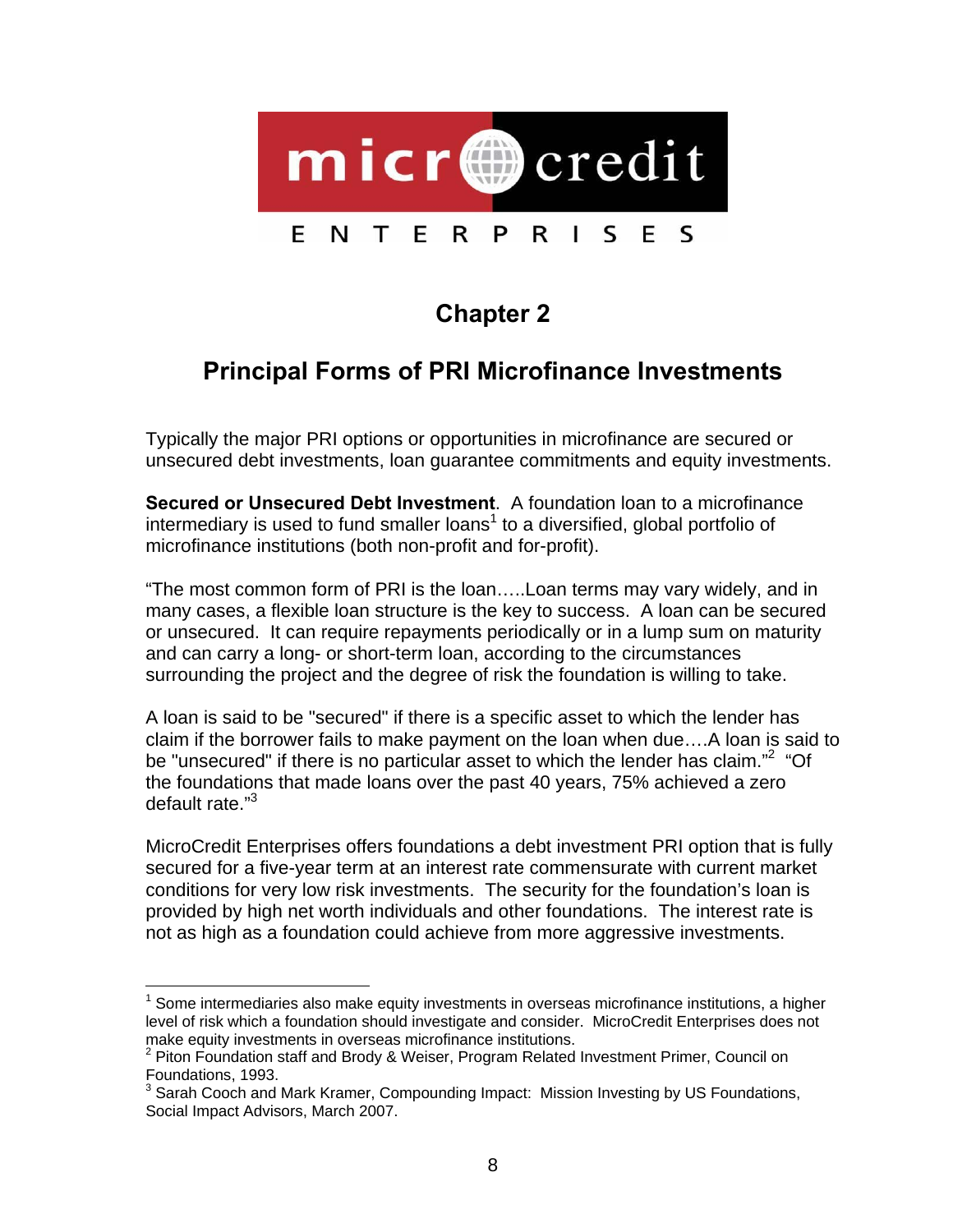**Loan Guarantee Commitment.** A pledge of foundation collateral assets secures a line of credit from a third-party lender which, in turn, is used to make loans<sup>4</sup> to a diversified portfolio of overseas microfinance institutions (both non-profit and forprofit). Unlike a debt investment, the foundation does not earn a return on its guarantee, but maintains control of its assets and therefore receives all investment returns from its portfolio investments.

"Guarantees have some advantages over direct investments:

The first is leverage: a foundation can accomplish more with limited resources because the foundation is not required to expend cash when it makes the guarantee….

The second advantage is that guarantees can help recipients to establish a good credit history. For a nonprofit organization to repay a foundation loan responsibly may have only a limited positive impact on the organization's credit rating with commercial lenders, but a guaranteed loan from a bank establishes a credit history that will help the organization obtain the next loan on its own.

The third advantage of guarantees is administrative: banks are experts at making loans and servicing them (i.e., calculating payments, billing and collecting). Foundations can avoid this added administrative burden by providing a guarantee on a loan that a bank will make and service."<sup>5</sup>

MicroCredit Enterprises offers foundations a unique loan guarantee PRI option that meets all standard requirements for a PRI. A foundation that agrees to be a MicroCredit Enterprises PRI Guarantor shares the default risk on an equitable, pro rata basis with all other guarantors. Thus, the more guarantors, the less risk to the foundation, and vice versa. Plus, the foundation may exit the guarantee with eighteen months advance notice, a comparatively high degree of liquidity compared to most PRIs. However, unlike many other kinds of PRIs, typically guarantees do not count towards a foundation's payout requirement.

**Equity Investment.** "Equity investments (are) an ownership stake in a corporation, limited liability company, or partnership….typically (without) a fixed repayment schedule or a fixed interest rate. Equity investments are no less useful than loans, but their applications are more limited because equity investing most often involves a relationship with a for-profit organization, and such PRIs must be structured with special care. Equity investments also generally involve more risk

l

<sup>&</sup>lt;sup>4</sup> Some intermediaries also make equity investments in overseas microfinance institutions, a higher level of risk which a foundation should investigate and consider. MicroCredit Enterprises does not make equity investments in overseas microfinance institutions.

<sup>&</sup>lt;sup>5</sup> Piton Foundation staff and Brody & Weiser, Program Related Investment Primer, Council on Foundations, 1993.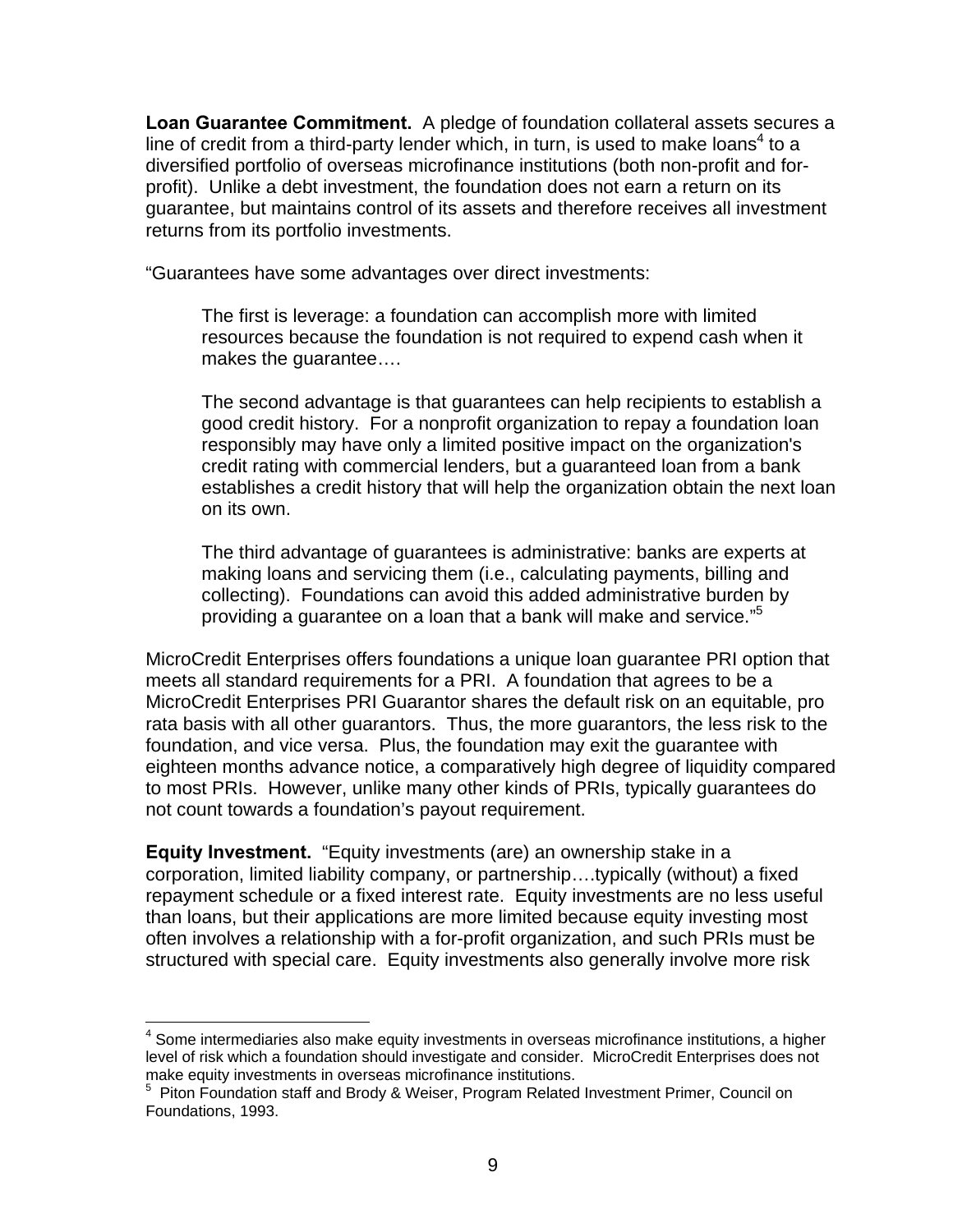than loans because lenders must be repaid before equity investors receive any return."<sup>6</sup>

"As with any investment, foundations must consider the time…funds will be committed to a mission investment and hence unavailable for other purposes. In general, debt mission investments have shorter average expected timeframes than their counterparts." 7 And, "depending on market conditions and performance, private equity and real estate investments may be difficult to sell at the time a foundation desires to recycle funds. As a result, foundations should think carefully about their investment horizons, their exit options, and the liquidity risk of not being able to sell an investment at a given time."<sup>8</sup>

While many financial intermediaries do offer PRI equity opportunities in microfinance, MicroCredit Enterprises does not offer foundations an equity investment PRI option.

 6 Ibid.

 $<sup>7</sup>$  Sarah Cooch and Mark Kramer, Compounding Impact: Mission Investing by US Foundations,</sup> Social Impact Advisors, March 2007.<br><sup>8</sup> Ibid

Ibid.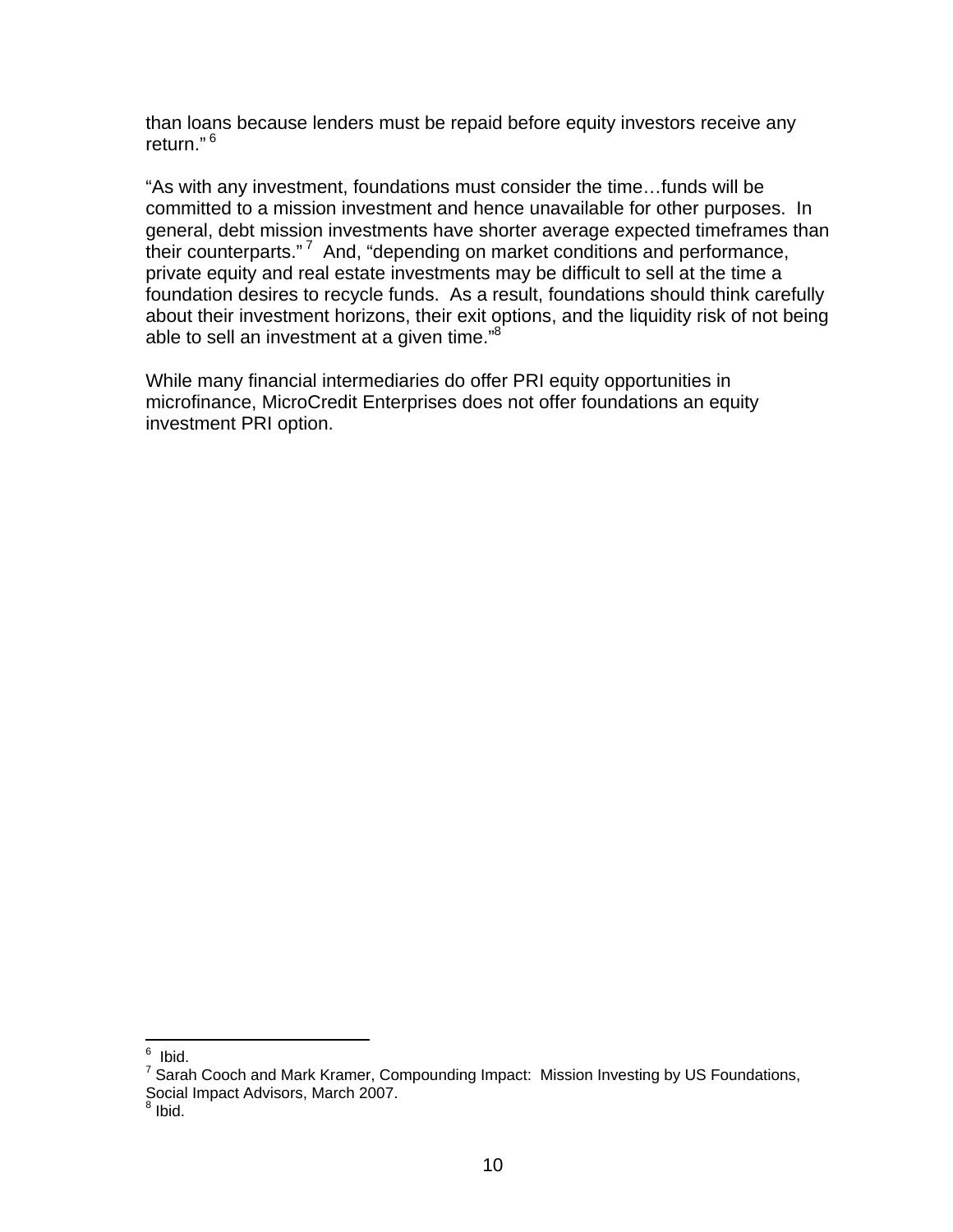

# **Chapter 3**

# **Issues and Trends for International PRI-Makers**

A prominent and current study reports that "over the past decade, the number of foundations engaging in mission investing has doubled, and the new funds invested annually have tripled.<sup>"9,10</sup> The report continues that "recently, the use of mission investments, including program-related investments (PRIs), has been expanding rapidly. Mission investments' annual growth rate averaged 16.2% in the last five years."11

Indeed, foundations of all sizes are making mission-related decisions about their assets and financial activities. One recent study reported "thirty percent of all private foundations making mission investments…have assets totaling less than \$50 million, and 9% have less than \$10 million in assets."<sup>12</sup> Indeed, the trend data show that "smaller foundations accounted for 44% of all new mission investment dollars in 2005, representing an annual growth rate of 22% over the past five years...."<sup>13</sup>

Concurrently, foundation support for global issues is on the upswing. In 2005, "adjusted for inflation, international giving climbed nearly 12 percent, far surpassing the 2 percent gain in overall giving."14 Moreover, "in 2004, 670 funders awarded international grants, up from 636 in 2002. Newer foundations…have helped raise the level of international giving."<sup>15</sup>

l

<sup>&</sup>lt;sup>9</sup> Mission investing or mission related investments are broad terms encompassing a foundation's policy commitment to leverage and align its assets and investments in accordance with its program goals. Program related investments (PRIs) refer to specific investment instruments, such as loans, equity, guarantees, etc., as explained elsewhere in this booklet.

<sup>10</sup> Sarah Cooch and Mark Kramer, Compounding Impact: Mission Investing by US Foundations, Social Impact Advisors, March 2007.

 $11$  Ibid.

 $12$  lbid.

 $13$  Ibid.

<sup>&</sup>lt;sup>14</sup> Loren Renz and Josie Atienza, International Grantmaking Update, Foundation Center, October, 2006.

 $15$  Ibid.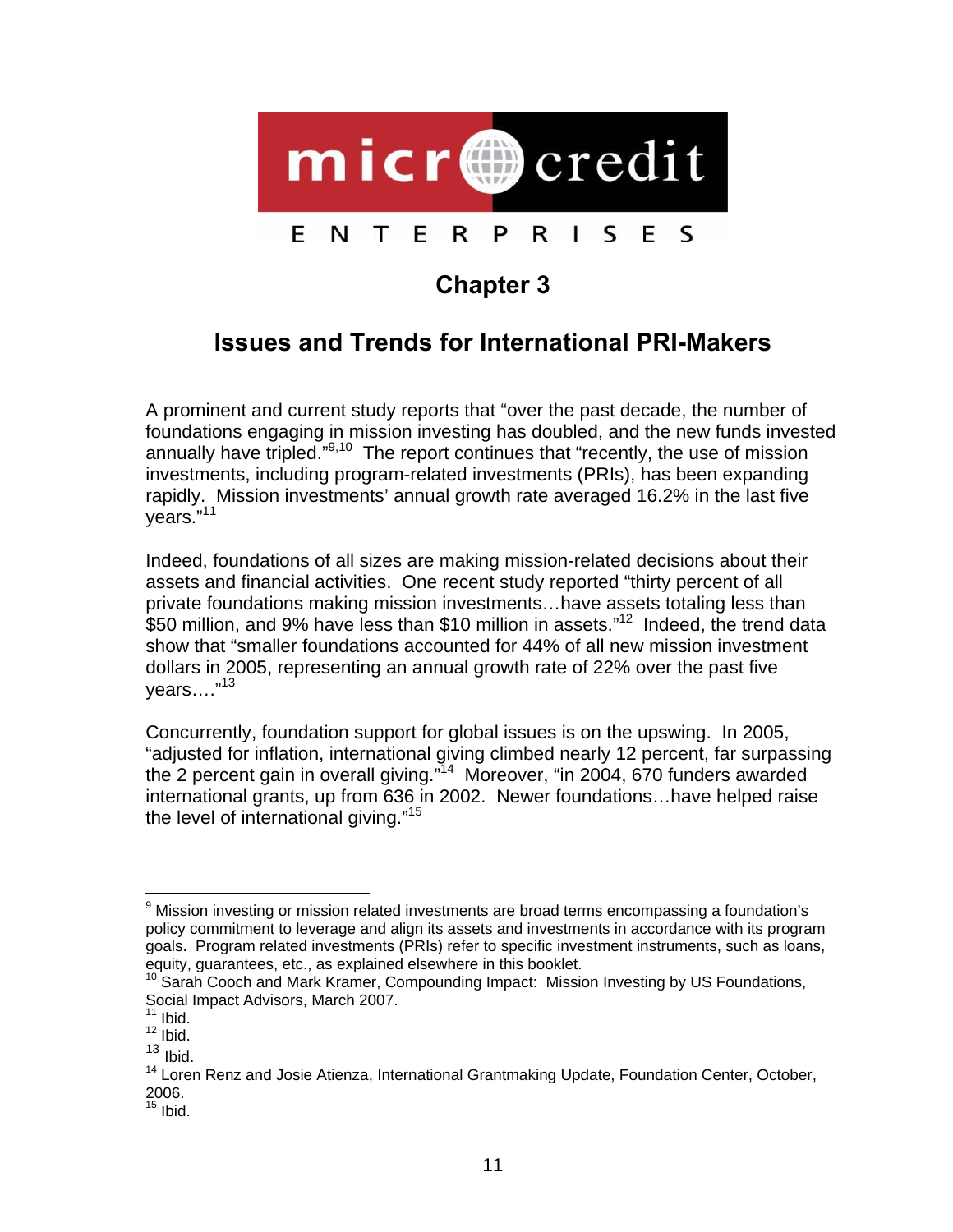That noted, making grants and PRIs directly to overseas recipients (in contrast to utilizing intermediaries based in the U.S.) is challenging. A 2004 survey of international funders by the Foundation Center found "a large majority of respondents agreed that it was now more difficult to fund internationally due to "the more demanding and uncertain regulatory environment" and 'increased security risks abroad."<sup>16</sup>

For smaller foundations, which typically have limited staff resources, the prospect of direct overseas grantmaking and PRI-making can present a formidable challenge. One study reports "…nearly 40% of all foundations said that an absence of staff expertise in mission investing is constraining their activity" in PRIs and "…a shortage of staff of staff resources or time is a barrier...."<sup>17</sup>

Indeed, there is a "tendency by newer international funders to rely more heavily on U.S.-based agencies to implement their programs…. Between 2002 and 2004, cross-border giving declined by 3 percent…while grants to U.S.-based international and global programs increased 49 percent...."<sup>18</sup>

"Investment intermediaries offer several potential advantages:

- Reduced financial risk: By investing in a pool of investments rather than one direct investment, a foundation can spread and lower its risk.
- Lower transaction costs and greater expertise: Intermediaries structure their operations and staff to make and manage investments in the most efficient and effective manner possible. Their expertise also helps to select investments that are less likely to end in default. In contrast, most foundations do not yet have the staff with the time and expertise to handle mission investments.
- Increased deal flow and size: Many foundations, particularly those new to mission investing, have difficulty finding investment opportunities. By working with an intermediary that has developed a steady flow, a foundation can expand its potential investments and also participate in larger-scale deals than it could afford on its own.
- ...Superior reporting...(and) reduced reputational risk...."<sup>19</sup>

l  $16$  Ibid.

 $17$  Sarah Cooch and Mark Kramer, Compounding Impact: Mission Investing by US Foundations, Social Impact Advisors, March 2007.

<sup>18</sup> Loren Renz and Josie Atienza, International Grantmaking Update, Foundation Center, October, 2006.

<sup>&</sup>lt;sup>19</sup> Sarah Cooch and Mark Kramer, Compounding Impact: Mission Investing by US Foundations, Social Impact Advisors, March 2007.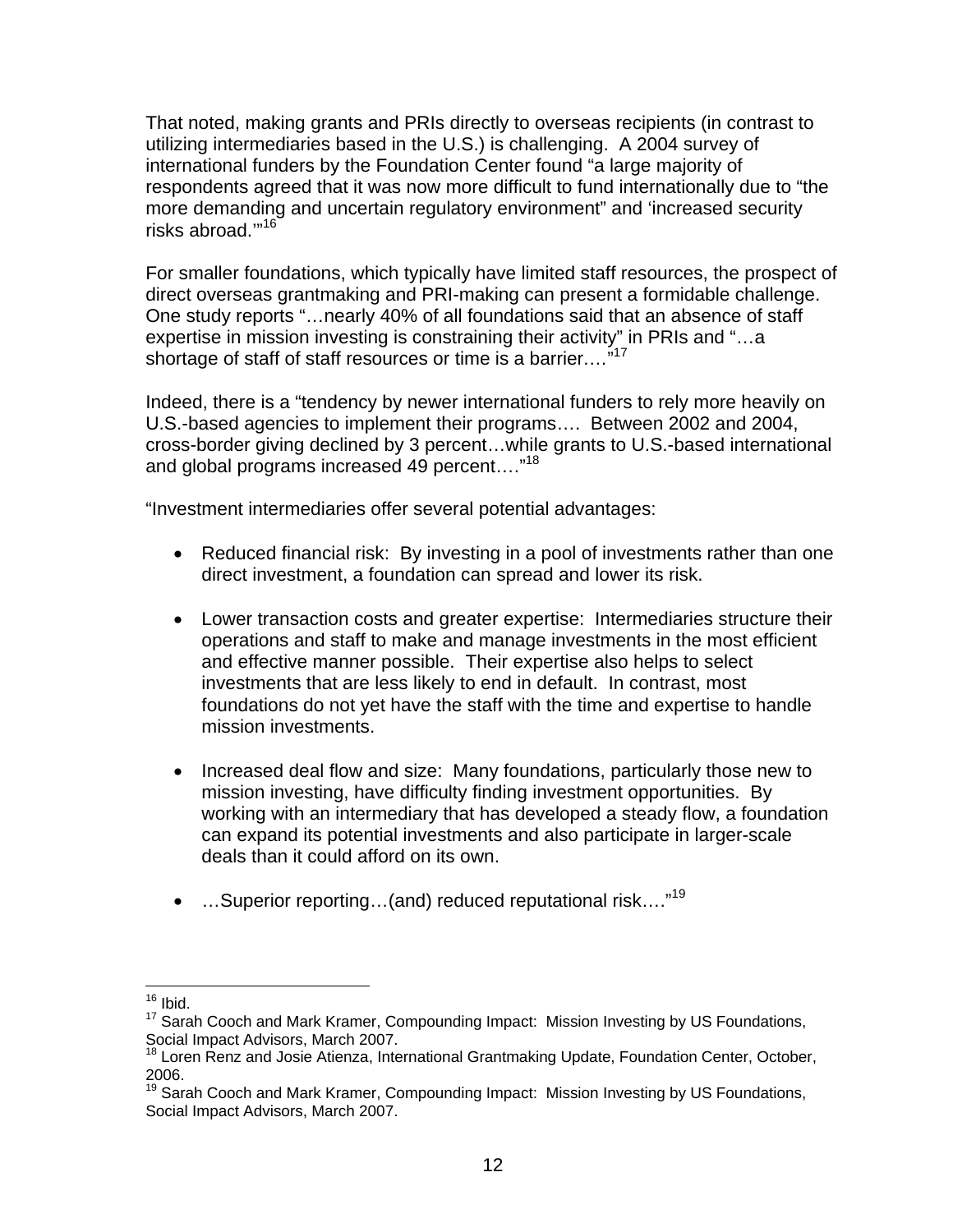"One way to keep legal costs down…is for a foundation to invest through an intermediary…. Such intermediaries will often absorb the legal costs involved in investing in individual projects."20

Fortunately, numerous qualified and reputable U.S.-based microfinance organizations exist to partner with a foundation. Moreover, in addition to traditional program grants, various financial models for PRIs are in active use and ready to scale up.

In the case of MicroCredit Enterprises, four foundations have made PRI investments.<sup>21</sup> The MSST Foundation has made a PRI loan. The Oswald Family Foundation, Swift Foundation and Three Guineas Fund are Guarantors. These two PRI apporaches are discussed in more detail later in this Toolkit.

l

<sup>&</sup>lt;sup>20</sup> Piton Foundation staff and Brody & Weiser, Program Related Investment Primer, Council on Foundations, 1993.

 $21$  As of June, 2007.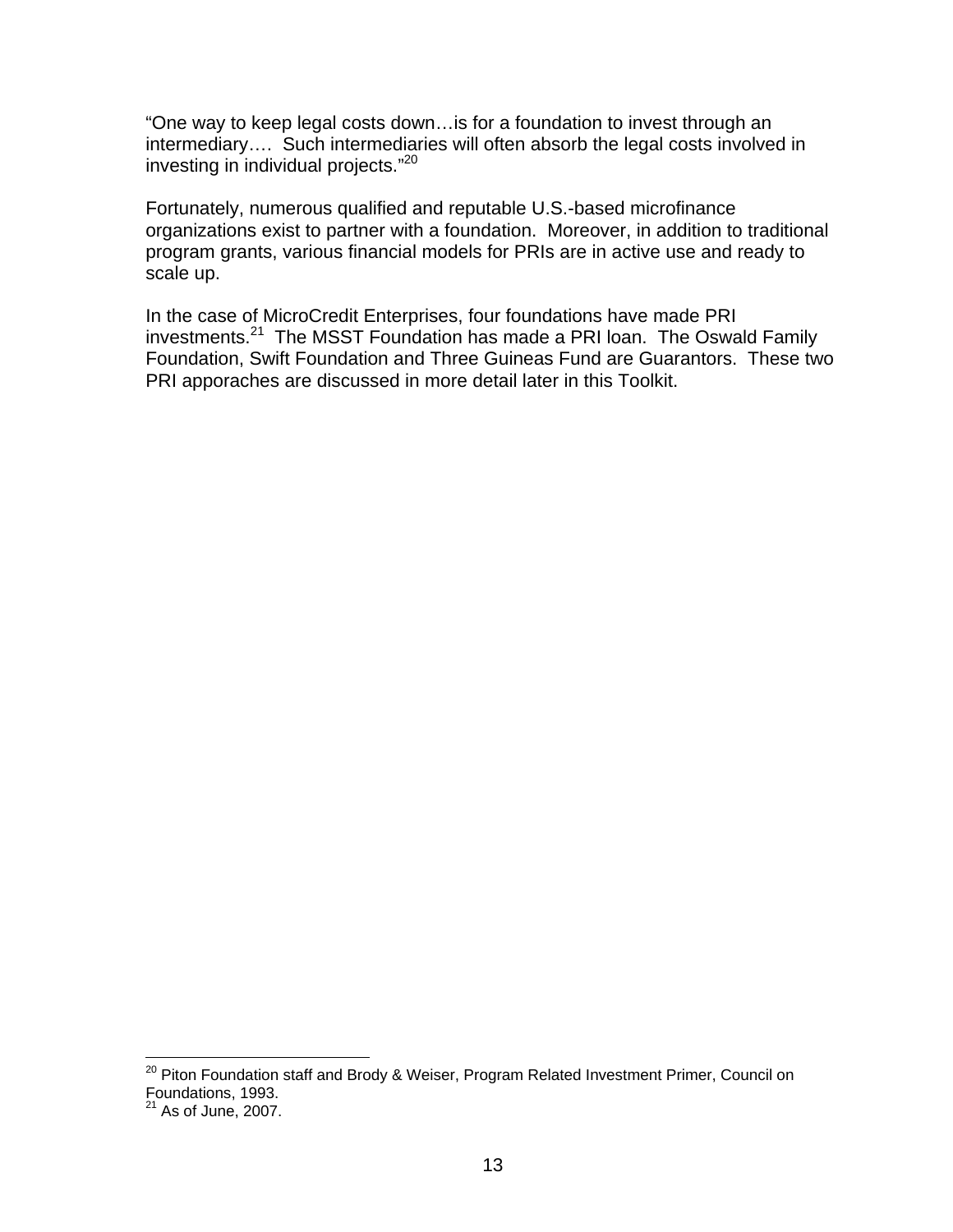

**BETSY BUCHALTER ADLER GREGORY L. COLVIN<br>
ROSEMARY E. FEI** ROBERT A. WEXLER<br>ERIK DRYBURGH **INGRID MITTERMAIER** DAVID A. LEVITT STEPHANIE L. PETIT

THOMAS SILK - SENIOR COUNSEL

235 MONTGOMERY STREET . RUSS BUILDING, SUITE 1220 . SAN FRANCISCO, CALIFORNIA 94104 TEL: 415.421.7555 · FAX: 415.421.0712 · WWW.SILKLAW.COM

# **Chapter 4**

# **Legal Explanation of Program Related Investments**

# **With Frequently Asked Questions**

This document was prepared by Silk, Adler & Colvin at the request of MicroCredit Enterprises to describe the legal framework and requirements for program related investments ("PRIs"). This document is intended as a general discussion to help educate advisors of small to mid-sized private foundations, including family and company foundations. It is not a legal opinion. It is not an endorsement of any particular program related investment or investments.

# **Fiduciary Standards for PRIs**

PRIs are mission-driven investments that are not subject to the normal prudent investment standards for foundations and foundation boards of directors. For legal purposes, PRIs are considered to be more akin to grants, which can be made purely to further a charitable purpose, without regard to any return on investment.

Specifically, the category of PRIs is an exception to the jeopardizing investment rule of Section 4944 of the Internal Revenue Code ("IRC"). Section 4944 prohibits a private foundation from making any investment in a manner "as to jeopardize the carrying out of any of its exempt purposes".<sup>22</sup> In plain English this means that Congress does not want a private foundation to make poor investments that jeopardize the charitable assets of a foundation. As we describe in more detail below, PRIs are not subject to the *jeopardizing investment* standards of IRC Section 4944. Therefore, penalty taxes do not apply to an investment if it qualifies as a  $PRI<sup>23</sup>$ 

 $22$  IRC Section 4944(a)(1).

 $23$  IRC Section 4944(c) reads:

 <sup>(</sup>c) Exception For Program-Related Investments. For purposes of this section, investments, the primary purpose of which is to accomplish one or more of the purposes described in section 170(c)(2)(B), and no significant purpose of which is the production of income or the appreciation of property, shall not be considered as investments which jeopardize the carrying out of exempt purposes. The purposes described in IRC Section  $170(c)(2)(B)$  are the same as those found in IRC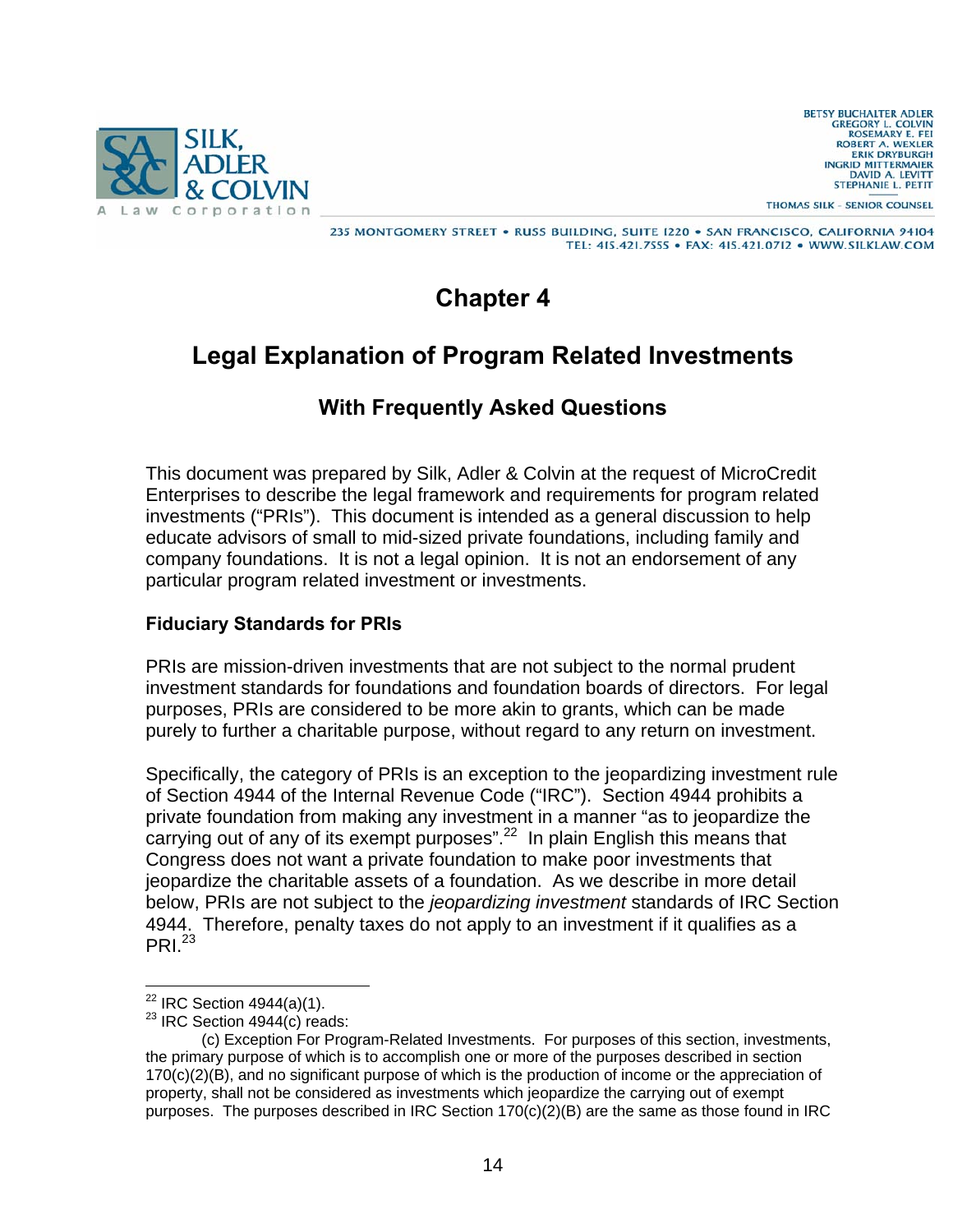# **What is a PRI?**

An investment must meet three requirements (each discussed in more detail below) to qualify as a PRI:

- The primary purpose of the investment must be to accomplish an exempt purpose. In large measure, this is a determination specific to each foundation, its mission and the proposed PRI.
- The production of income or the appreciation of property may not be a significant purpose of the investment.
- No electioneering and only limited lobbying purposes may be served by the investment.
- 1. *Primary Exempt Purpose* Test*.*

There are two parts to the primary exempt purpose test. First, the investment must *significantly further* the accomplishment of the foundation's exempt activities. Second, the investment must be such that it would not have been made *but for* its relationship to the foundation's exempt activities. $24$ 

a.Significantly further sub-test. To meet this test, the foundation must determine that the PRI is consistent with one or more purposes described in IRC Section 501(c)(3). In addition, if that foundation has purposes that are more limited than those described in Section  $501(c)(3)$ , then the foundation must also determine that the particular PRI is consistent with the specific purposes of the foundation, For example, if a foundation's stated purpose is to promote the arts, then, a PRI to promote economic development in Africa might not be consistent with that foundation's exempt purposes, even though the PRI might be consistent under Section 501(c)(3) and might be permitted for another private foundation.

A foundation will need to review its own Articles of Incorporation or Certificate of Incorporation, along with any other restrictions that may have been placed on its assets to determine whether a PRI is consistent with that foundation's mission.

If a PRI appears to be permitted within a foundation's purposes, then the foundation and its advisors should determine whether IRC Section 501(c)(3) generally permits the PRI activity. One of the most well-established charitable purposes under Section 501(c)(3) is the "relief of the poor and distressed or the underprivileged". See Treasury Reg. Section 1.501(c)(3)-1(d)(2). In Revenue Ruling 74-587, 1974-2 C.B. 162, for example, the IRS approved as charitable an organization whose

Section 501(c)(3) – religious, charitable, scientific, literary, educational, national or international amateur sports, and prevention of cruelty to children or animals. Only "testing for public safety" appears in Section 501(c)(3) and not in Section 170(c)(2)(B).<br><sup>24</sup> Treas. Regs. Section 53.4944-3(a)(2)(i).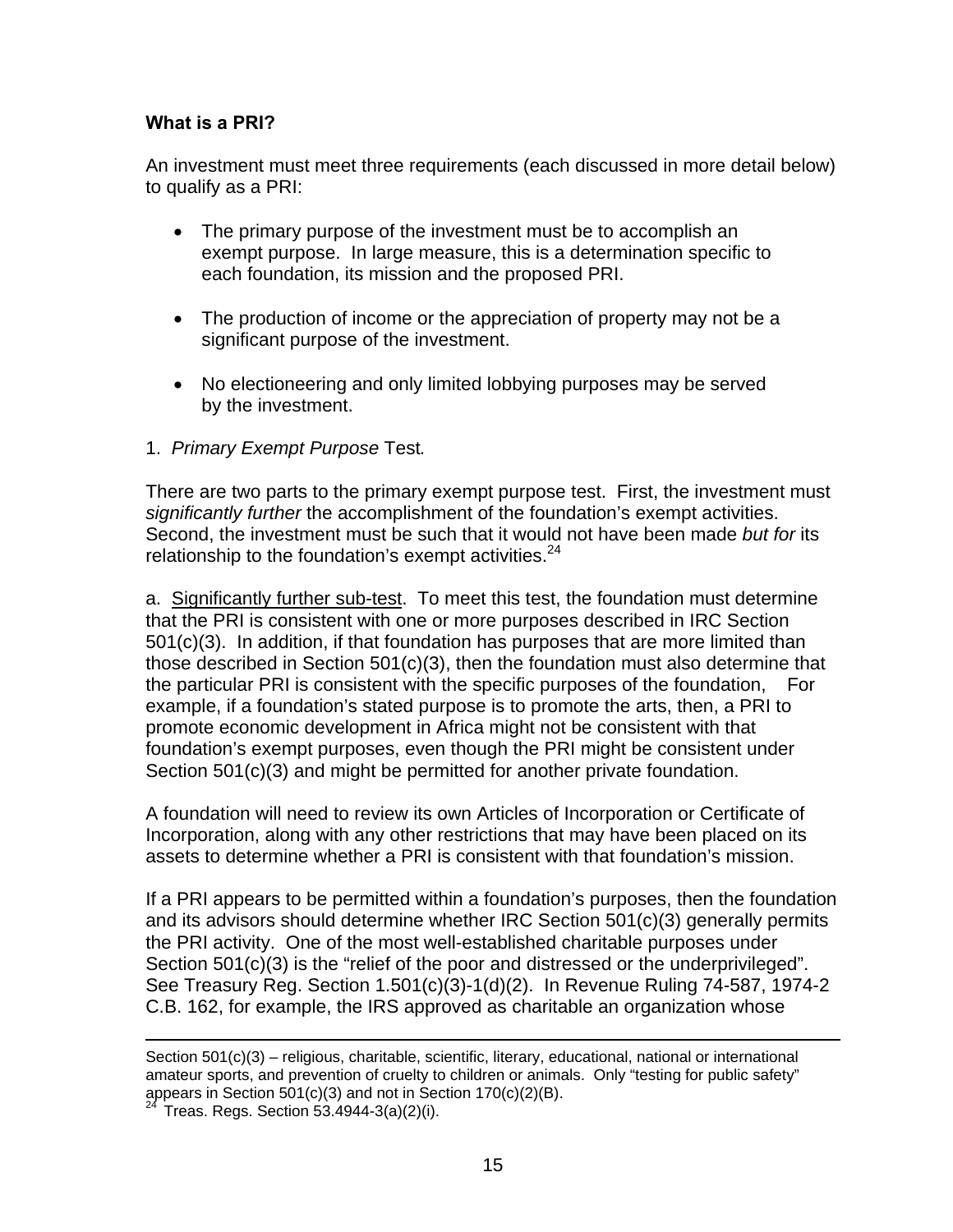mission was to stimulate economic development in "high density urban areas inhabited by low-income minority or other disadvantaged groups". These areas lacked capital for development and suffered from a depressed economy. The IRS noted that local business owners had "limited entrepreneurial skills". The charity sought to improve the area by providing low cost loans to local businesses.

In Private Letter Ruling 200325005, which is not precedential authority but provides a good insight into IRS thinking, the IRS found that the activity of empowering poor entrepreneurs in developing countries to start or expand their own businesses and to create additional job opportunities for the indigent was a valid charitable purpose. Here foreign "NGO's use the funds [from the U.S.] to provide unsecured microenterprise loans and business training to needy persons, as well as support to support ongoing NGO activities…"

While each situation needs to be reviewed on its merits, it is clear that the IRS recognizes the relief of poverty through microfinance as a charitable activity.

b. "But for" sub-test. Satisfaction of this sub-test requires that analysis of the purpose of the investment permits the conclusion that it would not have been made but for its contribution to the accomplishment of the exempt purposes of the foundation.

# 2. *No Significant Investment Purpose* Test.

The single test here is whether *no significant purpose* of the investment is the production of income or the appreciation of property. The Regulations point out that the IRS will consider whether investors solely concerned with profit would be likely to make the investment on the same terms. However, the fact that an investment produces significant income or capital appreciation is not, in the absence of other factors, conclusive evidence that income or appreciation was a significant purpose of the investment,<sup>25</sup> and therefore does not preclude the investment from being a valid PRI.

The *no significant investment purpose* test is typically satisfied if a PRI is made in the form of a loan at below-market interest rates which are, by definition, unattractive to commercial lenders. Even a loan at market rates can pass muster if, for some other reason (such as high risk or inadequate security), the loan would not be made conventionally. Among the many private rulings issued by the IRS addressing this issue, acceptable annual interest rates for PRI loans have varied from 0 to 15%, usually below market but occasionally at market rates. Similarly, investment features designed to protect the investor's interest or secure repayment

l  $^{25}$  Treas. Regs. Section 53.4944-3(a)(2)(iii).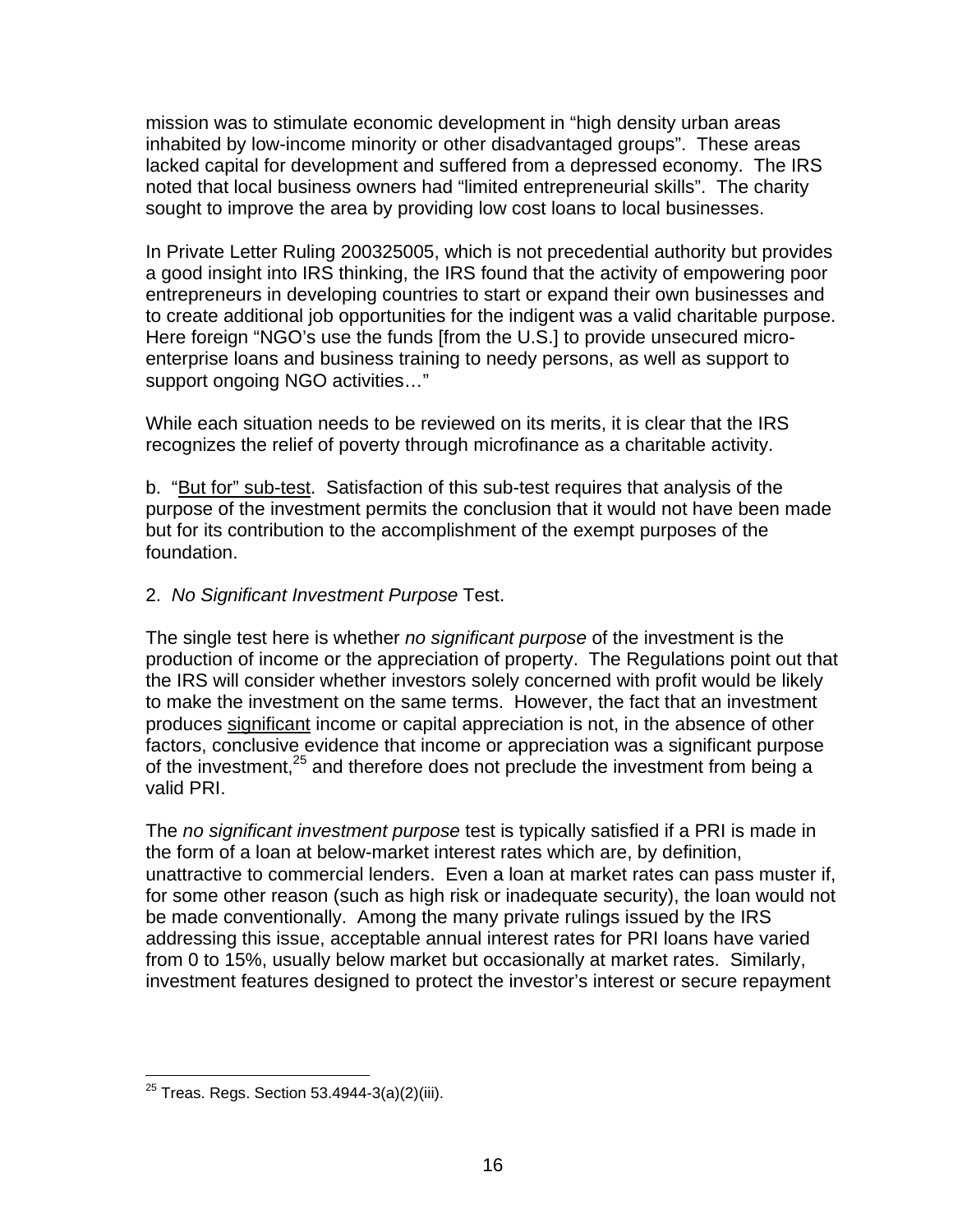have ranged from none at all (a willingness to convert loans into grants) to a full set of conventional mortgages and guarantees.<sup>26</sup>

An investment in an entity having the dual purpose of both producing a return on investment and achieving a charitable purpose also may qualify as a PRI. In Private Letter Ruling 200136026, a private foundation proposed to invest in a forprofit corporation formed for the purpose of financing and promoting the expansion of environmentally-oriented businesses that would contribute to conservation and economic development in economically and/or environmentally sensitive areas. The corporation had dual goals of providing a rate of return for investors and demonstrating a clear environmental benefit through each investment. Only companies that met certain environmental guidelines were eligible for investment. The corporation also created an advisory committee, which included representatives of exempt public charities interested in preserving the environment, to scrutinize each investment. The foundation represented that the rate of return, taken by itself, would not compensate for the speculative nature of the investment and overall risk associated with the corporation's unique investment characteristics. The IRS determined that although the foundation expected a financial return, the investment was made directly to accomplish the foundation's charitable goals and thus qualified as a PRI.

Several other IRS private letter rulings have approved PRIs where non-charitable organizations were also investing on the same terms. In Private Letter Ruling 8710076, a \$10 million limited partnership was established with a taxable general partner, and limited partnership interests were offered to a small group of private foundations and private individuals. The purpose of creating the limited partnership was to go beyond informational services, to provide financial support to actual enterprises seeking to demonstrate that privatization of human services is a viable concept. A private foundation's \$600,000 investment in the partnership was approved by the IRS as a PRI $^{27}$  PRI loans to for-profit limited partnerships are also a common mechanism for private foundations to support low-income housing and economic development in blighted areas.<sup>28</sup>

3. *No Political Purpose* Test.

l

The Regulations set forth a requirement that *no purpose* of the PRI may be to attempt to influence legislation, or to participate or intervene in campaigns of

<sup>26</sup> *See, e.g.,* PLR 8141025 (approval of secured low-income housing loans at 3% interest, with 20 year terms); PLR 8030079 (approval of urban renewal loan at 7% interest, with a 10-year term); PLR 8301110 (approval of secured loan for hotel construction in blighted area, charging 15% annual interest over 25 years).

<sup>27</sup> *See also,* PLR 9016078 (purchase of a large equity interest in a holding company affiliated with a for-profit enterprise, to develop business in a depressed area) and PLR 8807048 (investment in construction of low-income housing, accomplished through limited partnerships with for-profit corporations).

<sup>28</sup> *See, e.g.,* PLRs 9112013, 8923070, 8923071 and 8637120.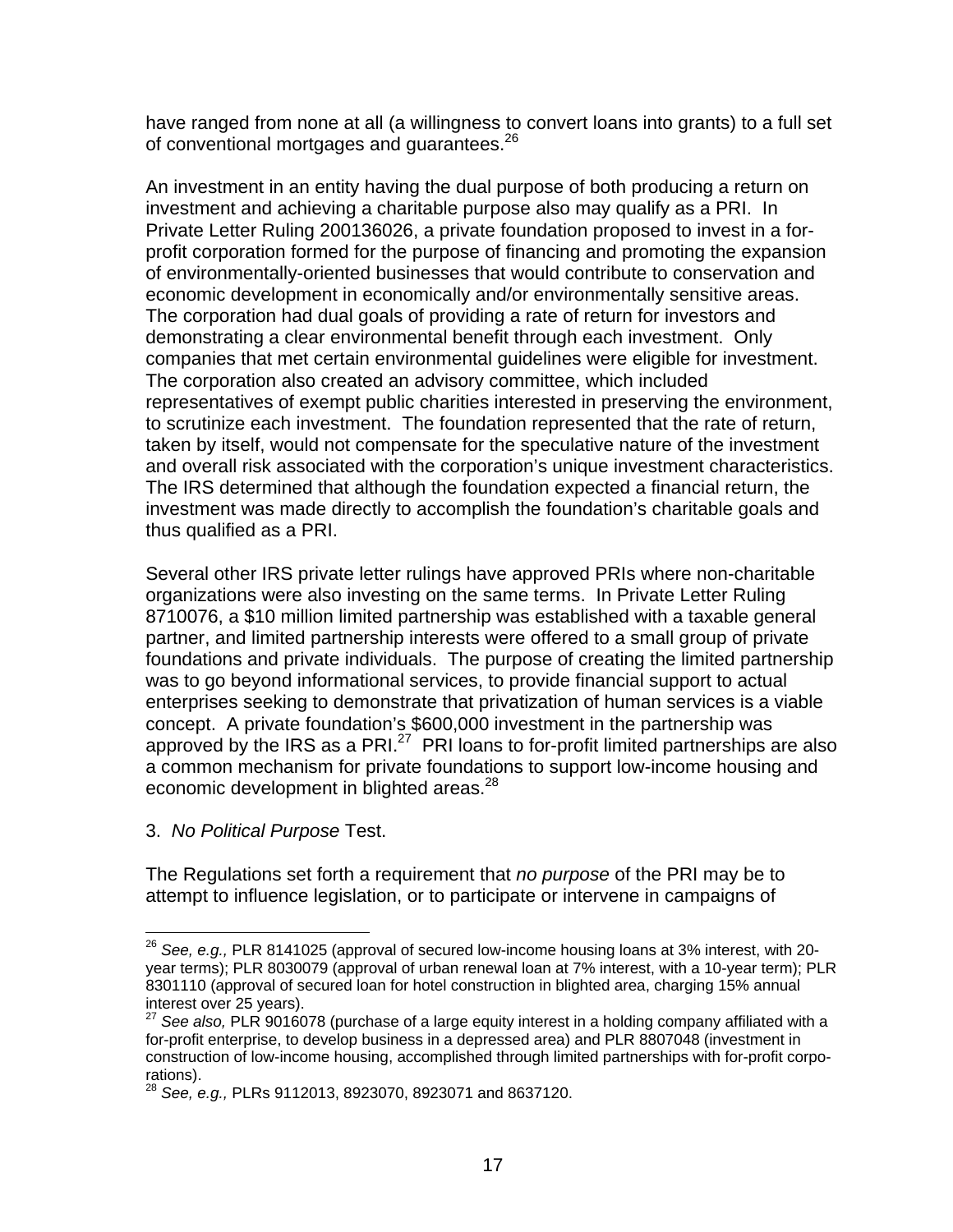candidates for public office.<sup>29</sup> There is an exception: the PRI recipient may appear before or communicate with a legislative body on a legislative matter of direct interest to the recipient, if the expense of doing so is deductible by the recipient under IRC Section 162.30 However, the foundation must not earmark any PRI funds for use in such communications or appearances. The most common method of assuring compliance with this requirement is to obtain a statement from the recipient of the PRI funds pledging compliance with the IRS restriction on use of PRI funds for political purposes. Typically, one would find this statement in the PRI loan agreement, in the case of a loan or in the guarantee agreement (for MicroCredit Enterprises, see Philanthropic Guarantee Agreement in Chapter 11), in the case of a guarantee. It can be more difficult to find this type of statement in an equity investment.

# **Other Considerations and Obligations**

In fulfilling its responsibilities and obligations under the law, a foundation making a PRI must address the following:

1. Changes in PRIs.

The Regulations, at Section 53.4944-3(a)(3)(i), address the possibility that after a PRI has been made, the foundation and the recipient may find that changes in the terms of the investment are needed. If the changes, like the original investment, are made primarily to further the investment's exempt purposes and not significantly to improve the prospects for income or capital appreciation from the PRI, the IRS sees no problem. Otherwise, changes may affect the loan's qualification as a PRI. In that case, reliance on a legal opinion based on circumstances before the change would no longer protect the foundation or its directors.

If a change is made *for the prudent protection of the foundation's investment*, then it will not *ordinarily* cause the investment to lose PRI status. This brings the *prudent person* standard back into the picture, but from a different direction. Under IRC Section 4944, a foundation is penalized if the management falls below this standard in its conventional investing. For PRIs, however, the foundation is permitted to rise to the level of the *prudent person* standard to protect its investment.

A *critical change in circumstances*, such as where the PRI turns out to be serving illegal purposes or private purposes of the foundation or its managers, will cause the investment to cease to be program-related. A foundation will not be penalized, however, if it terminates the PRI within thirty days after it or its managers have actual knowledge of the critical change in circumstances.

<sup>&</sup>lt;sup>29</sup> Treas. Regs. Section 53.4944-3(a)(1)(iii).

<sup>&</sup>lt;sup>30</sup> Treas. Regs. Sections 53.4944-3(a)(2)(iv) and 53.4945-2(a)(4) thus allow a business organization to use PRI funds for direct lobbying in certain circumstances.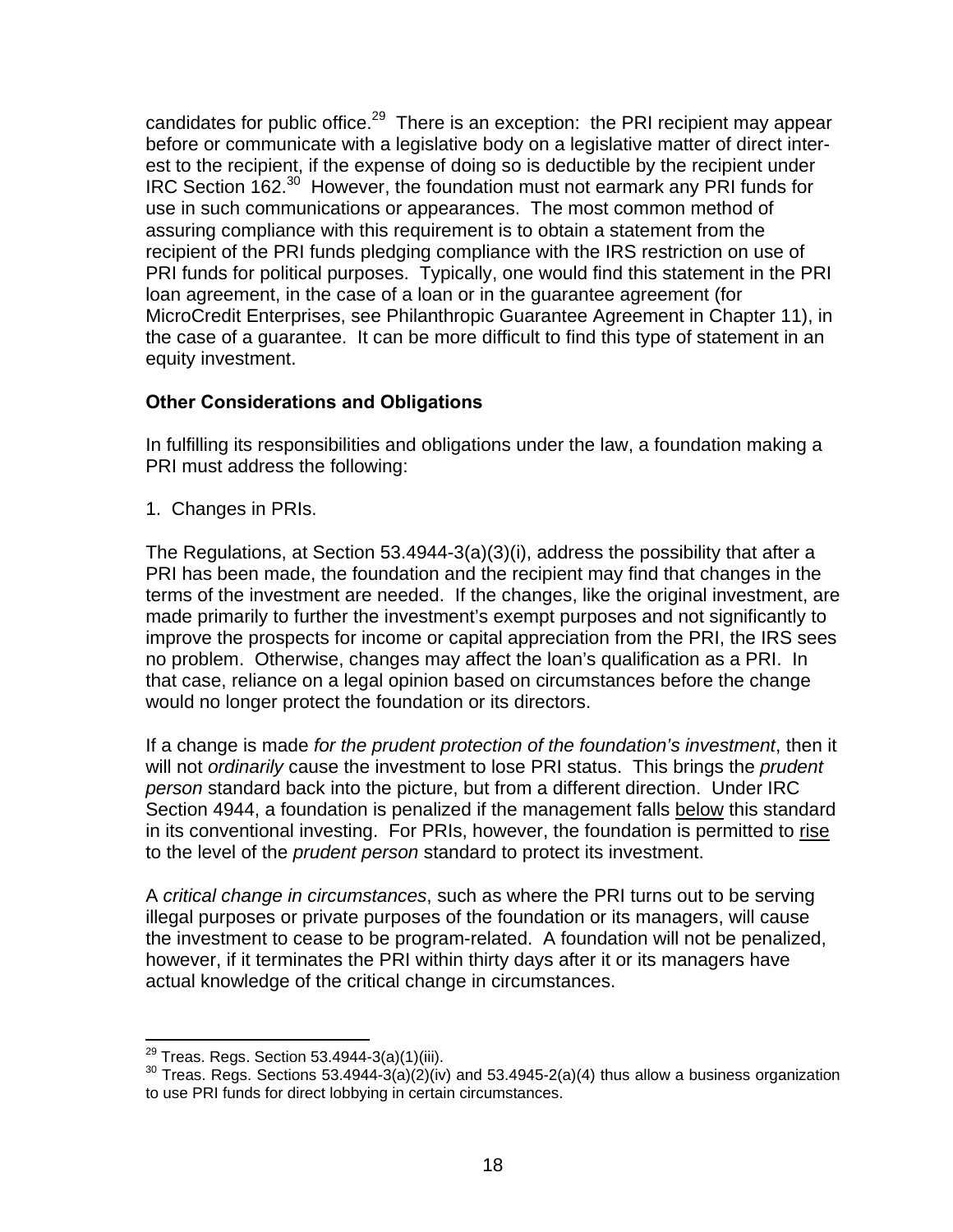2. Private Foundation Restrictions.

PRIs are affected by several other provisions of the IRC that govern private foundations generally.

Under IRC Section 4940, there is an annual 2% tax on a private foundation's net investment income. While capital gains on a PRI are not taxable, where the terms of the loan provide for the payment of interest, the 2% tax will apply to PRI interest income just as it does to a foundation's other investment income.

A PRI is a *qualifying distribution* for purposes of the requirement that private foundations make certain mandatory annual distributions, found in IRC Section 4942. The foundation will need to plan for appropriate accounting of PRIs under this Section, both when investments are made and also when they are repaid. $31$ 

A PRI is not included in the calculation of excess business holdings for purposes of IRC Section 4943.<sup>32</sup>

Under IRC Sections 4942 and 4945, a foundation's administrative expenses incurred in connection with its PRIs receive favorable treatment. These expenditures are considered direct charitable expenditures not subject to penalty taxes. Section D below discusses Section 4945 expenditure responsibility requirements in greater detail.

If a private foundation makes a PRI to an organization that is not an exempt public charity, the foundation must exercise expenditure responsibility. $33$ 

l  $31$  A court decision involving a PRI made by the Charles Stewart Mott Foundation upheld strictly the IRS requirement for complete reporting of PRIs on Form 990-PF. *Charles Stewart Mott Foundation v. United States*, 938 F.2d 58 (6<sup>th</sup> Cir. 1991).<br><sup>32</sup> Treas. Regs. Section 53.4943-10(b).

<sup>&</sup>lt;sup>33</sup> That term refers to procedures that must be followed by the foundation before, at the time of, and after the making of the PRI, as follows: 1. Pre-grant Inquiry. The Regulations require private foundations to conduct the same kind of pre-grant inquiry for a PRI as for a grant to a non-charitable recipient. This is a limited inquiry, which must be complete enough to give a reasonable person assurance that the PRI will be used for the proper purposes. The inquiry should address the identity, prior history, and experience of the organization's managers, and consider any information the foundation has, or can readily obtain, concerning the management, activities, and practices of the recipient. 2. Written Contract. A foundation must enter into a written contract with the recipient of funds containing provisions specified in the Regulations. Therefore, every PRI made to a non-charity will require a separate agreement that meets this requirement. 3. IRS Reporting. The foundation must report each expenditure responsibility PRI to the IRS on Form 990-PF, in each year that it is outstanding, in a manner that satisfies the Regulations.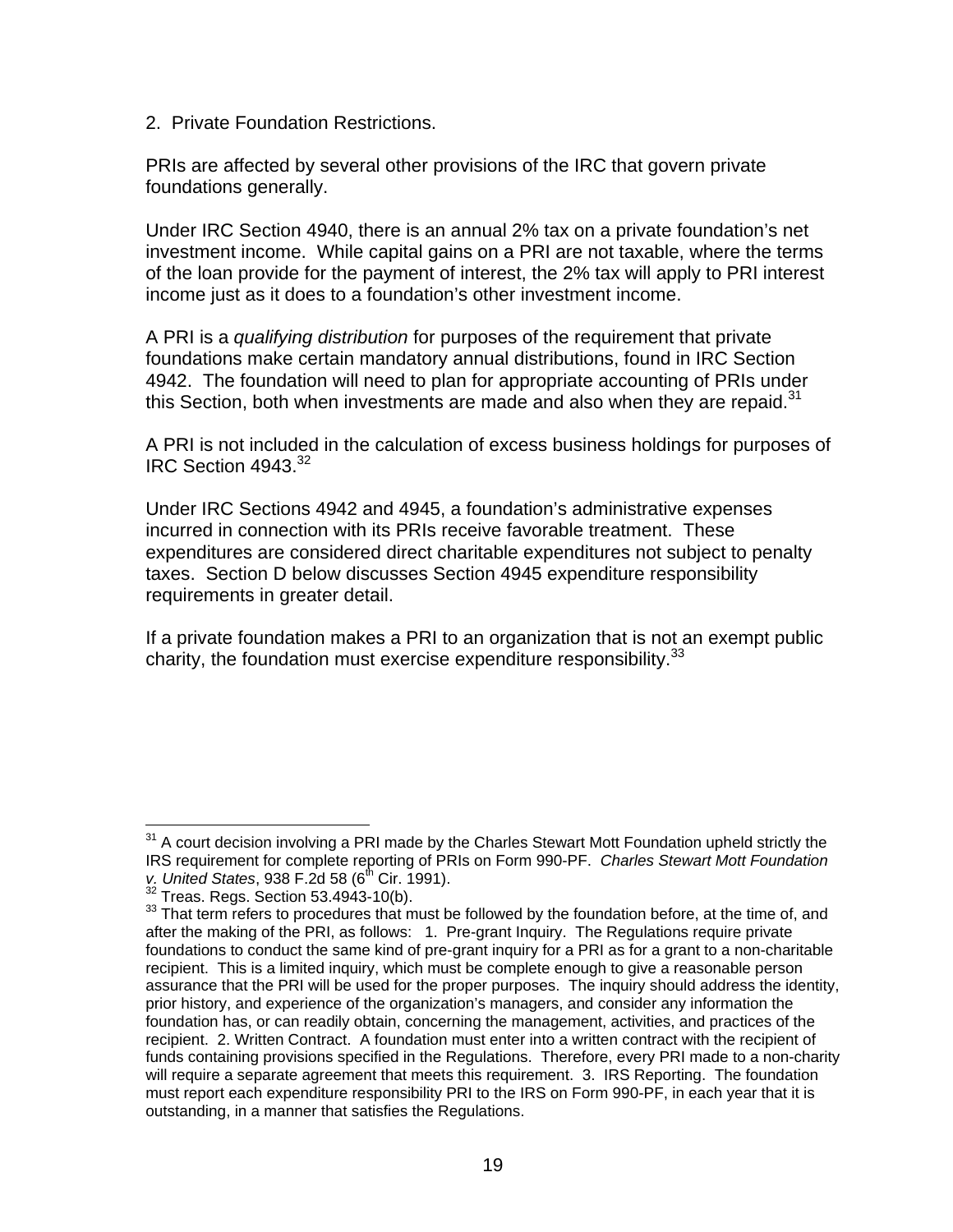# **Legal Explanation - Frequently Asked Questions**

# **How is a PRI different from a grant?**

A grant represents an outright transfer of funds, either in one installment or more, to another organization or individual in furtherance of a foundation's exempt purpose. The foundation does not expect to have grant funds returned unless the grantee violates the terms of the grant agreement. A program related investment or "PRI," on the other hand, is an investment, typically a loan, a guarantee, or even an equity investment, which the foundation does expect to be returned, often with some minimal return on investment.

### **What are the legal requirements to make a PRI?**

To make a PRI, a foundation must make three findings:

- The primary purpose of the PRI must be to accomplish one of the foundation's exempt purposes.
- The production of income or the appreciation of property may not be a significant purpose of the investment.
- No electioneering and only limited lobbying purposes may be served by the investment.

# **How does a foundation know if the primary purpose of the PRI is to accomplish one of its exempt purposes?**

First, the PRI must be in furtherance of an exempt purpose that is recognized under IRC Section 501(c)(3). Where the recipient of a PRI loan or guarantee is a U.S. tax-exempt organization that is also a publicly supported charity, such as MicroCredit Enterprises, it is relatively easy for the foundation to determine that the purpose of the PRI is consistent with IRC Section 501(c)(3). This issue can be complex where the PRI recipient is not a United States, tax exempt public charity.

Second, the foundation must consult its own mission to make sure that the purpose of the PRI is consistent with the foundation's own charitable purposes. The foundation should consult its own organizing documents (or Form 990) to see if they contain any limitations on charitable purposes, and also consider whether any of its funds are otherwise restricted as to purpose. For example, if a foundation's stated mission is to promote the arts in California, it might not be able to make a PRI for economic development unless it were to formally amend its charitable purpose with the Internal Revenue Service. On the other hand, a foundation whose stated mission is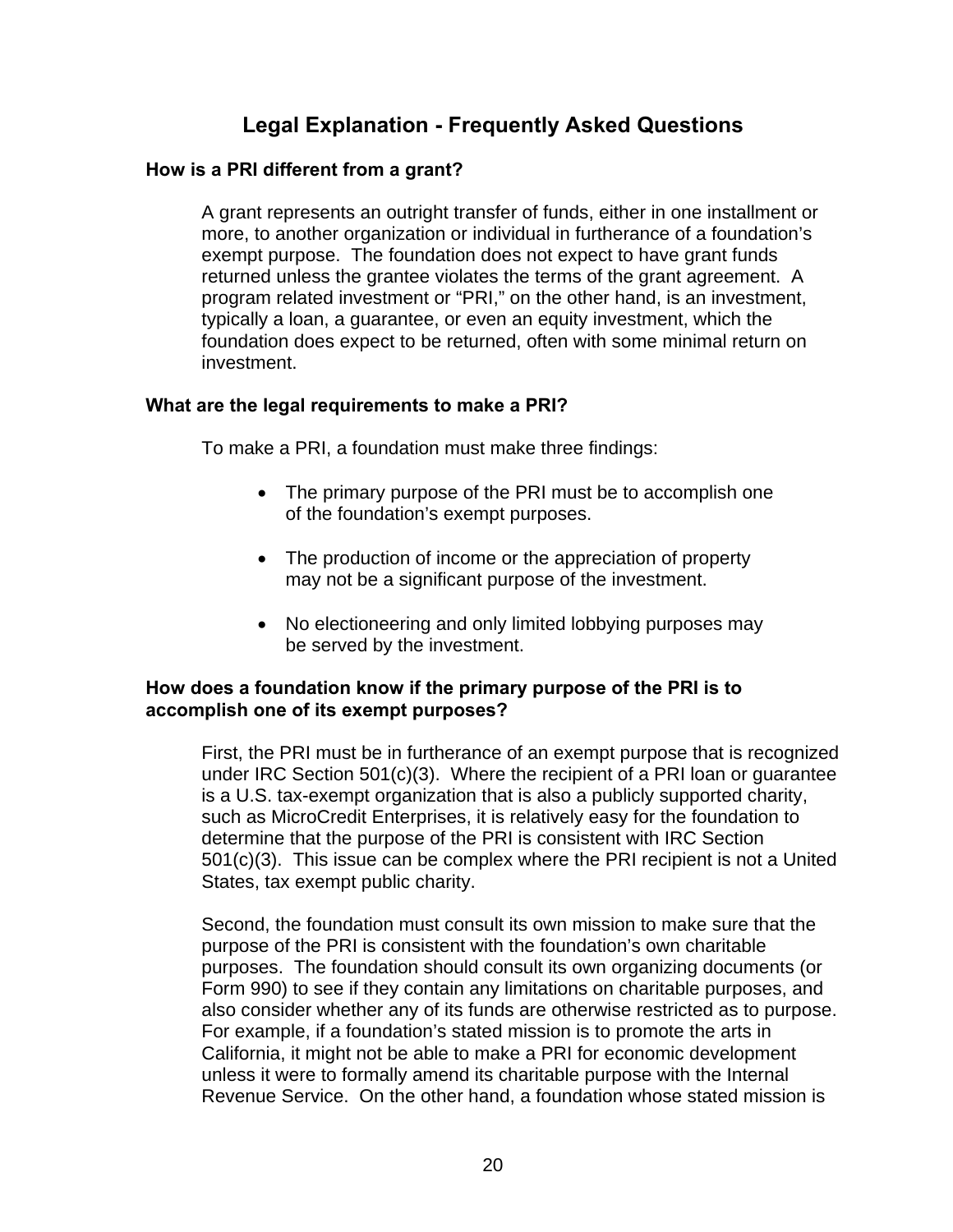to reduce poverty in the United States and abroad might easily justify a PRI to foster economic development internationally as part of its overall commitment to poverty reduction.

### **Does the IRS recognize microfinance as a transaction that accomplishes an exempt purpose?**

The IRS has recognized that microfinance can be a valid tool to accomplish the charitable purpose of alleviating poverty. Where the PRI recipient is contractually obligated to make loans only to microfinance institutions, the PRI recipient is furthering a 501(c)(3) charitable purpose. Moreover, where a PRI is made to a U.S. 501(c)(3), Section 509(a)(1) public charity like MicroCredit Enterprises, the foundation can be even more comfortable relying on that charity's representation that the PRI is consistent with its own exempt purpose because the charity, unlike a for-profit recipient, is itself limited in what it can do under IRC Section 501(c)(3).

### **How does the foundation determine if the production of income or the appreciation of property may not be a significant purpose of the investment?**

This is a question of fact. A loan to a charity at an interest rate that is significantly below market is usually sufficient evidence of lack of investment purpose. When considering what constitutes a "market rate of interest," it is important to look at comparable loans. For example, one would expect to receive a substantially higher interest rate for a high risk, venture capital investment than for a fully-secured bank loan. Also it is helpful where the recipient can show that commercial lenders have not expressed an interest in the investment. This is the case with MicroCredit Enterprises, which has sought and not found U.S. commercial sources of loans.

### **How does the foundation determine if no electioneering and only limited lobbying purposes may be served by the investment?**

Generally, the PRI documents will limit the ability of the PRI recipient to use any of the funds for lobbying or political activity. The agreements that MicroCredit Enterprises uses clearly post these limits.

#### **Are all foundations permitted to make a PRI?**

Every foundation is legally permitted to make a PRI. For each PRI, the foundation needs to consider the three legal requirements for a PRI (described above) to determine whether a particular PRI is appropriate for the foundation.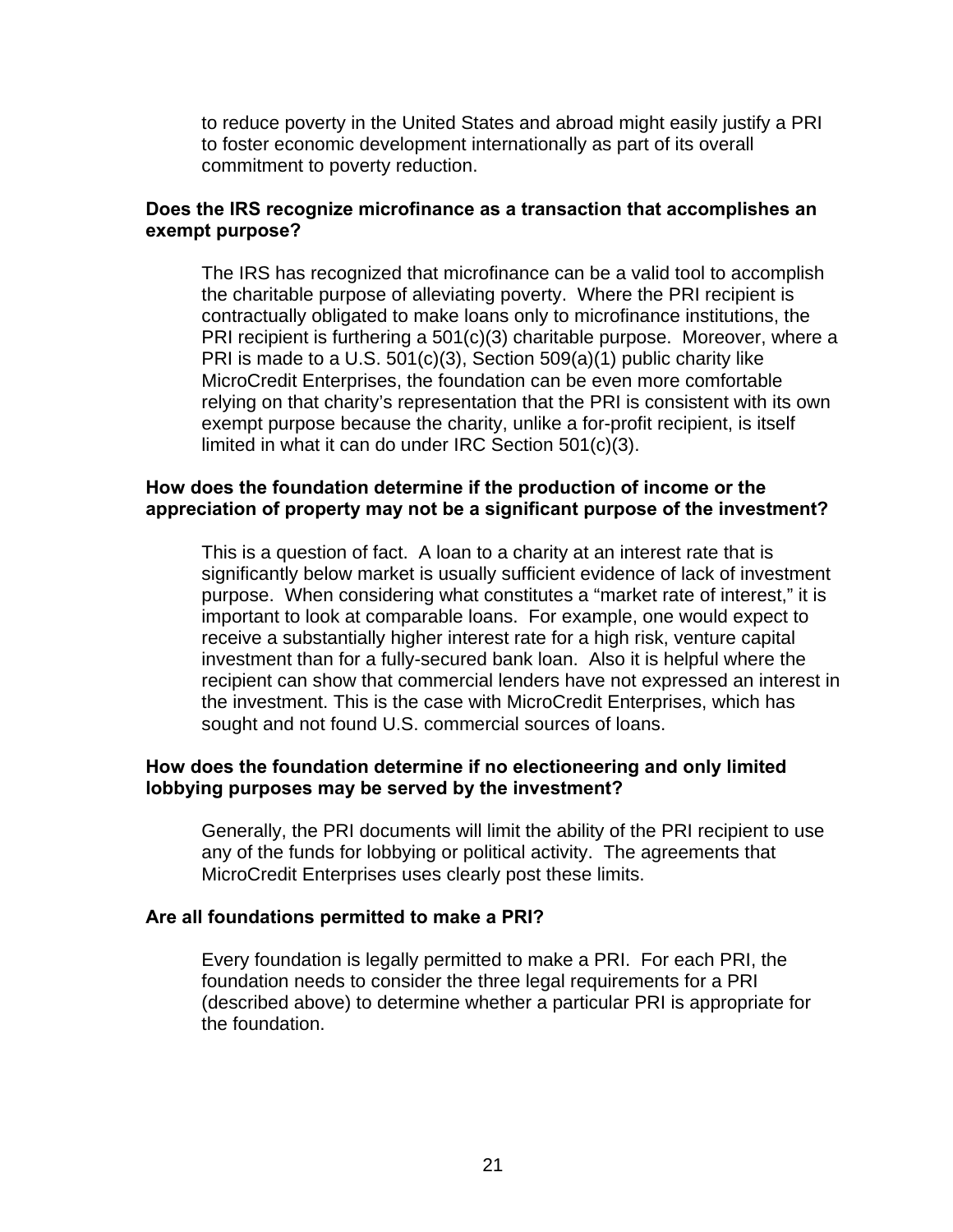# **Is every foundation permitted to make a PRI loan or guarantee to MicroCredit Enterprises?**

Each foundation, in consultation with its advisors, needs to make this decision. As a general rule, as long as the foundation's own organizing documents do not prohibit it from engaging in activities that contribute to the relief of poverty, then the foundation should be able to make a guarantee or loan PRI to MicroCredit Enterprises. MicroCredit Enterprises is a tax-exempt charitable organization, and its micro-credit loans are at the heart of its exempt activity. All loans that it makes are for impoverished people. Interest rates are below market. MicroCredit Enterprises limits the ability of its borrowers to lobby or engage in political activity.

# **Does a foundation need IRS approval to do a PRI?**

No. A foundation does not need prior IRS approval to make a PRI.

# **Does a foundation need a lawyer to advise in connection with a PRI?**

A legal opinion is not required. However, a written, well-reasoned legal opinion can provide protection to foundation directors and officers. MicroCredit Enterprises recommends that every foundation consult its own legal counsel in making a PRI. MicroCredit Enterprises has prepared this Toolkit to assist the foundation's counsel.

# **What process does a foundation follow to enter into a PRI?**

In order to make a PRI loan or guarantee, a foundation needs to:

- Obtain the approval of its own board of directors.
- Enter into appropriate agreements with the PRI recipient.
- Report the PRI on its Form 990-PF.

Model PRI documents that a foundation can use in making a PRI to MicroCredit Enterprises are included in this Toolkit.

# **Does a foundation need to exercise expenditure responsibility for a PRI to MicroCredit Enterprises?**

No. Because MicroCredit Enterprises is a public charity described in Section 509(a)(1), a foundation does not need to exercise expenditure responsibility. If the PRI recipient is not a public charity, then it is necessary to exercise expenditure responsibility, which is explained in more detail in footnote 33.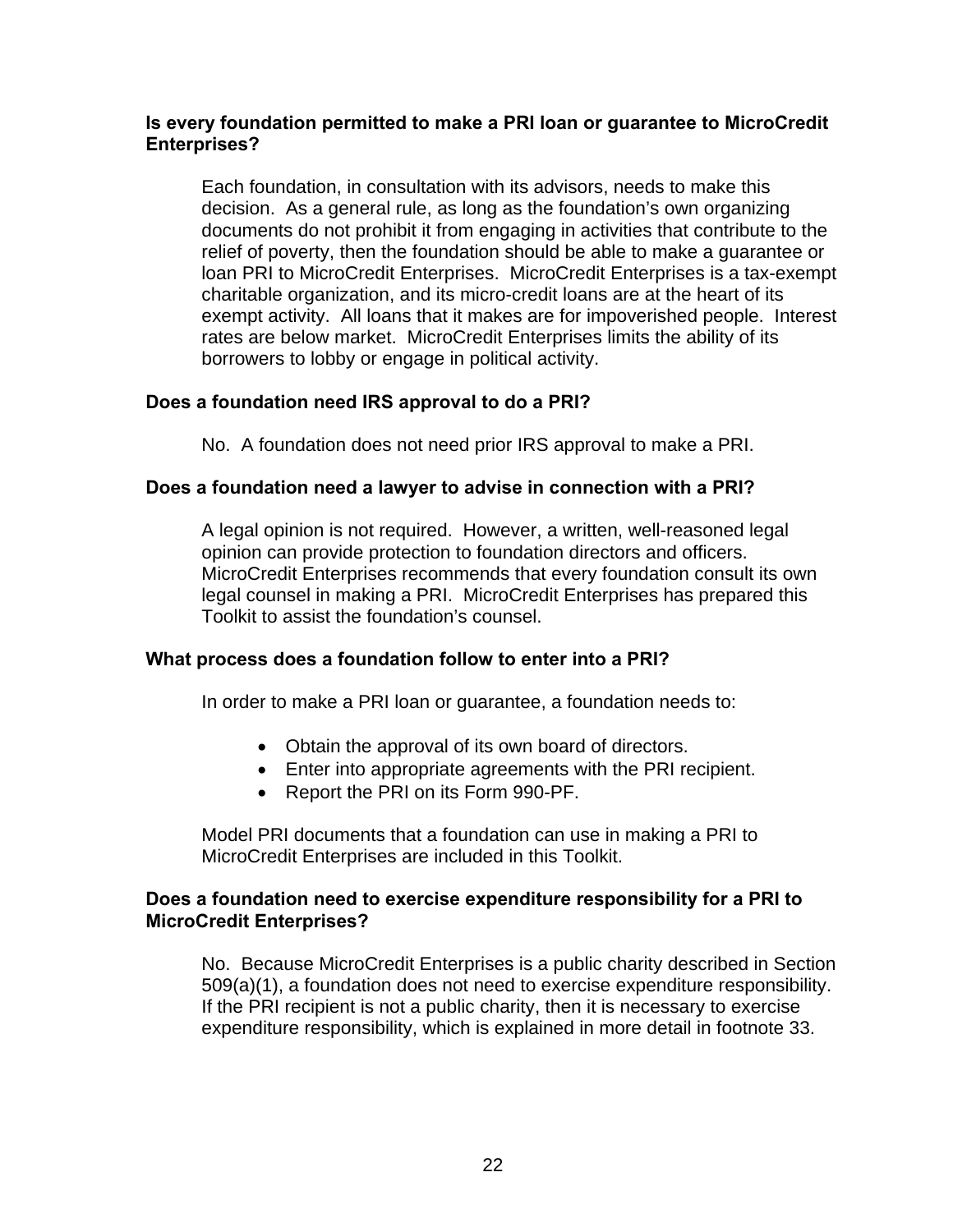### **Does a foundation need to be concerned about the Patriot Act or other rules related to international activities for a PRI to MicroCredit Enterprises?**

No. When the foundation makes a PRI loan or guarantee to MicroCredit Enterprises, that foundation is only responsible for confirming that MicroCredit Enterprises is not on the published list of terrorist organizations. MicroCredit Enterprises, and not the foundation making the PRI, then becomes responsible for complying with the Patriot Act and other rules.

MicroCredit Enterprises is not on the list of organizations engaged in terrorist or inappropriate activities, nor are any of its officers, directors, employees, or volunteers. MicroCredit Enterprises does have a process in place, as well, to review the recipients of its international loans.

# **How does a foundation report a PRI on the foundation's tax return (Form 990- PF)?**

The Form 990-PF asks whether a foundation has engaged in any PRIs during the year. Check the box "yes", and describe the PRI.

*The information contained in this document was not intended to be used, and cannot be used by a foundation or other taxpayer for the purpose of avoiding penalties that may be imposed under federal tax law. Under IRS rules, a taxpayer may rely on legal advice to avoid penalties only if the advice is reflected in a more formal tax opinion that conforms to new IRS standards. The advice contained in this document was written, in part, in support of MicroCredit Enterprise's program related investment program. Each foundation considering a PRI in MicroCredit Enterprises should seek advice, based on the foundation's particular circumstances, from an independent tax advisor.*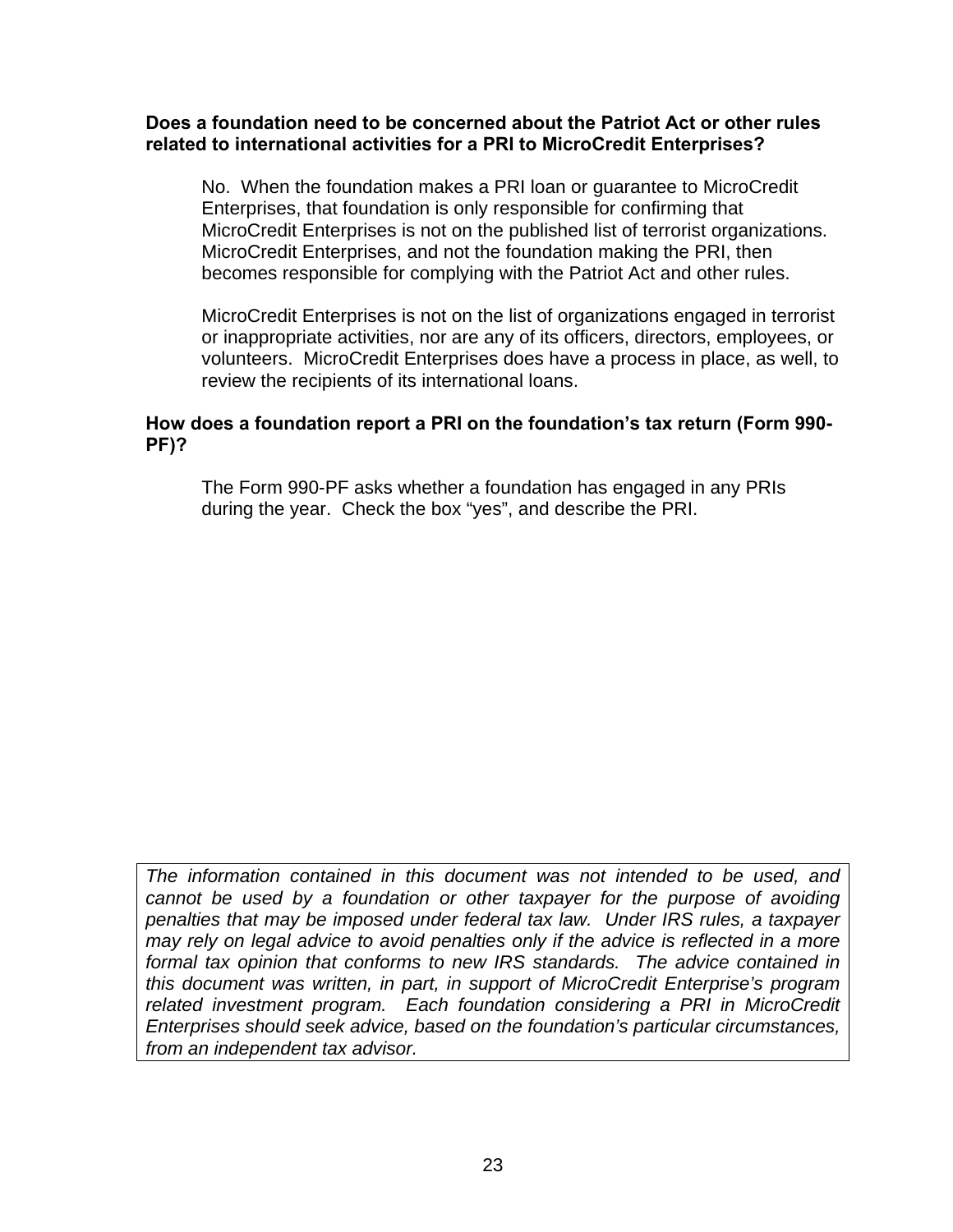

# **Chapter 5**

# **Assessing the Social Mission**

The principal rationale for a PRI in microfinance is alleviation of extreme poverty. Microfinance is neither new nor untested. As numerous news reports, scholarly analyses and world leaders attest, microfinance is an effective, sustainable approach to poverty alleviation in the developing world. But, different microfinance organizations presenting different PRI opportunities pursue distinctive anti-poverty missions using different microfinance strategies.

While all microfinance funds assess and monitor MFI financial creditworthiness, the following questions can help a foundation understand the efficacy of a particular program. For each question below, we indicate how MicroCredit Enterprises responds in connection with its own PRIs. The list is not exhaustive and is not intended to substitute for a foundation's own judgment about its strategic mission.

# **Does the PRI recipient target a specific level of poverty?**

*MicroCredit Enterprises Response:* Sustainable economic development for families living in extreme poverty (\$1.00 per day or less) is the special focus of MicroCredit Enterprises which gives special consideration to microfinance programs that: (a) increase the number of poor clients served, (b) operate comprehensive social service programs, such as women's empowerment, health education or business training, and (c) lower interest rates to impoverished client-borrowers.

All microfinance organizations serve the poor, but microfinance programs can be further evaluated by their results and poverty objectives. For example, some microfinance programs, by design or de facto, reach clients at a higher level of poverty (say \$2.00/day or more) with individual, small business loans (juxtaposition to microcredit loans).

For a detailed description about MicroCredit Enterprises' due diligence process and criteria, lending policies and MFI loan application, see the For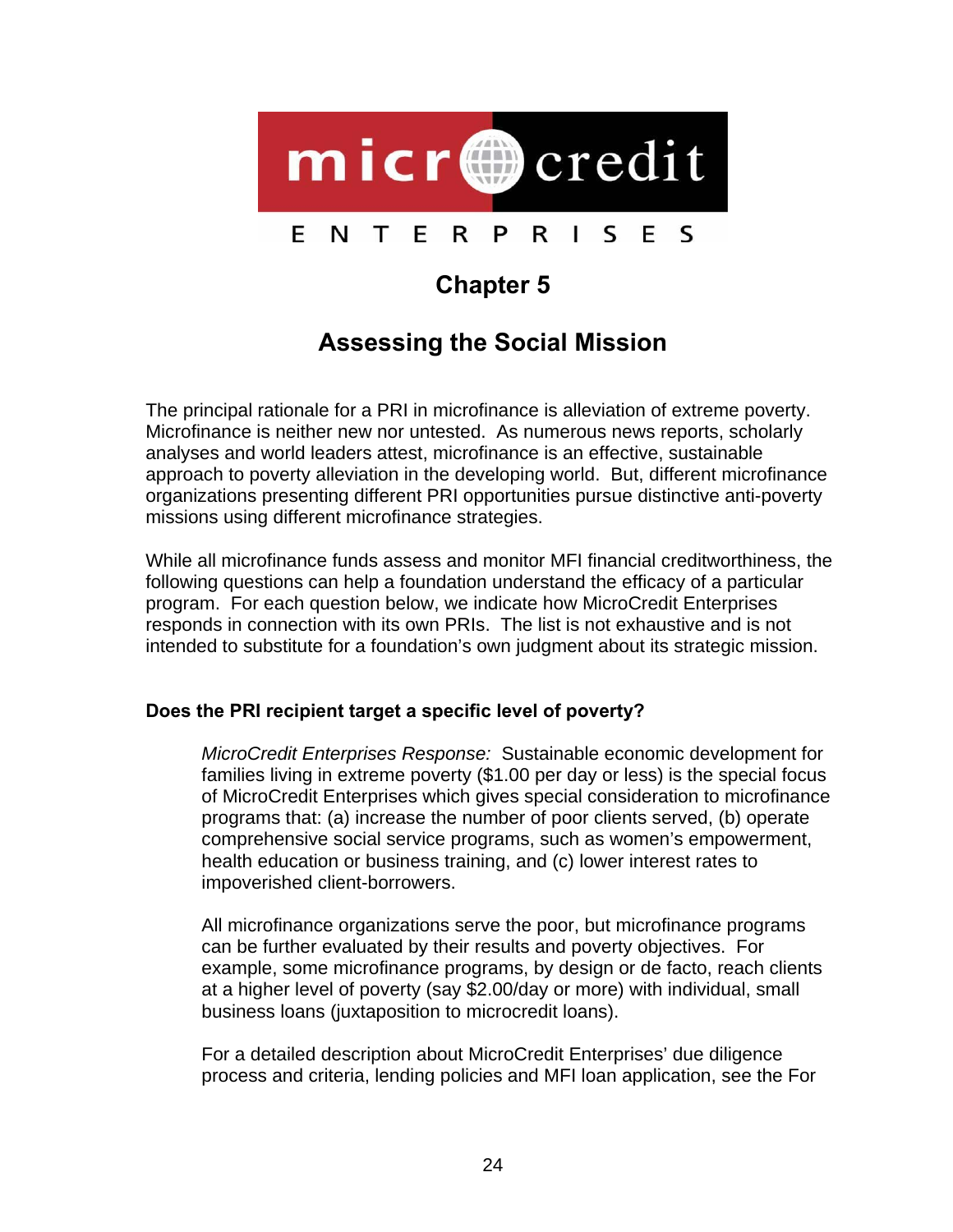Microfinance Institution page at the MicroCredit Enterprises website (www.MCEnterprises.org).

# **What is the profile of the MFIs targeted by the PRI recipient?**

*MicroCredit Enterprises Response:* MicroCredit Enterprises concentrates its lending on MFIs that are underserved by both domestic and international financial markets. By way of background, approximately 220 MFIs are regulated, commercial & shareholder-owned; for the most part, these MFIs make larger loans (on average \$1200.00); these larger and more mature MFIs garner 82% of all foreign investment. The argument for focusing on these MFIs is that they are less risky and have greater capacity to reach larger numbers of the poor. On the other hand, analysts have expressed concern about an "investment bubble" caused from too much money flowing to top-tier MFIs.

In contrast, MicroCredit Enterprises focuses on creditworthy MFIs that are making smaller loans. These MFIS are most likely non-profits and have greater difficulty accessing financial markets than their (typically) commercial counterparts. To review the MicroCredit Enterprises Microfinance Institution Loan Portfolio, see the MicroCredit Enterprises web site (www.MCEnterprises.org) under Resource Documents.

# **Does the PRI recipient have a client gender preference?**

*MicroCredit Enterprises Response:* MicroCredit Enterprises prefers to make loans to microfinance institutions primarily targeting impoverished women without explicitly excluding male borrowers. While all microfinance programs serve women clients, MicroCredit Enterprises has a greater level of focus on women than many other microfinance funds. For the latest Accomplishments and Status Report about MicroCredit Enterprises, the MicroCredit Enterprises web site (www.MCEnterprises.org) under Resource Documents.

MicroCredit Enterprises focuses on women client-borrowers for many reasons: One, for a number of social and economic reasons, women have a more reliable and higher loan repayment rate. Two, historically women have suffered from marketplace discrimination. Three, financially solvent women usually place a high priority on feeding, clothing and educating their children, a long-term anti-poverty metric. Four, women with financial independence are empowered to address community and household matters, such as talking with their sex partners about safe sex, sharing health knowledge, speaking out about village issues, etc.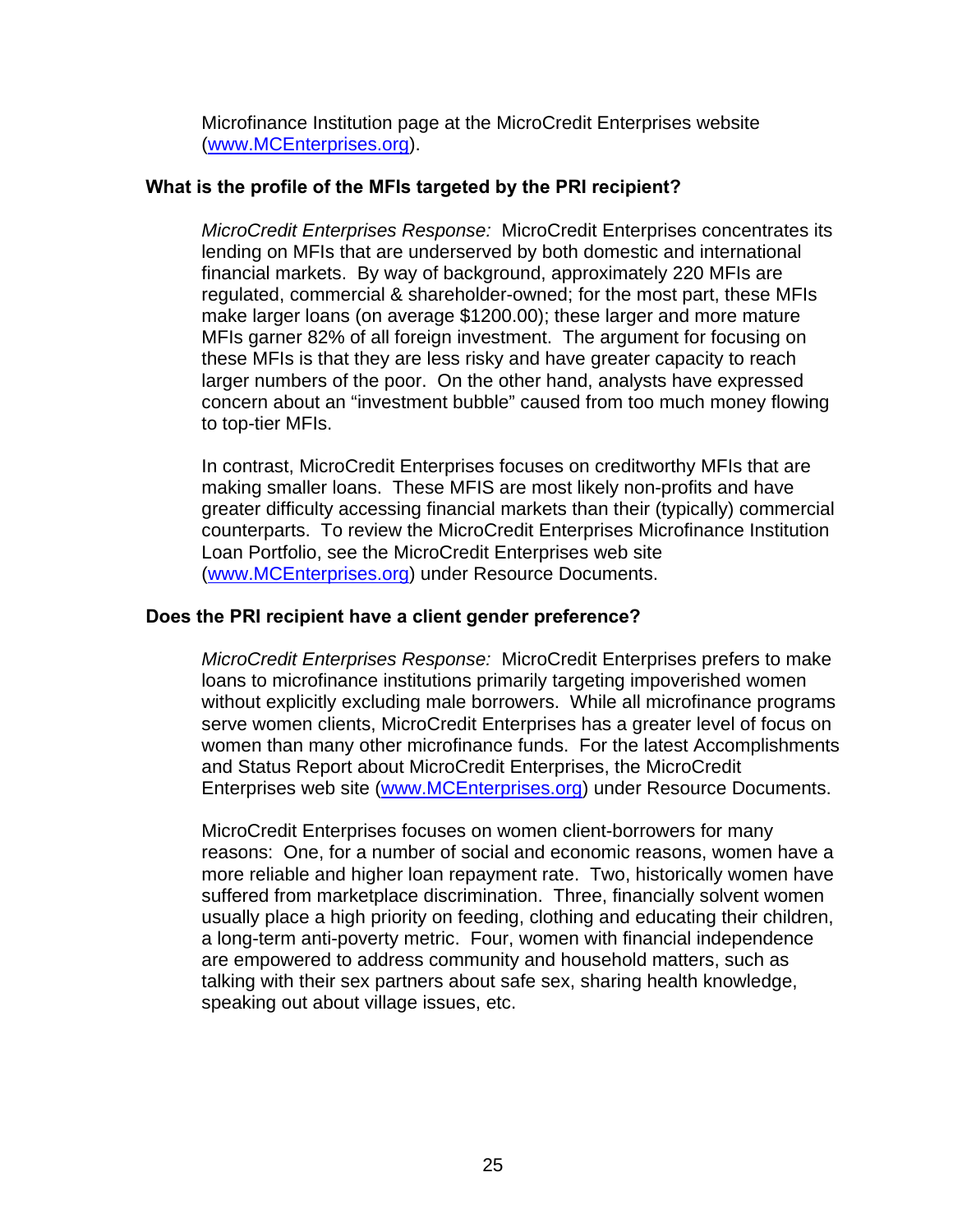### **Does the PRI recipient prefer to invest in microfinance institutions (MFIs) reaching rural, indigenous populations or MFIs operating in more urban areas?**

*MicroCredit Enterprises Response:* MicroCredit Enterprises favors MFIs serving rural and mountainous areas where the most needy people often reside. Not infrequently, these client-borrowers do not speak the primary language of their country (instead, speaking an indigenous language) which further isolates them from both wider economic opportunities and governmental services.

Rural areas tend to be the most underserved because reaching rural areas typically entails higher operating expenses and requires specialized lending procedures and products for destitute entrepreneurs. Thus, while MFIs with a rural focus can be creditworthy, they also may be the victim of de facto redlining<sup>34</sup> if microfinance intermediaries or funds evaluate financial metrics only.

### **Does the PRI recipient invest in MFIs that also provide comprehensive social services, education and women's empowerment?**

*MicroCredit Enterprises Response:* MicroCredit Enterprises gives special consideration to overseas microfinance programs that operate comprehensive social service programs, such as women's empowerment, health education and business training. Integrating microfinance with propoor social services and educational programs is salutary because an empowered, educated, healthy woman is indispensable to building and sustaining a healthy family as well as improving household economic performance.

Not all microfinance funds favor ancillary pro-poor programs in reviewing MFI loan applications. Thus, while MFIs with free social service and educational programs can be creditworthy, they may also be the victim of de facto redlining if microfinance intermediaries or funds evaluate financial metrics only.

# **What is the PRI recipient's policy concerning MFI interest rates charged to poor people?**

*MicroCredit Enterprises Response:* MicroCredit Enterprises favors loans to MFIs that are lowering or holding interest rates steady for impoverished entrepreneurs. Interest rates charged to poor borrowers for unsecured microloans are a huge improvement over loan interest rates charged by predatory loan sharks. Further, local lenders often simply refuse to lend to

l

 $34$  Redlining is the discriminatory practice of denying or increasing the cost of services based on irrelevant criteria.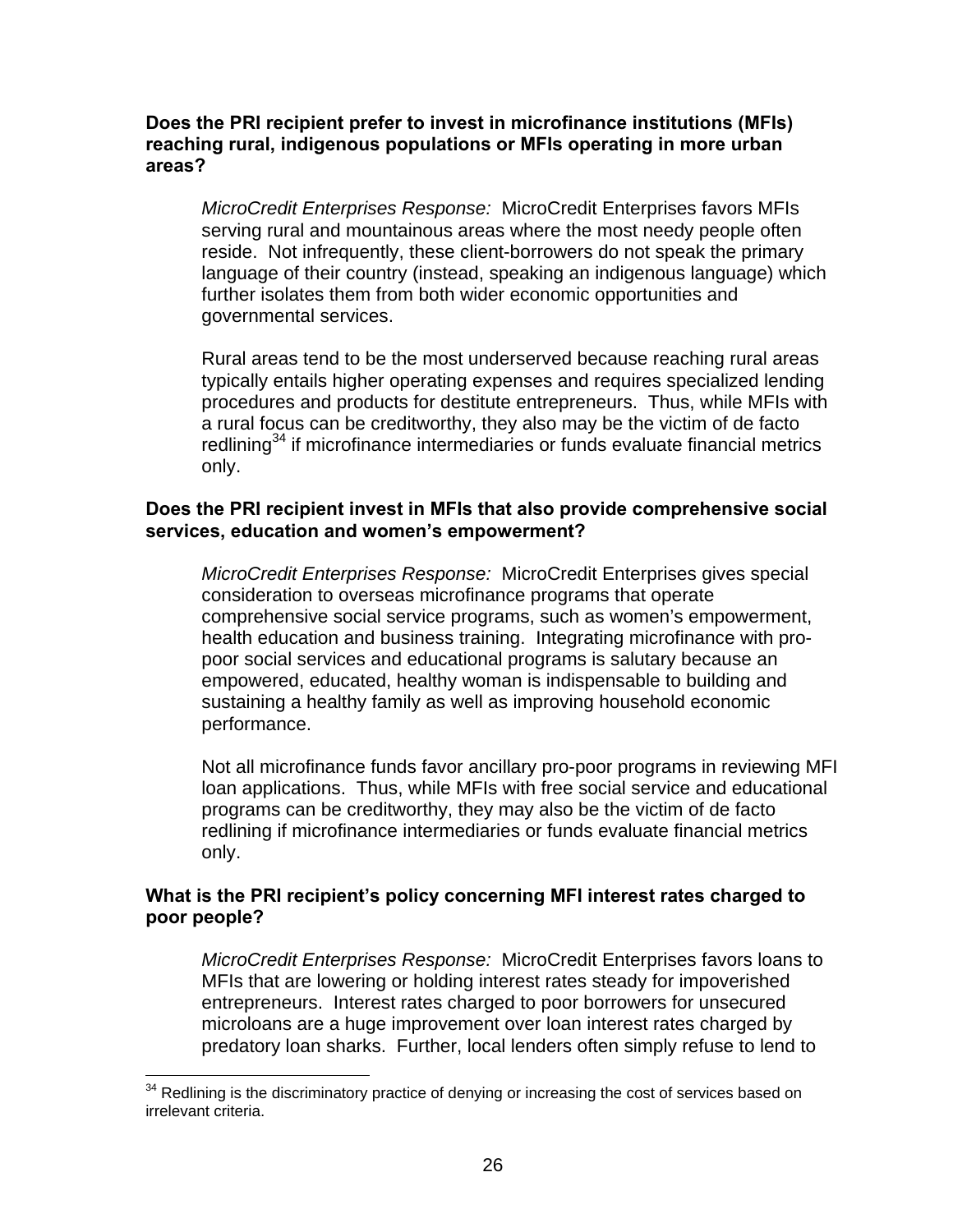women at all. But MicroCredit Enterprises considers that MFI interest rates across the board are still too high, so – as a matter of organizational policy and commitment – MicroCredit Enterprises prefers loans to microfinance institutions that are holding interest rates steady or, better, lowering them.

MFI interest rates vary widely from region to region and oftentimes the MFIs most focused on reaching isolated poor populations need to charge comparatively higher interest rates. While an MFI must charge an interest rate sufficient to cover unavoidably high transaction costs associated with making many tiny loans, MicroCredit Enterprises considers lower interest rate charges, coupled with operational self-sufficiency, both evidence of good MFI management as well as an important pro-poor policy.

Not all microfinance intermediaries track end-user interest rates because they believe local market conditions should dictate local interest rates. In this view, high interest rates will attract increasing investment into microfinance, fostering the development of more MFIs and eventually competition will bring down interest rates for poor borrowers.

### **Does the PRI recipient incorporate policies that build local capacity and respect local leaders?**

*MicroCredit Enterprises Response:* MicroCredit Enterprises believes local leaders can best decide local priorities and meet challenges for themselves, so MicroCredit Enterprises endeavors to make loans to MFIs with reliable management and accountable boards of directors who respond to local community needs. Loans do not typically contain restrictive covenants or intrusive supervision.

By comparison, some microfinance funds, especially funds providing equity investments, are more interventionist and prescriptive, including requesting board seats on local MFIs. When working well, this closer involvement can allow for a greater exchange of technical assistance.

#### **What is the PRI recipient's geographic focus?**

*MicroCredit Enterprises Response:* MicroCredit Enterprises has a globally diversified MFI loan portfolio. Global focus diversifies political, macroeconomic and natural disaster risk. To review the MicroCredit Enterprises Microfinance Institution Loan Portfolio, see the MicroCredit Enterprises web site (www.MCEnterprises.org) under Resource Documents.

Some microfinance funds have global diversification goals, but in reality tend to serve only one or two continents or regions. Others, as a policy decision, concentrate on a particular region to enhance investment focus, market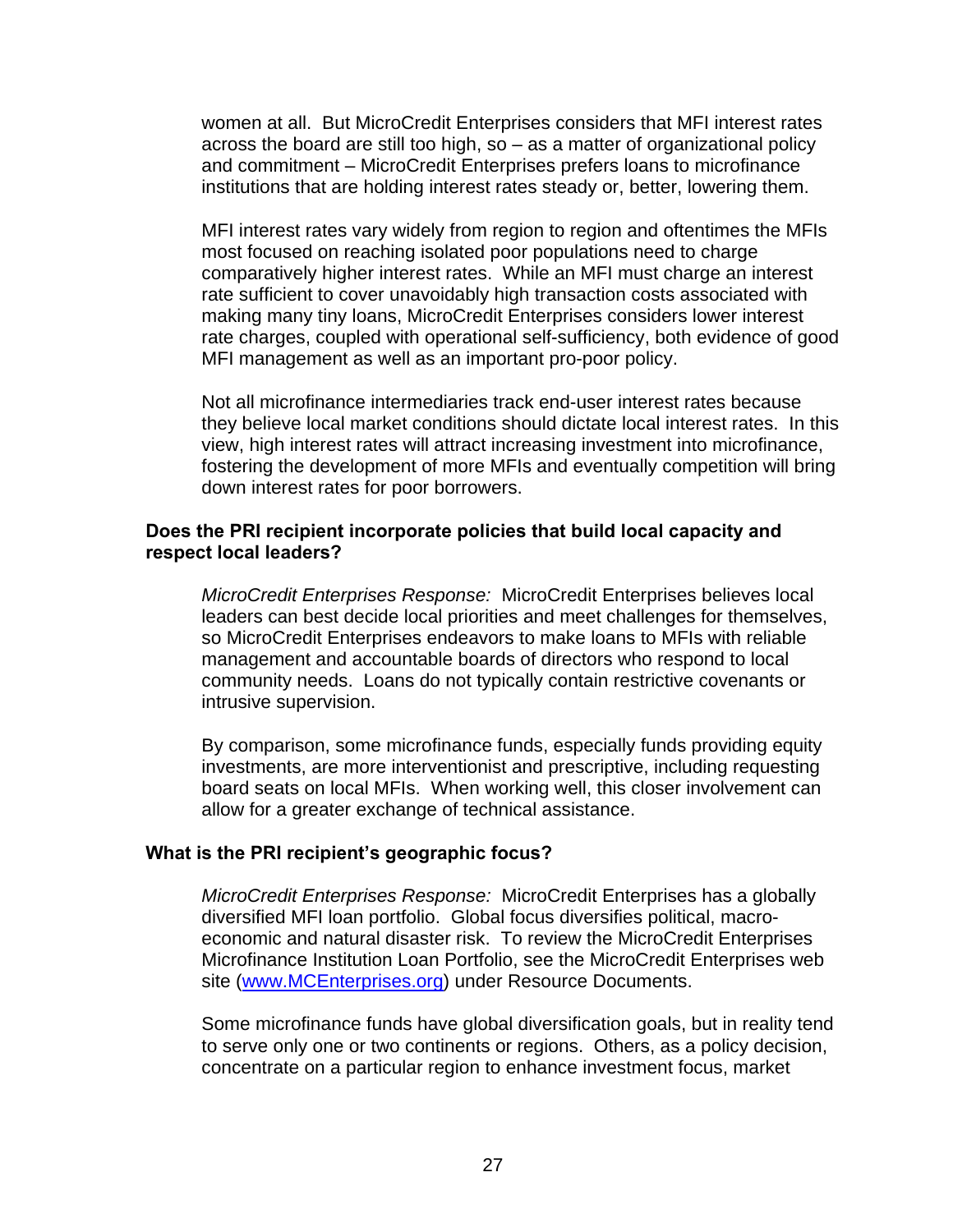expertise and cultural awareness. Perhaps as a result, Latin American MFIs receive 60% of all private microfinance debt.

### **Is the PRI recipient a non-profit or for-profit microfinance organization?**

*MicroCredit Enterprises Response:* MicroCredit Enterprises is a 501(c)(3) non-profit public charity. For a copy of MicroCredit Enterprises' Internal Revenue Service Status Approval Letter, see the MicroCredit Enterprises web site (www.MCEnterprises.org) under Resource Documents.

MicroCredit Enterprises is not operated as a profit-seeking venture for the benefit of any individual or institution. Neither MicroCredit Enterprises nor its financial benefactors "profit" from loans to severely-impoverished women and families. Under the MicroCredit Enterprises model, one hundred percent (100%) of all PRI investments are applied to overseas microfinance loans.

By comparison, some microfinance funds are organized as for-profit ventures. Shareholders, investors, senior management and others derive a direct financial benefit from microloans to poor borrowers. Advocates of this approach argue that until microfinance generates a commercially attractive rate of return, insufficient capital will exist to meet the financial needs of the world's poor.

# **Is the PRI recipient itself operationally self-sustainable with low operating costs and reasonable management fees and salaries?**

*MicroCredit Enterprises Response:* MicroCredit Enterprises' total annual adminsitrative budget is less than three percent (3%) of total loans to microfinance institutions. MicroCredit Enterprises is primarily financed by the differential between the interest rate charged microfinance institutions and the interest rate which MicroCredit Enterprises itself pays to borrow capital. For a copy of MicroCredit Enterprises' Annual Budget, see the MicroCredit Enterprises web site (www.MCEnterprises.org) under Resource Documents.

The overwhelming majority of senior MicroCredit Enterprises executives and professional service firms work on an entirely pro bono basis. With the exception of the Senior Vice President for MFI Portfolio Management (a paid staff position), the entire management team is composed of volunteers, ranging from the full-time CEO and COO/CFO to web service, legal services, public relations, capital development/fundraising activities, etc.

# **Does the PRI recipient promote innovation in social entrepreneurial business models?**

*MicroCredit Enterprises Response:* MicroCredit Enterprises promotes innovation in social entrepreneurial business models in three ways: One, MicroCredit Enterprises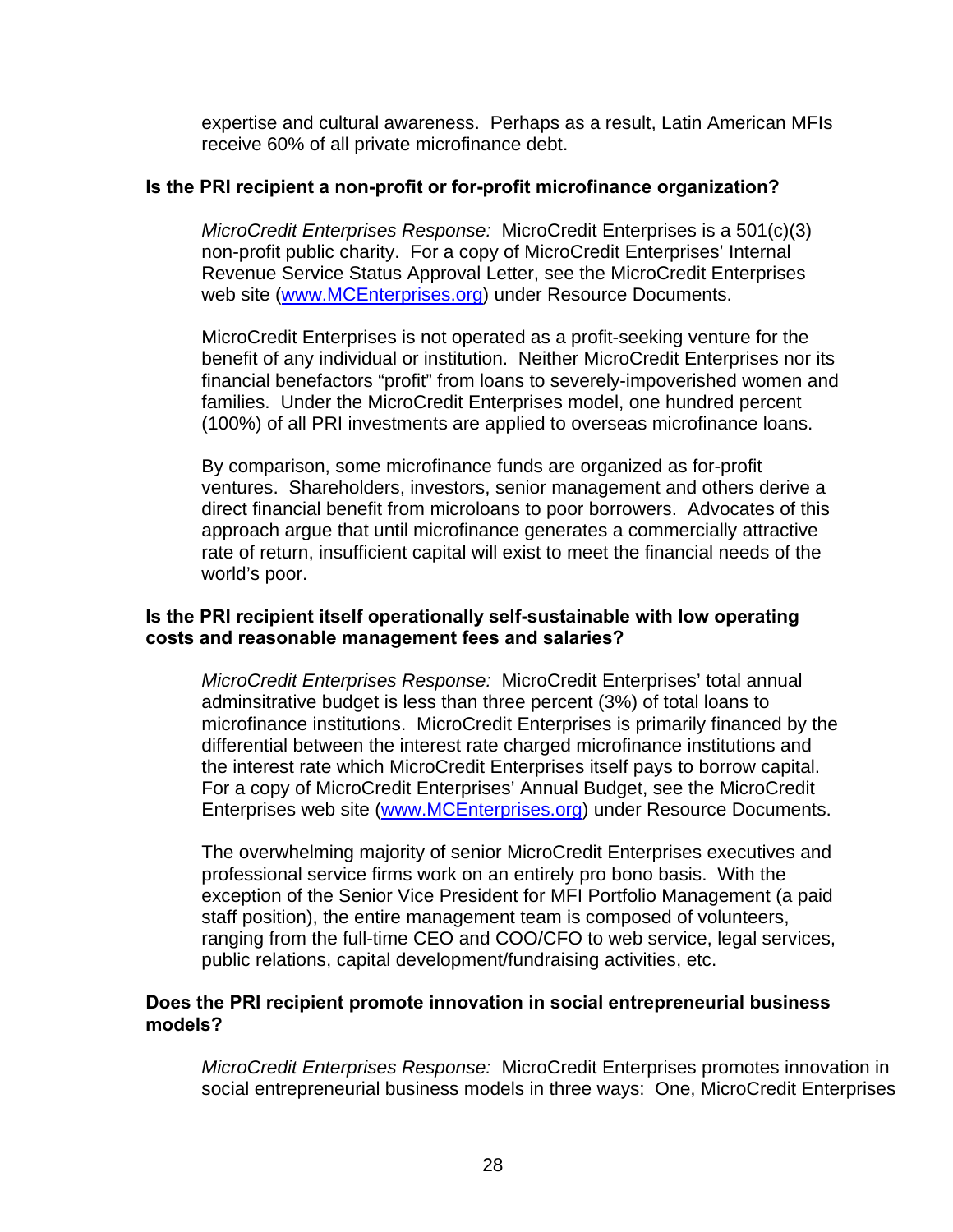is a transparent, open source organization. Thus, if a foundation has grant or PRI recipients working to alleviate poverty in any capacity, they are welcome to reproduce, use and distribute the contents of MicroCredit Enterprises financial model, legal documents, website and this booklet, provided they do so for a noncommercial, not-for-profit and educational purpose. MCE does not claim any copyright on its workproducts.

Two, MicroCredit Enterprises openly shares overseas MFI loan applications with other microfinance funds, so-called "competitors." Similarly, MicroCredit Enterprises accepts loan applications from all qualified MFIs regardless of network affiliation and collaborates with other microfinance funds in making MFI loans.

Three, as mentioned, MicroCredit Enterprises relies almost entirely on pro bono senior management. In addition, MicroCredit Enterprises does not operate a "bricks and mortar" office, but instead functions as a "virtual" company. For example, the full-time (pro bono) CEO works from his home in California, the full-time (pro bono) COO/CFO works from his home in Oregon, the part-time (pro bono) General Counsel works from his law office in Washington, DC, and so on.

# **Is the PRI recipient affiliated with a specific microfinance network or operated as subsidiary or "sister organization" of another microfinance organization?**

*MicroCredit Enterprises Response:* MicroCredit Enterprises is independent and unaligned with any particular microfinance organization, government agency or other institution. This independence assures both objectivity when conducting MFI due diligence and responsiveness to MFI clients.

Some microfinance networks operate microfinance funds as subsidiaries or sister organizations. Typically, but not always, these microfinance funds provide equity or loans exclusively or primarily to MFIs in their own network. A foundation will want to review the financial pros and cons of PRI investing with a microfinance network-operated fund. Microfinance network-operated funds work closely over a long period of time with their MFIs and, thus, are in a position to conduct more intensive due diligence. On the other hand, for the very same reason, investment objectivity may be compromised, potentially creating moral hazard for the microfinance network and potentially greater risk for the PRI-maker.

#### **Is the PRI recipient affiliated with a religious or spiritual organization?**

*MicroCredit Enterprises Response:* MicroCredit Enterprises is not affiliated or associated in any way with a religious or spiritual organization, but neither does MicroCredit Enterprises discriminate against creditworthy MFIs that are or have been associated with a religious institution. In approving loans to creditworthy MFIs, the sole standard is effective poverty reduction.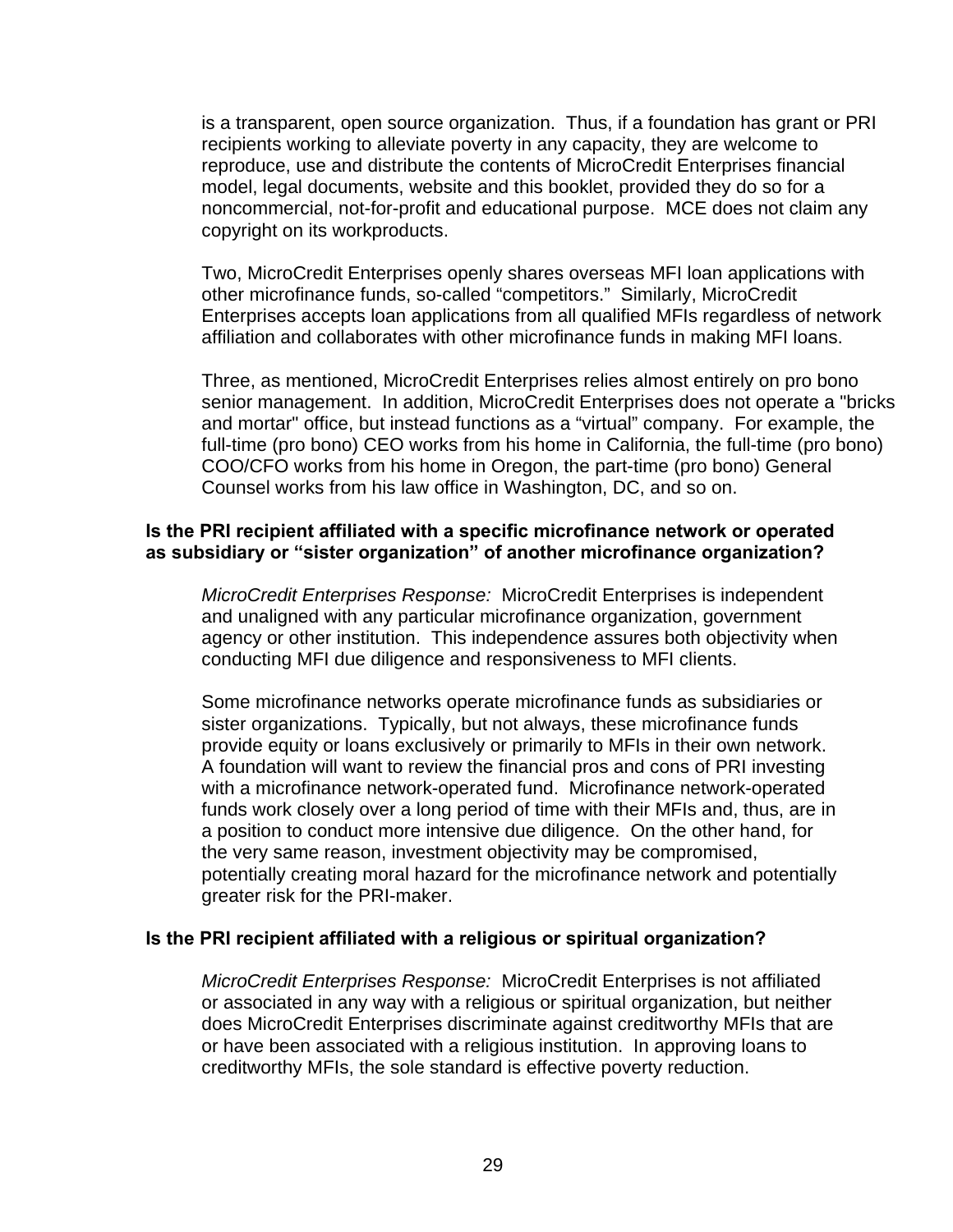Additionally, MicroCredit Enterprises appreciates that respecting the people we help includes respecting local religious practices. Many faith-affiliated microfinance programs are operating much-needed and very successful microcredit and anti-poverty programs. For the foundation PRI-maker, this is a matter of policy preference.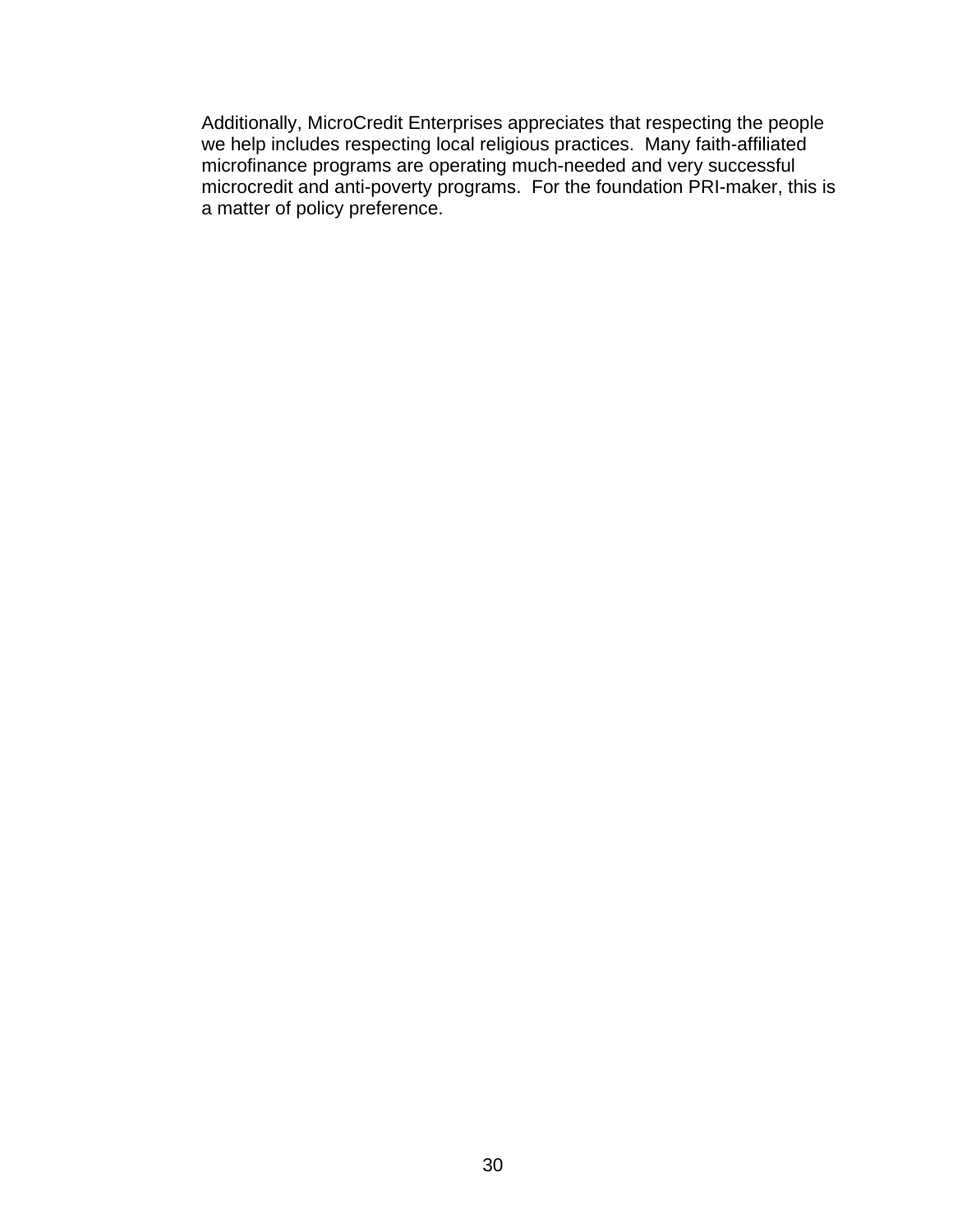

# **Chapter 6**

# **Conducting Financial Due Diligence**

Like any commercial lender or investor evaluating a potential investment, a foundation should assess the financial viability of the PRI recipient. A foundation can, and indeed must, elect to factor in mission-related considerations in determining whether or not to make a PRI, but a baseline set of organizational, business and financial issues also warrants investigation.

This section of the Toolkit reviews basic financial due diligence topics. Each due diligence topic is followed by an illustrative response utilizing MicroCredit Enterprises as a case study. Different microfinance organizations and, thus, different PRI opportunities, offer different levels of risk, return and social mission focus.

The list that follows is not exhaustive and is not intended as a substitute for a foundation's own judgment about financial risk tolerance. In the end, the foundation will accept some normal investment risk in order to realize a financial rate of return (as it does with any investment) and, in the case of a PRI, simultaneously advance its public mission.

# **Will the PRI recipient use the funds invested for an income-generating purpose? If not, how will the PRI funds be used and how is the PRI recipient expected to repay the PRI?**

*MicroCredit Enterprises Response:* MicroCredit Enterprises uses its PRI loans solely to make affordable loans to overseas microfinance institutions which, in turn, make microloans to impoverished borrowers. Microfinance is an "asset class" that, when implemented by well-managed microfinance institutions, has generated consistent performance. Worldwide the repayment rate is 97% by client-borrowers.<sup>35</sup>

l

 $35$  By comparison, U.S credit card companies experience a 5% default rate (Wall Street Journal, May 15, 2007).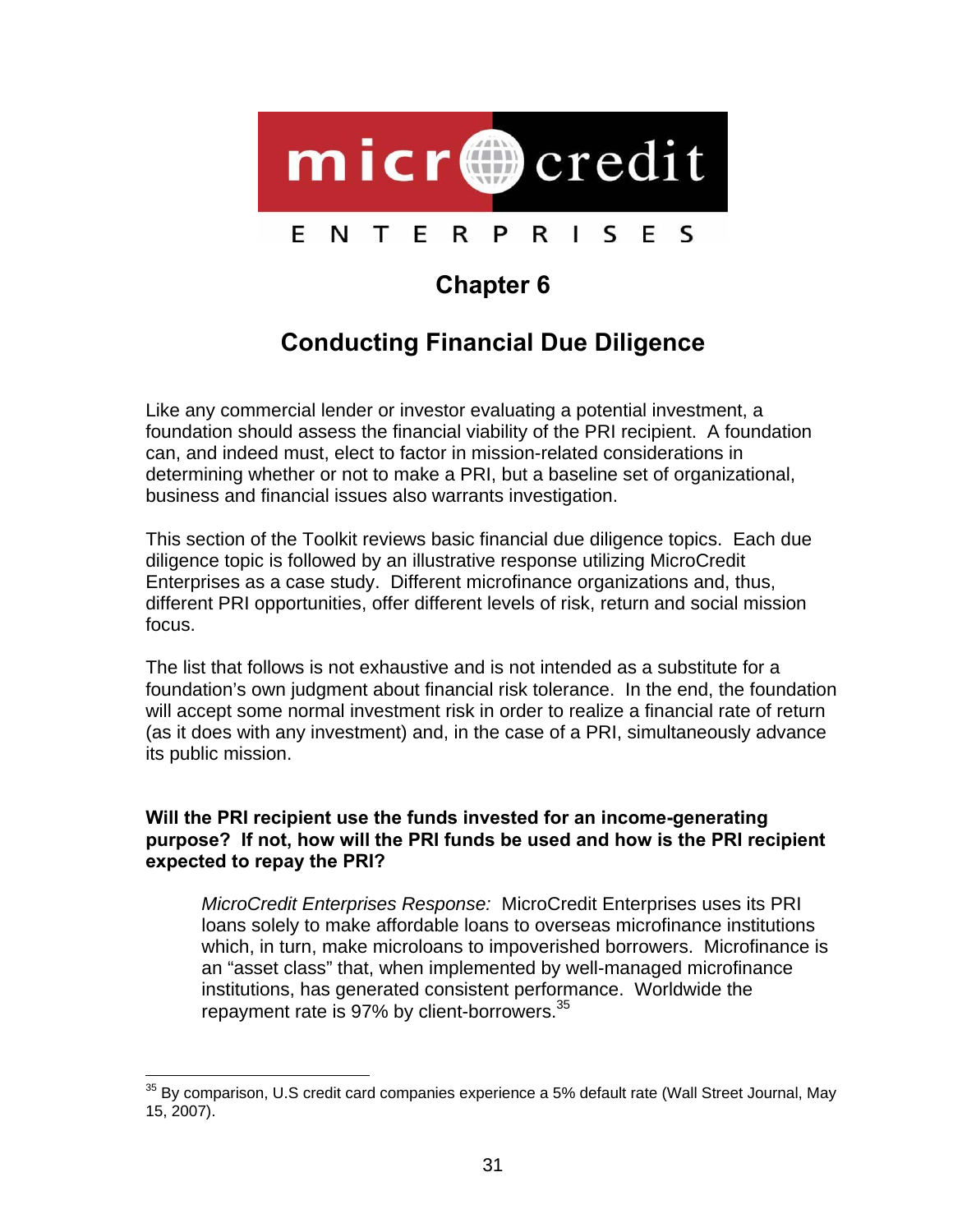Thus, normally the PRI will be repaid from MicroCredit Enterprises overseas loan portfolio. Because MicroCredit Enterprises' lending criteria, portfolio diversification and due diligence standards for overseas loans are welldesigned, MicroCredit Enterprises has experienced, to date, no loan defaults.<sup>36</sup>

MicroCredit Enterprises loan portfolio is diversified on 4 continents. The maximum single microfinance institutional loan issued by MicroCredit Enterprises does not exceed \$1 million or 10% of the total loan portfolio. To review the MicroCredit Enterprises Microfinance Institution Loan Portfolio, see the MicroCredit Enterprises web site (www.MCEnterprises.org) under Resource Documents.

### **In the event the PRI recipient is for any reason unable to repay the PRI, what collateral or other recovery mechanisms are in place to assure the foundation's investment is repaid?**

*MicroCredit Enterprises Response:* In the unlikely event of an overseas microfinance institution default, the foundation qua lender has full recourse guarantees posted by Guarantors assigned to its loan. The security-to-loan value coverage ratio is 10:6. By under-leveraging the Guarantors' guarantees, MicroCredit Enterprises operates far from the financial edge.

In addition, it is MicroCredit Enterprises' responsibility to recoup from the Guarantors any default losses incurred. Each Guarantor shares the overseas loan default on a pro rata basis, significantly mitigating the risk exposure. Even a loan default of \$1 million produces a relatively small, aftertax net loss for high net worth individuals or foundations securing lines of credit. Each new Guarantor instantaneously further strengthens MicroCredit Enterprises' repayment capacity. For a roster of Guarantors, see Council of Guarantors at the MicroCredit Enterprises web site (www.MCEnterprises.org) under Resource Documents.

**Is the PRI recipient operationally self-sufficient or is it primarily dependent on episodic, charitable donations? Does the PRI recipient have financial projections that demonstrate operational self-sufficiency or the ability to achieve operational self-sufficiency during the PRI investment period?** 

*MicroCredit Enterprises Response:* MicroCredit Enterprises is operationally self-sufficient. MicroCredit Enterprises is primarily financed by the differential between the interest rate charged microfinance institutions and the interest rate which MicroCredit Enterprises itself pays to borrow capital (in this instance, a PRI loan). The organization also accepts charitable contributions and in-kind professional services.

l  $36$  MicroCredit Enterprises issued its first loan to an MFI on January 1, 2006.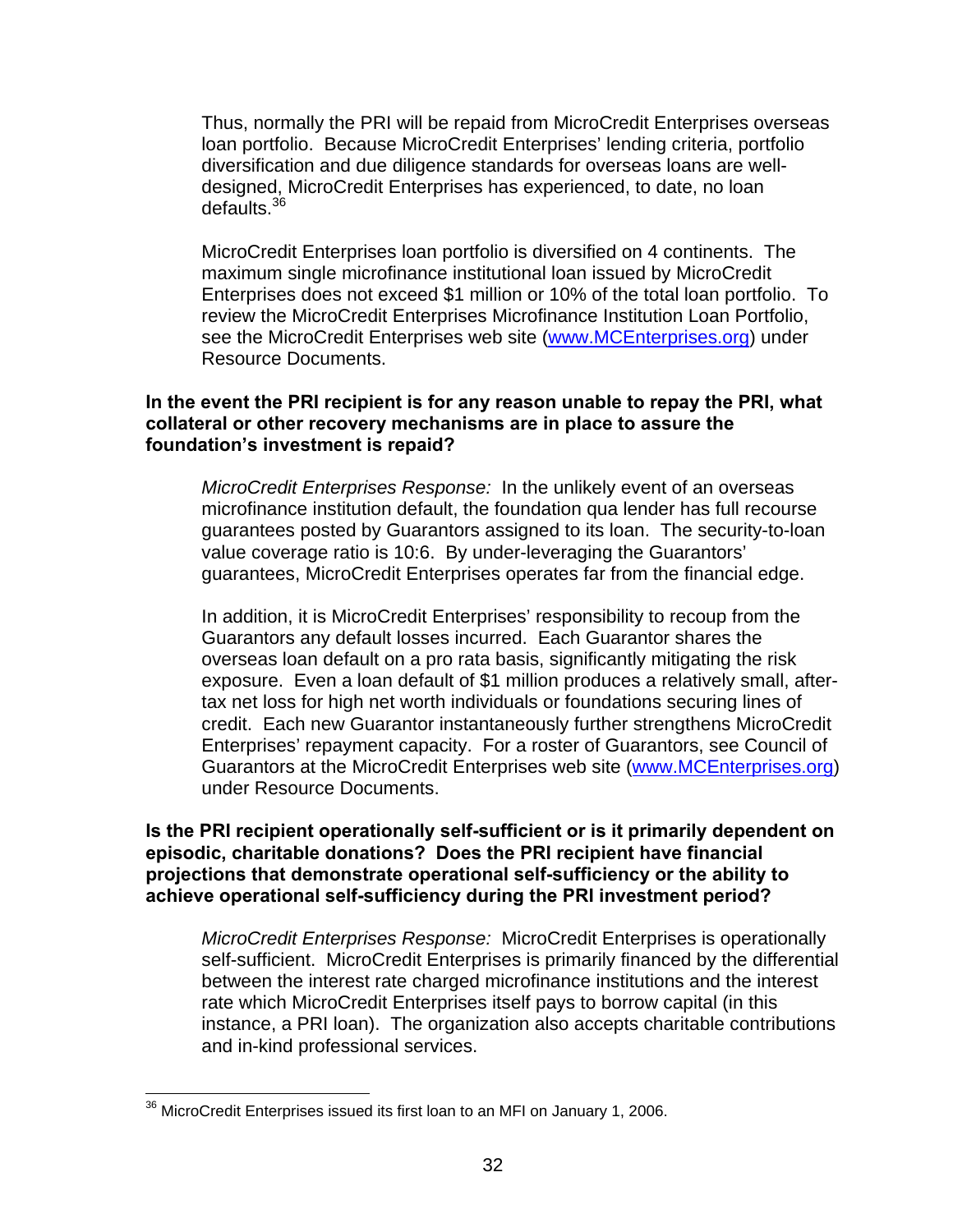# **What percentage of the organization's budget applies to administrative overhead, fundraising and other non-programmatic purposes? What is the PRI recipient's annual budget?**

*MicroCredit Enterprises Response:* MicroCredit Enterprises' Annual Budget is approximately \$300,000. In 2007, the total organizational budget is under three percent (3%) of lendable funds for microloans. For a copy of MicroCredit Enterprises' Annual Budget, see the MicroCredit Enterprises web site (www.MCEnterprises.org) under Resource Documents.

The great majority of the management of MicroCredit Enterprises provides their services on a pro bono basis, so the maximum benefit from each dollar of support reaches the impoverished. The commitment of skilled professionals is saving literally hundreds of thousands of dollars and making this venture into a working reality. In addition, MicroCredit Enterprises does not operate a "bricks and mortar" office.

### **Does the PRI recipient's leadership have the business skills to manage the organization and the foundation's PRI? Do senior management and the board of directors possess a mix of business and executive skills (as well as mission-related skills)?**

*MicroCredit Enterprises Response:* MicroCredit Enterprises does not treat non-profit tax status as an excuse for a lax management style. The majority of the MicroCredit Enterprises senior management and board of directors are drawn from the business world. For the biographies of senior management and the board of directors, see the MicroCredit Enterprises web site (www.MCEnterprises.org) under Resource Documents.

# **What are the PRI recipient's current debt obligations, including the following information for each debt obligation: (a) Lender; (b) Original loan amount and disbursal date; (c) Outstanding balance; (d) Frequency of payments; (e) Final repayment date; (f) Interest rate (fixed or variable)?**

*MicroCredit Enterprises Response:* MicroCredit Enterprises currently maintains loans from three lenders: Calvert Social Investment Foundation, the MSST Foundation and Tokyo Star Bank. Additional details available upon request.

# **Does the PRI recipient have a liquidity account or cash reserve to cover emergencies?**

*MicroCredit Enterprises Response:* MicroCredit Enterprises maintains a liquidity fund called the HunterDouglas Endowment for Microfinance Sustainability. The Endowment is available to provide "bridge financing" or a "safety-net" to respond to unexpected financial emergencies in the overseas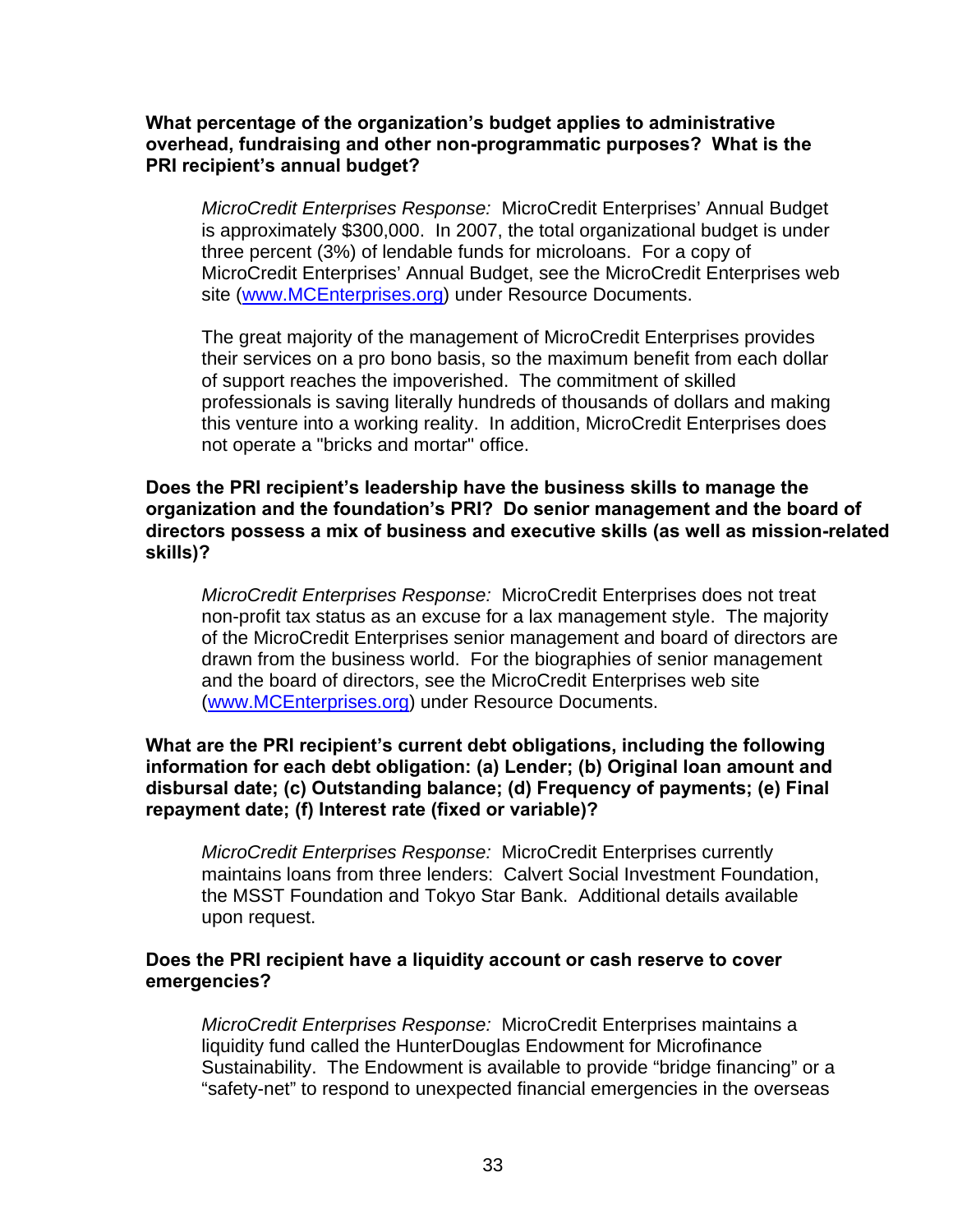loan portfolio and to cover short-term and temporary delays in payments from Guarantors. To date, there has been no reason to utilize the Endowment. Monies expended from the Endowment are reimbursed either by the overseas microfinance institutional borrower or by a permanent call on Guarantors. The Endowment is currently funded at \$1 million.

### **Does the PRI recipient have independently audited financial statements and year-to-date unaudited financial statements?**

*MicroCredit Enterprises Response:* MicroCredit Enterprises is audited annually by the RINA Accountancy Corporation and the independent audit is publicly posted at the MicroCredit Enterprises website.

#### **What are the PRI recipient's policies and procedures for internal controls to prevent financial fraud?**

*MicroCredit Enterprises Response:* MicroCredit Enterprises employs standard accounting controls to guard against internal fraud or malfeasance. In addition, MicroCredit Enterprises is audited annually by the RINA Accountancy Corporation. For a copy of the latest independent audit, see the MicroCredit Enterprises web site (www.MCEnterprises.org) under Resource Documents.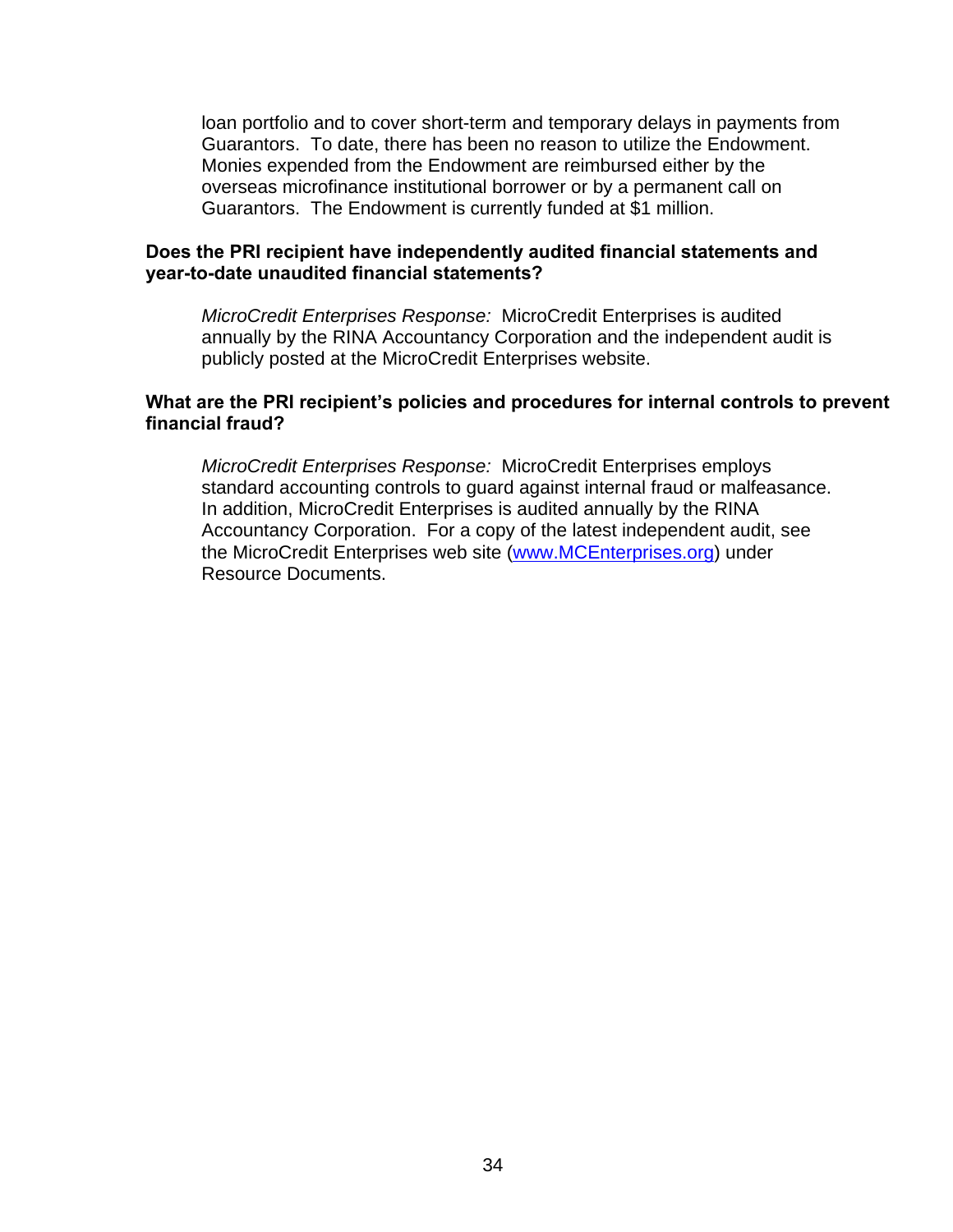

# **Chapter 7**

# **Gauging the Administrative Workload**

In addition to assessing whether a PRI is furthering the social mission of the foundation (Chapter 5) and whether the PRI recipient is financially sound (Chapter 6), it is useful to consider any additional administrative workload a PRI might place on the PRI maker.

Here follows a series of basic administrative or organizational due diligence topics. Each due diligence topic is followed by an illustrative response utilizing MicroCredit Enterprises as a case study.

The list is not exhaustive and is not intended as a substitute for a foundation's own judgment. In the end, the foundation will accept some normal increased workload in order to realize a financial rate of return and, in the case of a PRI, simultaneously advance its public mission.

# **Will the PRI generate significantly more administrative work and costs for the foundation?**

*MicroCredit Enterprises Response:* MicroCredit Enterprises provides administrative, legal and accounting support for its PRIs, thus keeping paperwork to a minimum. Indeed, this Toolkit supplies the necessary legal documents for a foundation to make a PRI to MicroCredit Enterprises. And, as provided in the model PRI legal documents, MicroCredit Enterprises will provide regular and reliable reports to the PRI maker.

Nevertheless, "PRI programs do require some increased costs, primarily in the areas of legal expenses, accounting expenses and additional staff time. However, when compared with the leveraging effect that PRIs can have, these costs can be relatively small. In addition, because PRIs are generally larger than grants, the cost per dollar of charitable activity may be the same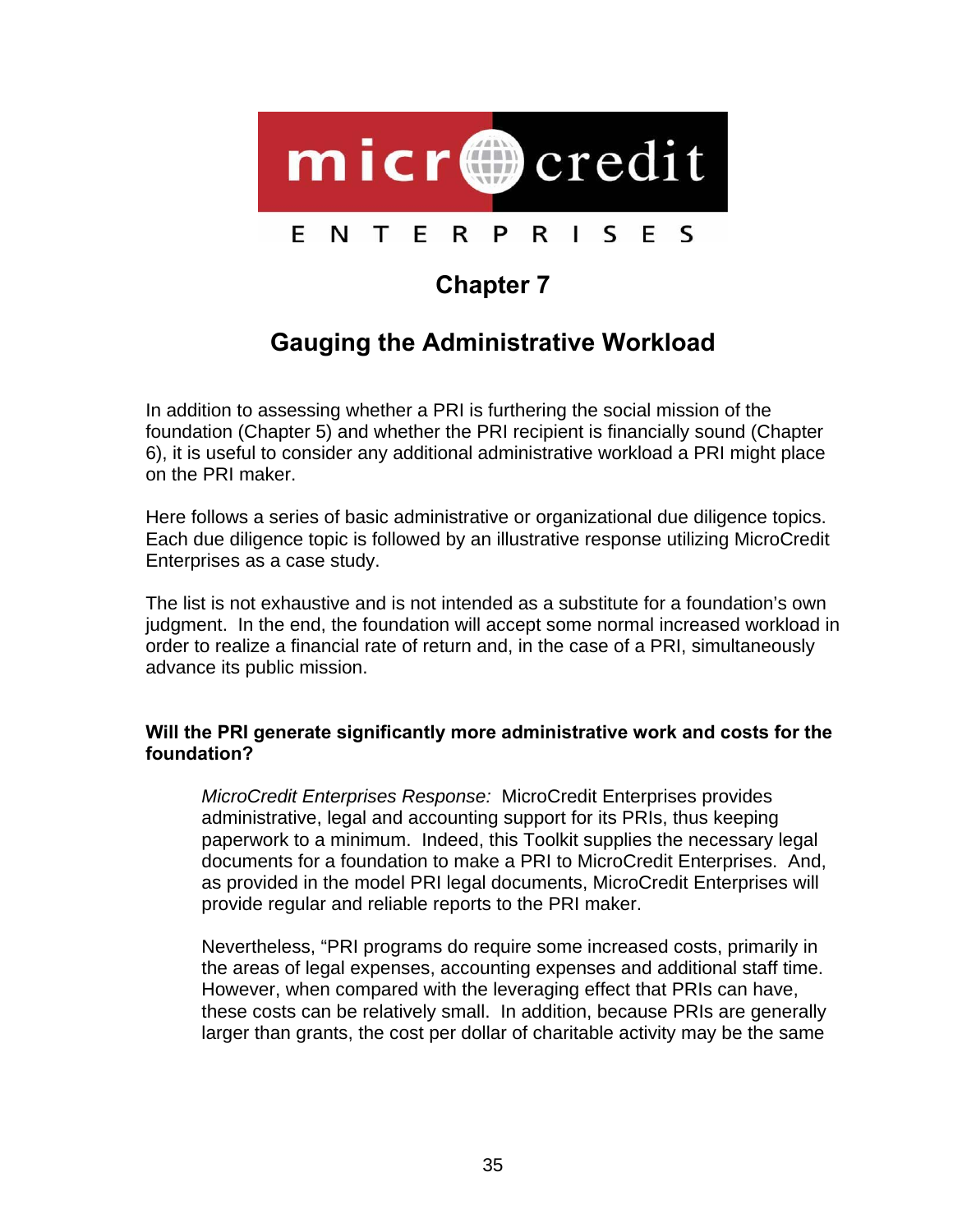or lower than that of grantmaking. And, again, these PRI expenses count as direct charitable expenditures for federal income tax purposes."<sup>37</sup>

#### **Does the PRI recipient engage in political activity that might endanger the validity of the PRI or require the foundation to monitor the PRI recipient?**

*MicroCredit Enterprises Response:* MicroCredit Enterprises does not engage in any political or governmentally-related activities at all. In this regard MicroCredit Enterprises is like most microfinance intermediaries or funds, but since a "PRI cannot be made with the intent of influencing legislation or participating in a political campaign, just as a foundation may not make grants for this purpose,"<sup>38</sup> this is an important due diligence item to assess.

### **Will the PRI cause the foundation's financial performance to suffer?**

*MicroCredit Enterprises Response:* MicroCredit Enterprises offers two PRI opportunities. Under the Guarantor PRI, the foundation maintains complete control of its assets, thus receiving all investment returns from its portfolio. Under the loan PRI, the foundation realizes a rate of return for a fully-secured loan (typically equivalent to the U.S. Treasury Bill rate).

"Even though PRIs are investments, they do not belong in the same portfolio with regular foundation investments. They should be accounted for in separate portfolios and in separate accounts on the foundation's balance sheets – each with its own measure of performance. PRI programs always require balancing the relationship between financial return and social return…..Outstanding PRIs are not counted as part of the foundation's asset base when calculating the distribution requirement for private foundations."<sup>39</sup>

### **Will making a microfinance-related PRI increase foundation reporting requirements to the IRS or otherwise create more work for staff or trustees?**

*MicroCredit Enterprises Response:* MicroCredit Enterprises offers two PRI opportunities, both of which are easy to administer and in full compliance with federal law. "The tax laws governing foundations make it relatively simple to make a PRI. The paperwork is not particularly burdensome. Only common-sense precautionary measures are required to assure conformity with the IRS regulations." $40$ 

l

 $37$  Piton Foundation staff and Brody & Weiser, Program Related Investment Primer, Council on Foundations, 1993.

 $38$  Ibid.

 $39$  lbid.

 $40$  Ibid.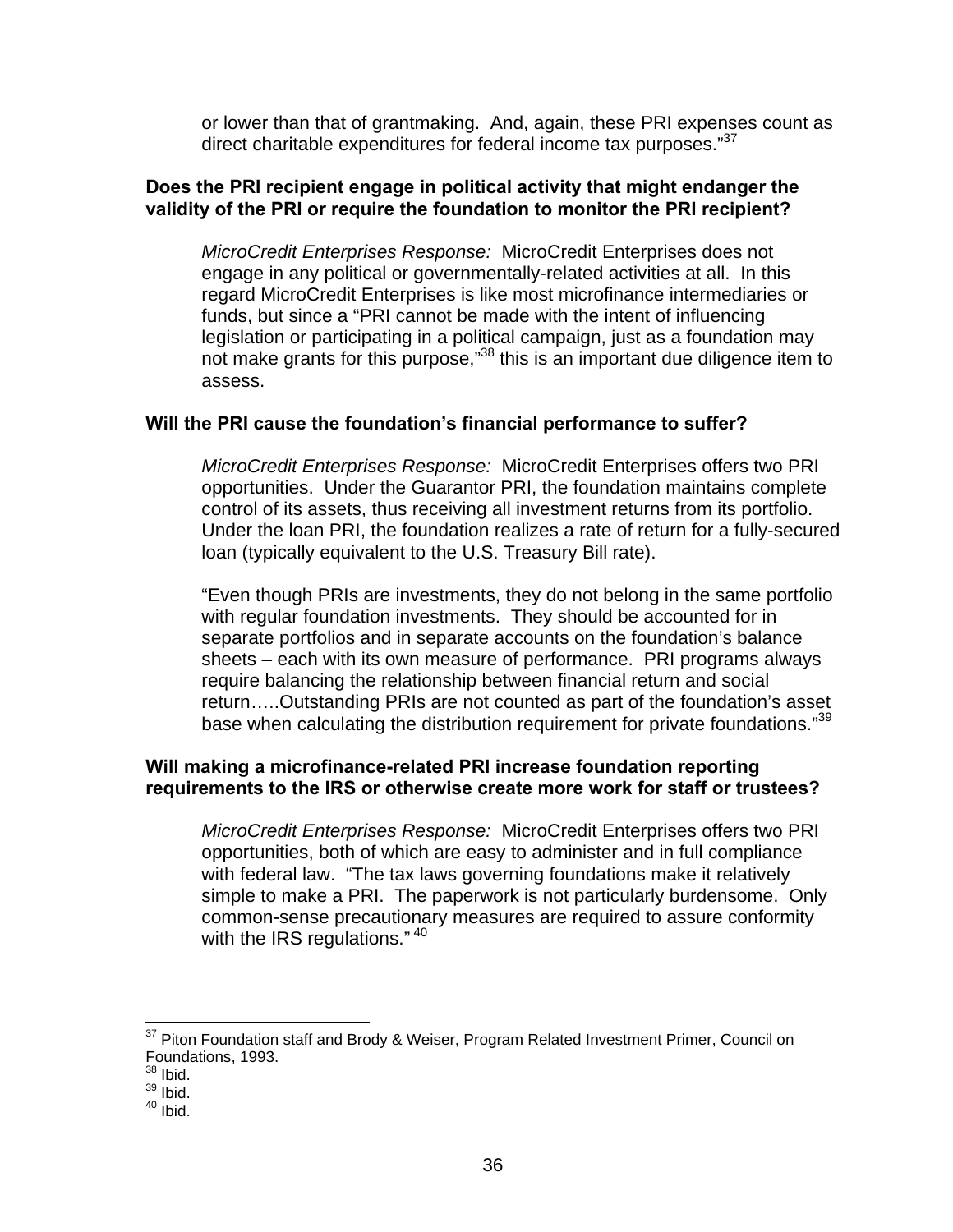

**BETSY BUCHALTER ADLER GREGORY L. COLVIN<br>ROSEMARY E. FEI** ROBERT A. WEXLER<br>ERIK DRYBURGH **INGRID MITTERMAIER** DAVID A. LEVITT STEPHANIE L. PETIT

THOMAS SILK - SENIOR COUNSEL

235 MONTGOMERY STREET . RUSS BUILDING, SUITE 1220 . SAN FRANCISCO, CALIFORNIA 94104 TEL: 415.421.7555 · FAX: 415.421.0712 · WWW.SILKLAW.COM

**Chapter 8** 

# **PRI Loans to MicroCredit Enterprises**

# **Legal and Tax Issues Overview**

# **with Frequently Asked Questions**

MicroCredit Enterprises accepts PRI loans from private foundations. While the specific interest rate, amount and term of each loan are a matter for discussion between MicroCredit Enterprises and each foundation, the general terms of the loans are described as follows:

A foundation can provide an interest-bearing *secured* revolving line of credit. Each \$1.2 million loan (the minimum required) supports up to 12,000 microcredit business loans. MicroCredit Enterprises secures the line of credit with full recourse pledges and/or collateral assets (10:6 collateral-to-loan coverage) provided by high net worth individuals and institutions (including other foundations). MicroCredit Enterprises seeks the most affordable loan terms commensurate with a foundation's risk profile since ultimately MicroCredit Enterprises' cost of borrowing is borne by poor women entrepreneurs in the developing world.

In order to make a PRI loan to MicroCredit Enterprises, a private foundation will need to enter into a loan agreement with MicroCredit Enterprises, and it will need to receive a promissory note from MicroCredit Enterprises. The loan agreement sets forth the basic terms of the loan and describes the guarantees. The promissory note is a negotiable instrument, much like a check, that can be taken to court and collected upon if MicroCredit Enterprises defaults.

MicroCredit Enterprises will work with each foundation to craft an appropriate loan agreement and promissory note. Often these two documents are prepared by the PRI-making foundation. In the event that a foundation does not already have these documents, MicroCredit enterprises offers a sample loan agreement and

l  $41$  Ibid.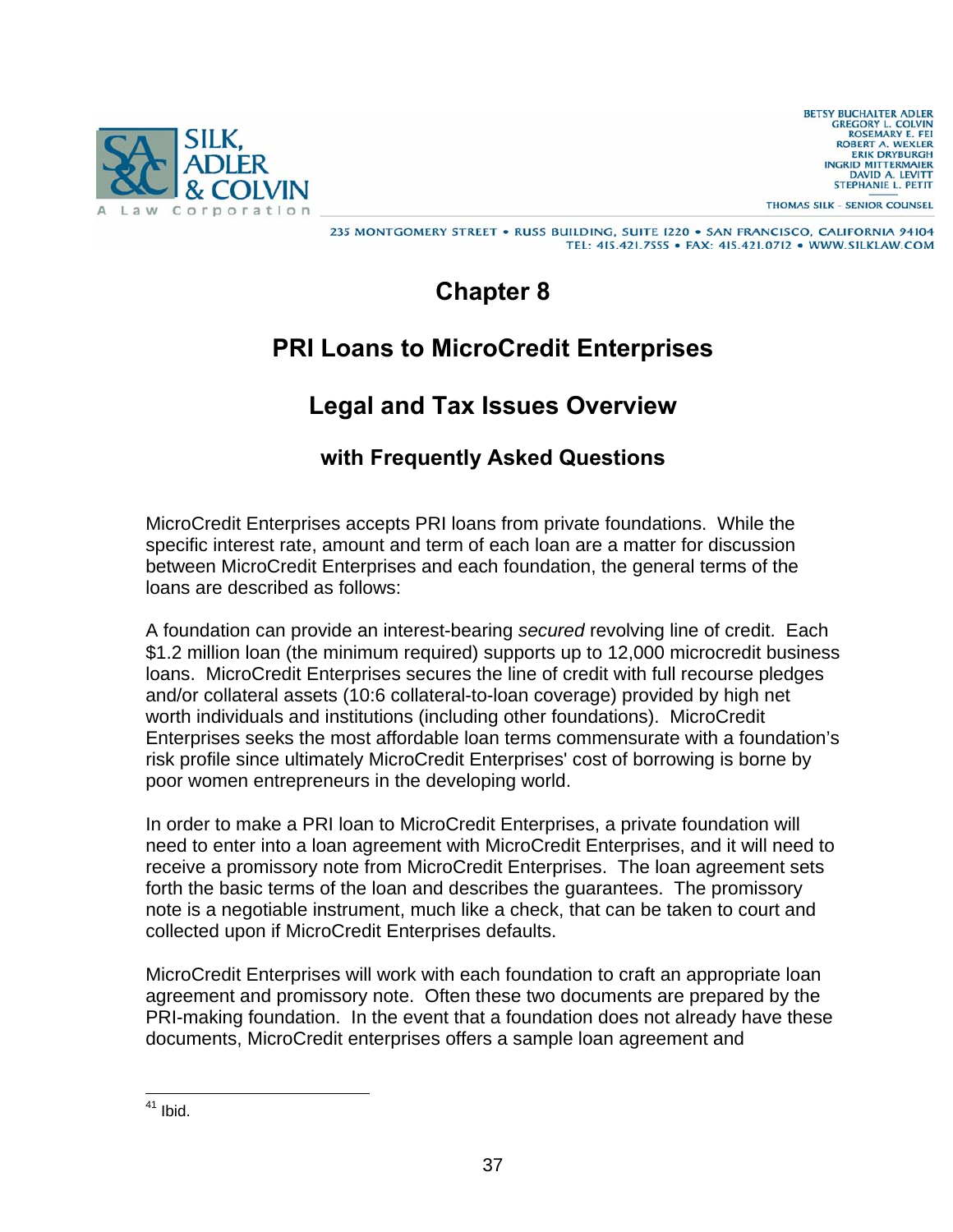promissory note that each foundation is free to use if it so chooses. These two documents appear in the next Chapter.

# **PRI Loan - Frequently Asked Questions**

The following frequently asked questions are designed to respond to questions that foundations may have about PRIs loans being offered by MicroCredit Enterprises. For more general questions on program related investments see Chapter 4.

### **Is a loan to MicroCredit Enterprises a valid type of PRI?**

Yes. Loans are well-recognized as an appropriate form of a program related investment. Several examples in the Treasury Regulations to Section 4944 describe loans, as do countless IRS rulings. Although a loan to MicroCredit Enterprises can be a valid PRI, each foundation still needs to consult its own advisors before making a PRI.

### **How does a foundation make a PRI loan?**

PRI loans typically involve a loan agreement between the foundation and MicroCredit Enterprises and a promissory note from MicroCredit Enterprises to the foundation. In addition, the Board of Directors of the foundation should consider and approve the PRI. The PRI is then reported on the foundation's regular annual tax return.

### **Does a PRI loan count as a qualifying distribution under IRC Section 4942?**

Yes. A PRI loan counts as a qualifying distribution at the time that the loan funds are paid from the foundation to the PRI recipient. This means that the amount of the loan counts towards the foundation's five percent (5%) annual payout obligation. When the loan is repaid, however, the principal amount of the loan adds back to the foundation's payout obligation in the year repaid. As an example, if a foundation holds assets for investment in the amount of \$20 million, it would have an annual payout amount of about \$1 million (5% of \$20 million). If the foundation makes a \$1 million PRI loan in 2007, it has satisfied its payout obligation for that year. If, in this example, the foundation is repaid the \$1 million in 2012, it will have its normal \$1 million payout obligation in 2012 plus an additional \$1 million obligation because of the returned loan. Of course, it can re-loan that \$1 million to satisfy this new obligation.

### **Is the interest on a PRI loan to MicroCredit Enterprises subject to tax?**

Yes. Interest on a PRI loan to MicroCredit Enterprises is subject to the two percent (2%) tax on investment income pursuant to the IRC Section 4940.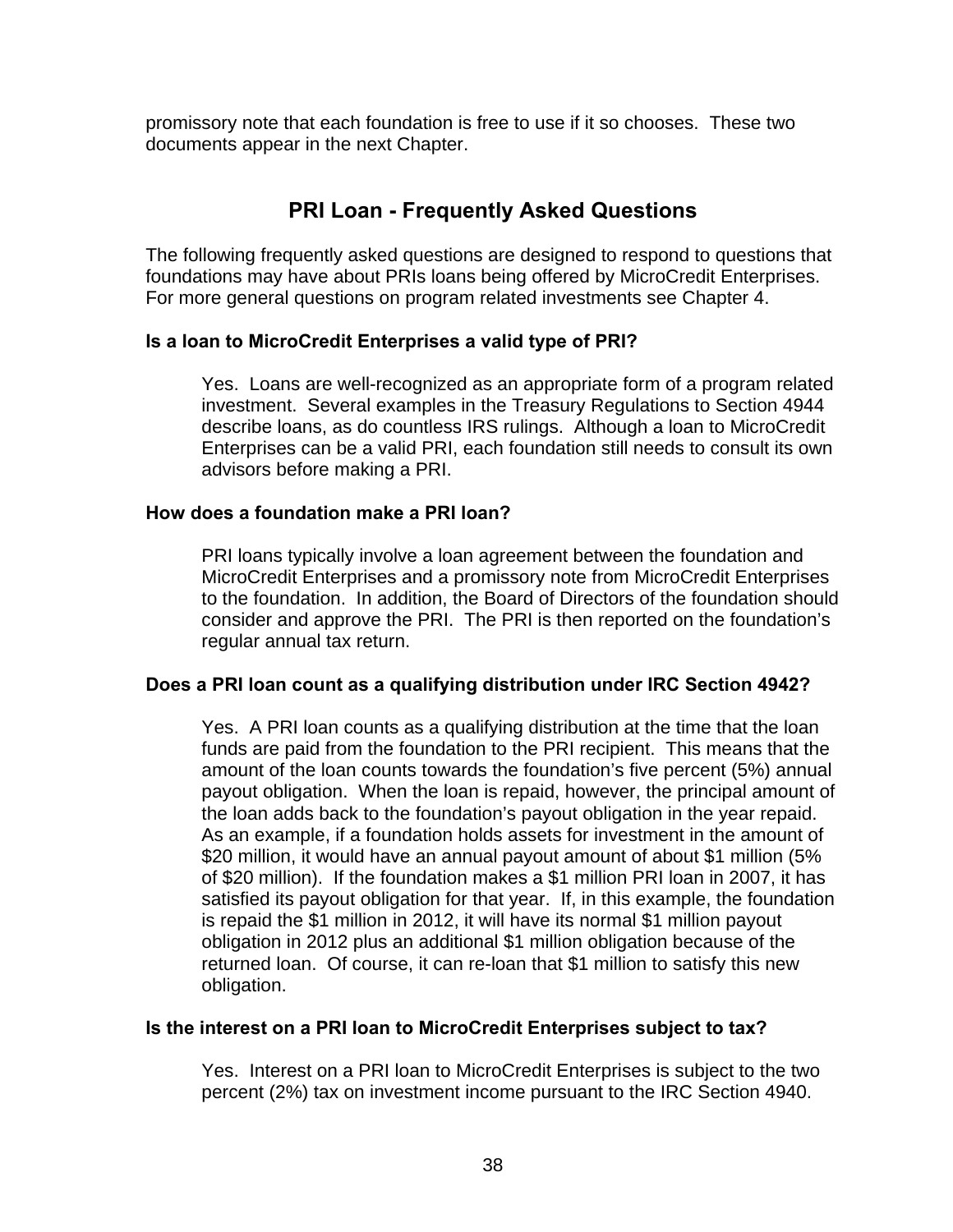### **Do we need to exercise expenditure responsibility for a PRI to MicroCredit Enterprises?**

No. Because MicroCredit Enterprises is a 501(c)(3) public charity, a foundation does not need to exercise expenditure responsibility.

*The information contained in this document was not intended to be used, and cannot be used by a foundation or other taxpayer for the purpose of avoiding penalties that may be imposed under federal tax law. Under IRS rules, a taxpayer may rely on legal advice to avoid penalties only if the advice is reflected in a more formal tax opinion that conforms to new IRS standards. The advice contained in this document was written, in part, in support of MicroCredit Enterprise's program related investment program. Each foundation considering a PRI in MicroCredit Enterprises should seek advice, based on the foundation's particular circumstances, from an independent tax advisor.*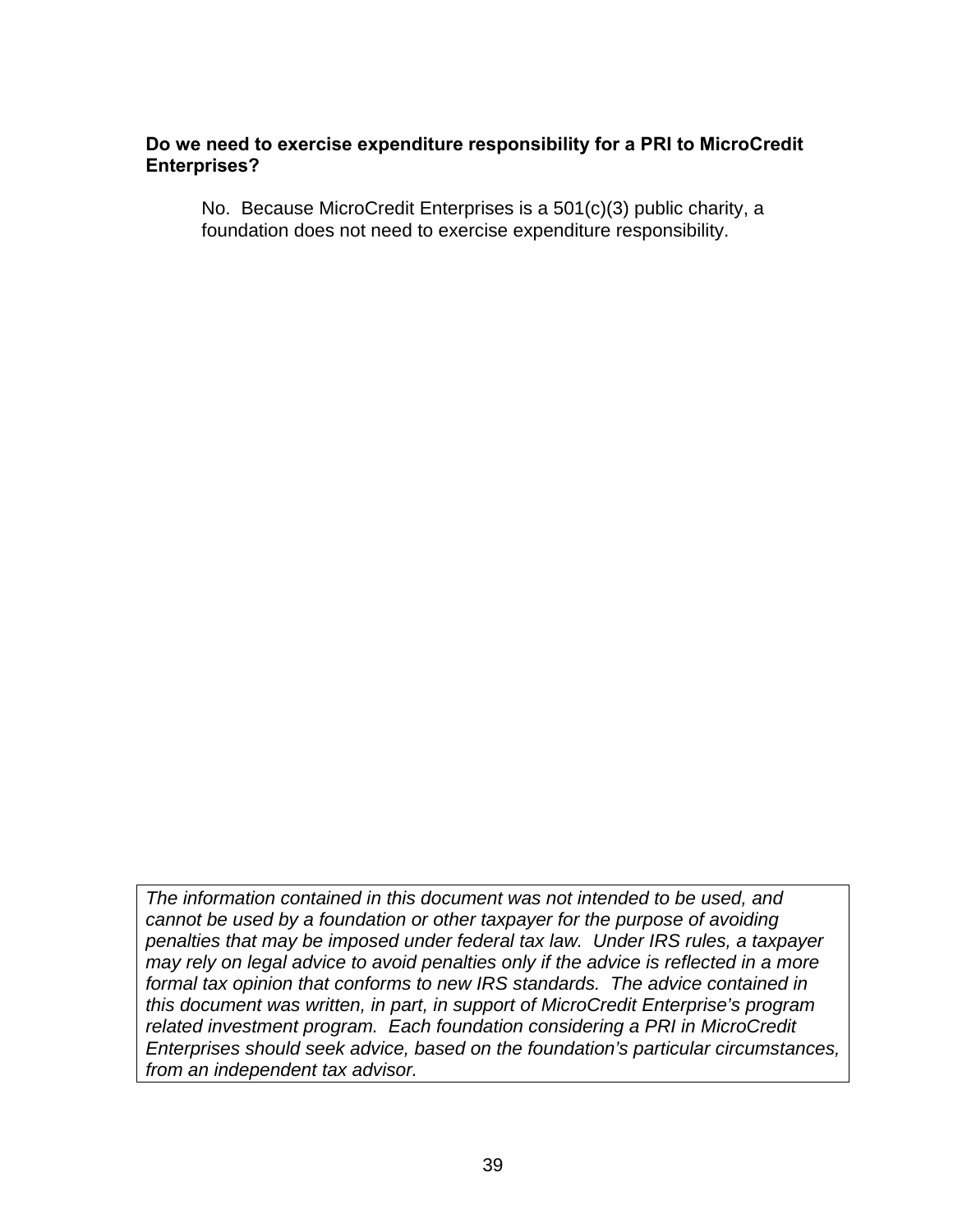

# **Chapter 9**

# **Model PRI Loan Agreement**

| This Loan Agreement (the "Agreement") is entered into as of                              |                                         |  |
|------------------------------------------------------------------------------------------|-----------------------------------------|--|
| 20, between                                                                              | , a California nonprofit public benefit |  |
| corporation, with offices at                                                             | (the "Lender") and                      |  |
| MicroCredit Enterprises, a California nonprofit public benefit corporation, with offices |                                         |  |
| (the "Borrower").<br>at                                                                  |                                         |  |

### **RECITALS**

**WHEREAS**, the Borrower has applied to the Lender for a revolving line of credit loan in the amount of \$\_\_\_\_\_\_\_\_\_\_\_, with the proceeds thereof to be used by the Borrower for the purposes described in Section 1.4 of this Agreement, in furtherance of the exempt purposes of the Borrower described in Section 170(c)(2)(B) of the Internal Revenue Code of 1986, as amended (the "Code"); and

**WHEREAS**, the Lender is willing to make such loan to the Borrower upon the terms and subject to the conditions hereinafter set forth;

**NOW, THEREFORE,** in consideration of the foregoing premises, and for other good and valuable consideration, the receipt and sufficiency of which are hereby acknowledged, the parties hereto agree as follows:

# **ARTICLE I**

# **THE LOAN AND ITS PURPOSES**

**Section 1.1 The Line of Credit.** The Lender agrees, subject to the terms and conditions hereinafter set forth, to offer a revolving line of credit to the Borrower, in the principal amount of \_\_\_\_\_\_\_\_\_\_\_\_\_\_\_\_\_\_\_\_\_\_ (\$\_\_\_\_\_\_\_\_\_\_) (the "Loan"). The closing of the Loan (the "Closing") shall be held on or before \_\_\_\_\_\_\_\_\_\_\_\_\_\_\_\_\_ (the "Closing Date") at the Lender's offices, or on such other date and at such other place as the parties may mutually agree. On the Closing Date and through the fifth anniversary of the Closing Date (the "Maturity Date"), the Borrower may request that the Lender make one or more advances ("Advances") to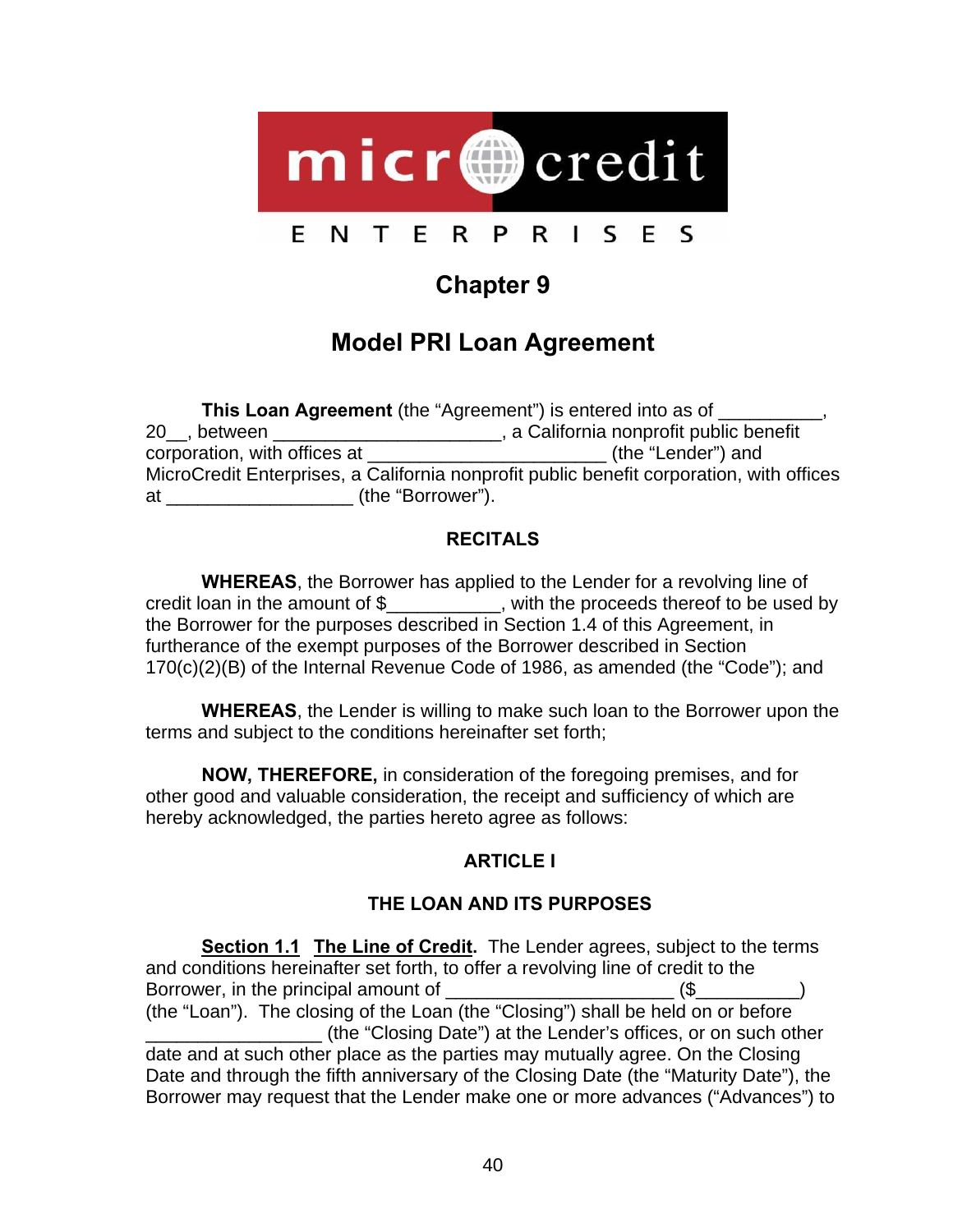Borrower by completing the Advance Request form attached as Exhibit B to this Agreement. Within ten days following the receipt of an Advance Request from Borrower, Lender shall fund the Advance by check, or as otherwise reasonably instructed by the Borrower. In no event shall Borrower request any single advance in an amount of less than fifty thousand dollars (\$50,000), and in no event shall the total of all outstanding Advances exceed the principal amount of the Loan, at any time. Borrower shall pay Lender interest at the rate of \_\_\_% on Advances that are outstanding from time to time, on the last day of each calendar quarter. Borrower shall repay all outstanding Advances on or before the Maturity Date.

**Section 1.2 The Note and Guarantee.** The Loan shall be evidenced by a promissory note of the Borrower (the "Note"), substantially in the form attached hereto as Exhibit A, duly executed on behalf of the Borrower by its authorized representatives and dated the Closing Date. All terms and conditions stated in the Note are hereby incorporated by reference in this Agreement. This Loan shall be guaranteed by guarantees, each in the amount of \$, in the form of Exhibit C.

**Section 1.3 Purpose of the Loan.** Borrower's charitable purpose is to mobilize private capital to help finance microenterprise development in developing countries. Borrower makes (a) U.S. dollar-denominated loans to selected microfinance institutions overseas, which, in turn, directly lend the proceeds of such loans in local currency denominated loans to low-income entrepreneurs in developing countries, and (b) U.S. dollar-denominated loans to selected microfinance networks located in the U.S., which, in turn, make loans to affiliated and unaffiliated microfinance institutions overseas (each such loan, a "MicroCredit Loan"). To fund its MicroCredit Loans, Borrower obtains lines of credit and revolving loans from financial institutions, foundations and other lenders which are guaranteed by philanthropic guarantors. The sole purpose of the Loan is to further Borrower's MicroCredit Loan program described in this paragraph.

**Section 1.4 Use of Proceeds.** The Borrower shall use the proceeds of the Loan exclusively for the purposes set forth in Section 1.3.

### **ARTICLE II**

### **REPRESENTATIONS AND WARRANTIES**

The Borrower represents and warrants that:

**Section 2.1 Organization and Powers.** The Borrower is a nonprofit public benefit corporation duly formed, validly existing, and in good standing under the laws of the State of California. The Borrower has the power and authority to own its assets and properties and to carry on its activities as now conducted and as contemplated to be conducted. The Borrower has the power and authority to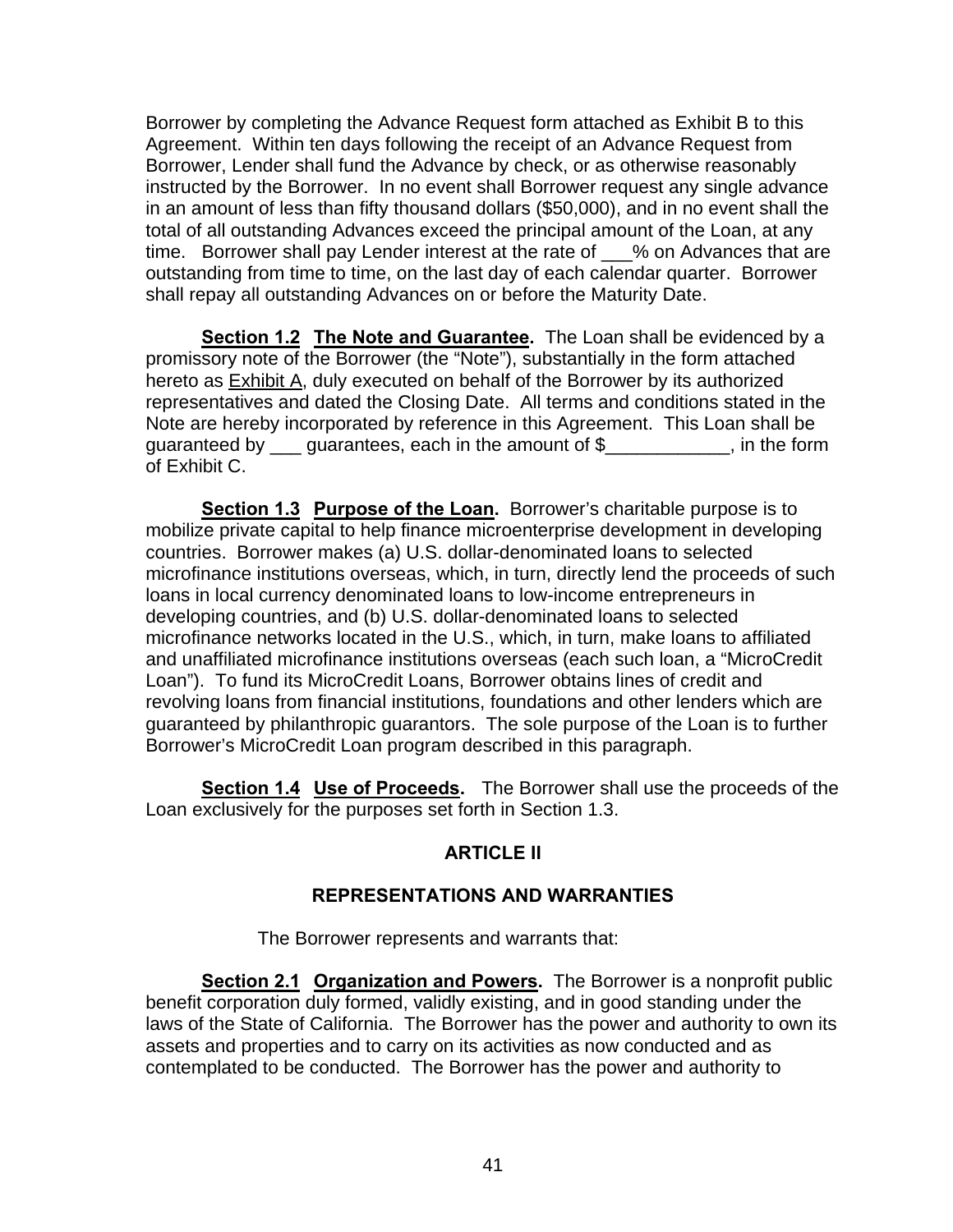execute, deliver and perform this Agreement, to execute and deliver the Note, and to borrow hereunder.

**Section 2.2 Tax Status.** The Borrower has received and maintains (a) a current and unrevoked determination of tax-exempt status under Section 501(c)(3) of the Code, and (b) a current and unrevoked ruling under Section 509(a)(1) of the Code that the Borrower is not a private foundation.

**Section 2.3 Authorization; Binding Agreement.** The execution, delivery and performance by the Borrower of this Agreement, the execution and delivery of the Note, and the borrowing hereunder, have been duly authorized by all requisite corporate action. Upon execution and delivery of each of them by the Borrower, this Agreement and the Note (the "Loan Documents") will constitute the legal, valid, and binding obligations of the Borrower, enforceable in accordance with their terms.

**Section 2.4 Litigation.** There is no action, suit, or proceeding pending or threatened before any court or governmental or administrative body or agency, nor is there any basis for any such action, that may reasonably be expected to result in a material adverse change in the activities, operations, assets, properties, or condition, financial or otherwise, of the Borrower, or to impair the ability of the Borrower to perform its obligations under the Loan Documents. The Borrower is not in violation of or alleged to be in violation of any judgment, writ, injunction, decree, rule, or regulation of any court or any governmental or administrative body or agency.

**Section 2.5 No Conflicts.** The execution, delivery and performance by the Borrower of the Loan Documents and the use of the Loan proceeds contemplated hereby will not violate any provision of law, any order, rule, regulation or judgment of any court or governmental or regulatory body, the Articles of Incorporation or Bylaws of the Borrower, or any indenture, agreement, instrument, or deed of trust to which the Borrower is a party or by which the Borrower or any of its assets or properties is bound, or conflict with, result in a breach of, or constitute (with due notice, lapse of time, or both) a default under any such indenture, agreement, instrument, or deed of trust, or result in the creation or imposition of any lien, charge, or encumbrance of any nature whatsoever upon any of the assets or properties of the Borrower, except as otherwise permitted, required, or contemplated by the Loan Documents. The Borrower is not a party to any indenture, agreement, or instrument, nor subject to any restriction, which adversely affects the ability of the Borrower to perform its obligations under the Loan Documents. The Borrower is not in default or alleged to be in default under any indenture, agreement, or instrument, for borrowed money, or under any indenture, agreement, or instrument which, if in default, might reasonably be expected to result in an adverse change in the activities, operations, assets, properties, or condition, financial or otherwise, of the Borrower, or to impair the ability of the Borrower to perform its obligations under the Loan Documents.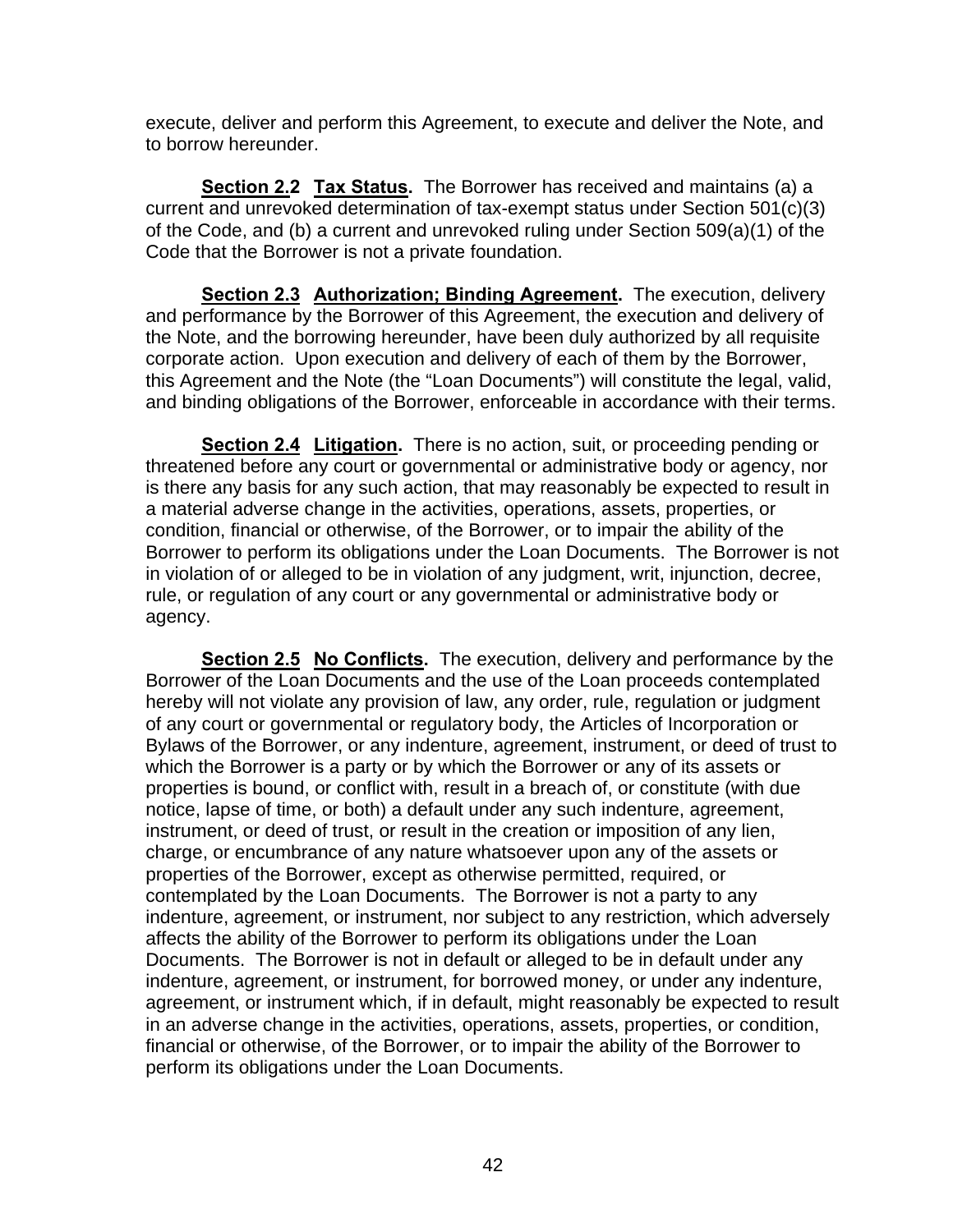**Section 2.6 Compliance with Government Regulation**. The Borrower has obtained all necessary licenses, approvals, and authorizations from all appropriate governmental agencies, and is in compliance with all laws, rules, regulations, orders, writs, injunctions, or decrees, the violation of which would have a material adverse effect on the activities, operations, assets, properties, or condition, financial or otherwise, of the Borrower, or on the ability of the Borrower to perform its obligations under the Loan Documents.

**Section 2.7 No Default.** The Borrower is in compliance with all of the terms and provisions set forth in the Loan Documents on its part to be observed or performed, and no Event of Default (as defined in Article VI hereof), or any event that, with notice or lapse of time or both, would constitute any such Event of Default, has occurred and is continuing.

**Section 2.8 Financial Condition.** There has been no material adverse change in the Borrower's financial condition since the dates of the Borrower's most recent annual financial statements.

**Section 2.9 Taxes.** The Borrower has filed all tax and information returns required to be filed by Borrower in any jurisdiction, and has paid all taxes, assessments, fees, or other governmental charges which have become due and payable.

**Section 2.10 Disqualified Persons.** Neither the Borrower, nor any director, officer, or employee of the Borrower, is a "disqualified person" with respect to the Lender within the meaning of Section 4946(a) of the Code.

### **ARTICLE III**

### **CLOSING CONDITIONS**

 The obligation of the Lender to make the Loan is subject to the following conditions precedent:

**Section 3.1 Loan Documents.** The Loan Documents shall have been duly executed as appropriate and delivered to the Lender and shall be in full force and effect.

**Section 3.2 Closing Deliveries.** On or before five (5) business days prior to the Closing Date, the Borrower shall have delivered to the Lender the following:

 (a) certified corporate resolutions of the Borrower, signed by the President and the Secretary of the Borrower and in a form satisfactory to the Lender, regarding approval of the form, terms, and conditions of the Loan Documents by the Borrower's governing body, and the authorization of the Borrower's officers to sign and deliver this Agreement and the Note; and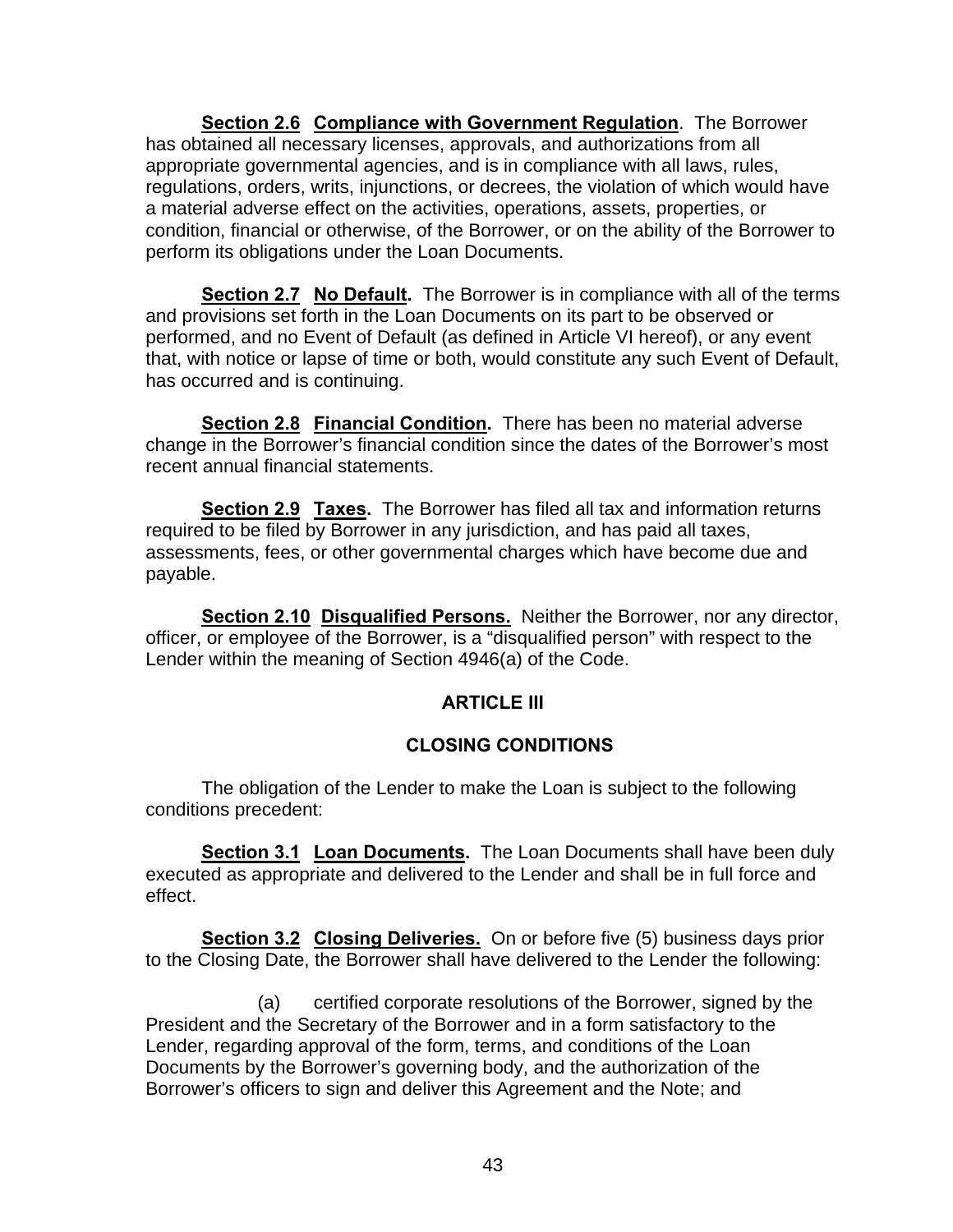(b) all such certificates of good standing and certified or other copies of the Articles of Incorporation and Bylaws of the Borrower, records of corporate proceedings of the Borrower, and such other documents, in form and substance satisfactory to the Lender, as the Lender may reasonably request.

**Section 3.3 Representations and Warranties.** On the Closing Date, the representations and warranties set forth in Article II of this Agreement shall be true and correct on and as of such date.

**Section 3.4 Approval of Counsel for the Lender.** On the Closing Date, all legal matters in connection with this Agreement and the transactions contemplated hereby shall be satisfactory to counsel for the Lender.

### **ARTICLE IV**

### **AFFIRMATIVE COVENANTS**

 The Borrower covenants and agrees that so long as this Agreement shall remain in effect or the Note shall not have been repaid in full, and unless the Lender shall otherwise consent in writing in advance:

**Section 4.1 Use of Proceeds.** The Borrower shall use the proceeds of the Loan exclusively for the purposes set forth in Section 1.4, and on the terms, in the manner, and subject to the limitations set forth in the Loan Documents, and shall repay any portion of the Loan not used for such purposes.

**Section 4.2 Existence and Properties.** The Borrower shall do or cause to be done all things necessary to preserve, renew, and keep in full force and effect its corporate existence, privileges, licenses, permits, franchises and insurance coverage; comply with all laws and regulations applicable to it; and obtain and maintain in full force and effect all authorizations, consents, approvals, exemptions, franchises, permits, and licenses of, and filings with, governments or governmental or administrative bodies or agencies necessary for the performance of any act, the carrying on of any activity, or the entering into of any transaction by the Borrower.

**Section 4.3 Payment of Indebtedness and Taxes.** The Borrower shall pay all of its indebtedness and obligations promptly and in accordance with the terms thereof, file or cause to be filed all Federal, state, and local tax or information returns required to be filed by it, and pay and discharge or cause to be paid and discharged promptly any taxes, assessments, and governmental charges or levies imposed upon it or upon its income or profits, or upon any of its property or upon any part thereof, before the same shall become in default, as well as all lawful claims for labor, materials and supplies, or otherwise which, if unpaid, might become a lien or charge upon its property, or any part thereof; *provided, however,* that the Borrower shall not be required to pay and discharge or to cause to be paid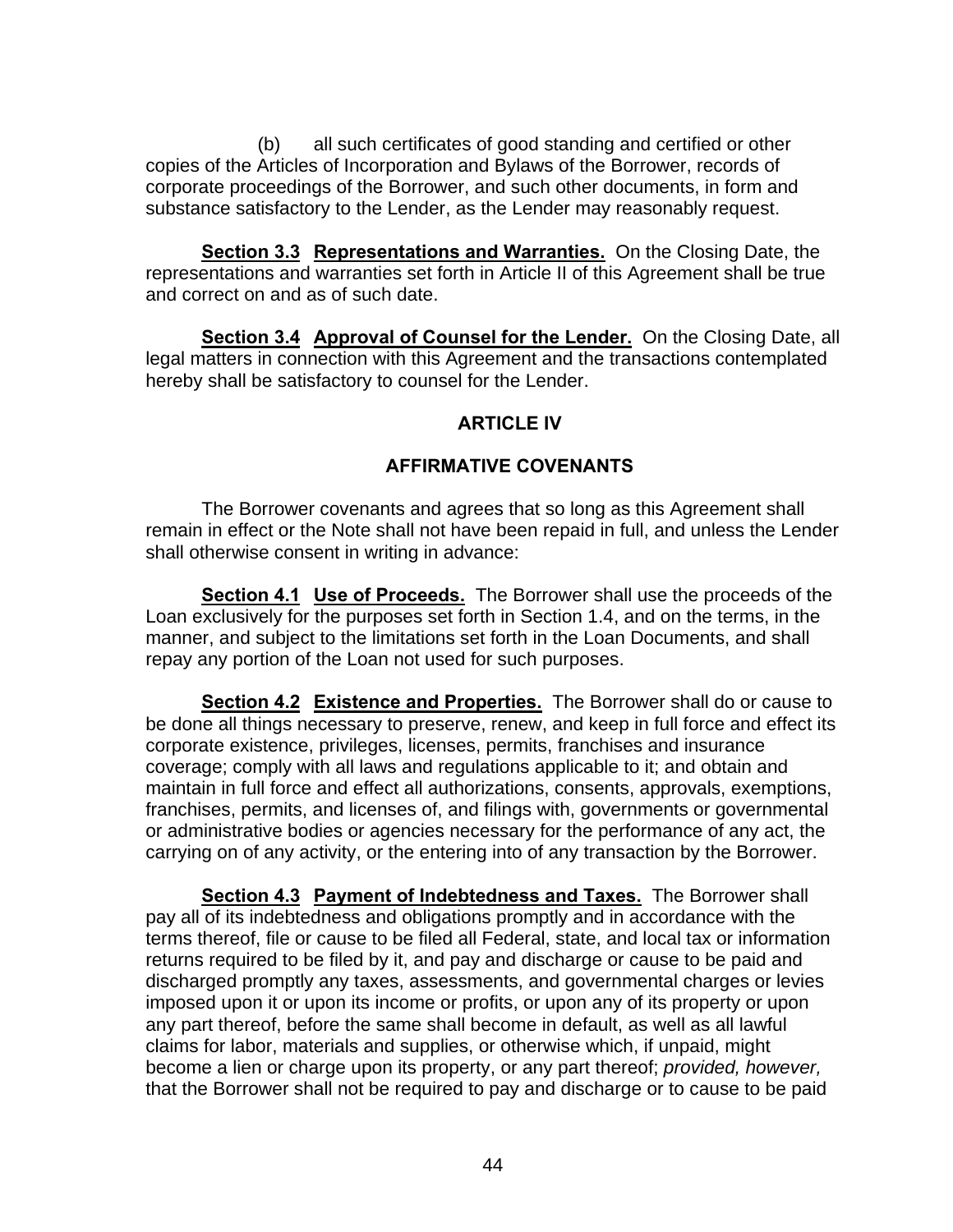and discharged any such indebtedness, obligation, tax, assessment, charge, levy, or claim so long as the validity thereof shall be contested in good faith by appropriate proceedings and the Borrower shall have set aside on its books adequate reserves therefor.

**Section 4.4 Tax Status.** Borrower shall maintain its tax-exempt status and its non-private foundation status under Federal law, as set forth in Section 2.2 above, and shall maintain its tax-exempt status and nonprofit corporate status under state law.

**Section 4.5 Financial Statements and Certificates of the Borrower.** The Borrower shall furnish, or cause to be furnished, to the Lender:

 4.5.1 As soon as available, but in no event later than the end of the ninth month after the end of each fiscal year of the Borrower, a balance sheet as of the end of such fiscal year, and the related statements of income and expenses and changes in financial position of the Borrower in a form acceptable to Lender.

**Section 4.6 Reporting Requirements of the Borrower.** The Borrower shall furnish or cause to be furnished to the Lender the following reports:

 4.6.1 Within sixty (60) days after the end of each fiscal year of the Borrower and within sixty (60) days after the Loan has been repaid in full, a report of the Borrower, signed by its chief executive officer, evaluating the progress of the Borrower toward achieving the purposes described in Article I hereof, and the contribution of the Loan thereto; and

 4.6.2 Such other information about the activities, business affairs, and financial condition of the Borrower as the Lender may from time to time reasonably request.

**Section 4.7 Books and Records.** The Borrower shall maintain books and records adequate to support the information specified in Sections 4.5 and 4.6 hereof, retain such books and records for a period of four years after repayment of the Loan, and make such books and records available at reasonable times for inspection by the Lender and its agents and representatives, with the assistance of Borrower's personnel as needed.

**Section 4.8 Notice to the Lender.** The Borrower shall advise the Lender in reasonable detail of the occurrence of any of the following events:

 4.8.1 Any change in the positions or responsibilities held by the Borrower's key personnel, who shall be the officers elected by the Borrower's governing body, the Borrower's Chief Executive Officer and Chief Financial Officer, and the senior directors of the Borrower's program(s) funded by the Loan.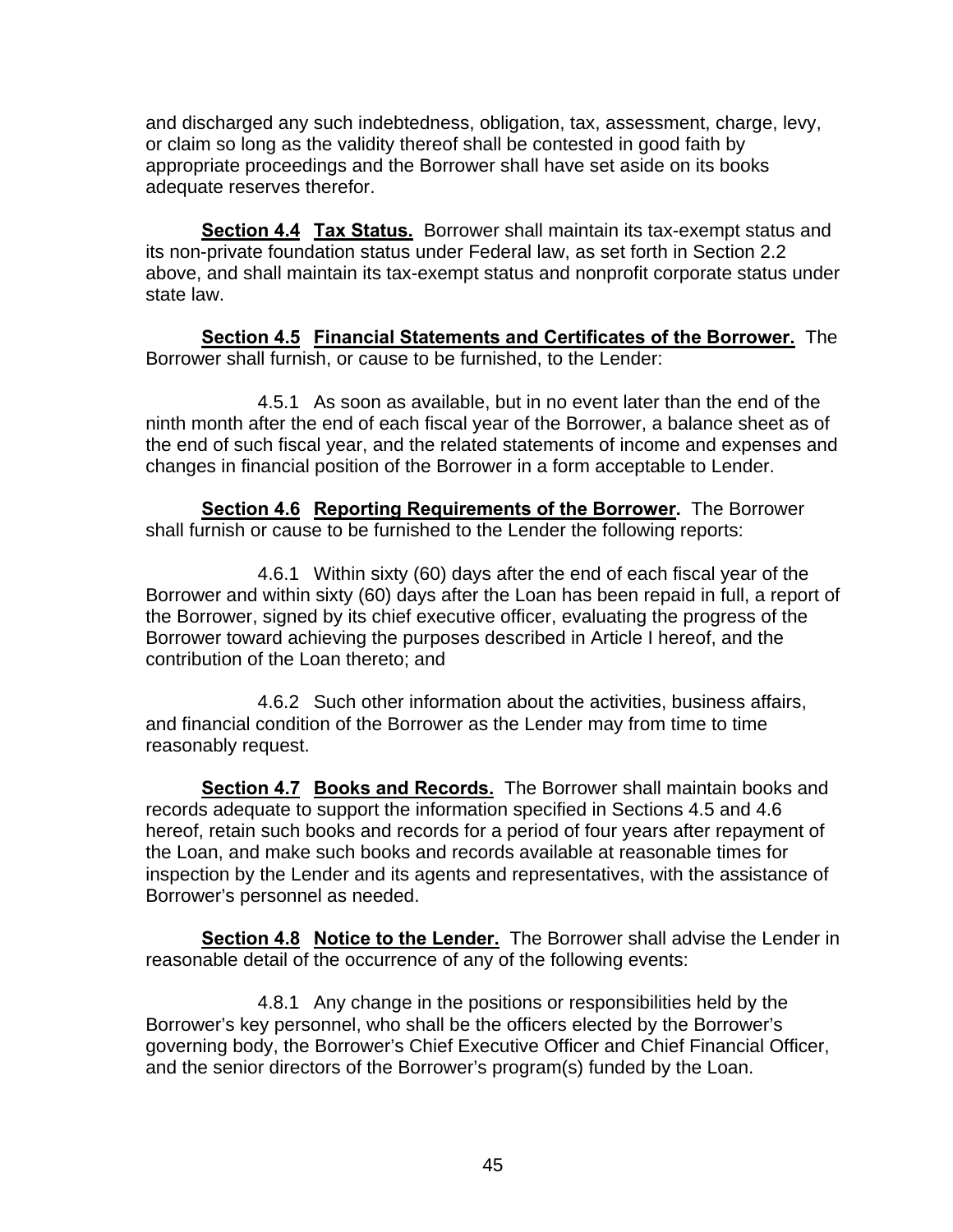4.8.2 Any proceeding instituted or threatened against the Borrower in or before any court or any governmental or administrative body or agency, which proceeding could have a material adverse effect upon the operations, assets, or properties of the Borrower; or any investigation, adverse regulatory action, or proposed action by any governmental body or agency against the Borrower;

 4.8.3 Any denial of or challenge to the tax-exempt status, non-private foundation status, or nonprofit corporate status of the Borrower by any governmental authority;

 4.8.4 Any change in circumstances that would cause the Loan no longer to serve the purposes stated in Section 1.3 and 1.4 hereof;

 4.8.5 Any material adverse change in the condition, financial or otherwise, or operations of the Borrower; and

 4.8.6 Any Event of Default or other event that, with notice or lapse of time or both, would constitute an Event of Default.

### **ARTICLE V**

### **NEGATIVE COVENANTS**

 The Borrower covenants and agrees that, until payment in full of the principal of the Loan, and unless the Lender shall otherwise consent in writing in advance (which consent shall not be unreasonably withheld):

**Section 5.1 Legislative and Political Uses of Loan Proceeds.** The Borrower shall not use any proceeds of the Loan for any of the purposes described in Section 170(c)(2)(D) of the Code, except as permitted by U.S. Treasury Regulations, as follows. The Borrower shall not use any proceeds of the Loan to carry on propaganda or otherwise to attempt to influence legislation (within the meaning of Section 4945(d)(1) of the Code), or to influence the outcome of any specific public election, or to carry on, directly or indirectly, any voter registration drive (within the meaning of Section 4945(d)(2) of the Code); *provided, however,* that the Borrower may expend funds from the proceeds of the Loan to pay for appearances before, or communications to, a legislative body with respect to legislation or proposed legislation of direct interest to the Borrower, if, and only if, a tax deduction under Section 162 of the Code is then allowable to the Borrower for such expenditure. The Lender and the Borrower understand that no proceeds of the Loan are earmarked to be used for such appearances or communications.

**Section 5.2 No Material Change.** The Borrower shall not make any material change in the nature of its activities as presently conducted that would adversely affect the Borrower's ability to perform under the Loan Documents. Furthermore, Borrower shall not conduct its activities in a manner that materially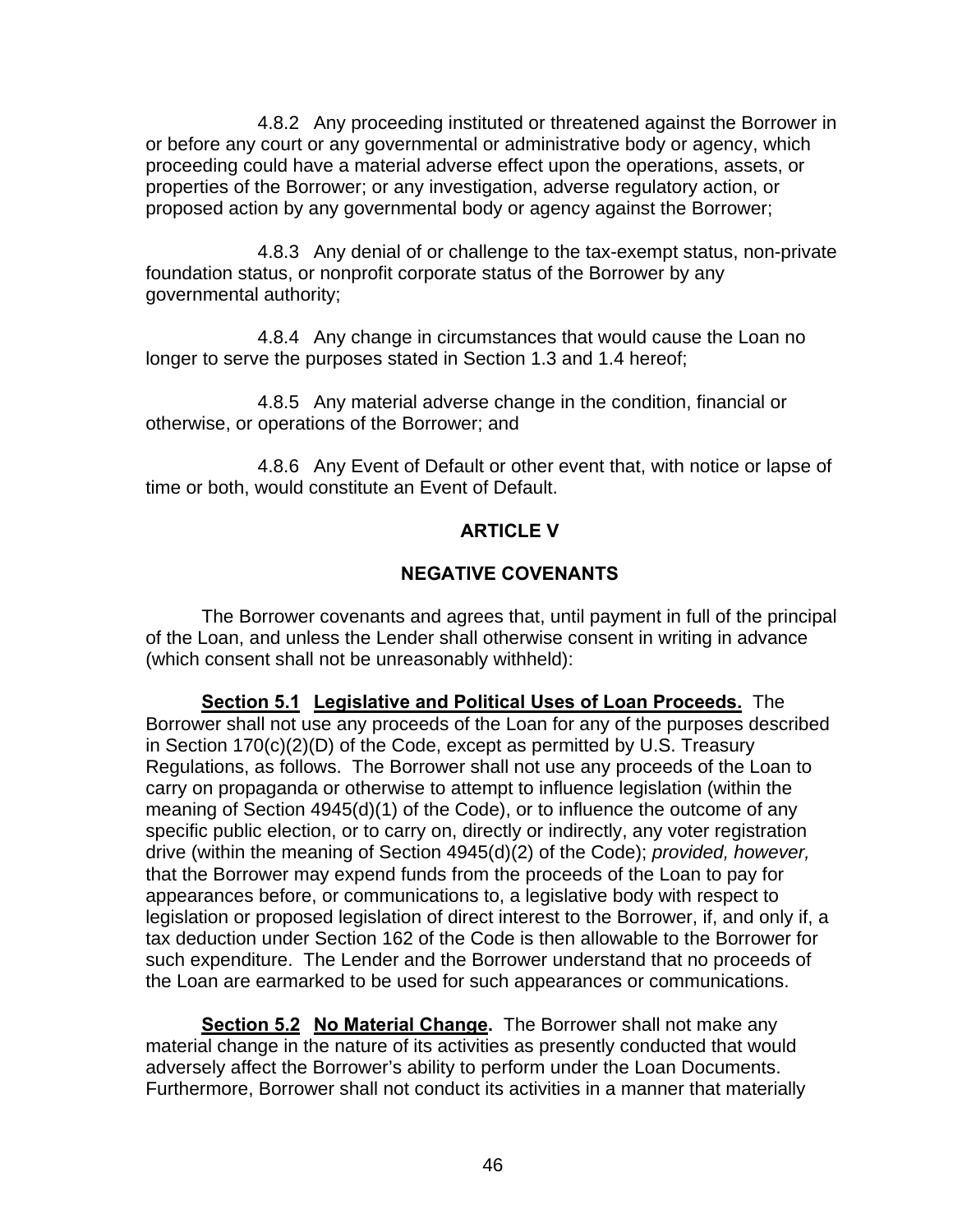departs from the representations made in the documents submitted by Borrower to the Lender in connection with Borrower's request for this Loan.

**Section 5.3 Acquisition of Business; Merger or Consolidation; Disposal of Assets.** The Borrower shall not (a) acquire all or substantially all the assets or properties of any other entity, except by gift, bequest, or other donation, or pursuant to the enforcement of a loan or security interest; (b) sell, lease, transfer, or otherwise dispose of any substantial part of its assets or properties; or (c) dissolve, liquidate, merge, or consolidate with or into any other person, firm, corporation, or other business entity.

**Section 5.4 Governing Document Amendments.** The Borrower shall not amend its Articles of Incorporation or Bylaws in any manner that would cause the Borrower to be in violation of any provision of the Loan Documents or which would jeopardize the ability of the Borrower to perform its obligations under the Loan Documents.

**Section 5.5 Future Indebtedness.** Borrower shall not incur, create, assume, or suffer to exist any debt or obligation for borrowed money other than (a) the Loan, and (b) indebtedness incurred in the ordinary course of business that does not materially adversely affect the ability of the Borrower to perform any of its obligations under the Loan Documents.

### **ARTICLE VI**

### **DEFAULT AND REMEDIES**

**Section 6.1 Events of Default.** The Borrower shall be deemed to be in default under this Agreement upon the occurrence of any of the following events (each of which is herein sometimes called an "Event of Default"):

 6.1.1 The Borrower fails to make any payment of principal or interest that is due and payable hereunder, and such default continues unremedied for fifteen (15) days after notice to the Borrower;

 6.1.2 The Borrower uses any portion of the proceeds of the Loan for a purpose or in a manner other than specifically authorized by this Agreement;

 6.1.3 Any material representation or warranty made in the Loan Documents, or in any report, certificate, financial statement, or instrument furnished in connection with this Agreement or the Loan, shall prove to have been false or misleading when made, in any material respect;

 6.1.4 The Borrower violates or fails to observe or perform any covenant contained in Section 4.4 or Section 5.1 hereof;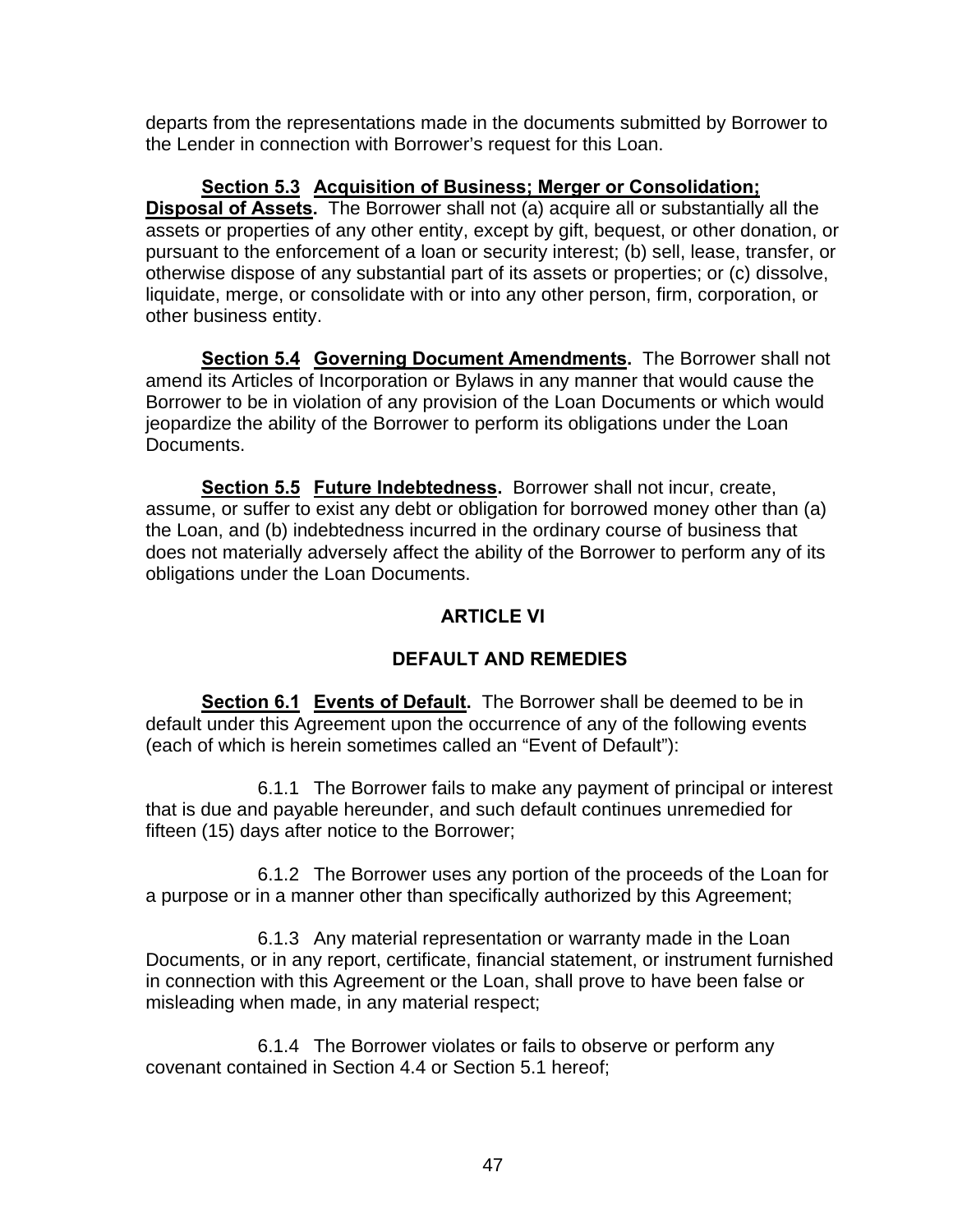6.1.5 The Borrower violates or fails to observe or perform any other covenant contained herein, or any agreement on the part of the Borrower to be observed or performed pursuant to the Loan Documents, other than those referred to above in this Section 6.1, and such default shall continue unremedied for thirty (30) days after notice to the Borrower;

 6.1.6 The Borrower shall fail to pay when due, after the expiration of any applicable grace periods, any amounts owing to third parties in respect of obligations for borrowed money aggregating in excess of an amount equal to ten percent (10%) of the original principal balance of the Loan; or the party to whom any such indebtedness is owed shall have notified the Borrower of its intent to accelerate the repayment of such indebtedness;

 6.1.7 A judgment or judgments for the payment of money aggregating an amount in excess of ten percent (10%) of the original principal balance of the Loan shall be rendered against the Borrower, and the same shall not have been discharged or bonded on appeal for a period of sixty (60) consecutive days, and during such time execution shall not have been effectively stayed;

 6.1.8 Property of the Borrower with an aggregate value in excess of ten percent (10%) of the original principal balance of the Loan shall be attached, and such attachment or attachments shall not be discharged or bonded within sixty (60) days of the date thereof; or

 6.1.9 The Borrower shall have an order for relief entered against it by a bankruptcy court; or admit in writing its inability to pay its debts as they mature; or make an assignment for the benefit of creditors; or apply for or consent to the appointment of any receiver, trustee, or similar officer for it or for all or any substantial part of its property; or suffer the appointment of such receiver, trustee, or similar officer, which appointment shall continue undischarged for a period of thirty (30) days; or institute (by petition, application, answer, consent, or otherwise) any bankruptcy, insolvency, reorganization, arrangement, readjustment of debt, dissolution, liquidation, or similar proceeding relating to the Borrower under the laws of any jurisdiction; or suffer the institution of any such proceeding (by petition, application, or otherwise) against the Borrower, which proceeding shall remain undismissed or unstayed for a period of thirty (30) days; or by any act indicate its consent to, approval of, or acquiescence in such proceeding or the appointment of any receiver or trustee for the Borrower or any substantial part of its property.

**Section 6.2 Remedies.** If an Event of Default occurs or is continuing:

 6.2.1 At the option of the Lender, the Lender may, by written notice to the Borrower, declare the Note, and any and all other indebtedness of the Borrower to the Lender, immediately due and payable, whether or not the Note or the other indebtedness shall be otherwise due and payable and whether or not the Lender shall have initiated any other action for the collection of the Note; whereupon the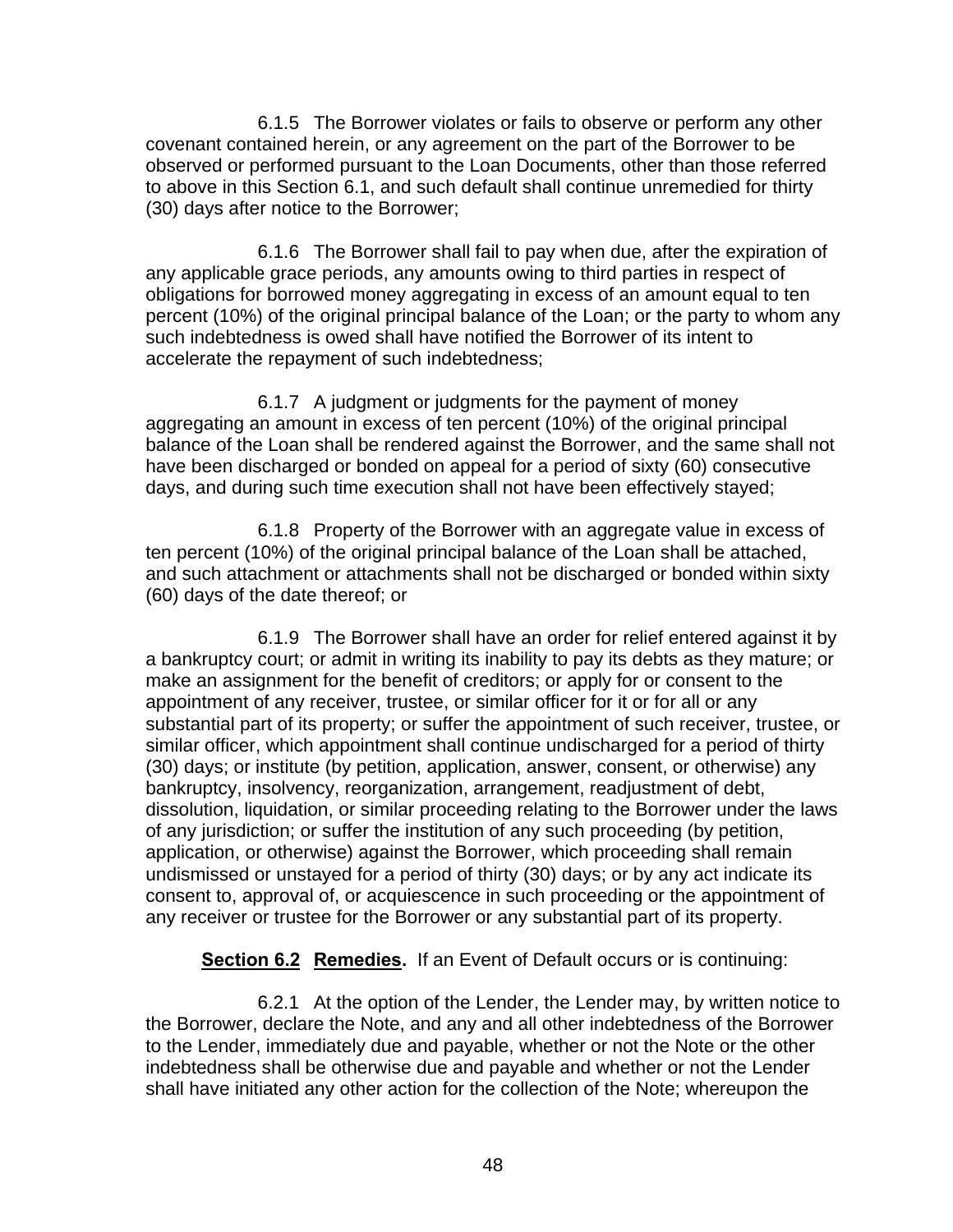Note and such other indebtedness shall become due and payable, as to the principal, interest, and any other amounts payable, without presentment, demand, protest, or notice of any kind, all of which are hereby expressly waived by the Borrower.

 6.2.2 In addition, the Lender may pursue any and all remedies available to it at law or in equity for the collection of the Note and enforcement of the provisions hereof.

### **ARTICLE VII**

#### **INDEMNIFICATION**

 The Borrower hereby indemnifies and agrees to defend and hold harmless the Lender, its directors, officers, employees, agents, and affiliates, from and against any and all losses, liability, damages, and expenses (including attorneys' fees and expenses) which any of them may incur or be obligated to pay in any action, claim, or proceeding against them or any of them, for or by reason of any acts, whether of omission or commission, that may be committed or omitted by the Borrower or any of its servants, agents, or employees, in connection with this Agreement. The provisions of this Article and the Borrowers' obligations hereunder shall survive any expiration, termination, or rescission of this Agreement. In the event that a judgment, levy, attachment, or other seizure is entered against the Lender arising from any claim within the scope of this indemnification, the Borrower shall promptly post any necessary bond to prevent execution against any property of the Lender.

### **ARTICLE VIII**

### **MISCELLANEOUS**

**Section 8.1 Entire Agreement.** This Agreement and the Exhibits attached hereto constitute the entire agreement between the parties with respect to the transactions contemplated hereby and supersede all prior agreements or understandings, written or oral, in respect hereof.

**Section 8.2 Notices.** Any notice or communication required or desired to be given hereunder by either of the parties to the other shall be in writing and delivered by hand, via facsimile transmission, or mailed by first class mail or by nationally-recognized overnight courier, postage prepaid (notices shall be deemed given three days after being duly mailed, or one day after being sent by overnight courier), addressed to the party at its address appearing below:

If to the Borrower, to:

 $\frac{1}{2}$  ,  $\frac{1}{2}$  ,  $\frac{1}{2}$  ,  $\frac{1}{2}$  ,  $\frac{1}{2}$  ,  $\frac{1}{2}$  ,  $\frac{1}{2}$  ,  $\frac{1}{2}$  ,  $\frac{1}{2}$  ,  $\frac{1}{2}$  ,  $\frac{1}{2}$  ,  $\frac{1}{2}$  ,  $\frac{1}{2}$  ,  $\frac{1}{2}$  ,  $\frac{1}{2}$  ,  $\frac{1}{2}$  ,  $\frac{1}{2}$  ,  $\frac{1}{2}$  ,  $\frac{1$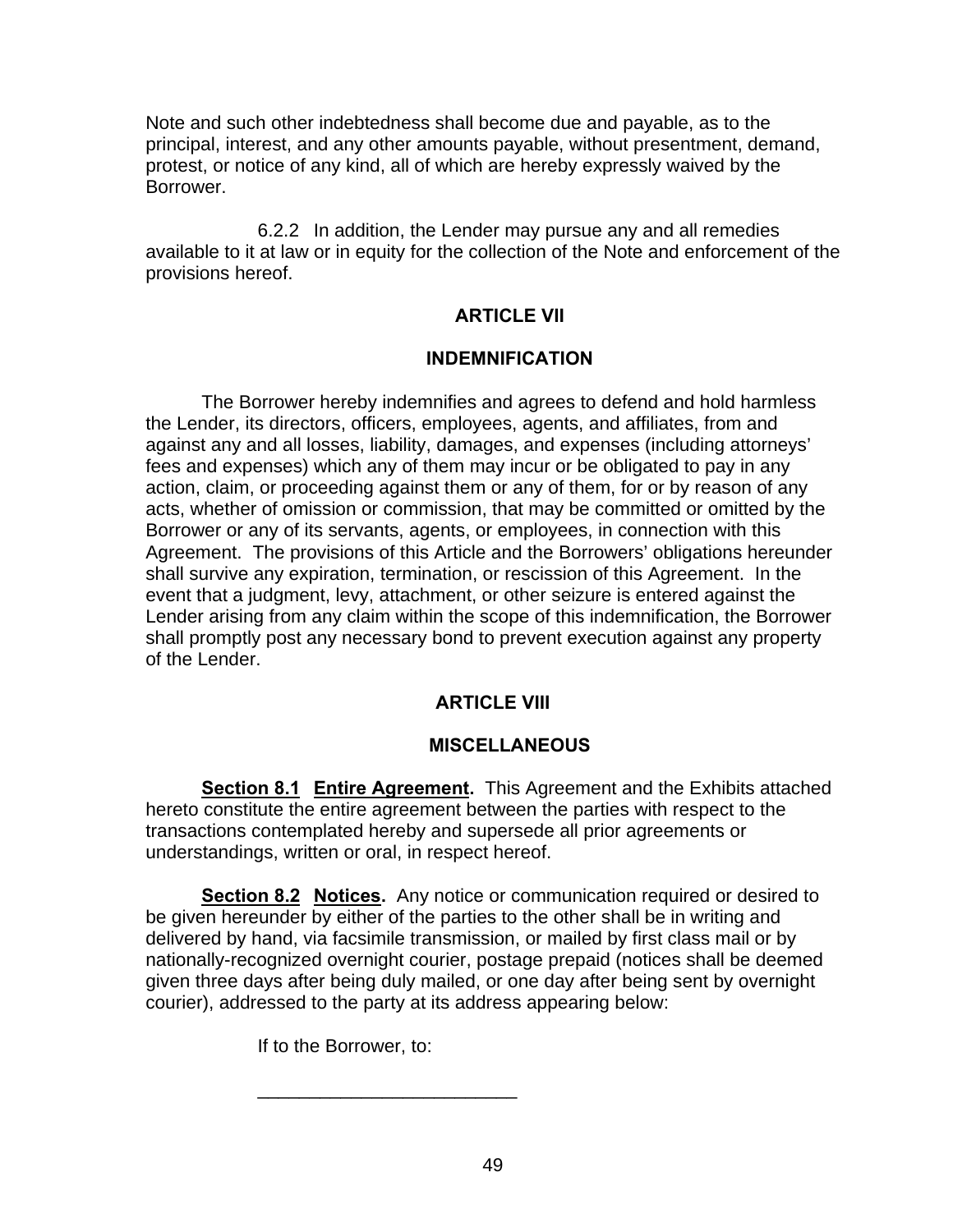|      | Attention: ___________________          |  |
|------|-----------------------------------------|--|
|      |                                         |  |
|      | Fax: ______________________________     |  |
|      | If to the Lender, to:                   |  |
|      |                                         |  |
|      | Attention: ___________________          |  |
|      | Phone: ___________________________      |  |
|      | Fax: _______________________________    |  |
|      | With a copy to:                         |  |
|      |                                         |  |
|      | Attention: ____________________________ |  |
|      |                                         |  |
| Fax: |                                         |  |

 $\frac{1}{2}$  ,  $\frac{1}{2}$  ,  $\frac{1}{2}$  ,  $\frac{1}{2}$  ,  $\frac{1}{2}$  ,  $\frac{1}{2}$  ,  $\frac{1}{2}$  ,  $\frac{1}{2}$  ,  $\frac{1}{2}$  ,  $\frac{1}{2}$  ,  $\frac{1}{2}$  ,  $\frac{1}{2}$  ,  $\frac{1}{2}$  ,  $\frac{1}{2}$  ,  $\frac{1}{2}$  ,  $\frac{1}{2}$  ,  $\frac{1}{2}$  ,  $\frac{1}{2}$  ,  $\frac{1$ 

**Section 8.3 Waiver; Remedies.** No waiver of any provision hereof shall be valid unless in writing signed by the party waiving its rights under the provision. No course of dealing or delay or failure on the part of either party in exercising any right, power, or privilege hereunder shall operate as a waiver thereof or otherwise prejudice such party's rights, powers, or remedies, nor shall any waiver in any particular instance of any right, power, or privilege hereunder on the part of either party operate as a waiver of such or any other right, power, or privilege hereunder in any other instance.

**Section 8.4 Assignment.** The Lender may assign all or any portion of its rights or obligations under the Loan Documents, and in the event of such assignment, the assignee shall be accorded the full rights of the Lender by the Borrower with respect to such assignment. The Borrower may not assign all or any portion of its rights or obligations under the Loan Documents without the prior written consent of the Lender.

**Section 8.5 Headings.** The headings in the Loan Documents are for convenience of reference only and shall not affect the meaning or interpretation of the Loan Documents.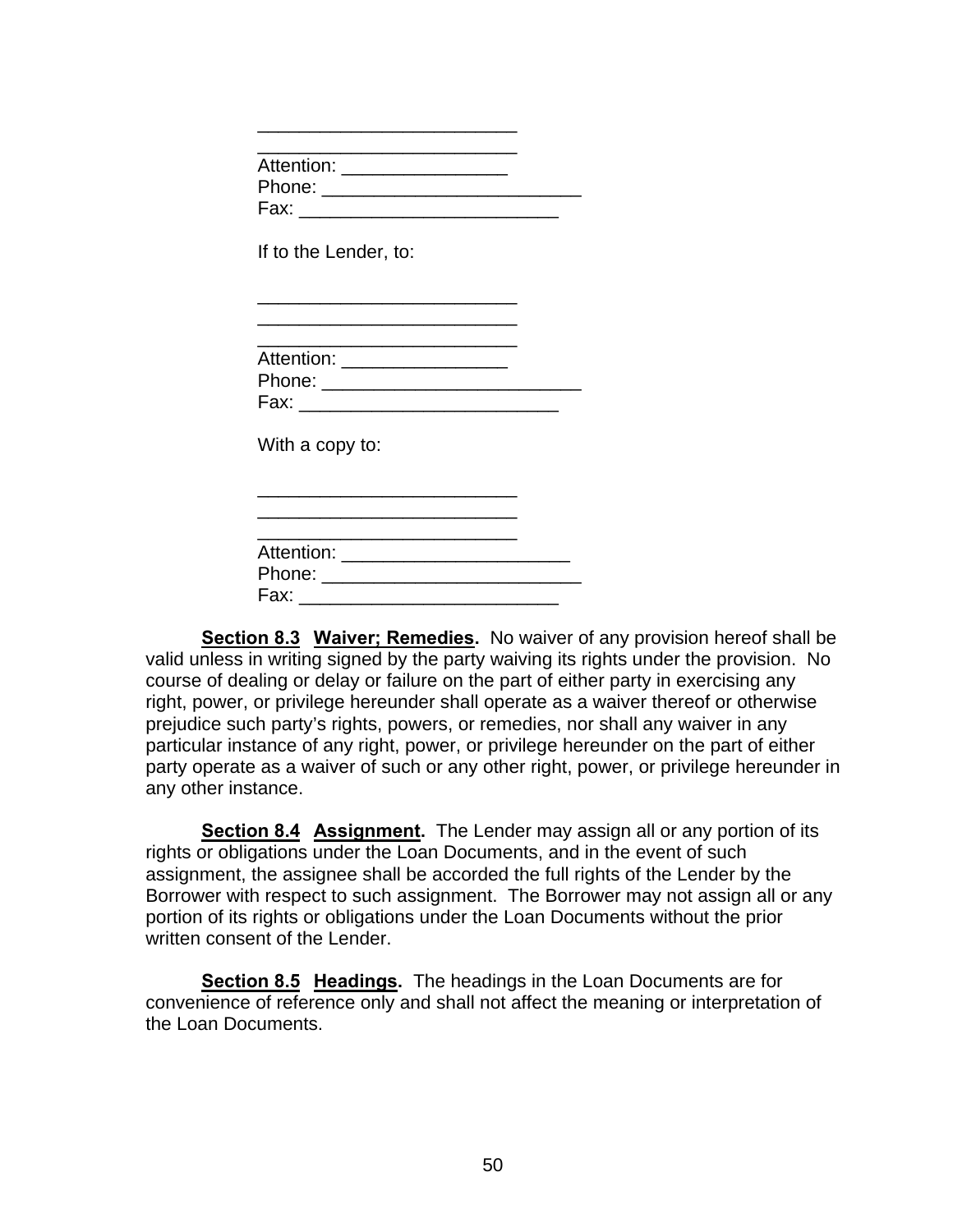**Section 8.6 Counterparts.** This Agreement may be executed in counterparts, each of which shall constitute an original, but all of which, when taken together, shall constitute only one agreement.

**Section 8.7 Governing Law.** The Loan Documents shall be governed by and construed in accordance with the laws of the State of California applicable to agreements made and to be performed entirely within such State.

**Section 8.8 Severability.** If any provision of the Loan Documents shall for any reason be held to be illegal, invalid, or unenforceable, such illegality shall not affect any other provision of the Loan Documents, but the Loan Documents shall be construed as if such illegal, invalid, or unenforceable provision had never been contained herein.

**Section 8.9 Modification; Amendment.** No change, modification or amendment of any provision hereof shall be valid unless in writing signed by the party to be bound.

**Section 8.10 Other Parties.** Nothing in the Loan Documents shall be construed as giving any person, firm, corporation, or other entity other than the parties any right, remedy, or claim under or in respect of the Loan Documents or any provision thereof.

**Section 8.11 Attorneys' Fees and Costs.** In the event of any controversy, claim, or dispute between the parties arising out of or relating to the Loan Documents, or the alleged breach thereof, the prevailing party shall, in addition to any other relief, be entitled to recover its reasonable attorneys' fees and costs of sustaining its position.

 IN WITNESS WHEREOF, the parties' duly authorized representatives have signed this Agreement below.

 $\frac{1}{\sqrt{2\pi}}$  , which is a set of the set of the set of the set of the set of the set of the set of the set of the set of the set of the set of the set of the set of the set of the set of the set of the set of the set of

LENDER:

By:

 Typed Name: \_\_\_\_\_\_\_\_\_\_\_\_\_\_\_\_\_\_\_\_\_\_\_ Title: \_\_\_\_\_\_\_\_\_\_\_\_\_\_\_\_\_\_\_\_\_\_\_\_\_\_\_\_\_

BORROWER:

 $\overline{\phantom{a}}$  , and the contract of the contract of the contract of the contract of the contract of the contract of the contract of the contract of the contract of the contract of the contract of the contract of the contrac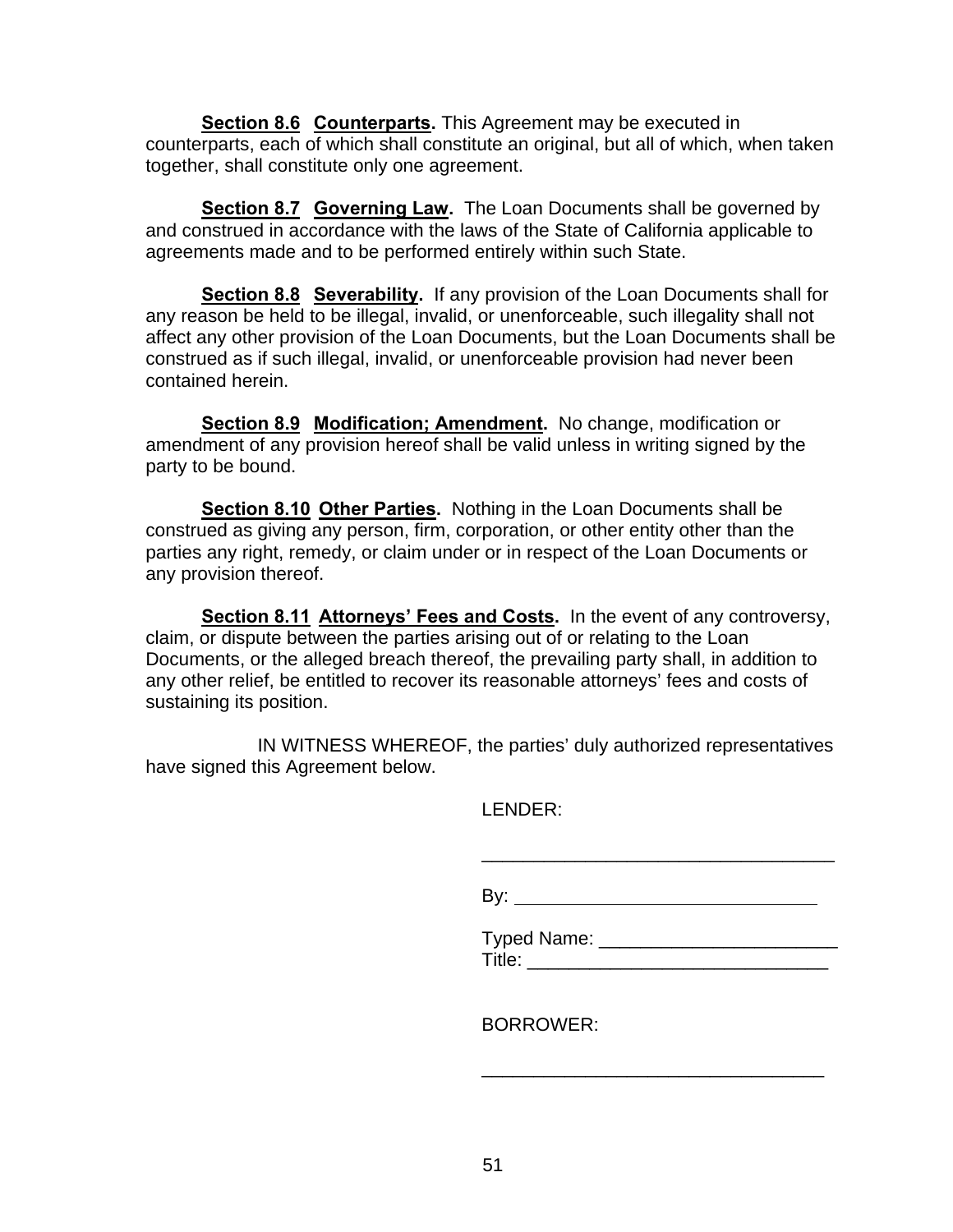| By: $\overline{\phantom{a}}$ |  |
|------------------------------|--|
|                              |  |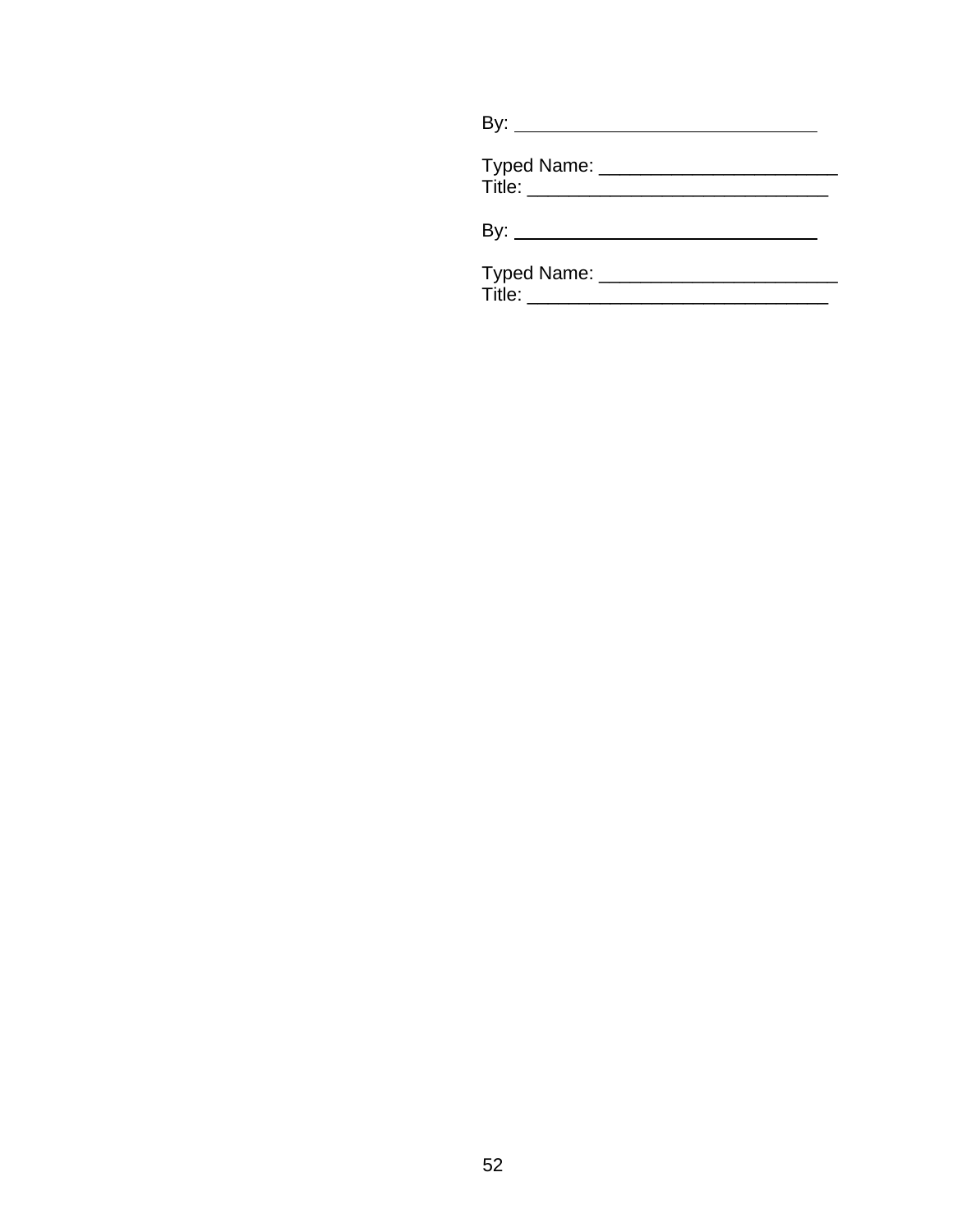### **Exhibit A**

### **Promissory Note**

\$\_\_\_\_\_\_\_\_\_\_ San Francisco, California  $\frac{1}{200}$ , 200 $\frac{1}{200}$ 

 MicroCredit Enterprises, a California nonprofit public benefit corporation (the "Borrower"), for value received, hereby promises to pay to the order of \_\_\_\_\_\_\_\_\_\_\_\_\_\_\_ (the "Lender"), or holder, at its offices at \_\_\_\_\_\_\_\_\_\_\_\_\_\_\_\_\_\_\_\_\_\_\_\_\_\_\_, or at such other place or places in the United States of America as the holder hereof may designate in writing from time to time, the Advances outstanding from time to time under the terms of the Loan Agreement ("Agreement") between Borrower and Lender, of even date herewith, with interest thereon at the rate of \_\_\_\_\_\_\_ percent (\_\_%) per annum on the Advances and accrued interest thereon remaining unpaid from time to time, from the date hereof until such principal amount is fully repaid. The terms of interest payments shall be as set forth in the Agreement. The entire unpaid principal balance, together with all accrued but unpaid interest, shall be due and payable on the Maturity Date.

 The Borrower may, without notice, prepay the Loan in whole or in part, without premium or penalty, at any time or from time to time, with accrued interest to the date of such prepayment, if any; *provided*, however, that each such prepayment shall be applied first to interest accrued but unpaid on the entire outstanding principal balance of the Note through the date of such prepayment, if any, and then to principal.

 This Note is the Note referred to in the Agreement, and the holder hereof is entitled to the benefits of such Loan Agreement and may enforce the provisions thereof and exercise the remedies provided thereunder or otherwise available in respect thereof. Any defined term not defined herein shall have the meaning set forth in the Agreement. To the extent that the terms of the Note are in conflict with the Loan Agreement, the terms of the Agreement shall control.

Payments of principal and interest, if any, shall be made in lawful money of the United States of America. Whenever any payment to be made hereunder would otherwise be due on a Saturday, Sunday, or public holiday under the laws of the State of California, such payment shall be due on the next succeeding business day.

 This Note shall be payable without presentment, demand, protest, or notice of any kind, all of which are unconditionally waived by the Borrower.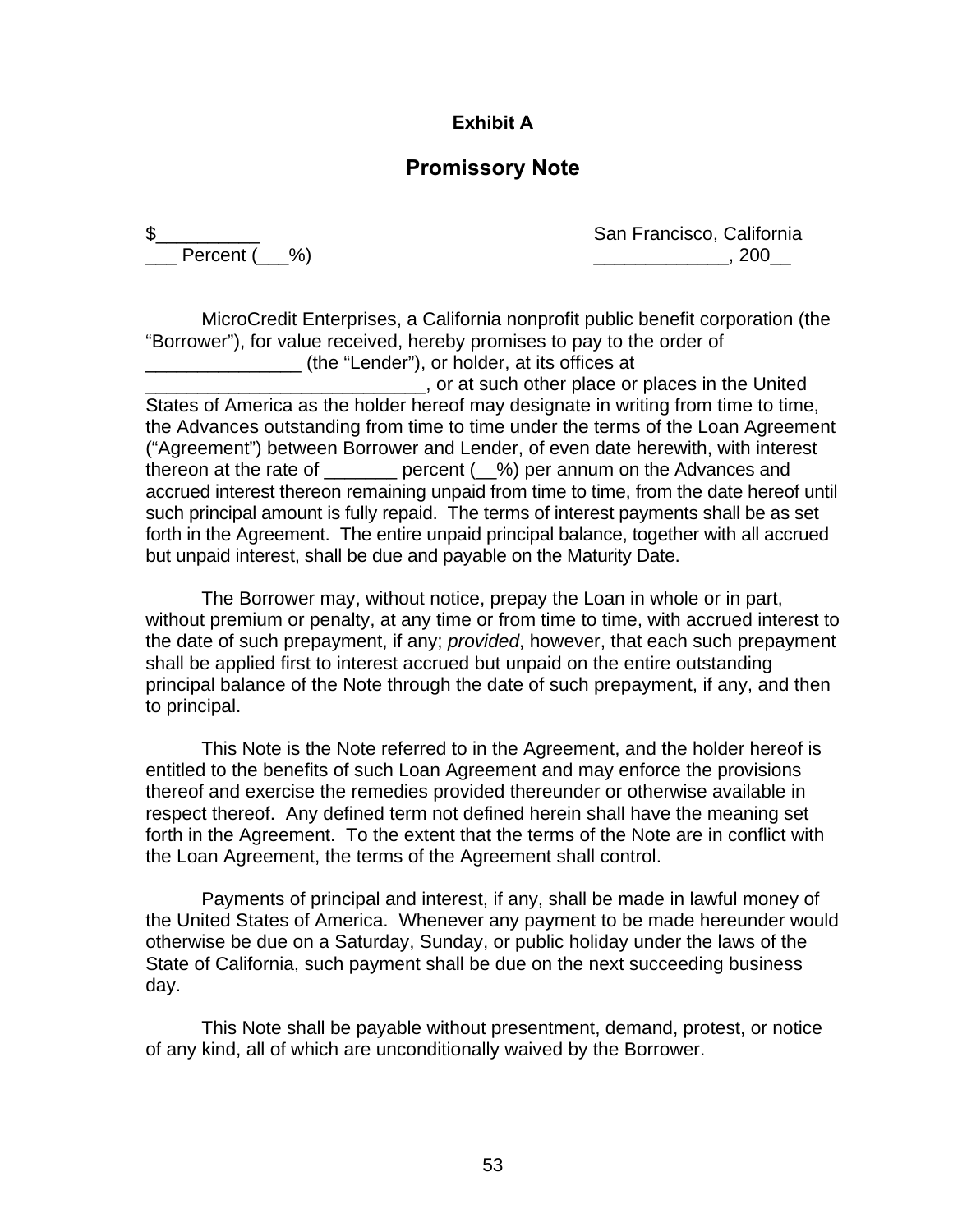This Note shall be governed by and construed in accordance with the laws of the State of California.

| <b>Typed Name:</b> |
|--------------------|
| Title:             |

| <b>Typed Name:</b> |
|--------------------|
| ⊺itle:             |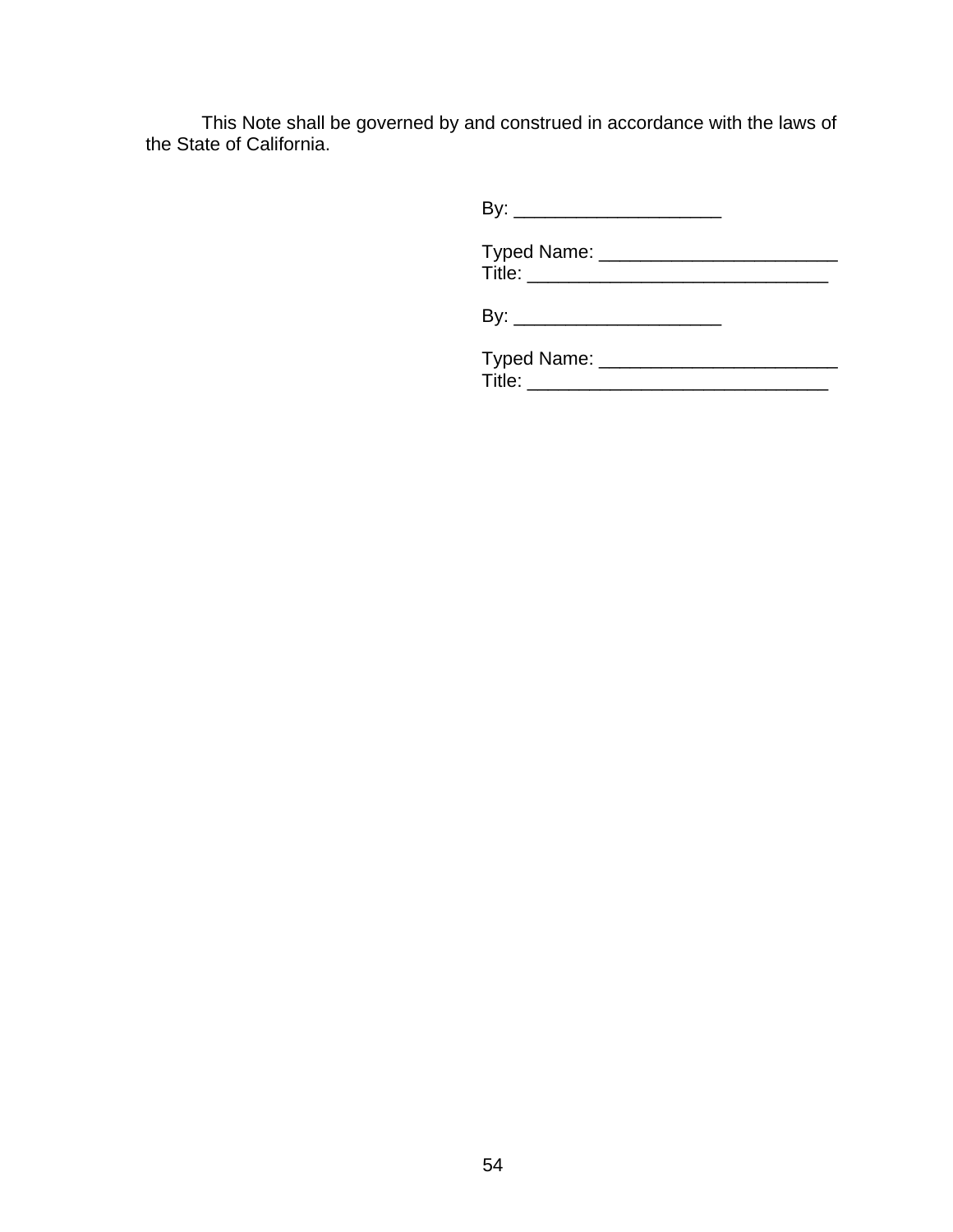### **Exhibit B**

### **Form of Advance Request**

 This Advance Request is submitted in accordance with the Revolving Loan Agreement made as of August [\_\_], 2006 (**"Loan Agreement"**) between  $\frac{1}{\sqrt{1-\frac{1}{2}}}\frac{1}{\sqrt{1-\frac{1}{2}}}\frac{1}{\sqrt{1-\frac{1}{2}}}\frac{1}{\sqrt{1-\frac{1}{2}}}\frac{1}{\sqrt{1-\frac{1}{2}}}\frac{1}{\sqrt{1-\frac{1}{2}}}\frac{1}{\sqrt{1-\frac{1}{2}}}\frac{1}{\sqrt{1-\frac{1}{2}}}\frac{1}{\sqrt{1-\frac{1}{2}}}\frac{1}{\sqrt{1-\frac{1}{2}}}\frac{1}{\sqrt{1-\frac{1}{2}}}\frac{1}{\sqrt{1-\frac{1}{2}}}\frac{1}{\sqrt{1-\frac{1}{2}}}\frac{1$ (**"Lender"**) and MicroCredit Enterprises, a California nonprofit public benefit corporation (**"Borrower"**).

 Borrower hereby requests that an Advance be made under the Loan Agreement in the amount of  $[$ 

 The undersigned hereby certifies to Lender that as of the date of this Advance Request the undersigned officer of Borrower is a duly appointed officer of Borrower and this Advance was duly authorized and approved by Borrower in accordance with Borrower's Operating Agreement and its governing documents as in effect the date hereof.

 All capitalized terms used by not defined herein have the meaning ascribed to such terms in the Loan Agreement.

Dated: 1, 200\_

### **Microcredit Enterprises,**

By:

| Name:  |  |
|--------|--|
| ∙⊿Titl |  |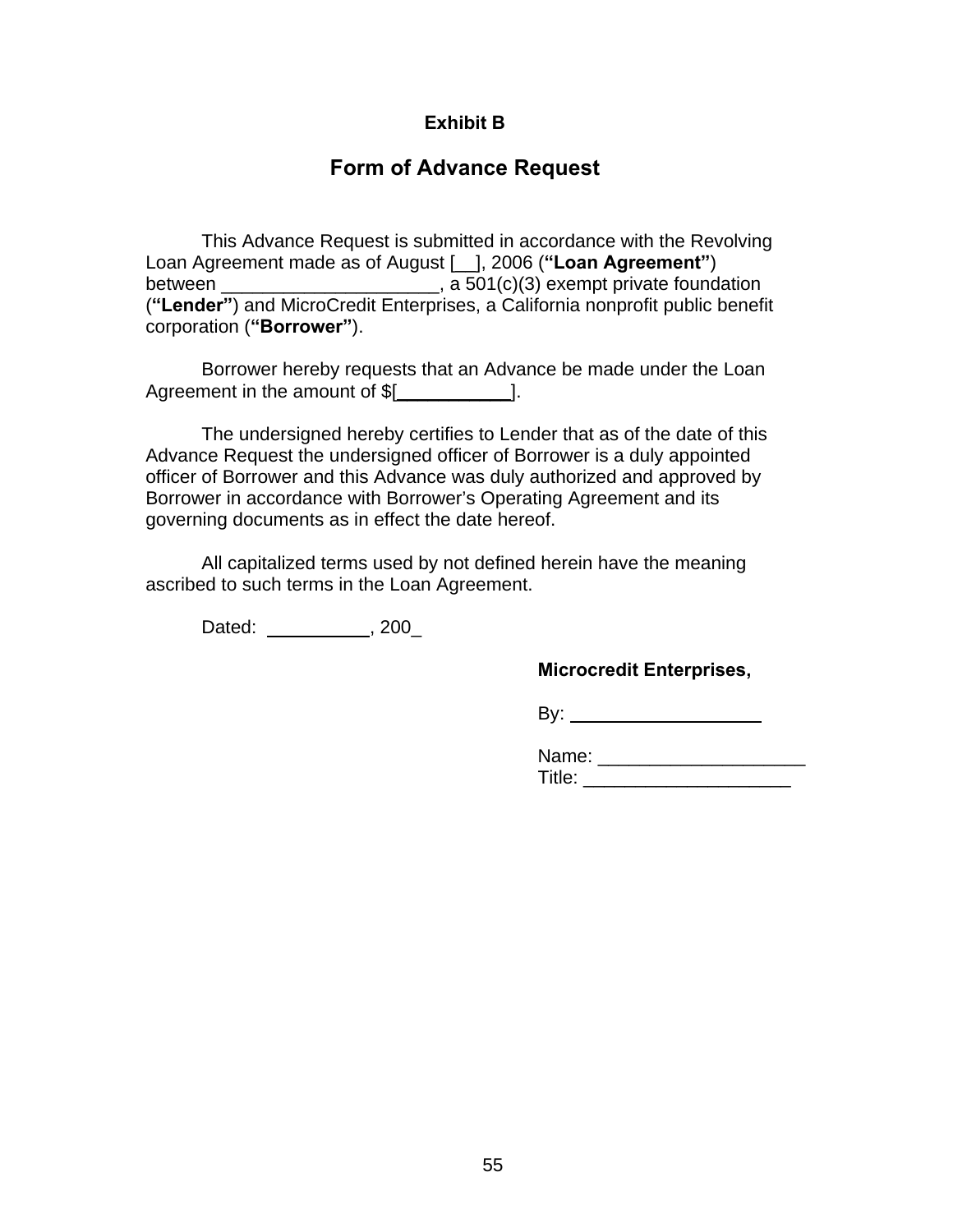### **Exhibit C**

# **Form of Limited Guaranty**

In consideration of loans by  $\frac{1}{2}$   $\frac{1}{2}$   $\frac{1}{2}$   $\frac{1}{2}$   $\frac{1}{2}$   $\frac{1}{2}$   $\frac{1}{2}$   $\frac{1}{2}$   $\frac{1}{2}$   $\frac{1}{2}$   $\frac{1}{2}$   $\frac{1}{2}$   $\frac{1}{2}$   $\frac{1}{2}$   $\frac{1}{2}$   $\frac{1}{2}$   $\frac{1}{2}$   $\frac{1}{2}$   $\frac{1}{2}$   $\$ private foundation ("Lender"), to MicroCredit Enterprises, a California nonprofit public benefit corporation ("Borrower"), under that certain Loan Agreement dated as of \_\_\_\_\_\_\_\_, 200\_\_ (as amended from time to time, the "Agreement"), the undersigned guarantor ("Guarantor") unconditionally and irrevocably guarantees the following obligation of Borrower under the Agreement (such capitalized terms used herein, but not defined shall have the meaning set forth in the Agreement) (the "Guaranty"):

 a. the prompt payment when due of all regularly scheduled principal and/or interest payments on all of the Advances in the amounts and at the times due and payable pursuant to the terms of the Agreement in effect on the date hereof, but not to exceed the sum of \$\_\_\_\_\_\_\_\_ (the "Guaranteed Obligations").

 Guarantor further acknowledges that Lender would not have entered into the Agreement if Guarantor had not agreed to enter into this Guaranty.

 1. If Borrower does not perform the Guaranteed Obligations, Guarantor will immediately perform the same. Guarantor shall not be responsible for any other obligations of Borrower under the Agreement.

 2. These obligations are independent of Borrower's obligations and separate actions may be brought against Guarantor (whether action is brought against Borrower or whether Borrower is joined in the action).

3. Guarantor waives:

a. Any right to require Lender to (i) proceed against Borrower or any other person, or (ii) pursue any other remedy. Lender may exercise or not exercise any right or remedy it has against Borrower without affecting Guarantor's liability.

b. Any defenses from disability or other defense of Borrower or from the cessation of Borrower's liabilities.

c. Any defense from the loss of any right of reimbursement or subrogation or any other rights against Borrower. Until all of Borrower's obligations to Lender have been paid in full, Guarantor has no right of subrogation or reimbursement or subrogation or other rights against Borrower.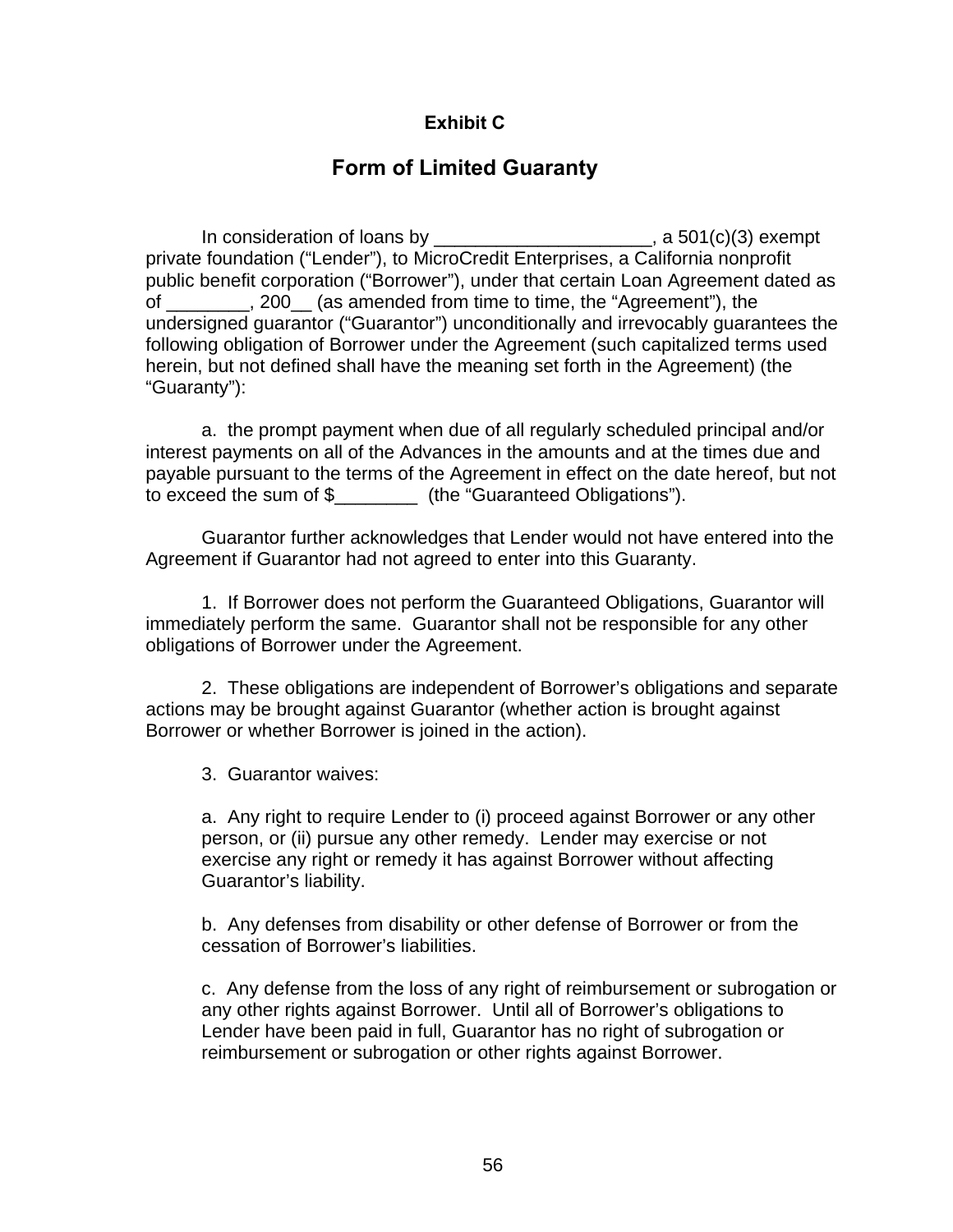4. Any payments received by Lender (i) after the occurrence and during the continuation of an Event of Default, as defined in the Agreement, or (ii) after the amounts due under the Agreement have been accelerated, shall be applied by Lender to scheduled amounts under the Advances in reverse chronological order, and accordingly will not relieve Guarantor of the obligation to pay amounts currently becoming due until all of the Guaranteed Obligations are paid in full.

 5. This Guaranty and all acts and transactions hereunder and all rights and obligations of Lender and Guarantor shall be governed by the laws of the State of California.

 6. If any other Person in addition to Guarantor shall guarantee the payment of all or any part of Borrower's Obligations, all guarantors and their respective successors and assigns shall be jointly and severally bound by the terms of this Guaranty and any other guaranty of Borrower's Obligations, notwithstanding any relationship or contract of co-obligation by or among such guarantors.

 7. This Guaranty shall be binding upon and inure to the benefit of Guarantor and Borrower and their respective successors and assigns, except that Guarantor shall not have the right to assign its rights hereunder or any interest herein without the prior written consent of Borrower, which may be granted or withheld in Borrower's sole discretion. Any such purported assignment by Guarantor without Borrower's written consent shall be void.

 8. This Guaranty may not be waived, revoked or amended without Lender's prior written consent. If any provision of this Guaranty is unenforceable, all other provisions remain effective. This Guaranty is the entire agreement among the parties about this guaranty. No prior dealings, no usage of trade, and no parol or extrinsic evidence may supplement or vary this Guaranty. This Guaranty benefits Lender. This Guaranty is in addition to any other guaranties Lender obtains.

Date: \_\_\_\_\_\_\_\_, 200\_\_

[Insert Guarantor's name]

\_\_\_\_\_\_\_\_\_\_\_\_\_\_\_\_\_\_\_\_\_\_\_\_\_\_\_\_\_\_\_\_\_\_\_\_\_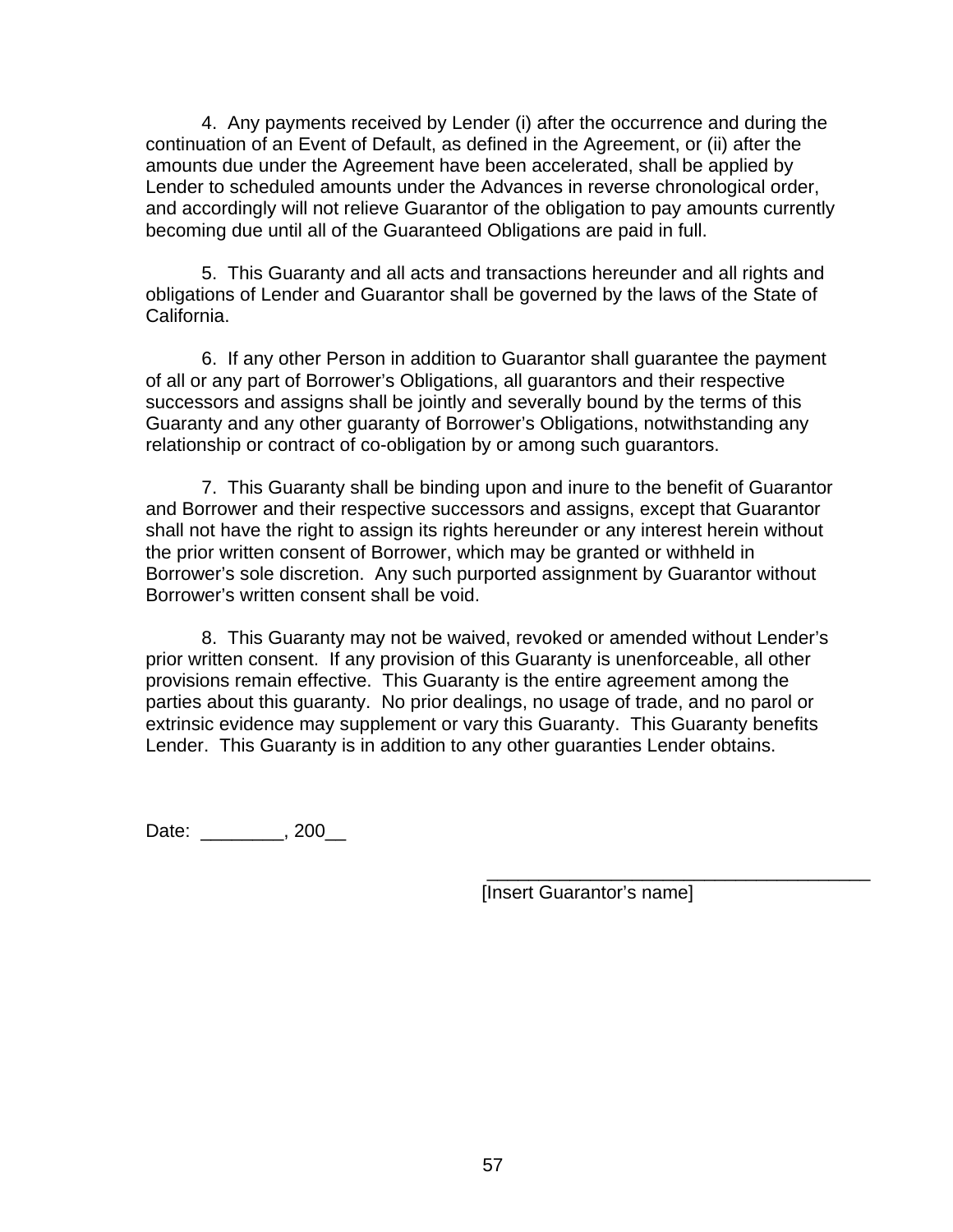

THOMAS SILK - SENIOR COUNSEL

#### 235 MONTGOMERY STREET . RUSS BUILDING, SUITE 1220 . SAN FRANCISCO, CALIFORNIA 94104 TEL: 415.421.7555 · FAX: 415.421.0712 · WWW.SILKLAW.COM

# **Chapter 10**

# **PRI Guarantor to MicroCredit Enterprises**

# **Legal and Tax Issues Overview**

# **with Frequently Asked Questions**

MicroCredit Enterprises accepts program related guarantees from private foundations. While specific PRI loans can be negotiated, it is important that the guarantees, which provide security for the loans, are uniform. The basic terms are as follows:

A foundation can guarantee the PRI loans made by other foundations, individuals, and businesses to MicroCredit Enterprises. Each \$1 million guarantee (the minimum required) supports up to 5,000 microcredit business loans. The foundation maintains complete control of its assets, thus receiving all investment returns from its portfolio, but does not realize a return on the guarantee risk. In the event of an overseas financial loss, each guarantor bears the loss on an equitable, pro rata basis with all other guarantors.

In order to make a PRI guarantee to MicroCredit Enterprises, a private foundation will need to enter into a guarantee agreement with MicroCredit Enterprises. The guarantee agreement sets forth the basic terms of the guarantee and appears in the next Chapter.

# **PRI Guarantor - Frequently Asked Questions**

The following frequently asked questions are specific to PRI guarantees in MicroCredit Enterprises. For more general questions on program related investments see Chapter 4.

### *Is a guarantee to MicroCredit Enterprises a valid type of PRI?*

Yes. A guarantee to MicroCredit Enterprises is a valid form of program related investment. Each foundation must still discuss with its own tax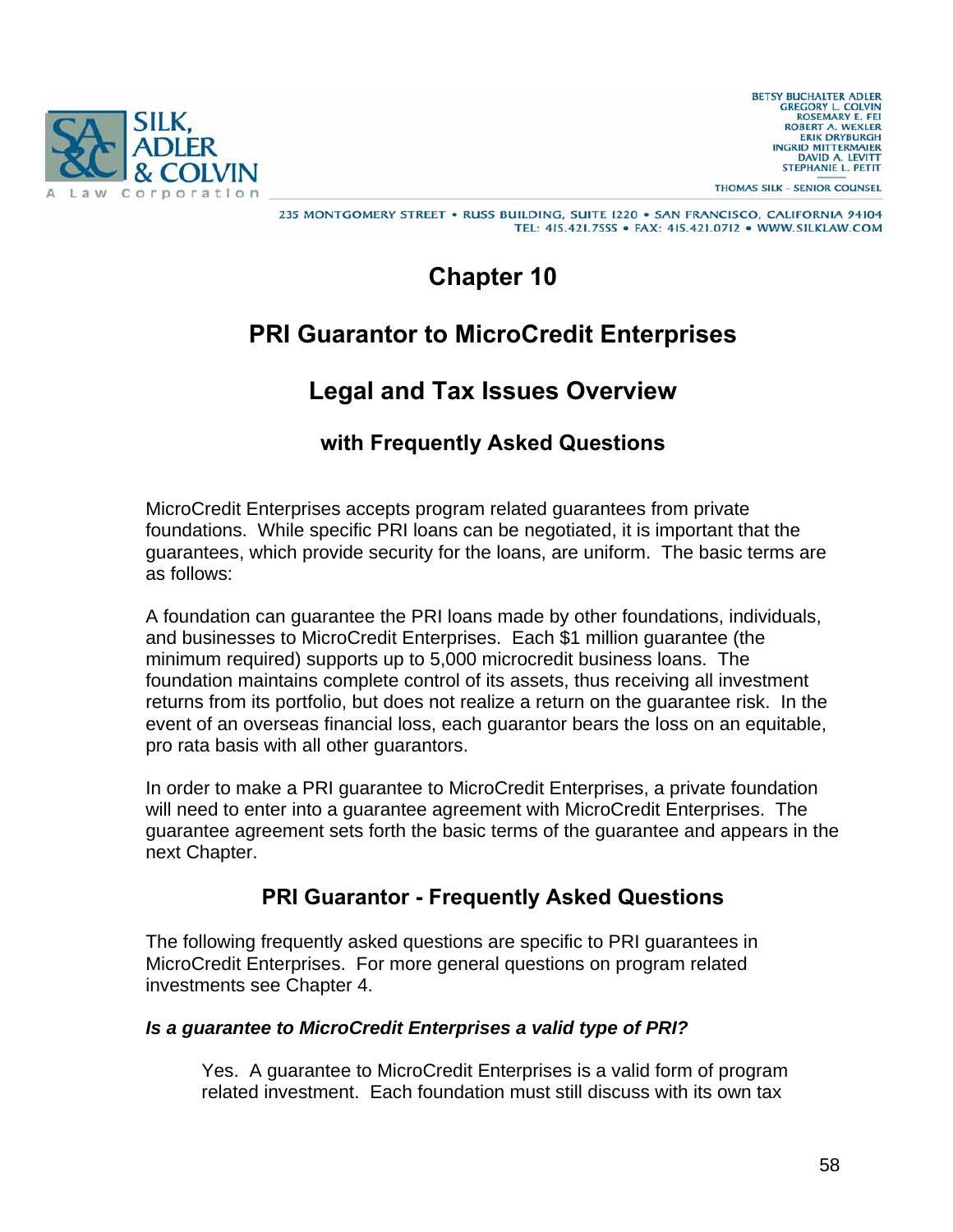advisor whether it is permitted to make a PRI guarantee to MicroCredit Enterprises.

#### *How does a foundation make a PRI guarantee?*

A PRI guarantee typically involves an agreement between the foundation and MicroCredit Enterprises. In addition, the Board of Directors of the foundation should consider and approve the PRI. The PRI is then reported on the foundation's tax return. Forms for such agreements are set forth in Chapter 13.

### *Does a PRI guarantee count as a qualifying distribution pursuant to IRC Section 4942?*

No. A PRI guarantee will not count as a qualifying distribution unless the guarantor is actually required to transfer funds to MicroCredit Enterprises under the guarantee. At that time, the payment will be a qualifying distribution.

### *Does a foundation need to exercise expenditure responsibility for a PRI to MicroCredit Enterprises?*

No. Because MicroCredit Enterprises is a 509(a)(1) public charity, a foundation does not need to exercise expenditure responsibility. If the PRI recipient is not a public charity, then it is necessary to exercise expenditure responsibility, which is explained in more detail at Chapter 4, addressing legal consequences.

*The information contained in this document was not intended to be used, and cannot be used by a foundation or other taxpayer for the purpose of avoiding penalties that may be imposed under federal tax law. Under IRS rules, a taxpayer may rely on legal advice to avoid penalties only if the advice is reflected in a more formal tax opinion that conforms to new IRS standards. The advice contained in this document was written, in part, in support of MicroCredit Enterprise's program related investment program. Each foundation considering a PRI in MicroCredit Enterprises should seek advice, based on the foundation's particular circumstances, from an independent tax advisor.*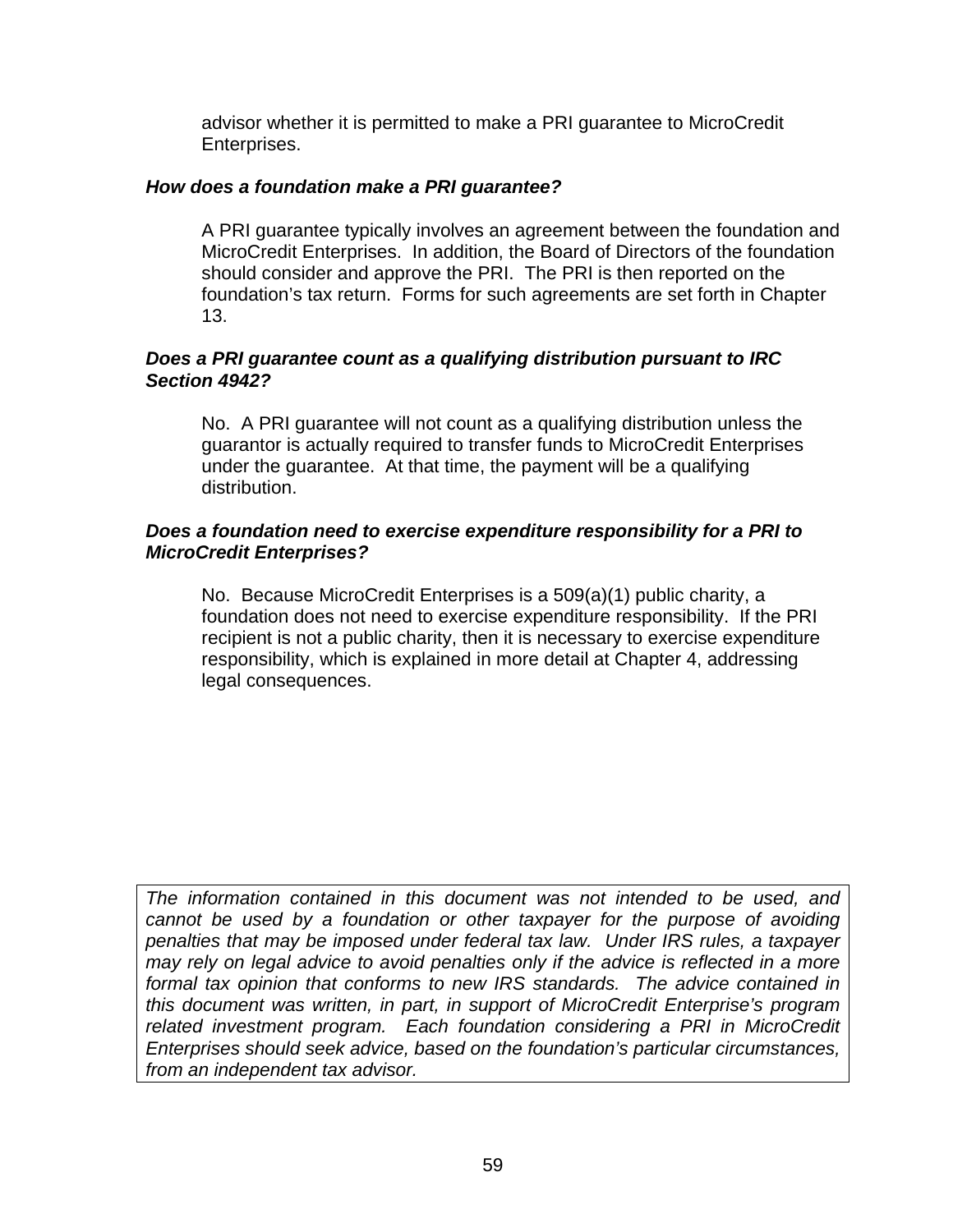

# **Chapter 11**

# **Philanthropic Guarantee Agreement**

**THIS PHILANTHROPIC GUARANTEE AGREEMENT** (including all Attachments hereto, collectively, this "**Agreement**") is made on this \_\_\_ day of \_\_\_\_\_\_, 200\_ by and between MicroCredit Enterprises, Inc, a California non-profit corporation ("**MCE**") and

FOR INDIVIDUAL:  $\blacksquare$  a natural person having his/her principal residence at \_\_\_\_\_\_\_\_\_\_\_\_\_\_\_\_\_\_\_\_\_\_\_\_\_\_, \_\_\_\_\_\_\_\_\_\_\_\_\_\_\_\_\_\_\_\_\_\_\_\_\_\_\_\_\_\_\_\_\_\_\_\_\_\_\_\_\_\_\_\_\_\_\_\_\_\_\_\_\_\_\_\_\_\_\_\_\_\_ FOR ENTITY: \_\_\_\_\_\_\_\_\_\_\_\_\_\_\_\_\_\_\_\_\_\_\_\_\_\_\_\_\_\_\_\_\_\_\_\_\_\_\_\_\_\_\_\_\_\_\_\_\_\_\_\_\_\_\_\_\_, a dentical place of business having its principal place of business  $at$   $\qquad \qquad \qquad$ 

("**Guarantor**").

# **RECITALS**

**WHEREAS**, MCE is an entity whose purpose is to leverage private capital to help finance micro-businesses of impoverished entrepreneurs in the developing world;

**WHEREAS**, MCE's philanthropic intentions and operating model are more particularly described in that certain Comprehensive Informational Memorandum, which may be changed, updated and supplemented from time to time by MCE (as changed, updated and supplemented, the "**Information Memorandum**");

**WHEREAS**, MCE makes loans (a) directly to selected microfinance institutions overseas and (b) to selected microfinance networks located in the United States which in turn make loans to affiliated and unaffiliated microfinance institutions overseas, and in each case the microfinance institutions overseas in turn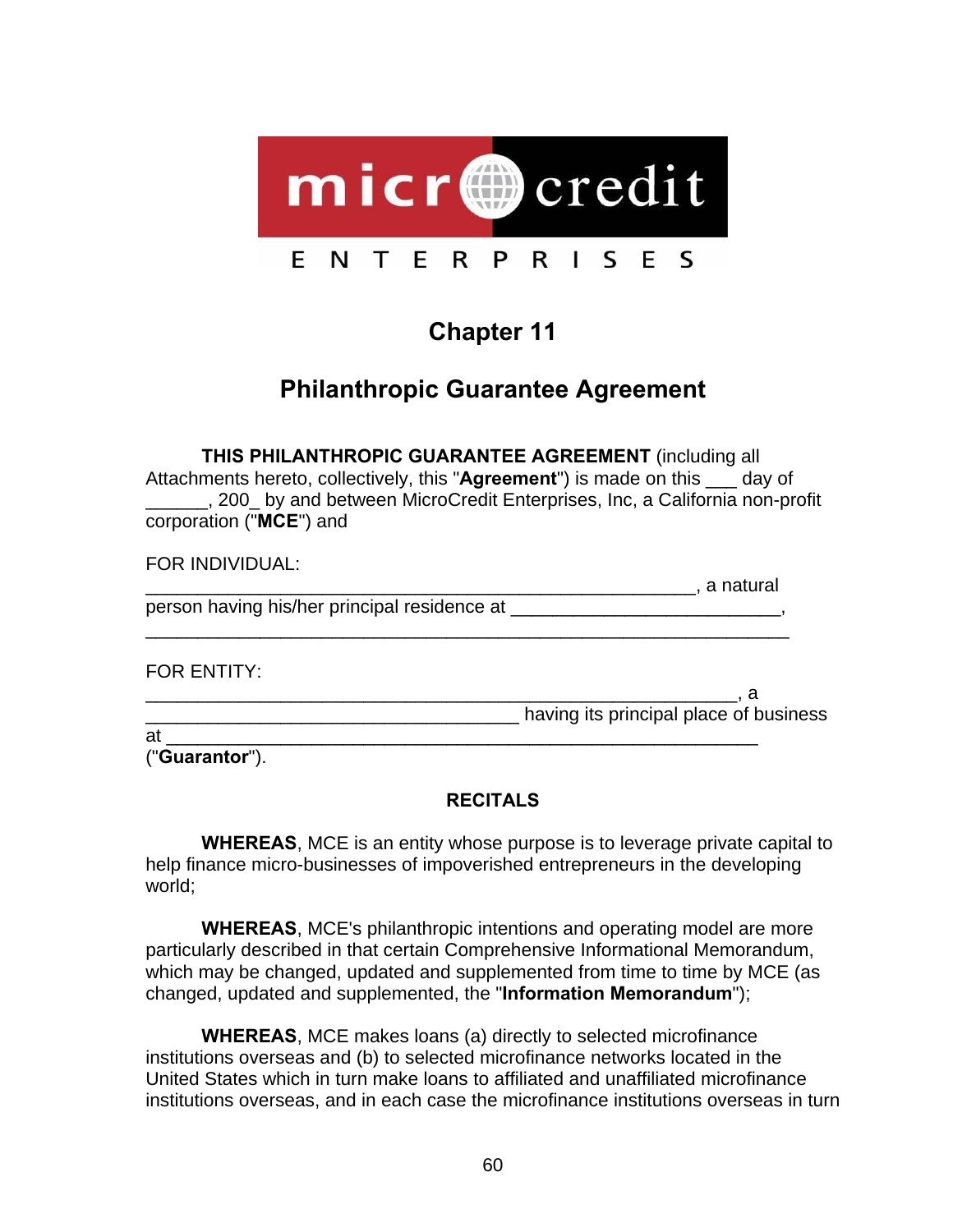directly lend the proceeds of such loans in local currency denominated individual loans to entrepreneurs in developing countries (each such loan in clause (a) and (b) above, as more particularly described in the Information Memorandum, a "**Microcredit Loan**");

**WHEREAS**, prospective Microcredit Loans are evaluated by a loan committee, a majority of the members of which are guarantors in the philanthropic guarantee program, established by MCE for such purpose (the "**Loan Committee**");

**WHEREAS**, the Loan Committee recommends making and not making prospective Microcredit Loans from time to time based upon underwriting standards and parameters adopted and as modified from time to time in the sole discretion of the Loan Committee;

**WHEREAS**, to fund its Microcredit Loans, MCE obtains lines of credit, term loans and revolving loans from financial institutions, foundations, other lenders and Guarantor Lenders (as defined below) (each such loan, a "**Guaranteed Loan**"), each of which is in effect supported by all of the guarantors who have entered into agreements with MCE similar to this Agreement pursuant to which they have joined MCE's Risk Pool (as defined in Section 4.2) and some of which are also directly guaranteed by one or more guarantors;

**WHEREAS**, to induce MCE to enter into this Agreement and to induce a lender to make a Guaranteed Loan to MCE, Guarantor agrees to be placed into a Guarantor Category and to the agreements associated with such Guarantor Category in support of its commitments under this Agreement;

**WHEREAS**, MCE uses the proceeds of the Guaranteed Loans to fund the Microcredit Loans;

**WHEREAS**, to the extent MCE suffers losses on a particular Microcredit Loan, such losses shall be borne *pro rata* among all Guarantors in MCE's Risk Pool at such time;

**WHEREAS**, MCE shall be responsible for allocating any such losses in accordance with the terms of this Agreement, including the "Standard of Care" set forth herein; and

**WHEREAS**, MCE has obtained a ruling affording federal tax-exempt status under Section 501(c)(3) of the Internal Revenue Code of 1986, as amended; and

**WHEREAS**, Guarantor desires to support MCE's philanthropic guarantee program and its Microcredit Loans and to join the Risk Pool in accordance with the terms set forth in this Agreement.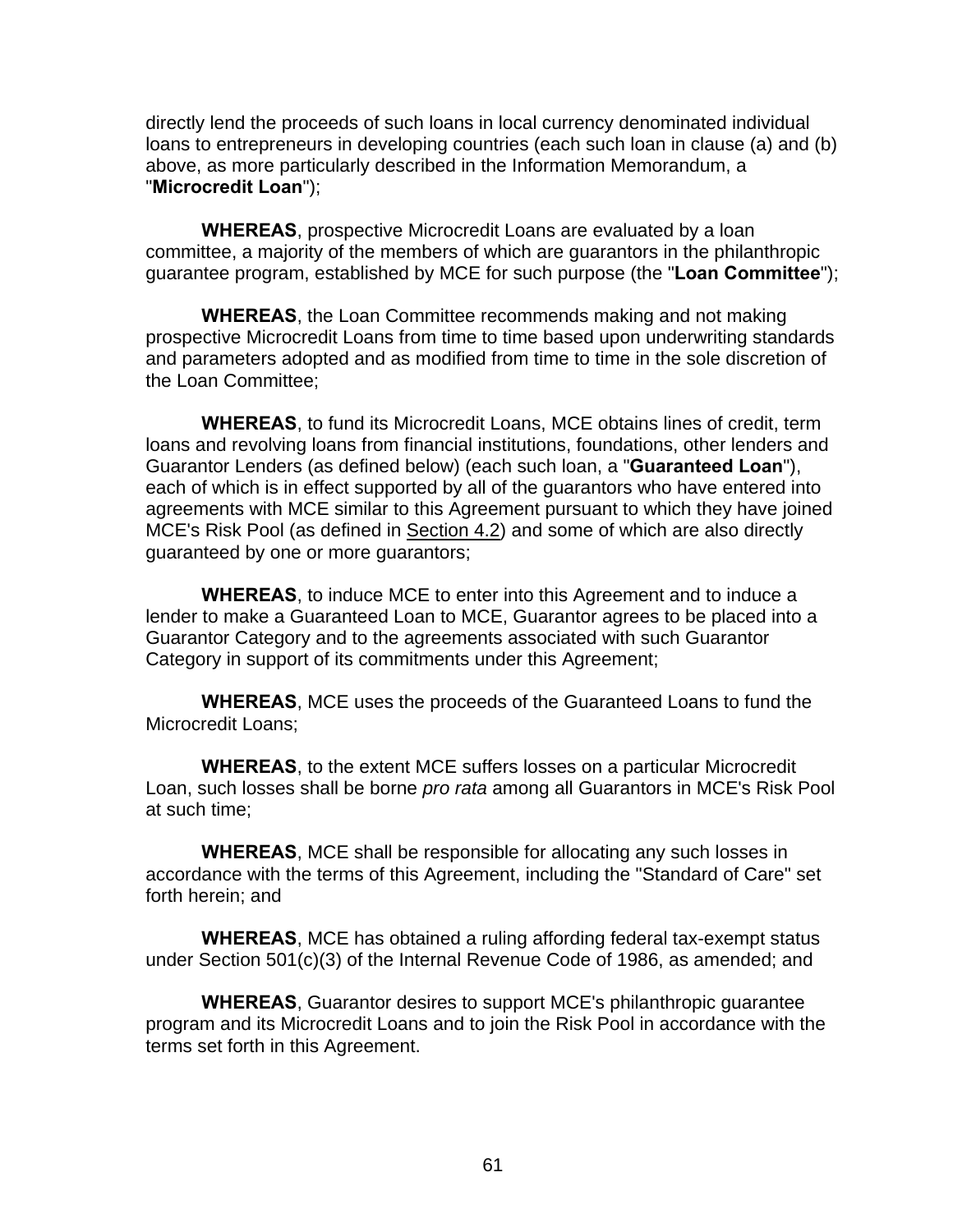[For PRI Guarantor -- **WHEREAS,** Guarantor is a tax-exempt private foundation that has determined that supporting MCE through a guarantee furthers its charitable mission and constitutes a program related investment.]

### **AGREEMENT**

**NOW, THEREFORE**, in consideration of the foregoing premises and for other good and valuable consideration, the receipt and sufficiency of which are hereby acknowledged, the parties hereto hereby agree:

### **ARTICLE 1**

### **PARTICIPATION**

**Section 1.1. Participation.** Guarantor hereby agrees to participate, and MCE hereby accepts Guarantor's participation, as a guarantor in MCE's philanthropic guarantee program upon the terms set forth in this Agreement. Notwithstanding any provision in this agreement or the documents executed by the Guarantor in connection herewith or related hereto, Guarantor's maximum commitment and obligation to the program shall not exceed \$1,000,000.00 for any reason or under any circumstances.

**Section 1.2. Guaranteed Loan.** Guarantor and MCE acknowledge and agree that, in reliance upon Guarantor's commitments under this Agreement, MCE intends to borrow an amount not to exceed \$600,000.00 per Guarantor from one or more lenders (each, a "**Lender**") pursuant to a separate agreement to be entered into between MCE and such Lender (which such loan(s) shall constitute a Guaranteed Loan and is referred to in this Agreement as such).

**Section 1.3. Full Recourse Guarantee.** Guarantor agrees that its obligations hereunder and under any Guaranteed Loan are full recourse to Guarantor and any Lender shall not be limited in recourse to any particular assets of Guarantor that may be pledged to such Lender in support of the guarantee; provided, however, that in no event shall Guarantor be liable to any Lender for an amount in excess of \$1 million.

### **Section 1.4 Term of Commitment to Program.**

Section 1.4.1. Withdrawal Date. Guarantor hereby agrees that it shall remain in MCE's philanthropic guarantee program until it provides advance written notice to MCE of its desired withdrawal. After eighteen (18) months following such notice date, Guarantor may withdraw its commitment to the program.

Section 1.4.2. Effect of Withdrawal. If deemed appropriate or necessary by MCE in connection with the withdrawal, a *pro rata* portion of MCE's outstanding borrowings, and borrowing availability, corresponding to Guarantor's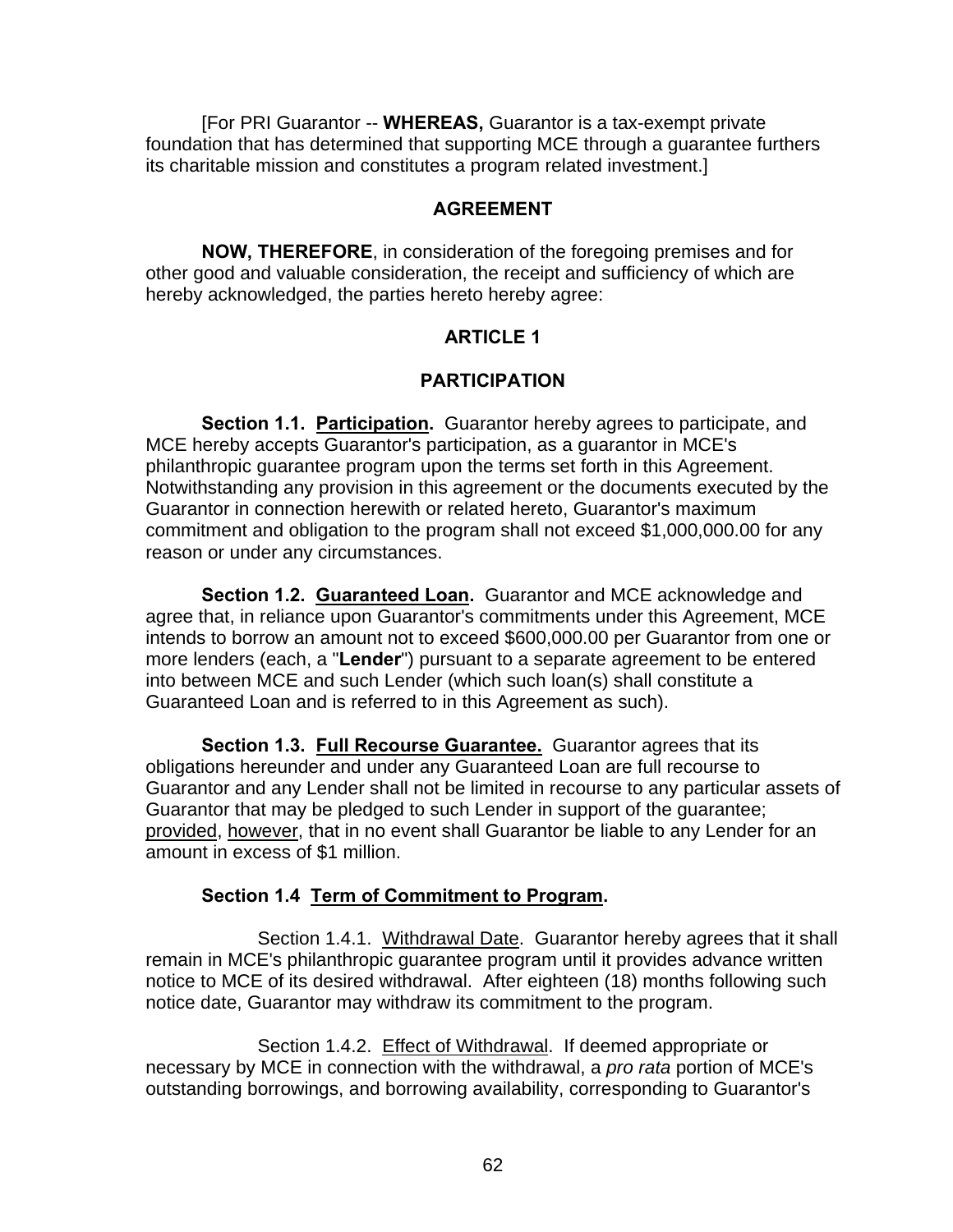participation may be required to be fully repaid, including all interest and expenses associated therewith. As part of the withdrawal, both MCE and Guarantor shall have received a full and complete release and termination of the documentation related to Guarantor's guarantee to a Lender, including in the case of a Signatory Guarantor or a Collateral Guarantor a reduction in the promissory note and Guarantee and any associated Pledge and Security Agreement and any other security interest and perfection documents related to any collateral pledged in support thereof, as applicable, subject to the survival for a customary period of any customary representations, warranties and indemnities with respect thereto.

### **ARTICLE 2**

### **GUARANTOR CATEGORIES**

**Section 2.1. Guarantor Category.** With respect to its participation, Guarantor hereby selects one of the two Guarantor Categories checked below, and makes the representations and warranties, and agrees to the covenants, associated with such Guarantor Category both below and on the applicable Appendix.

- **□ Signatory Guarantor.** By selecting this Guarantor Category, Guarantor hereby represents, warrants and covenants that all of the following are true as of the date of this Agreement and shall remain true during the term of this Agreement and any extensions or renewals thereof:
	- Guarantor's net worth is in excess of \$15 million;
	- Guarantor has an amount in excess of \$1 million not subject to any encumbrances or restrictions and readily available to be funded to MCE or a Lender upon not more than three Business Days' notice; and
	- Guarantor has all necessary authority and agrees to take all steps and execute and deliver all necessary documentation contemplated by Attachment A.
- **□ Collateral Guarantor.** By selecting this Guarantor Category, Guarantor hereby grants a first priority security interest in pledged Collateral as described on Attachment B to MCE and a Lender, when and if designated by MCE, and represents and warrants that it has all necessary authority and agrees to take all steps and execute and deliver all necessary documentation contemplated by Attachment B.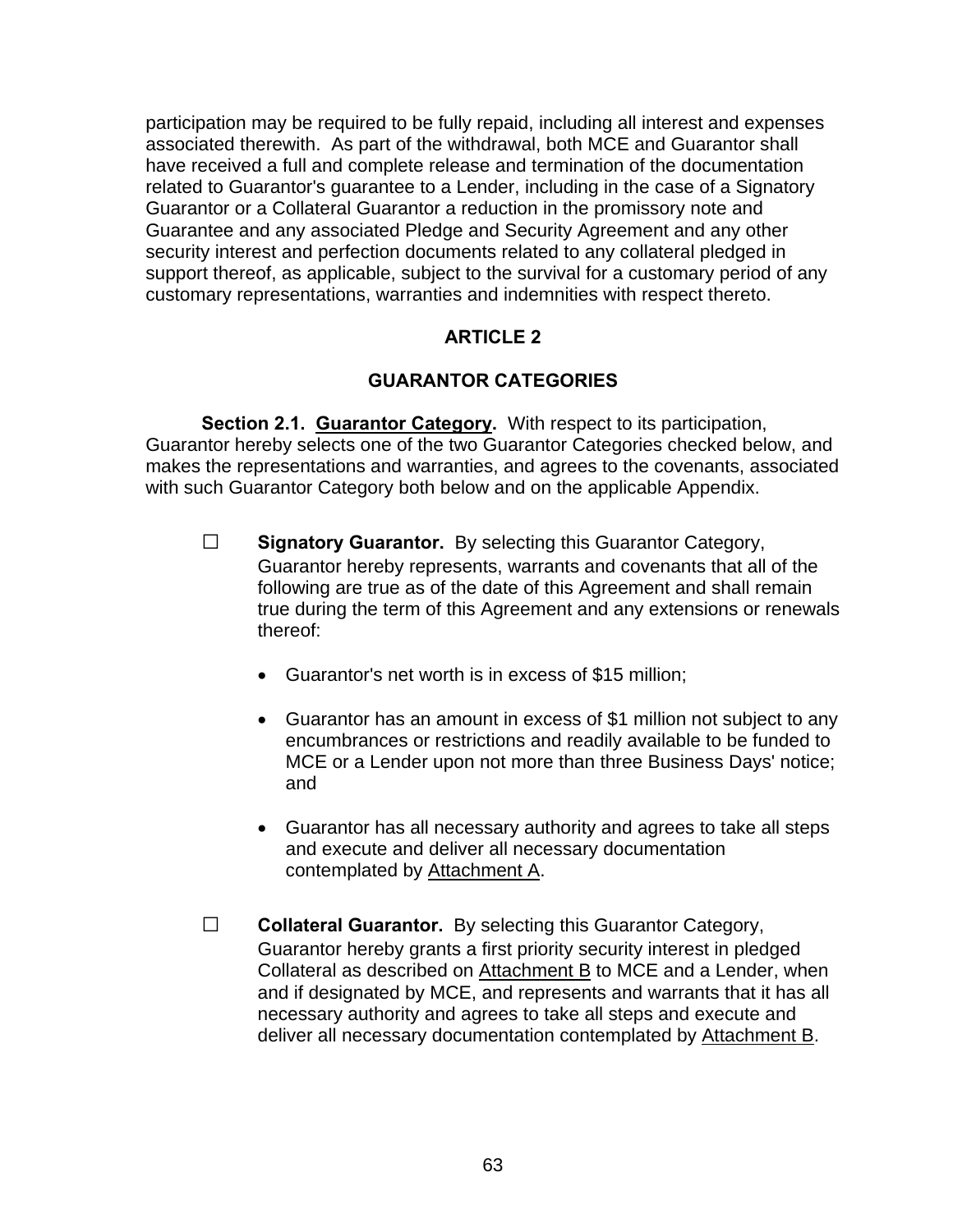### **ARTICLE 3**

### **USE OF PROCEEDS**

**Section 3.1. Use.** The proceeds borrowed by MCE under the Guaranteed Loan may be used in whole or part for those charitable purposes that are more particularly described in the Information Memorandum; provided, however, under no circumstances shall the proceeds of the Guaranteed Loan be used for any of the following purposes:

 (a) to service interest, expense or principal payments under any other Guaranteed Loan obtained by MCE under its philanthropic guarantee program if at such time any Microcredit Loan is then in default;

 (b) to carry on propaganda or otherwise to attempt to influence legislation (within the meaning of Section 4945(d)(1) of the Internal Revenue Code of 1986, as amended ("Code")), or to influence the outcome of any specific public election, or to carry on, directly or indirectly, any voter registration drive (within the meaning of Section 4945(d)(2) of the Code).

### **Section 3.2. Designation of Lender; Drawdowns.**

 (a) Guarantor acknowledges that by entering into this Agreement that Guarantor is agreeing to become a part of MCE's program and part of its Risk Pool for up to \$1,000,000.00 and Guarantor acknowledges that realized losses on Microcredit Loans will be allocated to Guarantor on a *pro rata* basis. Irrespective of whether MCE has entered into a Guaranteed Loan or made additional borrowings with respect to or based upon Guarantor's commitment, or if MCE has entered into a Guaranteed Loan or made additional borrowings irrespective of whether MCE has borrowed the maximum amount which can be advanced thereunder, Guarantor is at all times nevertheless liable for his, her or its *pro rata* share of all risks, as more particularly described in Section 4.2.

 (b) Guarantor further acknowledges that MCE does NOT necessarily intend to draw down the Guaranteed Loans which are extended to it by Lenders on a *pro rata* or equal basis. MCE will generally draw down first on Guaranteed Loans with the most favorable terms and conditions consistent with standard business practices to minimize the risk of Microcredit Loan defaults.

# **ARTICLE 4**

# **ADMINISTRATION OF PROGRAM**

**Section 4.1. Responsibilities.** MCE shall be responsible for facilitating its philanthropic guarantee program, including among the various Lenders from whom it has borrowed. Such facilitation shall include MCE: (a) diligencing, sourcing, reviewing and making Microcredit Loans based upon the recommendations of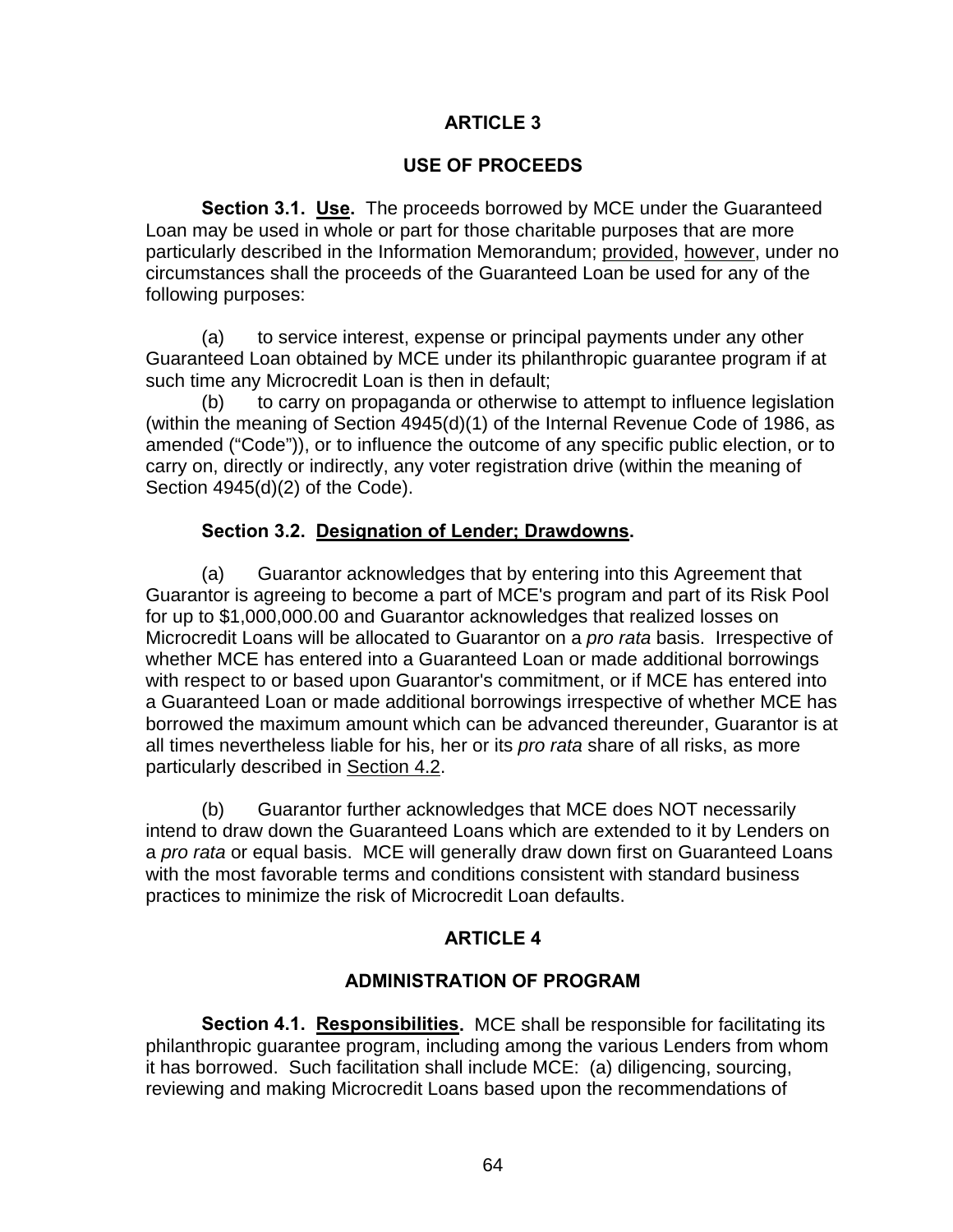MCE's Loan Committee; (b) monitoring Microcredit Loans, reviewing all periodic and other reports thereunder and determining when and how to enforce the terms thereof; and (c) recognizing and applying any losses suffered in excess of any applicable loan loss reserves among all Guarantors on a *pro rata* basis as more particularly described in Section 4.2, including, to the extent necessary, foreclosing upon any security interests granted in favor of MCE.

**Section 4.2. Loss Allocations.** Subject to the limitation set forth in Section 1.1, any losses realized by MCE on Microcredit Loans shall be allocated *pro rata*, based upon each Guarantor's commitment to the program (*i.e.*, allocated *pro rata* based upon the \$1 million increments with which each Guarantor participates), among all Guarantors in MCE's philanthropic guarantee program (such group of Guarantors, collectively, the "**Risk Pool**") at the time such losses are realized by MCE (each Guarantor's allocation being referred to under this Agreement as his/her/its "**Loss Amount**"). MCE may elect in its sole discretion, but is not obligated to, establish loan loss reserves with respect to loans. MCE shall be obligated to realize and allocate among the Guarantors such a loss at the time a Microcredit Loan is defaulted upon, all applicable cure periods thereunder have expired and all efforts by MCE to have the microfinance institution or network repay such loan within a reasonable time after such default have failed; provided, however, that in no event shall MCE allow any such cure or repayment period to extend beyond one hundred eighty (180) calendar days from the initial due date of such repayment, and to the extent any such Microcredit Loan is not repaid within such one hundred eighty (180) calendar day period from the initial due date thereof MCE shall realize and allocate such loss among its Guarantors in accordance with this Section 4.2. Guarantor hereby agrees to fund each Loss Amount to MCE within ten (10) calendar days after written demand by MCE therefor.

**Section 4.3. Subsequent Recoveries.** In the event that after any loss is realized by MCE and allocated, and a Loss Amount is actually borne by the Guarantors, MCE is repaid any or all of such Loss Amounts from the microfinance institution or network ("**Recovered Amounts**"), then MCE shall pay such Recovered Amounts to the Guarantors who bore such Loss Amounts on a *pro rata* basis based upon the Loss Amounts borne by such Guarantors.

### **ARTICLE 5**

### **STANDARD OF CARE**

 MCE and Guarantor each acknowledge and agree that they are entering into this Agreement and that MCE has organized and is operating its philanthropic guarantee program with the sole intention of making Microcredit Loans available to assist impoverished entrepreneurs. Guarantor has no expectation of profit and understands that it may suffer a loss of up to \$1,000,000.00.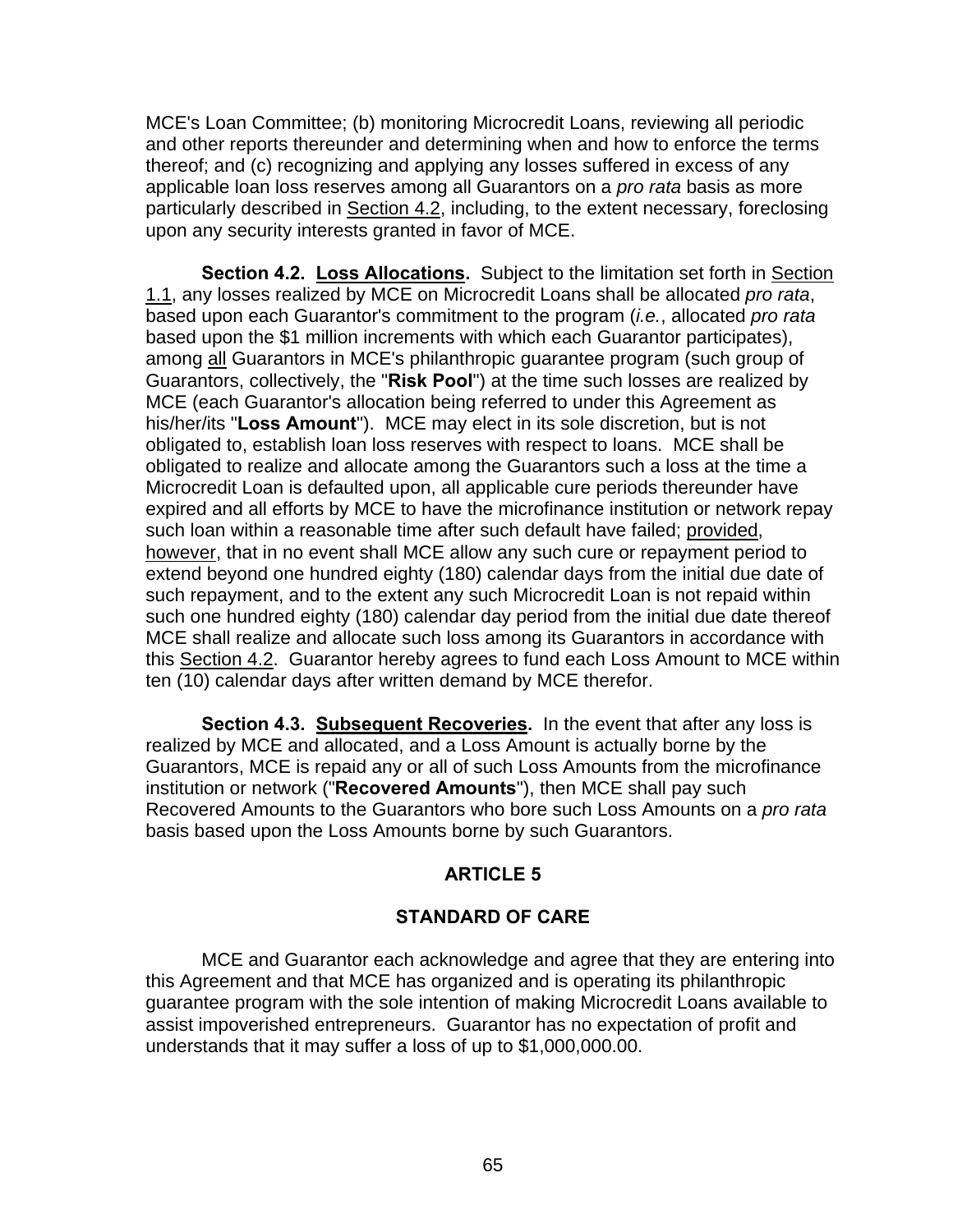MCE shall observe, conduct and perform its obligations under and to the extent contemplated by this Agreement, in making Microcredit Loans and generally in all regards with respect to its philanthropic guarantor program with the care, skill, prudence and diligence under the circumstances then prevailing that a prudent person acting in a like capacity with similar philanthropic motivations and familiar with such matters would use in the conduct of an enterprise of a like character and with like aims as MCE (the "**Standard of Care**"). In the performance of its duties hereunder, the actions of MCE shall be based on its prudent judgment, and the judgment of its Loan Committee as a group with respect to the Microcredit Loans it makes, but in no way shall MCE be considered or construed to be a fiduciary or guaranteeing a preservation of capital or avoidance of losses to Guarantor. MCE will not be liable for any actions taken or omitted by it in connection with its philanthropic guarantee program or other activities absent willful misconduct or fraud on the part of MCE or its officers, directors or employees.

### **ARTICLE 6**

### **REPRESENTATIONS AND WARRANTIES OF GUARANTOR**

 Guarantor hereby represents and warrants to MCE and for the benefit of MCE's Lenders as follows:

**Section 6.1. Authority; Enforceability.** This Agreement (including all applicable Attachments) and any other documents executed and delivered in connection herewith have been duly authorized, executed and delivered by Guarantor. This Agreement and any such other documents constitute valid and binding agreements of Guarantor, enforceable against Guarantor in accordance with their respective terms. All consents and approvals required of Guarantor to enter into and perform under this Agreement and any other documents executed and delivered in connection herewith, including without limitation all board of directors' votes or consents, member or partner votes or consents or all spousal consents, as applicable, have been obtained.

**Section 6.2. Guarantor Eligibility.** Guarantor is (a) an "accredited investor" as such term is defined in Rule 501(a) of Regulation D under the Securities Act and hereby makes the representations and warranties contained in Attachment C or (b) a tax-exempt entity described in Section  $501(c)(3)$  of the Internal Revenue Code of 1986, as amended.

**Section 6.3. Sophistication.** Guarantor has such knowledge and experience in financial and business matters that it is capable of evaluating the merits and risks of its obligations to MCE and the program and making an informed decision with respect thereto, and is able to bear the economic risk of a complete loss of \$1,000,000.00. Guarantor understands that MCE is a recently-formed entity and it has limited operating history and no prior results. Guarantor has carefully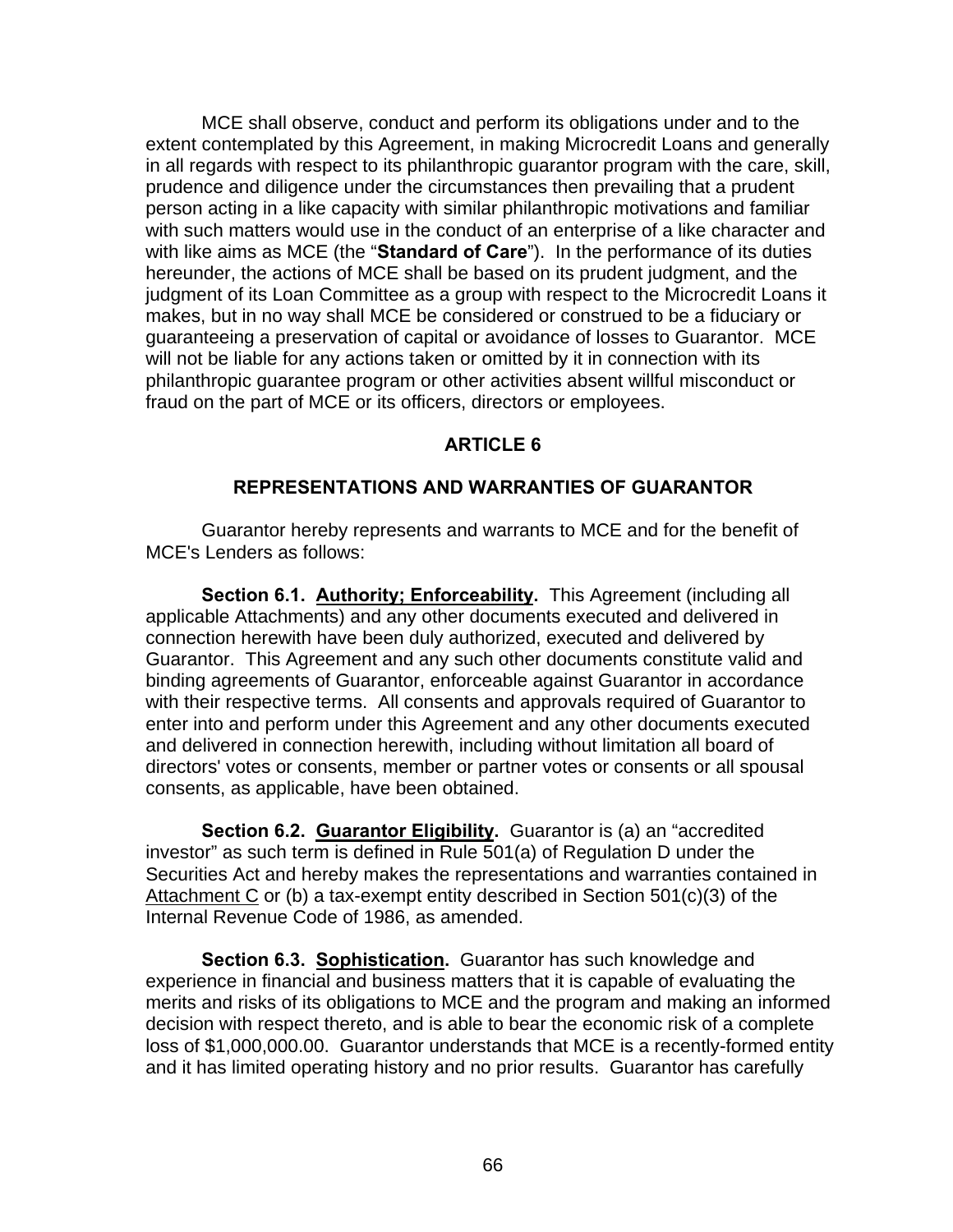reviewed and fully understands the provisions of this Agreement and all documentation and agreements related hereto.

**Section 6.4. Adequate Information; No Reliance; Subject to Change.** Guarantor has availed itself of, and has carefully read and understands all provisions of, this Agreement (including all exhibits and Attachments hereto), the Information Memorandum and the contents of MCE's website (which Guarantor hereby acknowledges is changed, updated and supplemented from time to time) (collectively, the "**Furnished Information**"). In considering his, her or its obligations under this Agreement, Guarantor has been given the opportunity to (a) make a thorough investigation of the current and proposed activities of MCE, has been furnished with all materials relating to MCE, its philanthropic guarantee program and its proposed activities that Guarantor has requested, and Guarantor has been afforded the opportunity to obtain any additional information necessary to verify the accuracy of any representations made or information conveyed to Guarantor, and (b) ask questions of, and receive answers from, MCE concerning the terms and conditions and other matters relevant to its obligations under this Agreement. In considering his, her or its Guarantee, Guarantor has not relied upon any representations made by, or other information (whether oral or written) furnished by or on behalf of, MCE, or any director, officer, employee, agent, advisor to or member of MCE or any affiliate of such persons, other than as set forth in writing in the Furnished Information. Guarantor has carefully considered and has discussed with his, her or its own legal, tax, accounting and financial advisers the suitability and potential risks of the Guarantee and obligations under this Agreement in light of his, her or its particular tax and financial situation, and has determined that entering into this Agreement and performing the obligations hereunder are suitable for him, her or it. Guarantor hereby acknowledges and agrees that it shall periodically review the contents of MCE's website and that it shall be deemed to have knowledge of all information set forth thereon at all times during the term of this Agreement. Guarantor acknowledges and agrees that while the terms of this Agreement may not be amended without Guarantor's consent, the Furnished Information (including on the website) can and will from time to time be changed, updated and supplemented from time to time without Guarantor's consent and without altering Guarantor's obligations under this Agreement.

**Section 6.5. Entity Authority; Non-Contravention.** If Guarantor is an entity: (a) it was not formed or recapitalized (*e.g.*, through new investments made in Guarantor solely for the purpose of financing its Guarantee or obligations hereunder) for the purpose of participating in MCE's philanthropic guarantee program; (b) its decision to enter into and perform under this Agreement was made in accordance with appropriate and customary formalities for such entity; (c) it is not managed to facilitate the individual decisions of its beneficial owners regarding financial decisions (including entering into and performing under this Agreement) or investments; (d) its shareholders, partners, members or beneficiaries, as applicable, did not and will not (i) have any discretion to determine whether or how much of Guarantor's assets are invested in any investment made by Guarantor or otherwise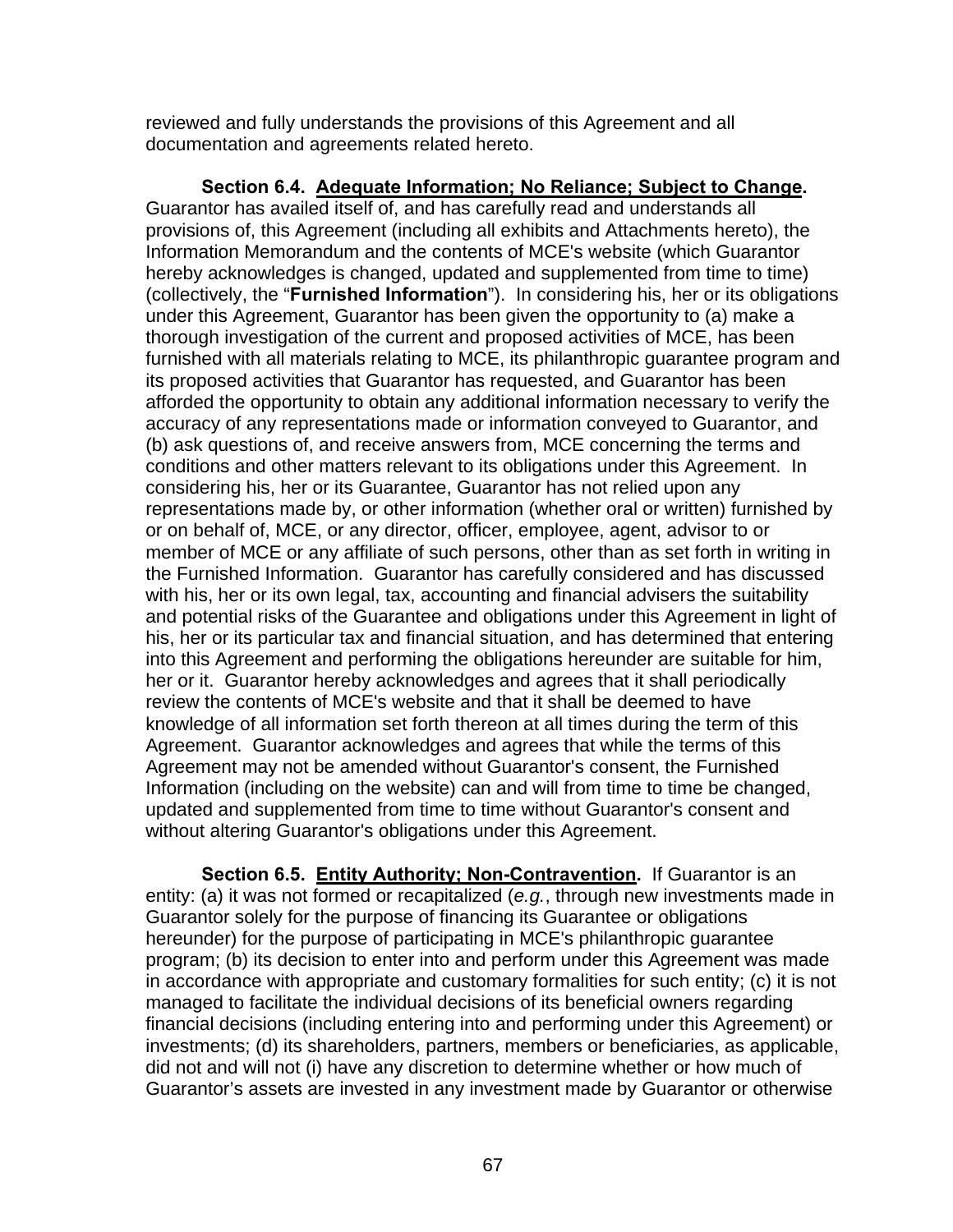utilized (including entering into and performing under this Agreement), or (ii) have the ability individually to elect whether or to what extent such shareholder, partner, member or beneficiary, as applicable, will participate in Guarantor's performance of its obligations under this Agreement; (e) it is duly organized or formed, validly existing and in good standing under the laws of its jurisdiction of organization or formation, and the execution, delivery and performance by it of this Agreement are within its powers, have been duly authorized by all necessary corporate or other action on its behalf, require no action by or in respect of, or filing with, any governmental body, agency or official, and do not and will not contravene, or constitute a default under, any provision of applicable law or regulation or of its certificate of incorporation or other comparable organizational documents or any agreement, judgment, injunction, order, decree or other instrument to which Guarantor is a party or by which Guarantor or any of its properties is bound; and (f) it has its principal place of business as set forth on the first page hereof.

**Section 6.6. Natural Person Authority; Non-Contravention.** If Guarantor is a natural person, the execution, delivery and performance by Guarantor of this Agreement are within the Guarantor's legal right, power and capacity, require no action by or in respect of, or filing with, any spouse, governmental body, agency or official, and do not and will not contravene, or constitute a default under, any provision of applicable law or regulation or of any agreement, mortgage, pledge, judgment, injunction, order, decree or other instrument to which Guarantor is a party or by which Guarantor or any of his or her properties is bound.

**Section 6.7. Withdrawal Date.** Guarantor acknowledges the necessity of regulating his, her or its Withdrawal Date in order to (a) provide each other Guarantor in the philanthropic guarantee program the opportunity to calculate the expected ingress and egress of other Guarantors and, thus, make a reasonable estimate about his, her or its relative individual risk exposure and (b) to provide a stable collateral base for MCE, thus, assuring that MCE is able to both monitor the financial risks for Guarantors and sustain the program for the benefit of entrepreneurs receiving Microcredit Loans.

### **ARTICLE 7**

### **COVENANTS OF GUARANTOR**

 From the date of this Agreement through and including the Withdrawal Date, Guarantor hereby covenants for the benefit of MCE and for the benefit of its Lenders as follows:

**Section 7.1. Guarantor Category.** Guarantor shall at all times comply with all covenants applicable to its selected Guarantor Category, and all such applicable covenants shall be deemed included herein by this reference.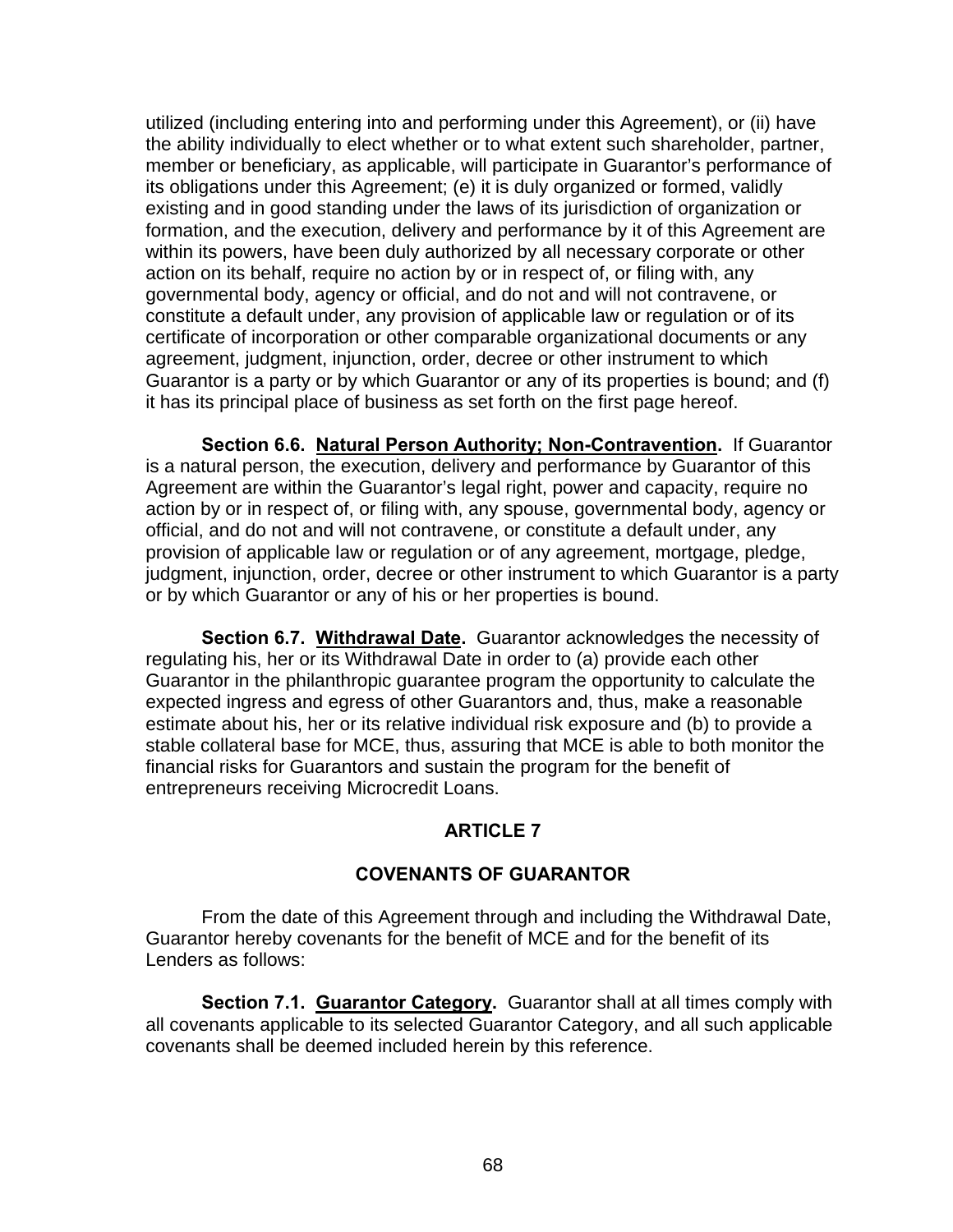**Section 7.2. Change in Information.** Guarantor shall immediately notify MCE and, if requested by MCE, one or more Lenders of any changes in the information provided in this Agreement (including the Attachments hereto), and shall immediately notify MCE upon discovering that any of the representations or warranties made herein were false when made or has, as a result of changes in circumstances, become false at any time prior to the Withdrawal Date.

**Section 7.3. Conduct of Business.** Guarantor shall conduct its business and affairs (including its financial affairs and investment activities) in a manner such that it will be able to honor its obligations under this Agreement and under all agreements and documents entered into between Guarantor and Lender.

**Section 7.4. Cooperation with Law Enforcement.** Guarantor acknowledges that MCE seeks to comply at all times with applicable anti-money laundering laws and that it is MCE's policy to cooperate fully with all law enforcement agencies. To assist MCE in its efforts to comply with anti-money laundering and other laws and to cooperate with all authorities, Guarantor represents that none of the funds or , if applicable, collateral to be utilized or accessed in connection with this Agreement and Guarantor's obligations hereunder are or will be, directly or indirectly, derived from or related to, any activity that is deemed criminal under, or that may be in contravention of, federal, state or foreign laws, rules or regulations, including anti-money laundering laws, rules or regulations. Guarantor understands and agrees that MCE may undertake any actions that MCE deems necessary or appropriate to ensure compliance and cooperation with applicable laws, rules and regulations, including, repaying and terminating one or more Loans or Guaranteed Loans and/or terminating Guarantor's participation in the philanthropic guarantee program in the event that the foregoing representation by Guarantor is incorrect or in the event that for any other reason Guarantor's participation in the philanthropic guarantee program violates or is asserted by any law enforcement agency to violate any law, rule or regulation. Guarantor also understands and agrees that MCE may release confidential information about Guarantor, including with respect to any pledged collateral, and, if applicable, any underlying beneficial owners of Guarantor, to law enforcement agencies to the extent necessary to ensure cooperation and compliance with all applicable laws, rules and regulations.

**Section 7.4. Information.** Guarantor agrees to in good faith (i) share its financial statements and other information reasonably requested by MCE or one or more of its Lenders, (ii) enter into documentation and agreements mutually acceptable to a Lender, MCE and Guarantor, to facilitate MCE borrowing against Guarantor's participation in the philanthropic guarantee program, including in the case of a Signature Guarantor or a Collateral Guarantor a full-recourse guarantee of up to \$1,000,000 of such a borrowing.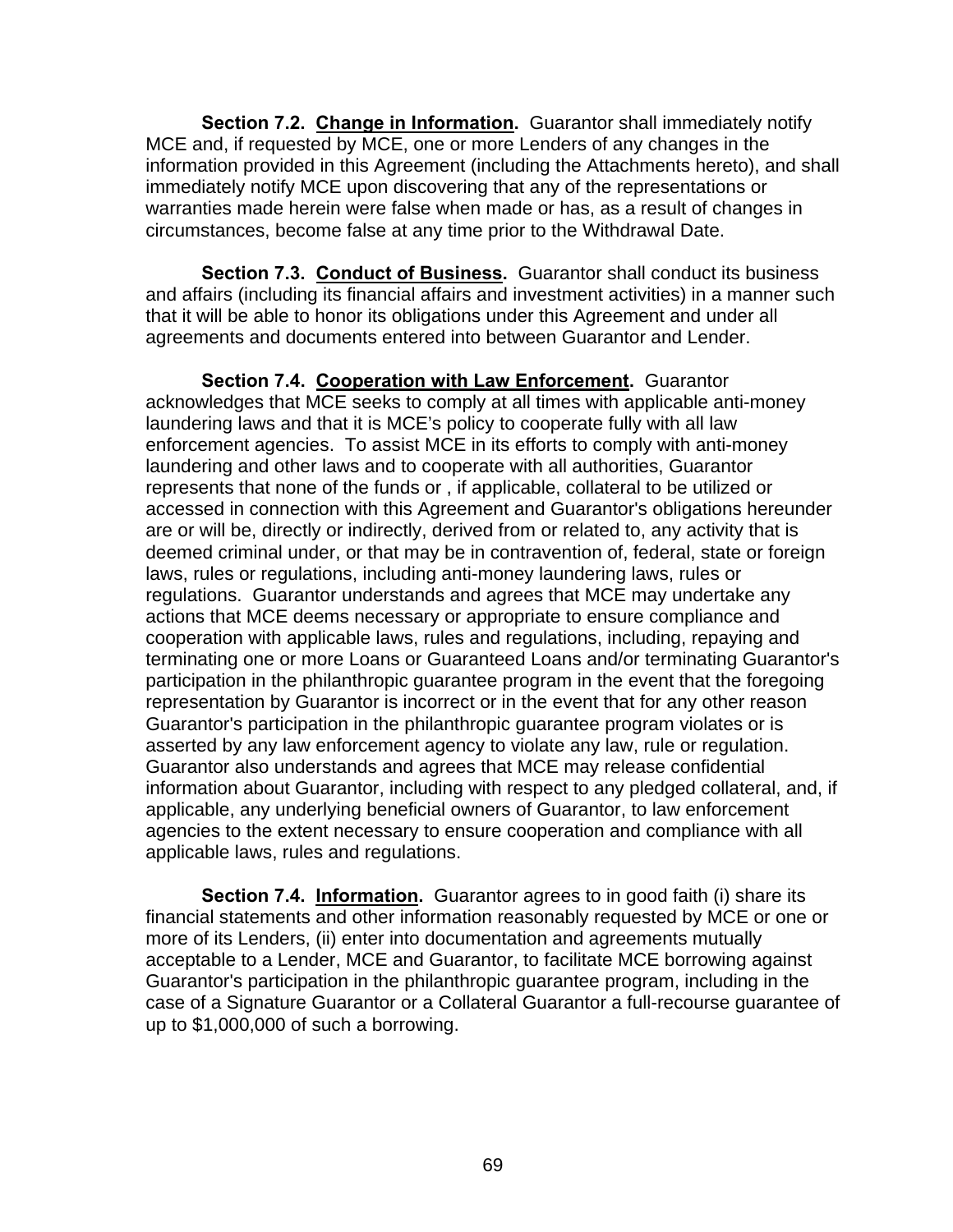#### **ARTICLE 8**

#### **EXCULPATION AND INDEMNIFICATION**

**Section 8.1. Indemnification.** Subject to the limitation set forth in Section 1.1, Guarantor shall indemnify MCE and its respective partners, members. shareholders, officers, directors, trust managers, representatives, advisors and agents (each an "**Indemnified Party**") from and against any and all losses, claims, damages, liabilities, joint or several, expenses (including reasonable legal fees and expenses), judgments, fines, settlements, and other amounts arising from any and all claims, demands, actions, suits or proceedings, civil, criminal, administrative or investigative, that are instituted by any persons or entities (other than the Indemnified Party seeking indemnification hereunder) that relate to or arise from the actions and transactions contemplated by this Agreement, including without limitation any documentation entered into with Lenders in connection herewith, unless it is established that the act or omission of such Indemnified Party was a material cause of, or a material contributing factor to, the matter giving rise to the proceeding and was the result of willful misconduct or fraud. The termination of any proceeding by judgment, order or settlement does not, without a finding or judgment that the requisite standard of conduct was not met, create a presumption that the Indemnified Party did not meet the requisite standard of conduct.

**Section 8.2. Non-exclusive Nature.** The indemnification provided by this Article 8 shall be in addition to any other rights to which the Indemnitees may be entitled under any other agreement, insurance policy, as a matter of law, or otherwise.

**Section 8.3. Insurance.** MCE may, but shall not be obligated to, purchase and maintain insurance on behalf of the Indemnified Parties, against any liability that may be asserted against or expenses that may be incurred by the Indemnified Parties in connection with MCE's activities, regardless of whether MCE would have the power to indemnify the Indemnified Parties against such liability under the provisions of this Agreement.

**Section 8.4. Beneficiaries.** The provisions of this Article 8 are for the sole and exclusive benefit of the Indemnified Parties (and may be enforced thereby) and shall not be deemed to create any rights for the benefit of any other persons or entities.

### **ARTICLE 9**

#### **MISCELLANEOUS**

**Section 9.1 Address.** Unless otherwise indicated, the address on the first page of this Agreement is the legal residence, if an individual, or the principal place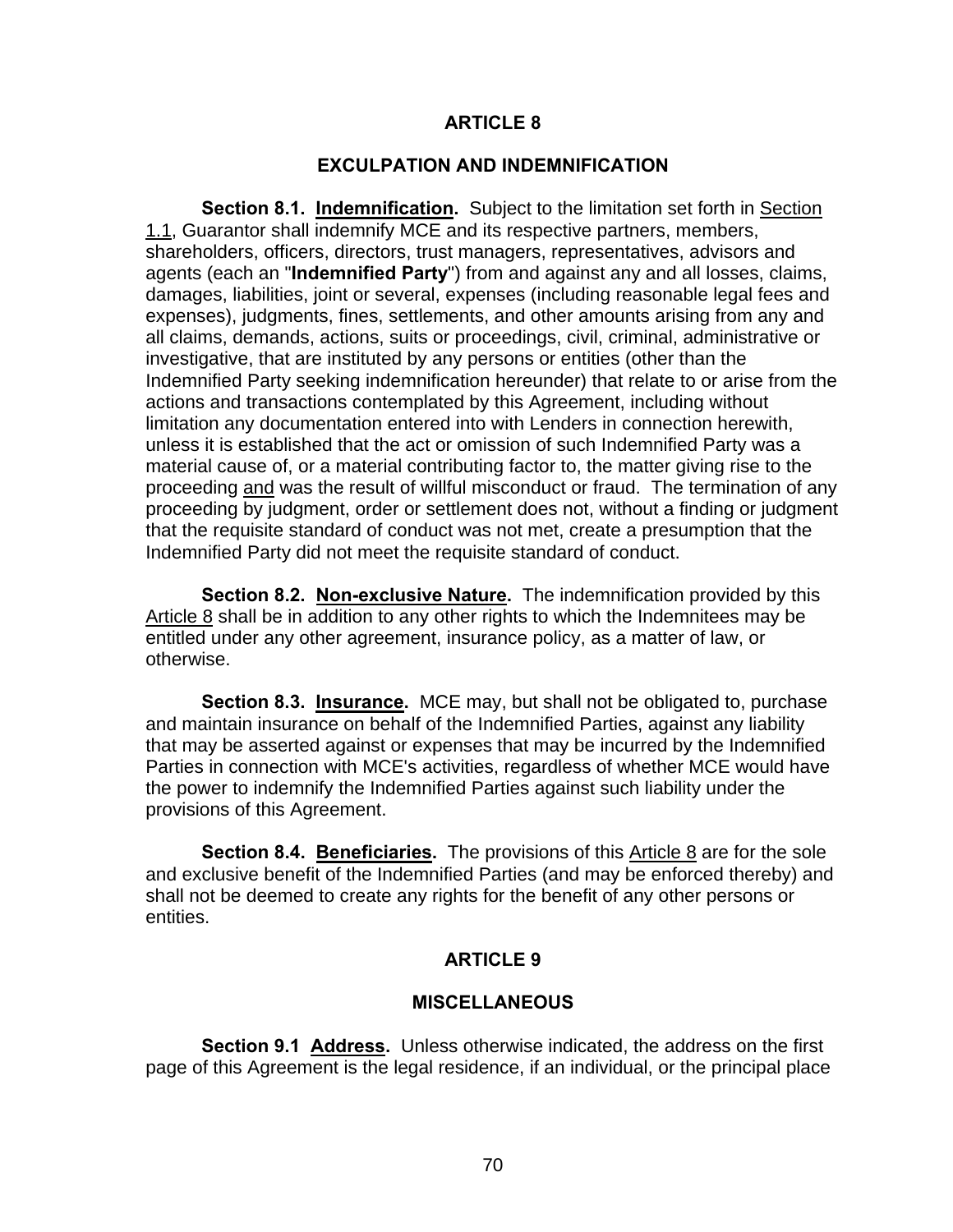of business, if an entity, of Guarantor, and the decision to enter into this Agreement and participate in the philanthropic guarantee program was made at such address.

**Section 9.2 Remedies.** Guarantor understands the meaning and legal consequences of its covenants, representations and warranties contained herein, and hereby agrees that MCE and its Lenders may recover from Guarantor, and Guarantor shall hold MCE and Lenders harmless from, any and all loss, damage or liability due to or arising out of any breach of any such covenant, representation or warranty.

**Section 9.3 Communication.** Any notice, demand, request or other communication which may be required or contemplated herein shall be in writing and shall be sufficiently given if personally delivered, transmitted by facsimile, or sent postage prepaid by overnight courier or registered or certified mail, return receipt requested, addressed as follows: if intended for MCE, to MCE's principal business office at c/o Nossaman Guthner Knox & Elliott, 915 L Street, Suite 1000, Sacramento, CA 95814, Attn: Karen L. Roberts, Chief Administrative Officer*,* and if intended for Guarantor, to the address of Guarantor as indicated herein, or to such other address as Guarantor may designate from time to time by written notice to MCE.

**Section 9.4. Third-Party Beneficiaries.** Except with respect to Article 8 and MCE's Lenders, the provisions of this Agreement are not intended to be for the benefit of any person or entity other than the parties hereto, and no other person or entity shall obtain any rights under this Agreement or shall, by reason of this Agreement, be permitted to make any claim against MCE or Guarantor.

**Section 9.5. Successors and Assigns.** This Agreement shall be binding upon the heirs, executors, administrators, successors and permitted assigns of Guarantor and of MCE. Absent the consent of MCE, which may be withheld in its sole and absolute discretion, none of this Agreement nor the obligations or responsibilities hereunder may be assigned in whole or part by Guarantor. MCE may assign, transfer or grant an interest in, in whole or part, its interest in this Agreement and the Guarantor's obligations hereunder, and Guarantor agrees to attorn to any such assignee.

**Section 9.6. Amendment; Waiver.** Neither this Agreement nor any provision hereof may be waived, modified, discharged or terminated except by an instrument in writing signed by the party against whom such waiver, modification, discharge or termination is sought to be enforced.

**Section 9.7. Integration.** This Agreement (including the Attachments and schedules hereto) constitutes the entire agreement among the parties hereto pertaining to the subject matter hereof and supersede all prior and contemporaneous agreements and understandings of the parties in connection therewith. No covenant, representation or condition not expressed in this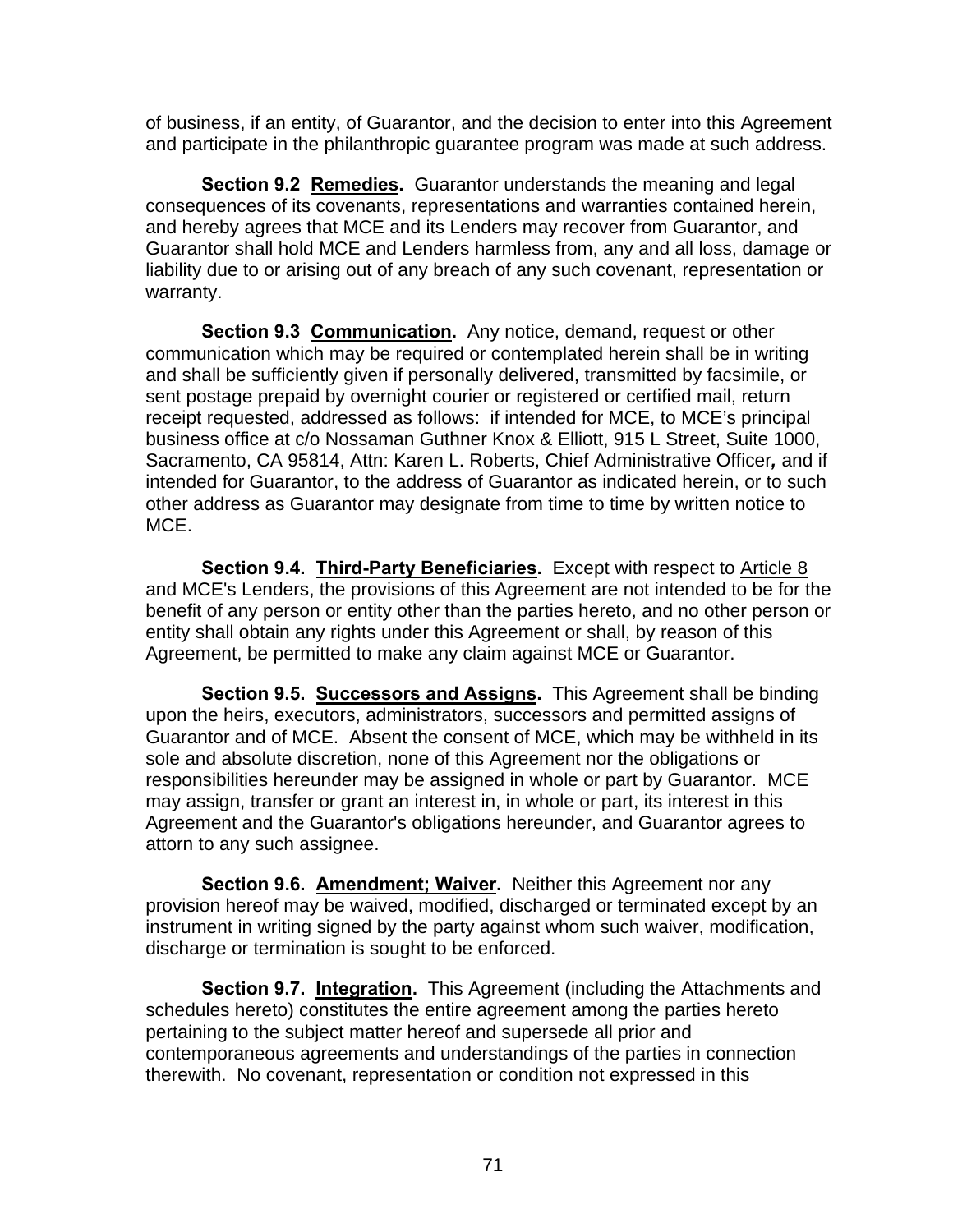Agreement, Information Memorandum or MCE's website shall affect, or be effective *to interpret, change or restrict, the express provisions of this Agreement.* 

*Section 9.8. Counterparts. This Agreement may be executed in counterparts, with the same effect as if the parties executing the counterparts had all executed one counterpart.* 

*Section 9.9. Headings. The section and subsection headings used herein are for convenience only and shall not affect the interpretation of any term or provision of this Agreement.* 

*Section 9.10. Governing Law. This Agreement shall be governed by and construed in accordance with the laws of the State of California, without regard to conflicts of laws provisions.* 

#### *Section 9.11. Dispute Resolution.*

Section 9.11.1. Arbitration. All disputes, claims, or controversies arising out of or relating to this Agreement, or any other agreement executed and delivered pursuant to this Agreement, or the negotiation, validity or performance hereof and thereof or the transactions contemplated hereby and thereby, that are not resolved by mutual agreement shall be resolved solely and exclusively by binding arbitration to be conducted before The American Arbitration Association or its successor. The parties understand and agree that this arbitration provision shall apply equally to claims of fraud or fraud in the inducement and those relating to federal and/or state securities laws. The arbitration shall be held in Sacramento, California before a single arbitrator and shall be conducted in accordance with the rules and regulations promulgated by The American Arbitration Association unless specifically modified herein.

Section 9.11.2. Procedures. The parties covenant and agree that the arbitration shall commence within one hundred twenty (120) calendar days of the date on which a written demand for arbitration is filed by any party hereto. In connection with the arbitration proceeding, the arbitrator shall have the power to order the production of documents by each party and any thirdparty witnesses. In addition, each party may take up to three depositions as of right, and the arbitrator may in his or her discretion allow additional depositions upon good cause shown by the moving party. However, the arbitrator shall not have the power to order the answering of interrogatories or the response to requests for admission. In connection with any arbitration, each party shall provide to the other, no later than twenty one (21) calendar days before the date of the arbitration, the identity of all persons that may testify at the arbitration, a copy of all documents that may be introduced at the arbitration or considered or used by a party's witness or expert, and a summary of the expert's opinions and the basis for said opinions. The arbitrator's decision and award shall be made and delivered within sixty (60)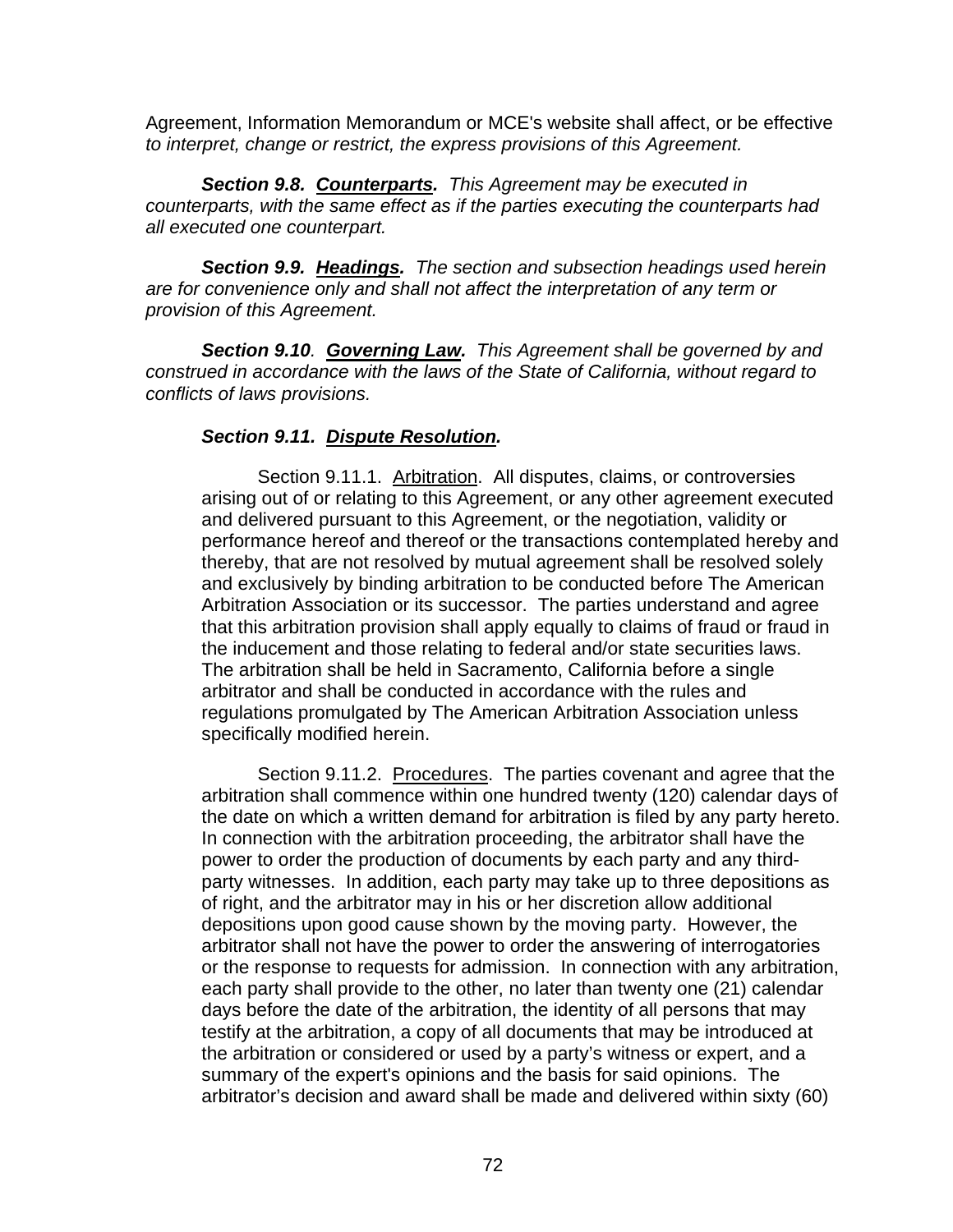calendar days of the conclusion of the arbitration. The arbitrator's decision shall set forth a reasoned basis for any award of damages or finding of liability. The arbitrator shall not have power to award damages in excess of actual compensatory damages and shall not multiply actual damages or award punitive damages or any other damages that are specifically excluded under this Agreement, and each party hereby irrevocably waives any claim to such damages.

Section 9.11.3. Costs. The parties covenant and agree that they will participate in the arbitration in good faith and that they will share equally its costs, except as otherwise provided herein.The arbitrator may in his or her discretion assess costs and expenses (including the reasonable legal fees and expenses of the prevailing party) against any party to a proceeding. Any party unsuccessfully refusing to comply with an order of the arbitrators shall be liable for costs and expenses, including attorneys' fees, incurred by the other party in enforcing the award. This Section 9.11 applies equally to requests for temporary, preliminary or permanent injunctive relief, except that in the case of temporary or preliminary injunctive relief any party may proceed in court without prior arbitration for the limited purpose of avoiding immediate and irreparable harm. The provisions of this Section 9.11 shall be enforceable in any court of competent jurisdiction.

Section 9.11.4. Fees. Subject to the second sentence of the immediately preceding paragraph, the parties shall bear their own attorneys' fees, costs and expenses in connection with the arbitration. The parties will share equally in the fees and expenses charged by The American Arbitration Association.

Section 9.11.5. Exclusive Jurisdiction. Each of the parties hereto irrevocably and unconditionally consents to the exclusive jurisdiction of The American Arbitration Association to resolve all disputes, claims or controversies arising out of or relating to this Agreement or any other agreement executed and delivered pursuant to this Agreement or the negotiation, validity or performance hereof and thereof or the transactions contemplated hereby and thereby and further consents to the jurisdiction of the federal and state courts located in Sacramento, California for the purposes of enforcing the arbitration provisions of Section 9.11 of this Agreement. Each party further irrevocably waives any objection to proceeding before The American Arbitration Association based upon lack of personal jurisdiction or to the laying of venue and further irrevocably and unconditionally waives and agrees not to make a claim in any court that arbitration before The American Arbitration Association has been brought in an inconvenient forum. Each of the parties hereto hereby consents to service of process by registered mail at the address to which notices are to be given. Each of the parties hereto agrees that its or his submission to jurisdiction and its or his consent to service of process by mail is made for the express benefit of the other parties hereto.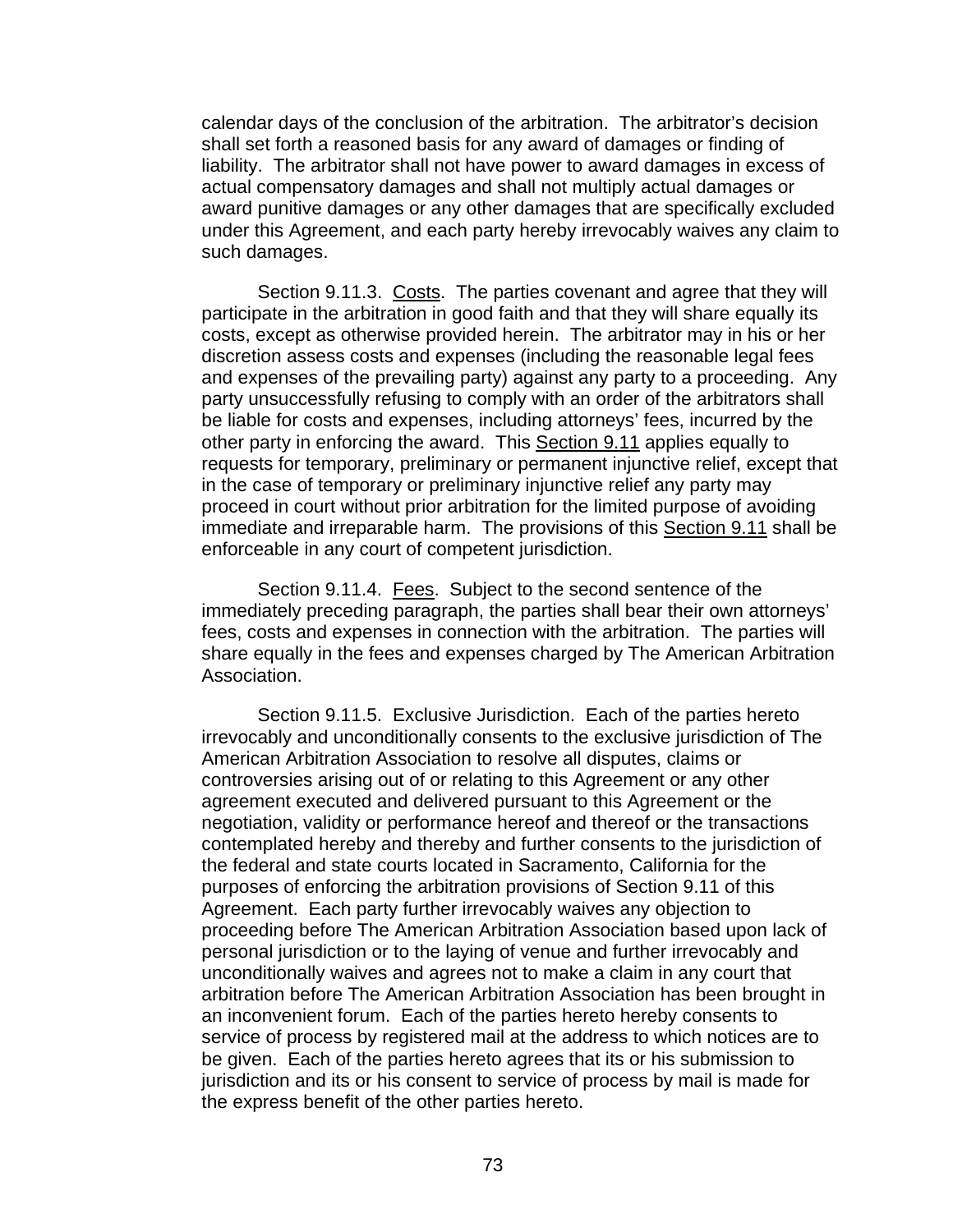**Section 9.12. Not a Partnership.** Nothing in this Agreement and no action taken by the parties pursuant to this Agreement shall constitute, or be deemed to constitute, the parties entering into any form of partnership, joint venture, collective investment vehicle or any other legal structure or arrangement other than a contractual relationship.

**Section 9.13. Severability.** If any one or more of the covenants, agreements, provisions or terms of this Agreement shall be held contrary to any express provision of law or contrary to policy of express law, though not expressly prohibited or against public policy, or shall for any reason whatsoever be held invalid, then such covenants, agreements, provisions or terms shall be deemed severable from the remaining covenants, agreements, provisions or terms of this Agreement and in no way shall affect the validity or enforceability of the other provisions of this Agreement.

**Section 9.14. Participation in Program Does Not Involve a Securities Offering. MicroCredit Enterprises is not a socially responsible fund or an investment of any kind. MicroCredit Enterprises is not operated as a profitseeking venture for the benefit of any individual or institution.** 

**IN WITNESS WHEREOF**, this Agreement is entered into and effective as of the date first set forth above.

## **MCE: MICROCREDIT ENTERPRISES, INC.**

a California corporation

By: \_\_\_\_\_\_\_\_\_\_\_\_\_\_\_\_\_\_\_\_\_\_\_\_\_\_\_\_

 Jonathan C. Lewis Chief Executive Officer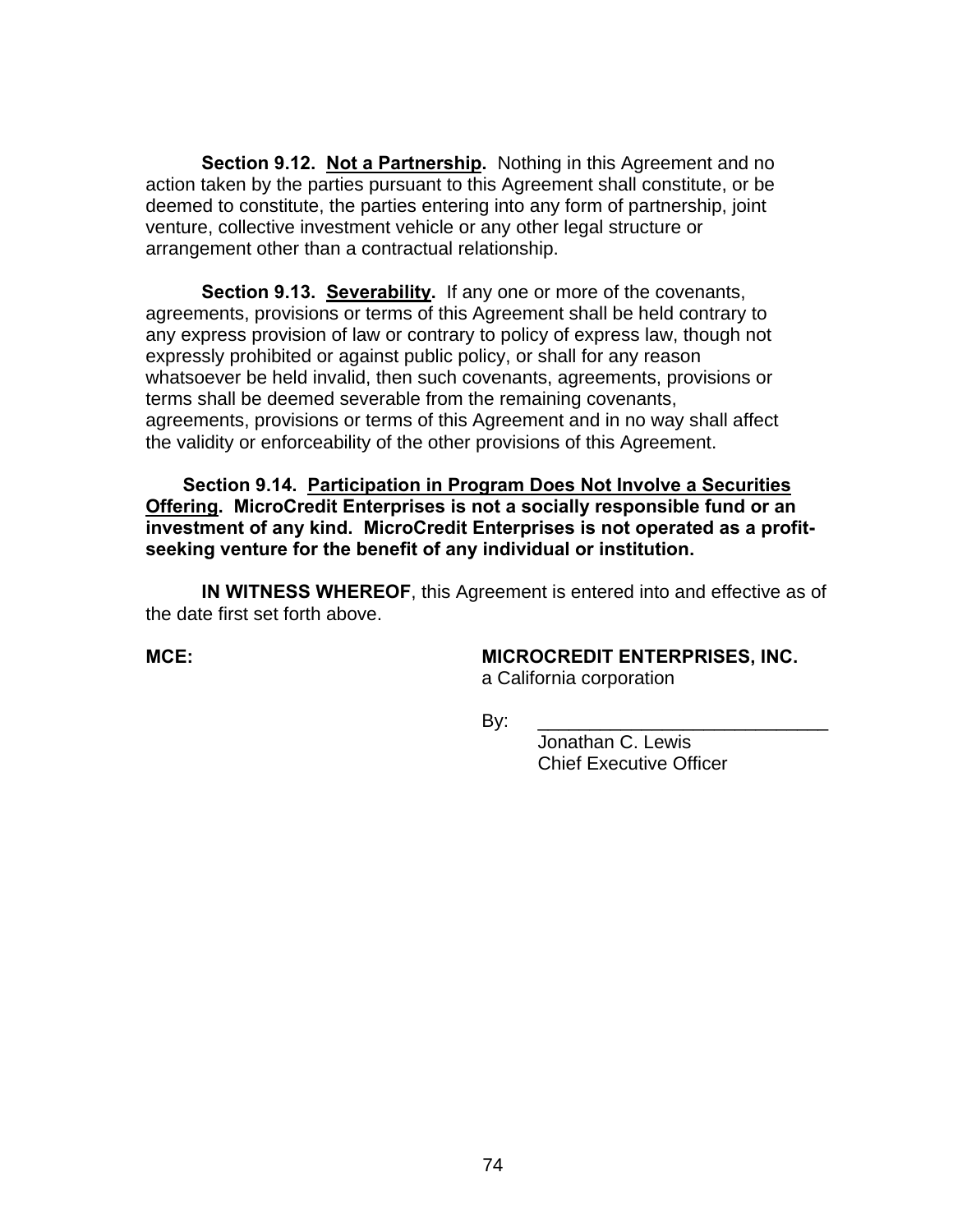#### GUARANTOR:

| (or, for natural persons): |  |  |
|----------------------------|--|--|
|                            |  |  |
| Print Name:                |  |  |

Disclosure. Guarantor hereby consents to the disclosure by MCE of its identity and its participation in the philanthropic guarantee program in response to requests for information by other prospective participants, Lenders or other transaction parties or counter-parties, including without limitation on MCE's website.

*Please check/initial one:* \_\_\_\_YES \_\_\_\_ NO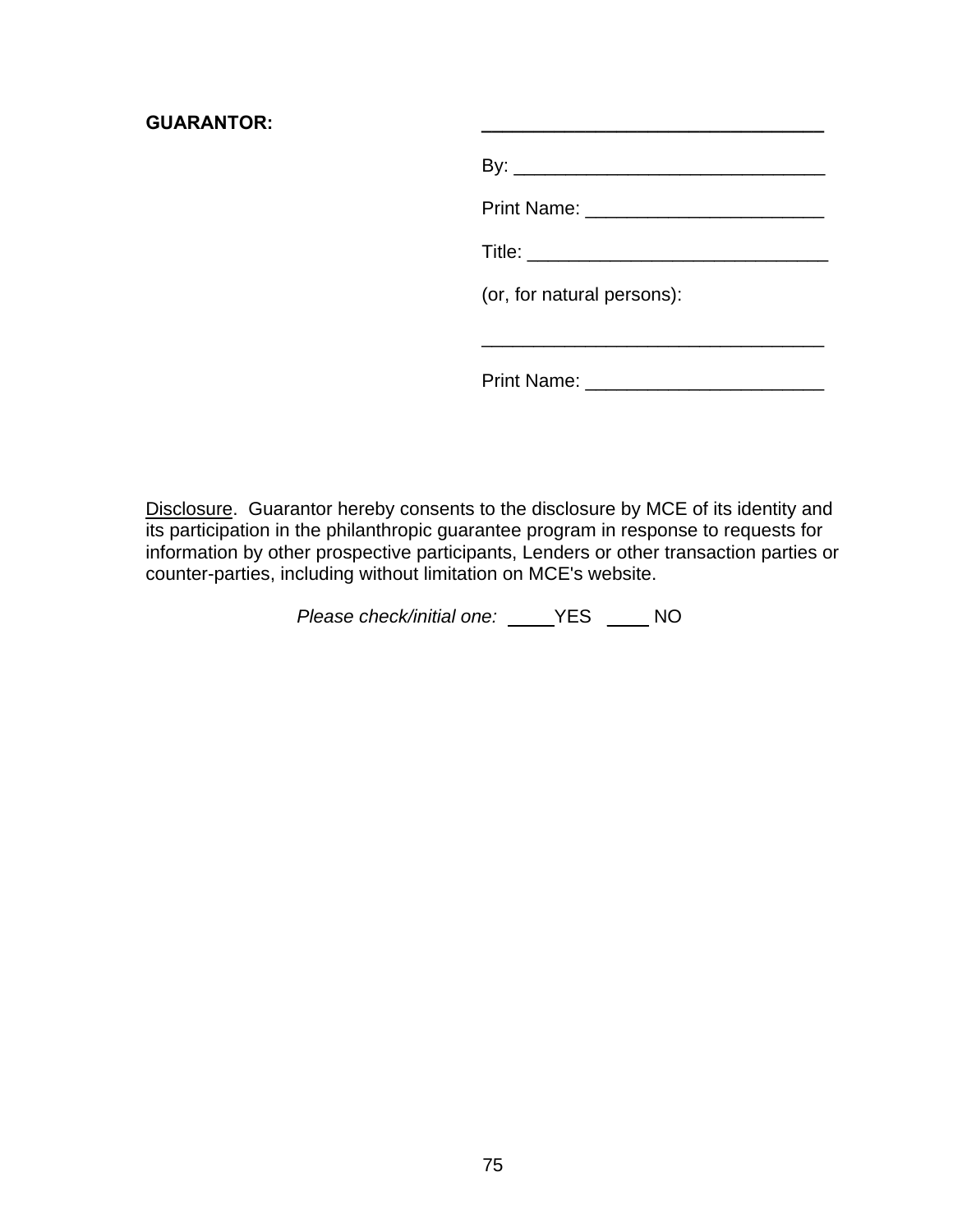## **Attachment A**

# **Signatory Guarantor**

#### *This Attachment A is only applicable to a Signatory Guarantor*

By signing below, Guarantor further agrees with MCE to the following:

• Guarantor agrees to provide a full recourse guarantee for an amount up to, but not to exceed \$1 million, to a Lender upon written designation of such Lender by MCE.

The agreements set forth in this Attachment A supplement, and are to be read together with and incorporated into, the Philanthropic Guarantee Agreement (the "**Agreement**") which accompanies this Attachment A. Capitalized terms used but not defined herein shall have the meanings ascribed thereto in the Agreement.

**IN WITNESS WHEREOF,** this Attachment A is entered into as of the date of the Agreement by the parties hereto.

| <b>GUARANTOR:</b> |                                                                                                                      |
|-------------------|----------------------------------------------------------------------------------------------------------------------|
|                   |                                                                                                                      |
|                   |                                                                                                                      |
|                   |                                                                                                                      |
|                   | (or, for natural persons):                                                                                           |
|                   | <u> 1989 - Johann Stein, mars an deutscher Stein und der Stein und der Stein und der Stein und der Stein und der</u> |
|                   |                                                                                                                      |
| $MCE$ :           | <b>MICROCREDIT ENTERPRISES, INC.,</b><br>a California corporation                                                    |
|                   | By:<br>Jonathan C. Lewis<br><b>Chief Executive Officer</b>                                                           |
|                   |                                                                                                                      |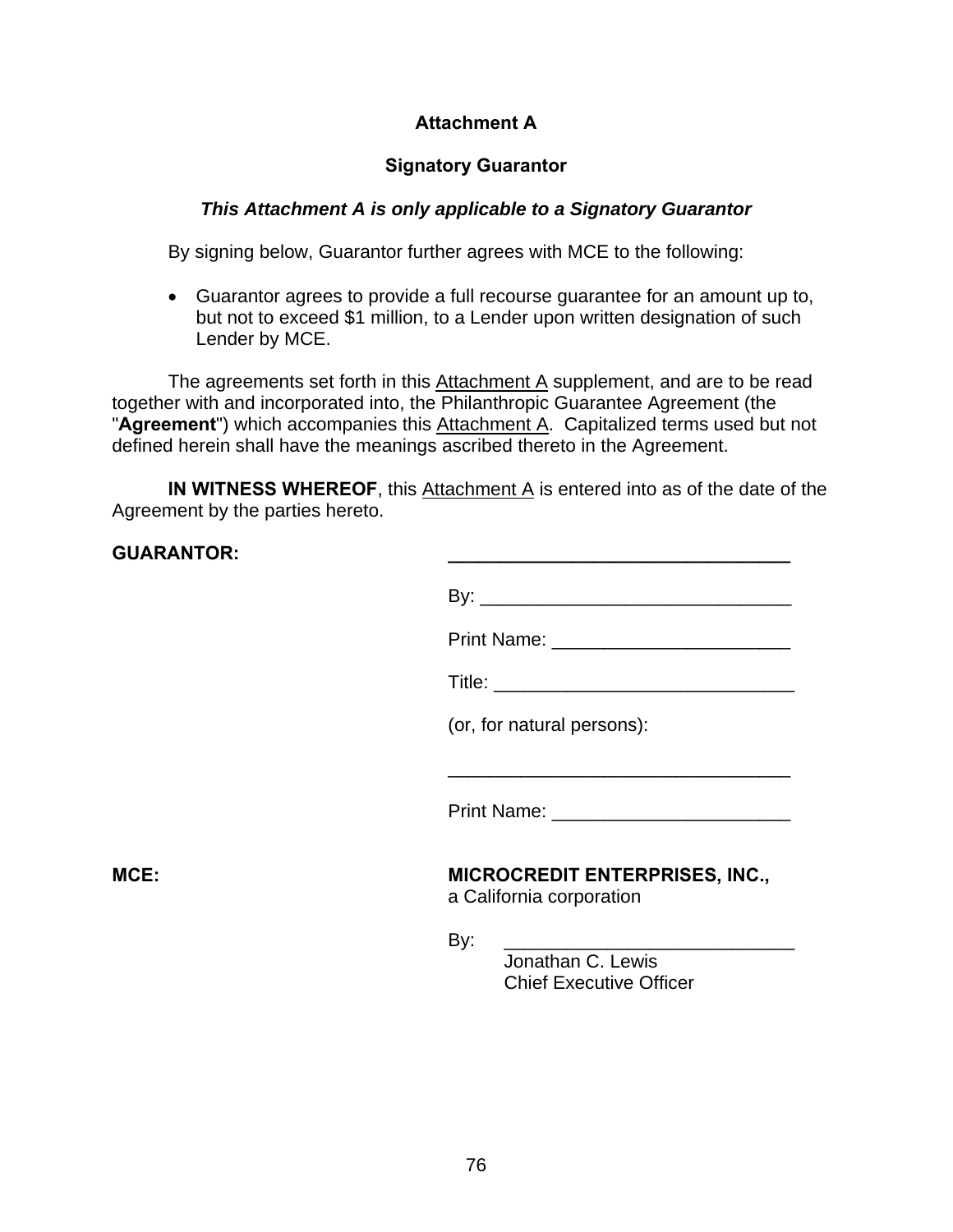# **Attachment B**

# **Collateral Guarantor**

# *This Attachment B is only applicable to a Collateral Guarantor*

 Guarantor, by joining the philanthropic guarantee program in the Collateral Guarantor Category, and MCE hereby further agree as set forth in this Attachment B. The agreements set forth in this Attachment B supplement, and are to be read together with and incorporated into, the Philanthropic Guarantee Agreement (the "**Agreement**") which accompanies this Attachment B. Capitalized terms used but not defined herein shall have the meanings ascribed thereto in the Agreement.

Guarantor agrees with MCE to the following:

• Guarantor agrees to provide a full recourse guarantee for an amount up to, but not to exceed \$1 million, secured by a pledge of the Collateral in favor of the Lender, to a Lender upon written designation of such Lender by MCE; and

\_\_\_\_\_\_\_\_\_\_\_\_\_\_\_\_\_\_\_\_\_\_\_\_\_\_\_\_\_\_\_\_\_\_\_\_\_\_\_\_\_\_\_\_\_\_\_\_\_\_\_\_\_\_\_\_\_\_\_\_\_\_\_\_ \_\_\_\_\_\_\_\_\_\_\_\_\_\_\_\_\_\_\_\_\_\_\_\_\_\_\_\_\_\_\_\_\_\_\_\_\_\_\_\_\_\_\_\_\_\_\_\_\_\_\_\_\_\_\_\_\_\_\_\_\_\_\_\_ \_\_\_\_\_\_\_\_\_\_\_\_\_\_\_\_\_\_\_\_\_\_\_\_\_\_\_\_\_\_\_\_\_\_\_\_\_\_\_\_\_\_\_\_\_\_\_\_\_\_\_\_\_\_\_\_\_\_\_\_\_\_\_\_ \_\_\_\_\_\_\_\_\_\_\_\_\_\_\_\_\_\_\_\_\_\_\_\_\_\_\_\_\_\_\_\_\_\_\_\_\_\_\_\_\_\_\_\_\_\_\_\_\_\_\_\_\_\_\_\_\_\_\_\_\_\_\_\_ \_\_\_\_\_\_\_\_\_\_\_\_\_\_\_\_\_\_\_\_\_\_\_\_\_\_\_\_\_\_\_\_\_\_\_\_\_\_\_\_\_\_\_\_\_\_\_\_\_\_\_\_\_\_\_\_\_\_\_\_\_\_\_\_ \_\_\_\_\_\_\_\_\_\_\_\_\_\_\_\_\_\_\_\_\_\_\_\_\_\_\_\_\_\_\_\_\_\_\_\_\_\_\_\_\_\_\_\_\_\_\_\_\_\_\_\_\_\_\_\_\_\_\_\_\_\_\_\_ \_\_\_\_\_\_\_\_\_\_\_\_\_\_\_\_\_\_\_\_\_\_\_\_\_\_\_\_\_\_\_\_\_\_\_\_\_\_\_\_\_\_\_\_\_\_\_\_\_\_\_\_\_\_\_\_\_\_\_\_\_\_\_\_ \_\_\_\_\_\_\_\_\_\_\_\_\_\_\_\_\_\_\_\_\_\_\_\_\_\_\_\_\_\_\_\_\_\_\_\_\_\_\_\_\_\_\_\_\_\_\_\_\_\_\_\_\_\_\_\_\_\_\_\_\_\_\_\_ \_\_\_\_\_\_\_\_\_\_\_\_\_\_\_\_\_\_\_\_\_\_\_\_\_\_\_\_\_\_\_\_\_\_\_\_\_\_\_\_\_\_\_\_\_\_\_\_\_\_\_\_\_\_\_\_\_\_\_\_\_\_\_\_

• The "Collateral" is more completely described as follows:

\_\_\_\_\_\_\_\_\_\_\_\_\_\_\_\_\_\_\_\_\_\_\_\_\_\_\_\_\_\_\_\_\_\_\_\_\_\_\_\_\_\_\_\_\_\_\_\_\_\_\_\_\_\_\_\_\_\_\_\_\_\_\_\_ (including with respect to the identified collateral, all accessions and additions thereto, replacements and substitutions therefor and proceeds and products thereof, collectively, the "**Collateral**")

# **Security Interest.**

 Section B.1. Grant of Security. Guarantor hereby pledges, transfers, assigns, sets over and grants to MCE a continuing security interest in the Collateral (as defined in Section 1.2 of the Agreement) (the "**MCE Security Interest**"). The MCE Security Interest shall be first in priority until such time as MCE designates a Lender and enters into a Guaranteed Loan with respect to Guarantor's commitment in this Agreement, at which time MCE, Guarantor and the Lender on such Guaranteed Loan shall enter into a Guarantee, Pledge and Security Agreement and/or other loan documentation which shall, among other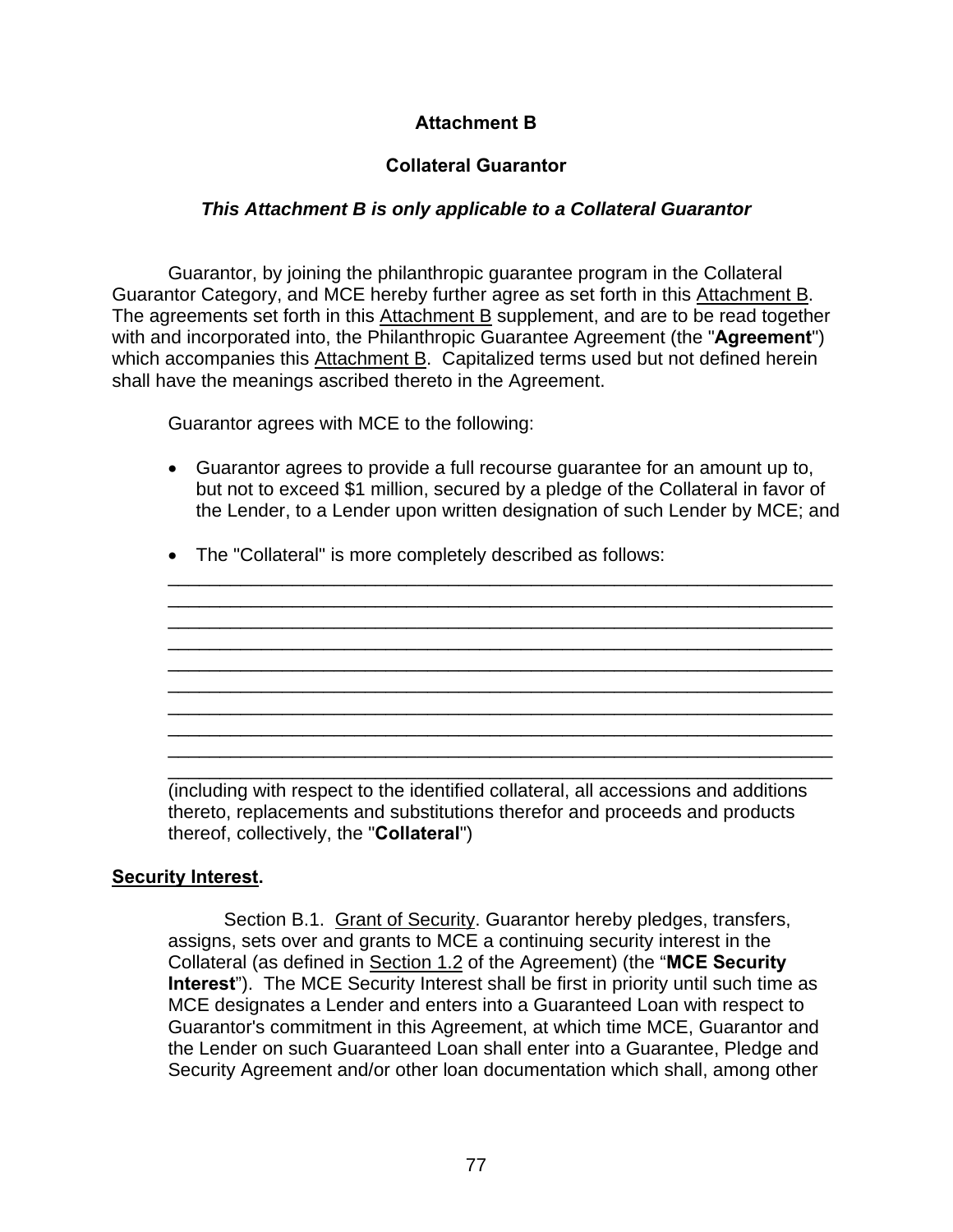things, grant the Lender a first priority security interest in the Collateral and subordinate the MCE Security Interest to such Lender's security interest.

Section B.2. Security for Obligations. This Agreement and the MCE Security Interest shall secure the payment and performance of: (a) the due and punctual payment of all Loss Amounts; (b) all other obligations of Guarantor to MCE pursuant to or as contemplated by this Agreement; and (c) any and all costs and expenses incurred or paid by MCE to enforce its rights pursuant to this Agreement (including without limitation reasonable attorney's fees and expenses). MCE shall be under no obligation, and subject to this Section B, may not be entitled, to proceed against any or all of the Collateral before proceeding directly against Guarantor or against any asset of Guarantor.

 Section B.3. Continuation of Security Interest. The MCE Security Interest granted in this Agreement shall continue in full force and effect until Guarantor has fully satisfied and discharged all of its obligations contemplated by this Agreement and until the Withdrawal Date as contemplated by Section 1.3.1 of the Agreement.

 Section B.4. Further Assurances. Guarantor shall take and permit such steps and execute and deliver such UCC financing statements, mortgages and other documents, including without limitation an account control agreement in the case of bank or securities accounts, all in form and substance satisfactory to MCE and Lender relating to the creation, validity or perfection of the security interests provided for herein under the Uniform Commercial Code (UCC) or other applicable laws.

 Section B.5. Power to File Financing Statements. MCE is hereby irrevocably appointed by Guarantor as its lawful attorney and agent in fact to authenticate and file UCC financing statements for the purpose of perfecting and continuing any security interests or liens under any applicable law.

Section B.6. Subordination. Guarantor and MCE agree that the MCE Security Interest granted by Guarantor in favor of MCE herein shall become second in priority and subordinate in all respects to the security interest in the Collateral granted by Guarantor in favor of a Lender. Guarantor hereby agrees to take and permit all steps and to execute and deliver all documents reasonably requested by Lender to effectuate such subordination.

 Section B.7. Authority. Guarantor hereby represents and warrants that the MCE Security Interest granted herein and any future security interest granted in the Collateral to a Lender constitute valid and binding agreements of Guarantor, enforceable against Guarantor in accordance with their respective terms. No consents or approvals are required of Guarantor or any third party for Guarantor to enter into and perform under the MCE Security Interest and any security interest granted in the Collateral to a Lender, or to the extent any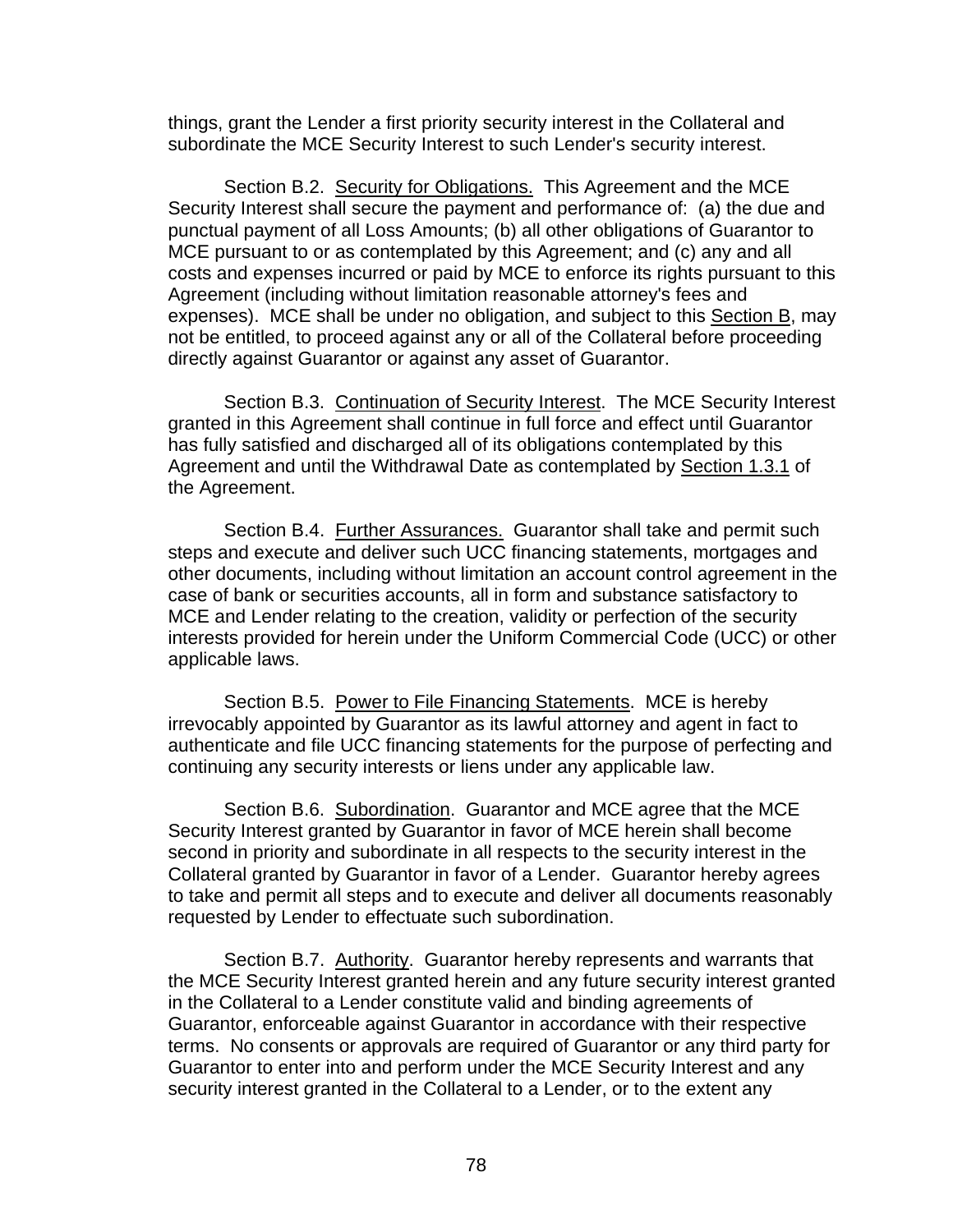consents or approvals are required Guarantor represents that all required consents and approvals have been obtained.

**IN WITNESS WHEREOF**, Attachment B is entered into as of the date of the Agreement by the parties hereto.

| <b>GUARANTOR:</b> |                                                                                                                                                                                                                                              |
|-------------------|----------------------------------------------------------------------------------------------------------------------------------------------------------------------------------------------------------------------------------------------|
|                   |                                                                                                                                                                                                                                              |
|                   | Print Name: ___________________________                                                                                                                                                                                                      |
|                   |                                                                                                                                                                                                                                              |
|                   | (or, for natural persons):                                                                                                                                                                                                                   |
|                   | <u> 1989 - Johann John Stone, markin film yn y brening yn y brening yn y brening yn y brening yn y brening yn y b</u><br>Print Name: <u>___________________________</u>                                                                      |
| <b>MCE:</b>       | <b>MICROCREDIT ENTERPRISES, INC.,</b><br>a California corporation                                                                                                                                                                            |
|                   | By:<br>Jonathan C. Lewis<br><b>Chief Executive Officer</b><br><b>ATTACHMENT C</b>                                                                                                                                                            |
|                   | <b>Guarantor Questionnaire</b>                                                                                                                                                                                                               |
| Name:<br>Address: | <u> 1989 - Johann John Stein, markin fan it ferskearre fan it ferskearre fan it ferskearre fan it ferskearre fan</u><br><u> 1989 - Johann Stein, mars an deutscher Stein und der Stein und der Stein und der Stein und der Stein und der</u> |
|                   | The Guarantor represents and warrants that he, she or it is:                                                                                                                                                                                 |

1. \_\_\_\_\_ A tax-exempt entity described in Section 501(c)(3) of the Internal Revenue Code of 1986, as amended.

OR

2. \_\_\_\_\_\_ an Accredited Investor for *one or more* of the reasons specified below (please check all boxes that apply):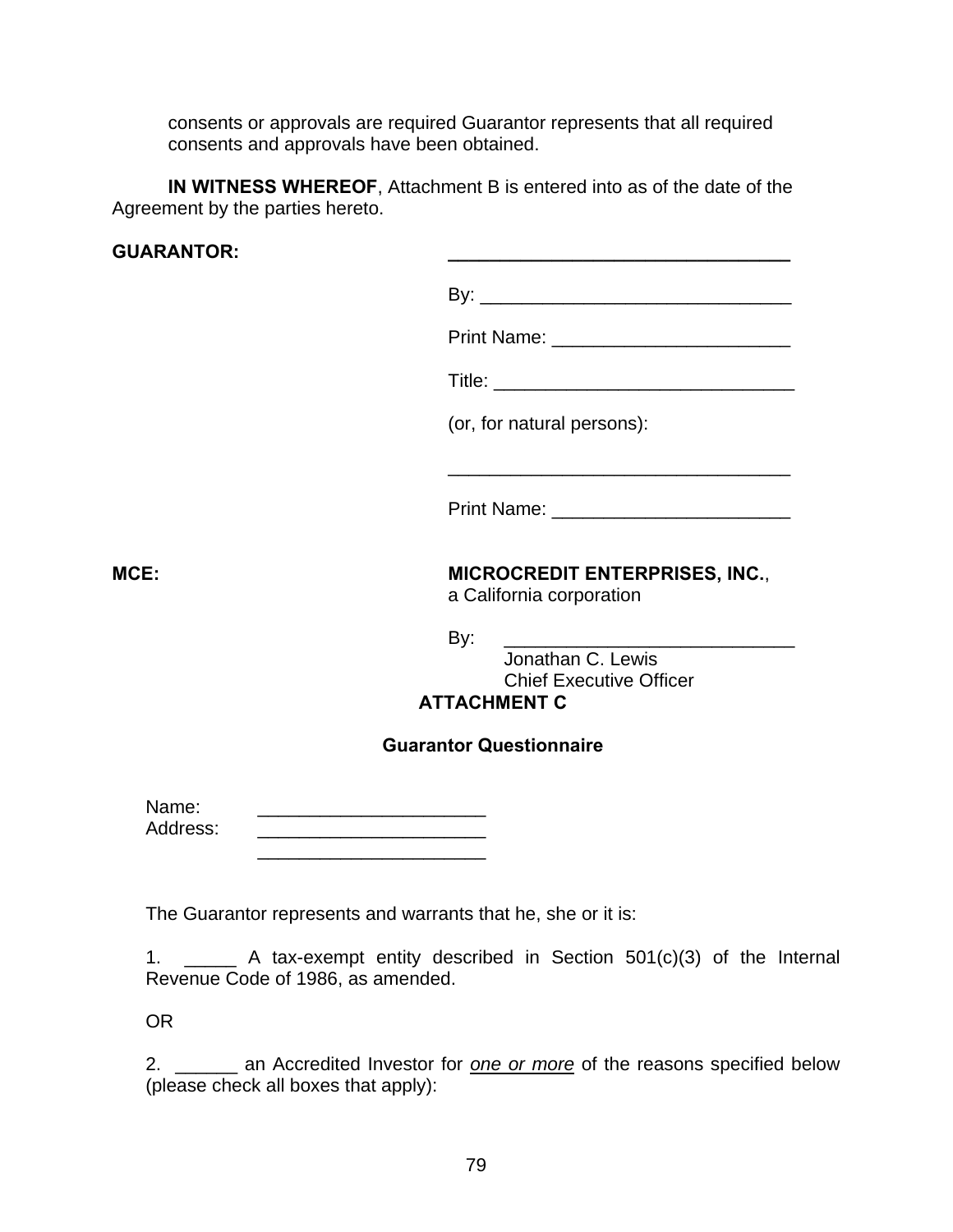- $\Box$  The Guarantor is a natural person and (check all that apply):
	- $\Box$  has an individual net worth, or joint net worth with the Guarantor's spouse, in excess of \$1,000,000; and/or
	- had an individual income in excess of \$200,000 (or a joint income together with the Guarantor's spouse in excess of \$300,000) in each of the two most recently completed calendar years, and reasonably expects to have an individual income in excess of \$200,000 (or a joint income together with the Guarantor's spouse in excess of \$300,000) in the current calendar year.
- $\Box$  The Guarantor is an entity and is (check all that apply):
	- $\Box$  a bank as defined in Section 3(a)(2) of the Securities Act, a savings and loan association or other institution as defined in Section 3(a)(5)(A) of the Securities Act, acting in either its individual or fiduciary capacity;
	- $\Box$  a trust with total assets in excess of \$5,000,000, not formed for the specific purpose of acquiring the Interest and the decision to acquire the Interest is being directed by a person who has such knowledge and experience in financial and business matters as to be capable of evaluating the merits and risks of investing in the Partnership;
	- $\square$  a corporation, a Massachusetts or similar business trust, a partnership or a limited liability company, not formed for the specific purpose of acquiring the Interest, with total assets in excess of \$5,000,000;
	- $\Box$  a plan for the benefit of employees, established and maintained by a state, its political subdivisions, or an agency or instrumentality of a state or its political subdivisions, if such plan has total assets in excess of \$5,000,000;
	- $\Box$  an employee benefit plan within the meaning of the Employee Retirement Income Security Act of 1974, as amended ("**ERISA**"), (a) for which the investment decision to the Interest is being made by a plan fiduciary, as defined in Section 3(21) of ERISA, which is either a bank, savings and loan association, insurance company, or registered investment adviser, (b) which has total assets in excess of \$5,000,000, or (c) which is self-directed plan with the investment decisions made solely by persons who are "accredited investors";
	- □ a broker or dealer registered under Section 15 of the Securities Exchange Act of 1934, as amended;
	- $\Box$  an insurance company as defined in Section 2(13) of the Securities Act;